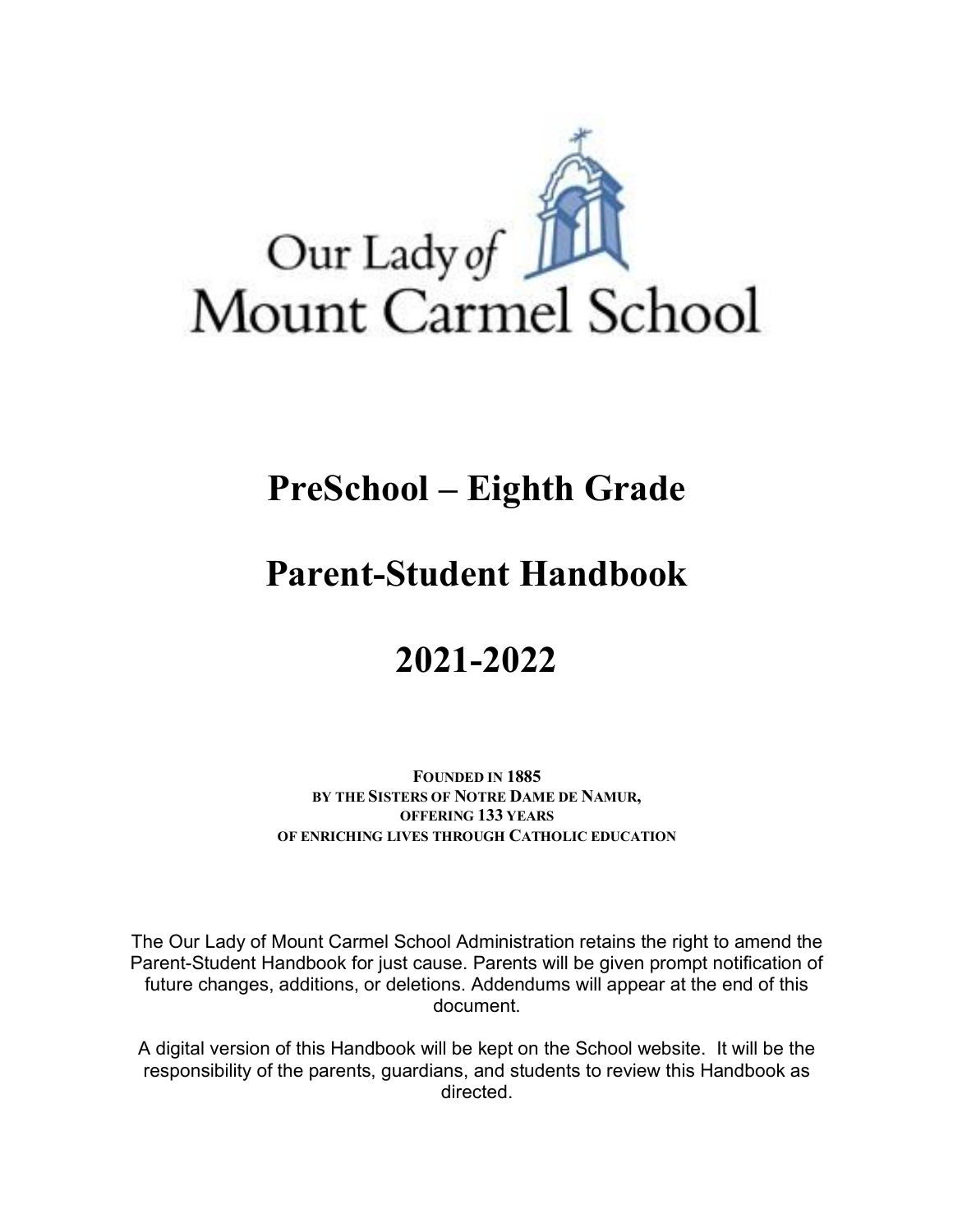

In an ongoing effort to "go green" a digital version of the 2021-2022 Parent-Student Handbook will be kept on the School website. Please do your part and reference this document to familiarize your family with the policies, guidelines and expectations for parents and students of Our Lady of Mount Carmel School. Your signature indicates receipt and acknowledgement of the **Handbook** contents. **(Please print, fill out and return this form).**

|                | Family Name: (PLEASE PRINT CLEARLY)                                                                                                                                                                                            |                         |  |
|----------------|--------------------------------------------------------------------------------------------------------------------------------------------------------------------------------------------------------------------------------|-------------------------|--|
|                | Parent/Guardian Name:<br><u>Parent/Guardian Name:</u>                                                                                                                                                                          |                         |  |
|                | Parent/Guardian Signature:<br><u>Denominal Communication</u>                                                                                                                                                                   |                         |  |
|                | Parent/Guardian Name: 1997 - 1997 - 1998 - 1998 - 1999 - 1999 - 1999 - 1999 - 1999 - 1999 - 1999 - 1999 - 199                                                                                                                  |                         |  |
|                | Parent/Guardian Signature:<br><u>Denominal Communication</u>                                                                                                                                                                   |                         |  |
|                | Student Name: No. 2006. Contract of the Student Name: No. 2006. Contract of the Student Student Student Student Student Student Student Student Student Student Student Student Student Student Student Student Student Studen |                         |  |
|                | Student Signature: Management Control of the Control of the Control of the Control of the Control of the Control of the Control of the Control of the Control of the Control of the Control of the Control of the Control of t |                         |  |
|                | Student Name: 1988 and 2008 and 2008 and 2008 and 2008 and 2008 and 2008 and 2008 and 2008 and 2008 and 2008 and 2008 and 2008 and 2008 and 2008 and 2008 and 2008 and 2008 and 2008 and 2008 and 2008 and 2008 and 2008 and 2 |                         |  |
|                | Student Signature: Management Student Signature: Management Signature: Management Student Signature:                                                                                                                           |                         |  |
|                |                                                                                                                                                                                                                                |                         |  |
|                | Student Signature: Management Student Signature: Management Signature: Management Student Signature:                                                                                                                           |                         |  |
|                | Student Signature: Management Contract of Student Signature:                                                                                                                                                                   |                         |  |
|                |                                                                                                                                                                                                                                |                         |  |
|                |                                                                                                                                                                                                                                |                         |  |
|                |                                                                                                                                                                                                                                |                         |  |
| The family of: | ,我们也不会有什么。""我们的人,我们也不会有什么?""我们的人,我们也不会有什么?""我们的人,我们也不会有什么?""我们的人,我们也不会有什么?""我们的人                                                                                                                                               | _________ grade(s) ____ |  |

does not have consistent, regular access to the internet and therefore requests a paper copy of the 2021-2022 Parent Student Handbook **at a cost of \$5.00 per Handbook**.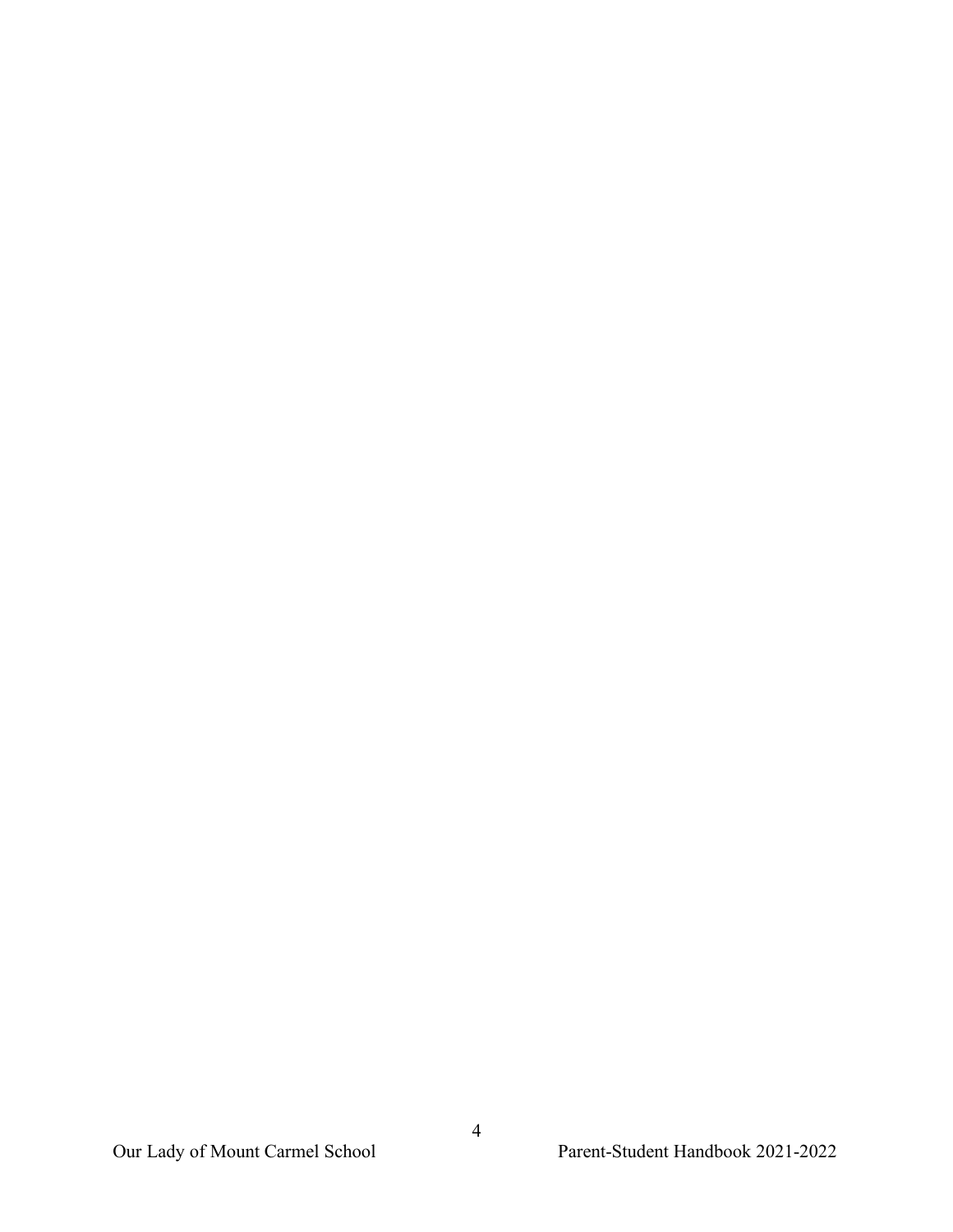

## **Our Lady of Mount Carmel School IS A NOTRE DAME DE NAMUR HERITAGE SCHOOL**

**FOUNDED IN 1885 BY THE SISTERS OF NOTRE DAME DE NAMUR, OFFERING 133 YEARS OF ENRICHING LIVES THROUGH CATHOLIC EDUCATION**

*Sisters of Notre Dame de Namur making known God's goodness... educating for life.*

Sisters of Notre Dame de Namur Mission Statement

*Sisters of Notre Dame, women with hearts as wide as the world, make known God's goodness and love with and among people living in poverty, through a Gospel way of life, community and prayer.*

*Continuing a strong educational tradition, we take our stand with people living in poverty, especially women and children, in the most abandoned places.*

*Each of us commits her one and only life to work with others to create justice and peace for all.*

*To be simple is to live like a sunflower, which follows all the movements of the sun and ever turns towards it.*

~St. Julie Billiart Foundress of the Congregation of the Sisters of Notre Dame de Namur

5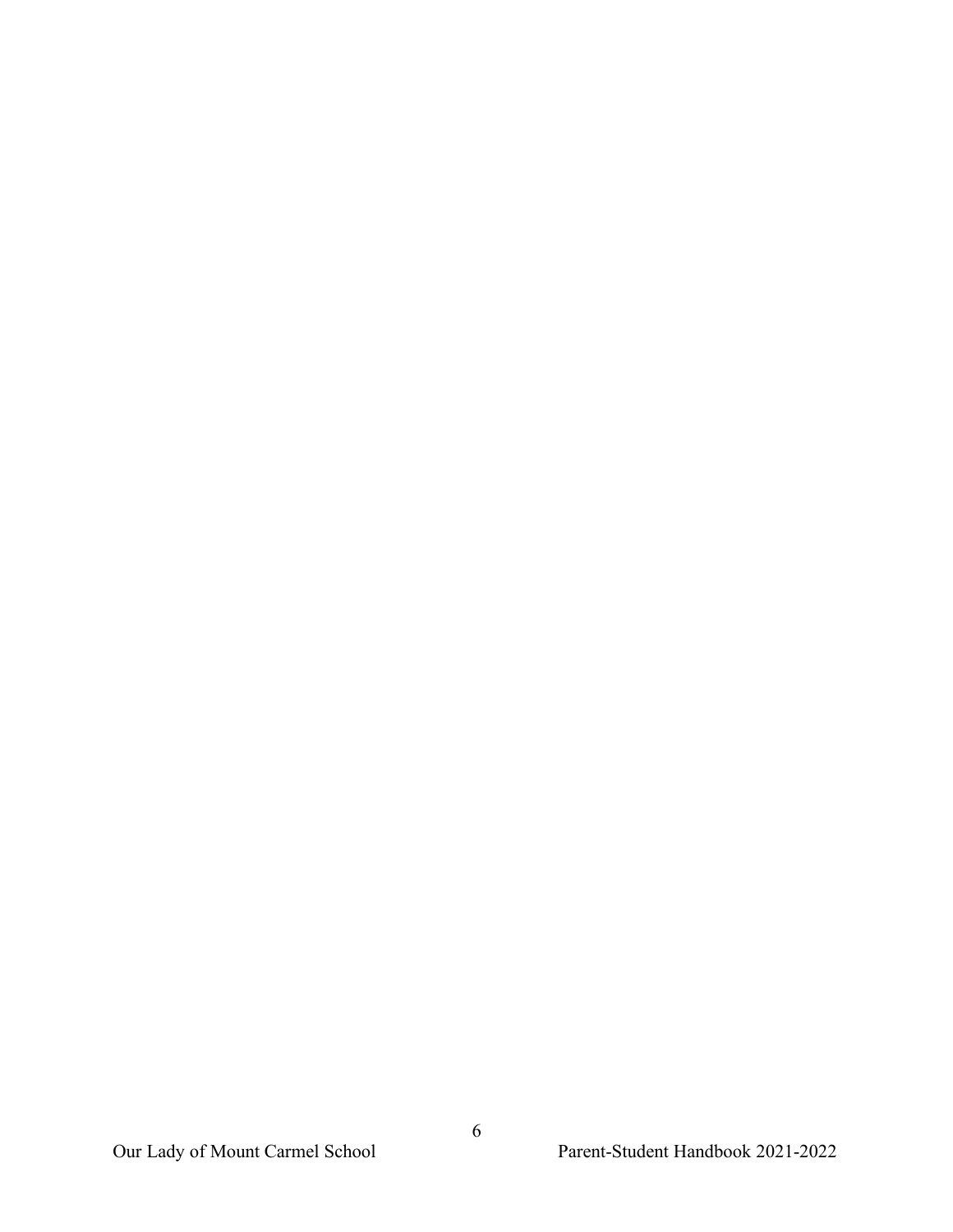

**SINCE 1885, THE OUR LADY OF MOUNT CARMEL SCHOOL HAS BEEN AN INTEGRAL MINISTRY OF THE OUR LADY OF MOUNT CARMEL PARISH.**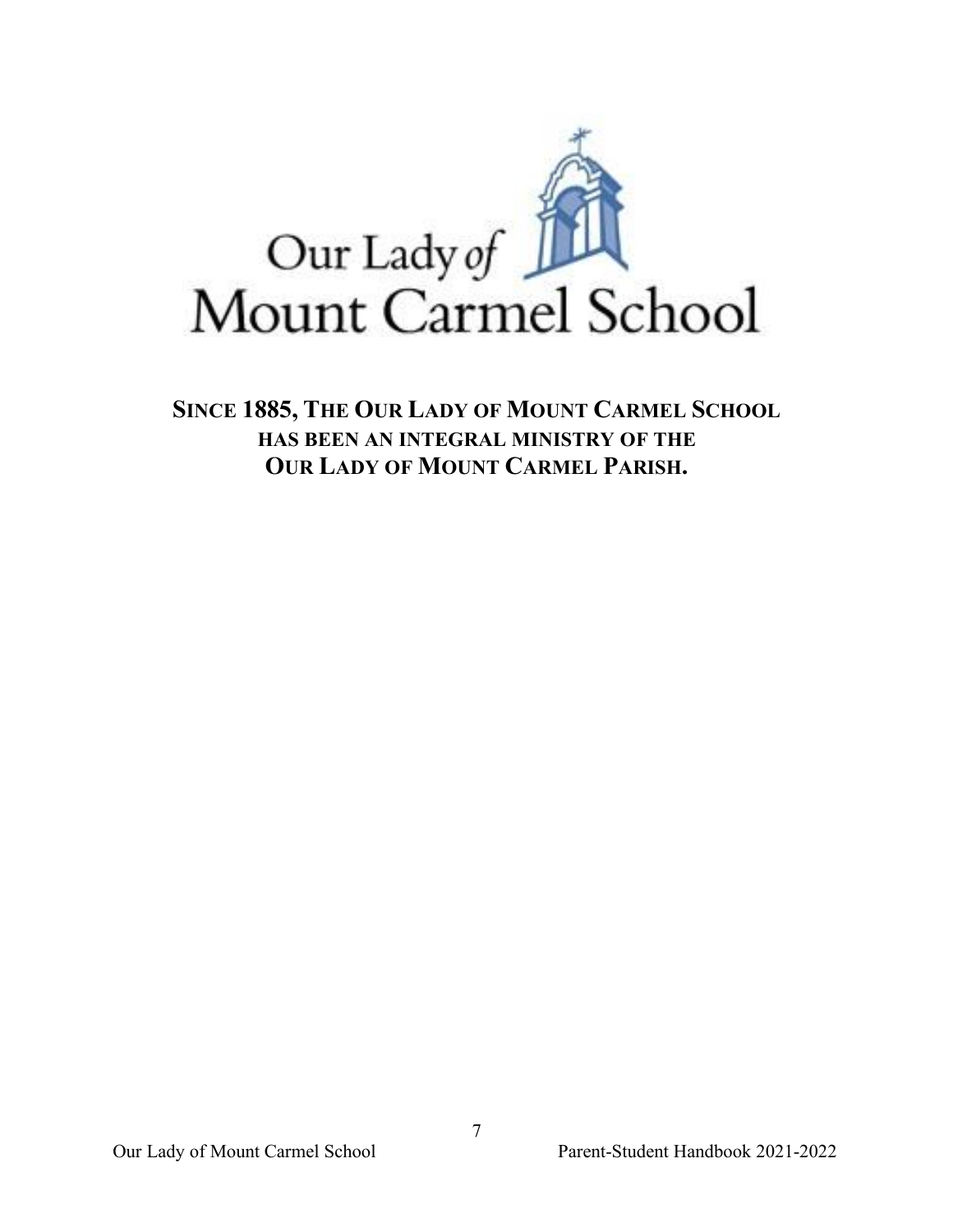## **TABLE OF CONTENTS**

|                                                                                                                      | 5  |
|----------------------------------------------------------------------------------------------------------------------|----|
|                                                                                                                      |    |
|                                                                                                                      | 9  |
|                                                                                                                      |    |
| Code of Christian Conduct Covering Students and Parents/Guardians ______________11                                   |    |
|                                                                                                                      |    |
|                                                                                                                      |    |
|                                                                                                                      |    |
|                                                                                                                      |    |
|                                                                                                                      |    |
|                                                                                                                      |    |
|                                                                                                                      |    |
|                                                                                                                      |    |
|                                                                                                                      |    |
|                                                                                                                      |    |
|                                                                                                                      |    |
|                                                                                                                      |    |
| Student-to-Student Harassment Policy & Procedures___________________________59                                       |    |
|                                                                                                                      |    |
|                                                                                                                      |    |
| <b>Parent Information Section</b>                                                                                    | 74 |
| Transitional Kindergarten (Program Specific Information)<br>Transitional Kindergarten (Program Specific Information) | 75 |
| Pre-Kindergarten Program (Pre-School & Pre-K)___________________________________                                     | 78 |
|                                                                                                                      | 82 |
|                                                                                                                      | 86 |
|                                                                                                                      | 91 |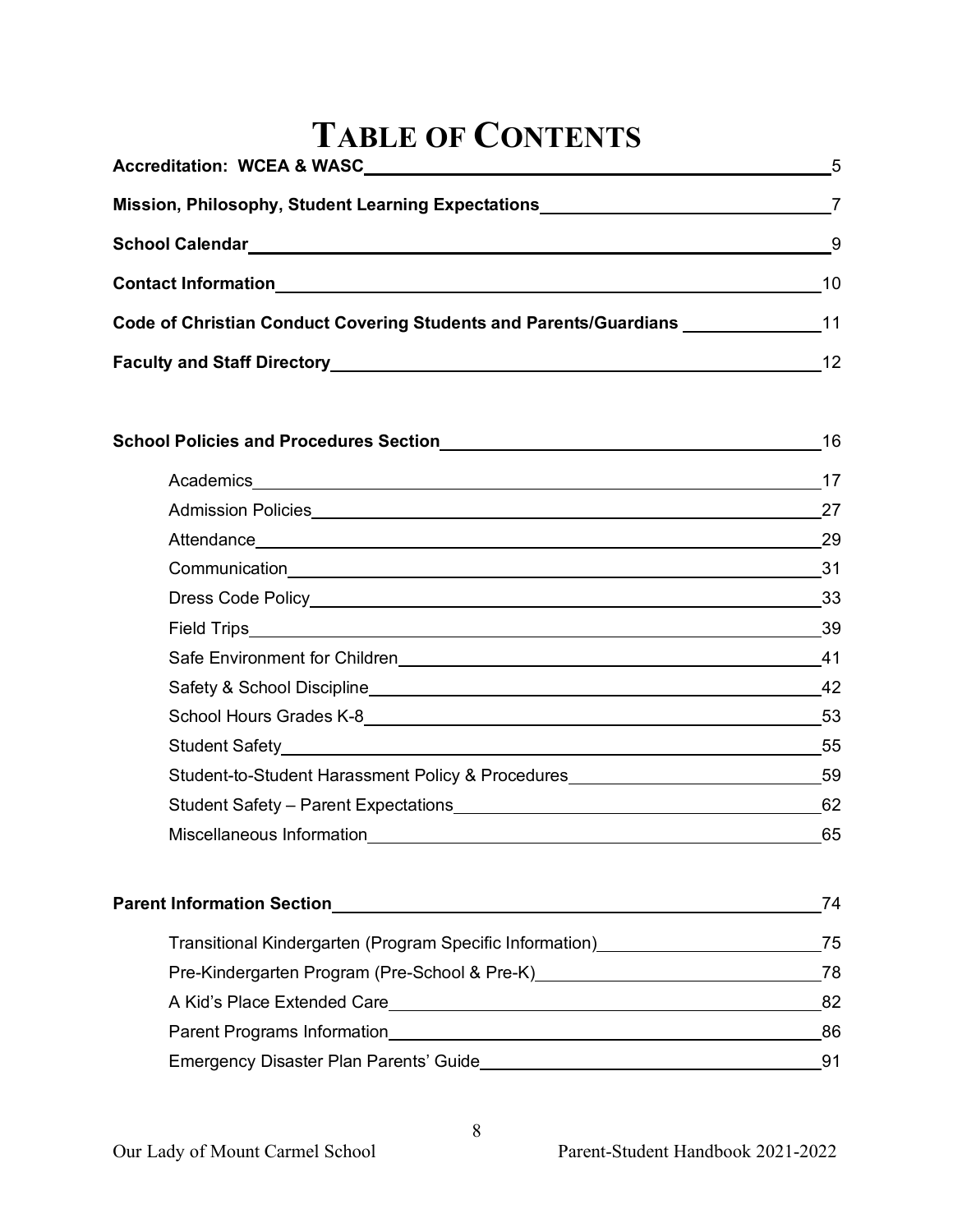| <b>School Forms</b>                             | 94  |
|-------------------------------------------------|-----|
| <b>Field Trip Driver Information</b>            | 96  |
| <b>Parental Permission Form</b>                 | 98  |
| Parental Request for Transportation and Release | 99  |
| <b>Student Technology Contract</b>              | 101 |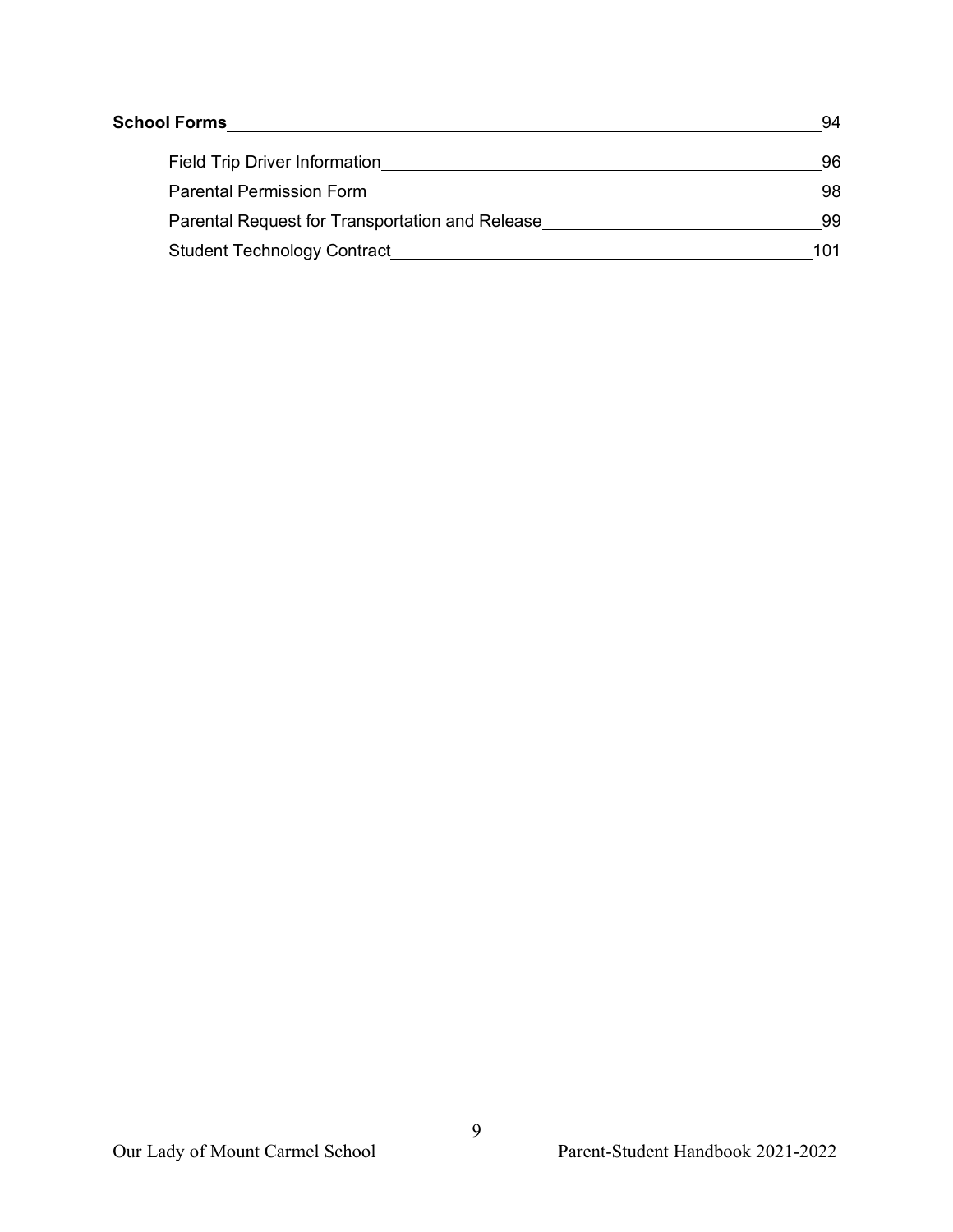

## **Our Lady of Mount Carmel School ACCREDITATION: WCEA & WASC**

Our Lady of Mount Carmel School is accredited by the Western Catholic Education Association (WCEA) and the Western Association of Schools and Colleges (WASC).

#### **In the Summer of 2019, Our Lady of Mount Carmel School was approved for a full six-year term of accreditation.**

#### **Background**

WCEA works in partnership with the Western Association of Schools and Colleges Accrediting Commission for Schools (ACS WASC) to jointly accredit Catholic elementary schools through the use of this protocol developed by WCEA. Catholic schools in California are jointly accredited by WCEA and ACS WASC.

The accreditation process is the result of the efforts of the WCEA to develop a Self Study protocol incorporating the 14 ACS WASC Criteria organized by four categories developed by the ACS WASC and the Key Self Study Outcomes and Accreditation Factors developed by ACS WASC and WCEA. It includes the Catholic Identity Accreditation Factor developed by WCEA and approved by the Bishops of Dioceses using the WCEA accreditation process. The protocol is meant to meet the needs of WCEA in having an instrument that helps Catholic schools assess the quality of their program while meeting the accreditation requirements of ACS WASC, AdvancED/NWAC, and NCA CASI/AdvancED, the three regional accrediting agencies with whom WCEA jointly accredits schools. Accreditation by a regional association is ordinarily granted after the school has completed a Self Study, had a visit by a WCEA Visiting Committee, and WCEA has granted a term of accreditation.

#### **Accreditation Protocol**

The basic concepts addressed in the new protocol focus upon assessment of student success in meeting Schoolwide Learning Expectations (SLEs), Arch/diocesan curriculum standards, (local curriculum standards where Arch/diocesan standards don't exist), and other governing authority expectations. These basic concepts are:

- To what extent is Catholic Identity infused into the total school program?
- To what extent are the students achieving the SLEs?
- To what extent are students mastering the essential academic content standards?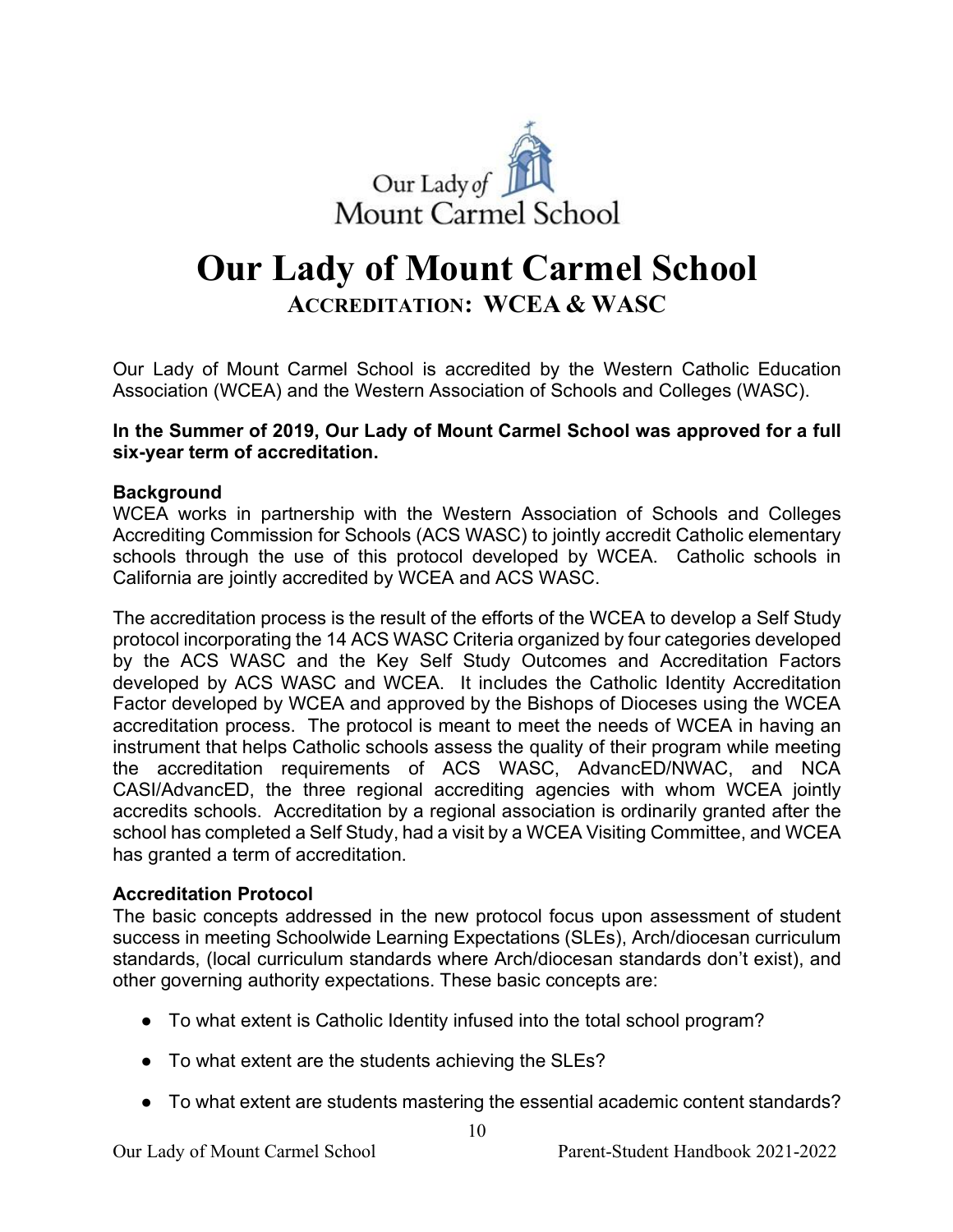- To what extent is there evidence of adequate ongoing academic growth for all students?
- To what extent does the school support high achievement for all its students?
- To what extent is assessment data being collected, disaggregated and analyzed?
- To what extent are student learning decisions being made based on the analysis of the
- assessment data?

#### **WCEA School Accreditation Cycle**

The accreditation process is a periodic cycle of assessment, planning, implementing, monitoring, and reassessment (Self Study, visit, and follow-up).

- Starting eighteen months prior to the visit, the school performs a thorough review and clarification of its mission, philosophy, and SLEs (or creates/defines the mission, philosophy, and SLEs if this is the school's first accreditation visit) and begins the formal Self Study process that assesses the existing student programs and plans for future improvement of student learning.
- The outcome of the Self Study process is the development of a 3-4 year Action Plan focused on Improving Student learning.
- The completed Self Study is presented to the Visiting Committee members at their pre- visit meeting which takes place at least four-five weeks prior to the accreditation visit.
- The Visiting Committee visits the school to verify the findings of the Self Study.
- Using the results of the Report of Findings and in dialog with the Self Study committees, the school modifies its Action Plan and begins the annual process of review, revision and
- implementation of the Action Plan.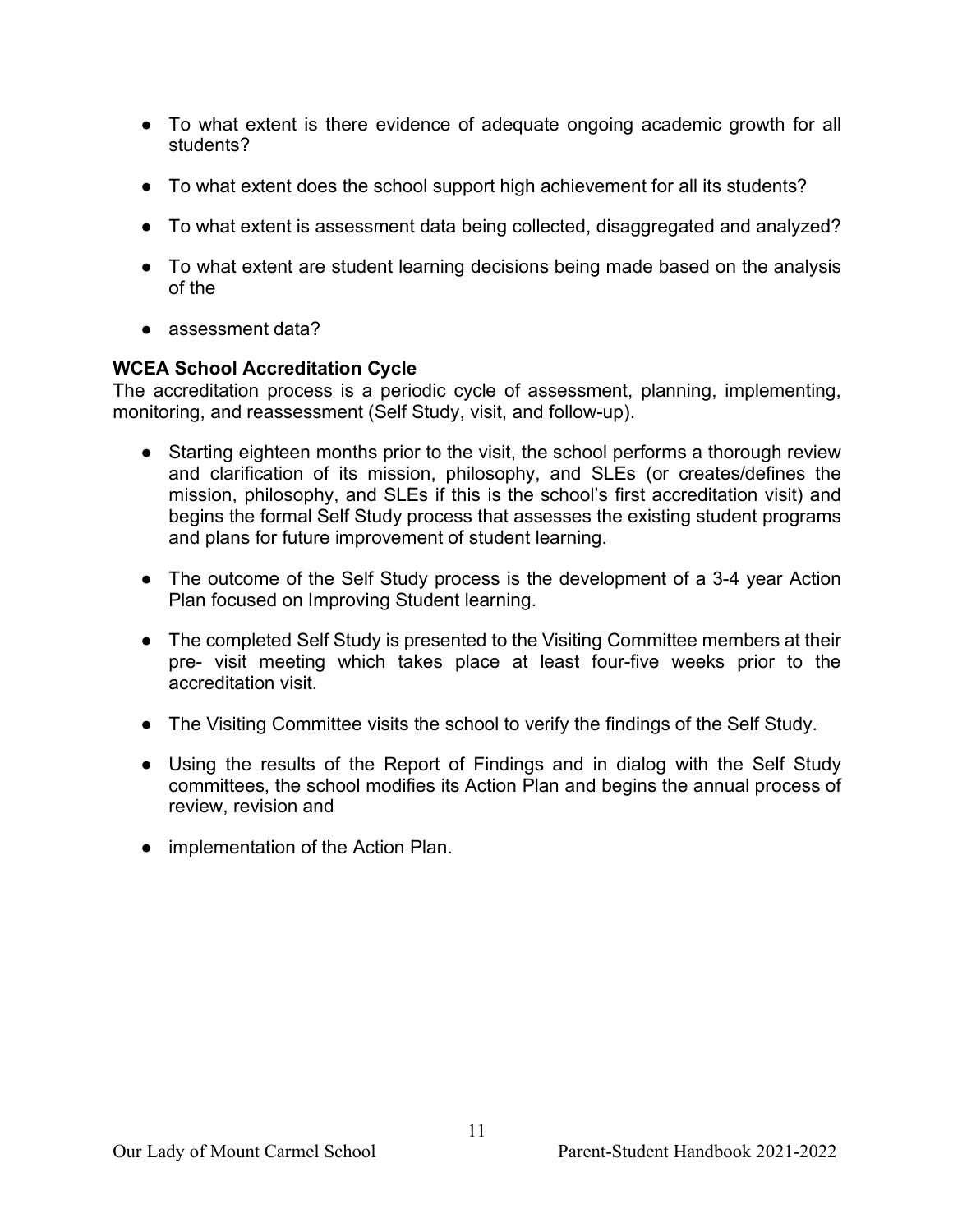

#### **MISSION**

Our Lady of Mount Carmel School is a welcoming and diverse community, rooted in Roman Catholic values, where students pursue academic excellence, grow in social awareness, and develop a passion for living Jesus's message.

### **PHILOSOPHY**

As part of a Roman Catholic parish, Our Lady of Mount Carmel School serves a diverse community and encourages all students to strive toward excellence. In partnership with parents, teachers aim to meet the needs of all learners. Our rigorous curriculum fosters innovative thinking and develops academic perseverance, while also celebrating the value of creative expression, and each individual's unique contribution to our world. Students are taught to respect all of God's creation and to follow in the footsteps of Jesus Christ through worship, service, and the practice of Social Justice.

### **STUDENT LEARNING EXPECTATIONS**

Our Lady of Mount Carmel School graduates go forth LIVING with integrity, LOVING like Jesus, and LEARNING with purpose.

### **LIVE WITH INTEGRITY**

- I recognize the needs of others and respond appropriately
- I show a positive attitude toward my peers
- I resolve conflicts with others peacefully
- I take accountability for my actions
- I learn from actions and mistakes
- I use good manners
- I take care of our school, environment and community

### **LOVE LIKE JESUS**

- I follow Jesus in my words and actions
- I show kindness to others
- I forgive others
- I demonstrate knowledge of Catholic beliefs, traditions, and teachings
- I know my prayers
- I participate fully in Mass
- I do God's work through service

### **LEARN WITH PURPOSE**

- I complete my work to the best of my ability
- I show a positive attitude toward school and learning
- I work productively with others
- I work productively alone
- I advocate for myself when needed
- I take action to improve the quality of my work
- I keep trying my best even when work is challenging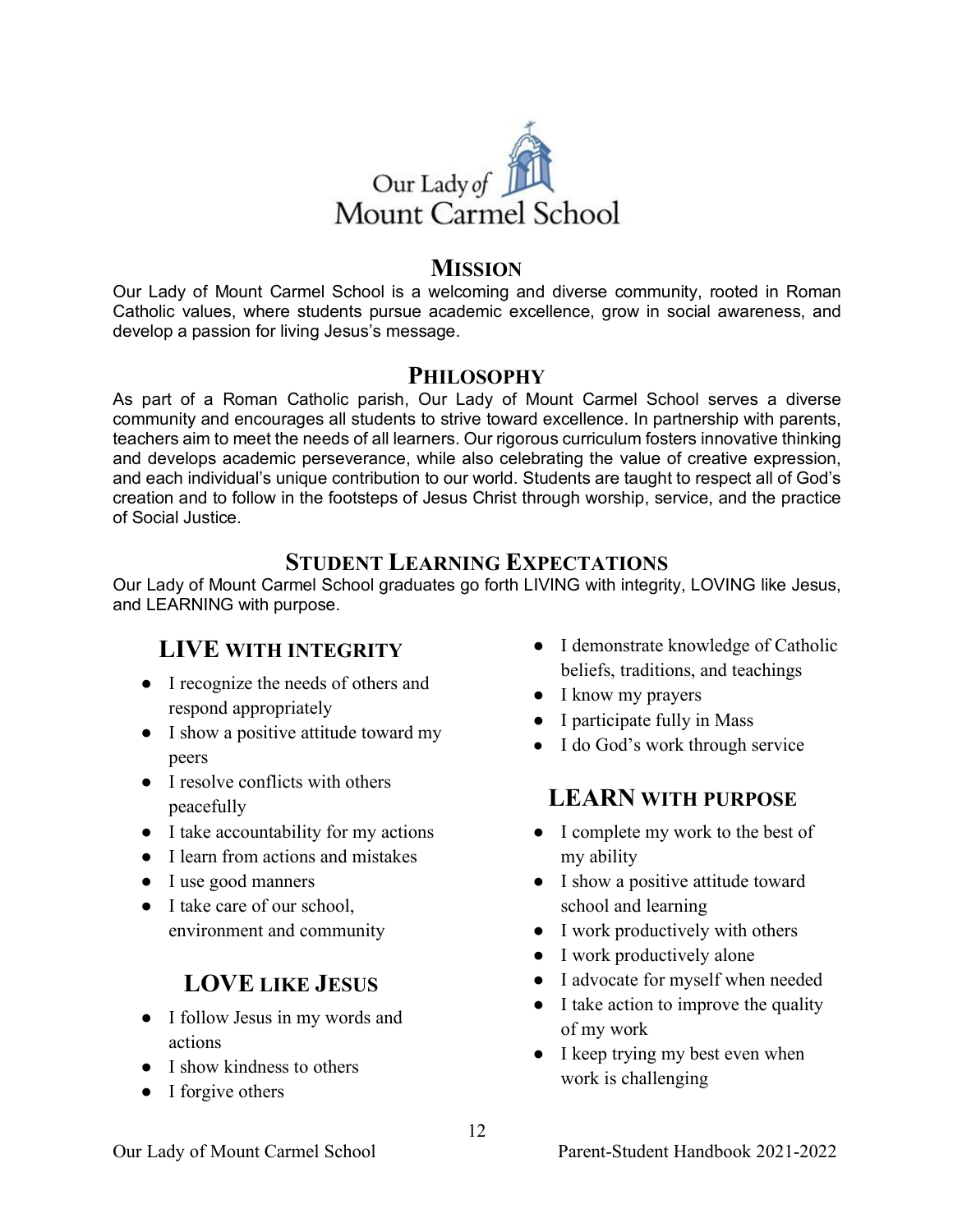Our Lady of Mount Carmel School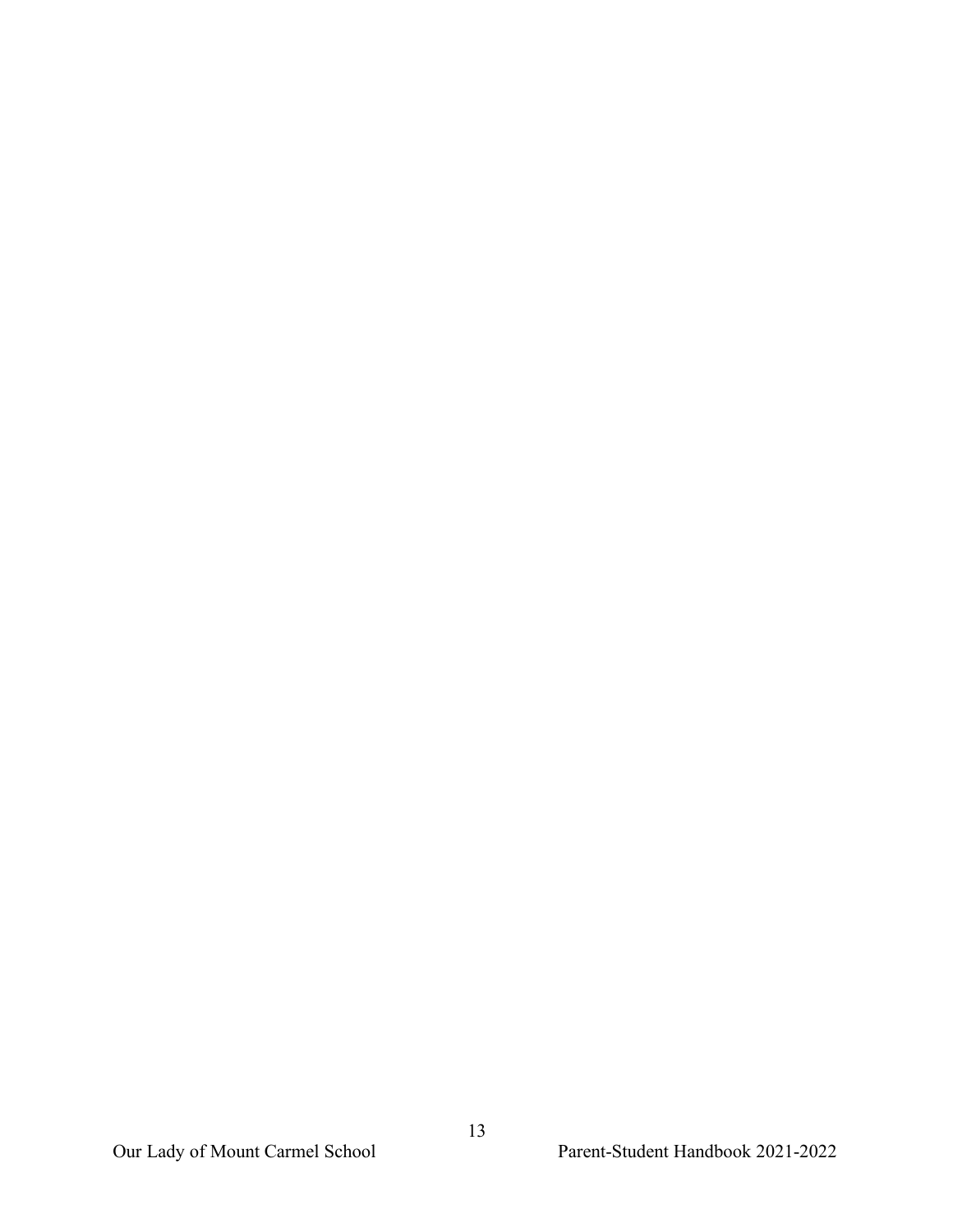

**THIS PAGE IS INTENTIONALLY LEFT BLANK.**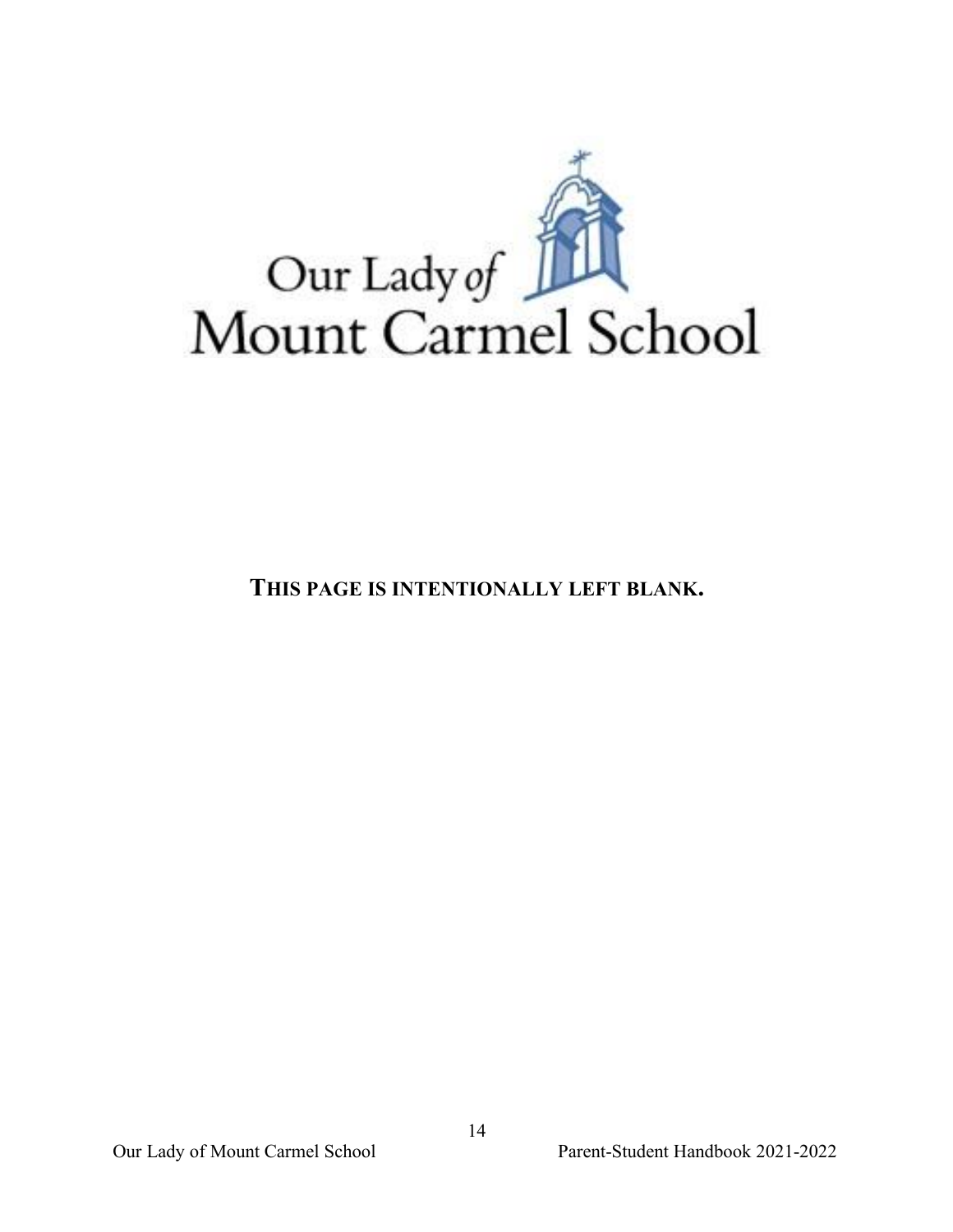

The Parent-Student Handbook has been prepared to help you understand how we, as a Christian faculty and staff, are committed to carrying out the ministry of Jesus Christ in the education of the children of Our Lady of Mount Carmel School.

| <b>ADDRESS:</b>                      | Our Lady of Mount Carmel School<br>301 Grand Street<br>Redwood City, CA 94062 |
|--------------------------------------|-------------------------------------------------------------------------------|
| $E-MAIL:$                            | schoolinfo@mountcarmel.org                                                    |
| WEBSITE:                             | school.mountcarmel.org                                                        |
| ANNOUNCEMENTS:                       | news@mountcarmel.org                                                          |
| <b>REPORT ABSENCES:</b>              | attendance@mountcarmel.org                                                    |
| <b>SCHOOL OFFICE:</b>                | 366-6127                                                                      |
| <b>PRINCIPAL'S OFFICE:</b>           | 366-6127                                                                      |
| <b>ASSISTANT PRINCIPAL'S OFFICE:</b> | 363-1514                                                                      |
| ATTENDANCE:                          | 366-1051                                                                      |
| <b>BOOKKEEPER'S OFFICE:</b>          | 366-2238                                                                      |
| <b>DEVELOPMENT:</b>                  | 366-6127                                                                      |
| LIBRARY:                             | 366-5764                                                                      |
| A KID'S PLACE:                       | 366-6587                                                                      |
| <b>SCRIP COORDINATOR:</b>            | 366-1051                                                                      |
| <b>PARISH CENTER:</b>                | 366-3802                                                                      |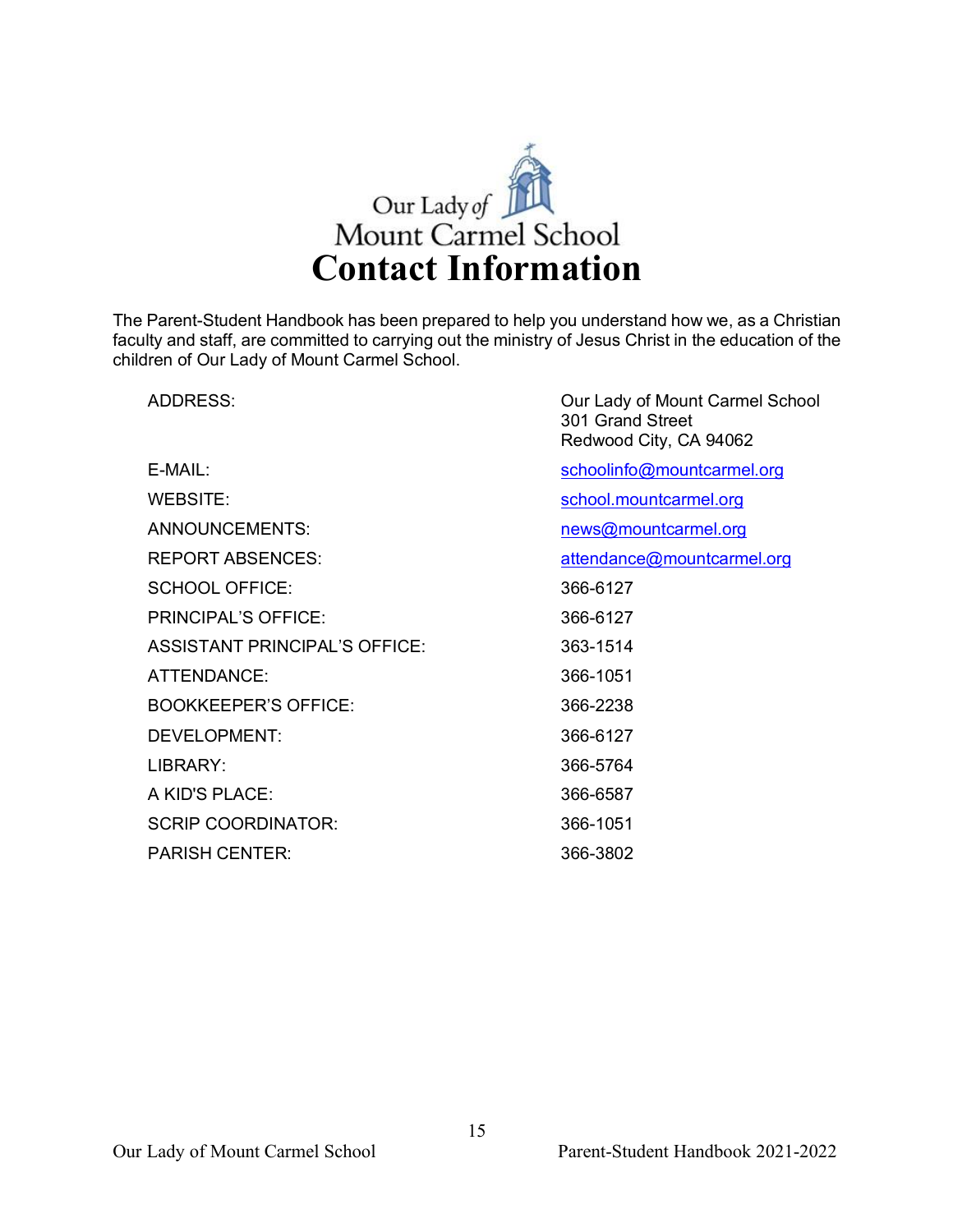# **CODE OF CHRISTIAN CONDUCT COVERING STUDENTS AND PARENTS/GUARDIANS**

In accordance with the directive from the Archdiocese of San Francisco, we will follow the clear contractually binding policy that follows:

The student's interest in receiving a quality, morally based education can be served if students, parents and school officials work together. Normally, differences between these individuals can be resolved. In some rare instances, however, the school may find it necessary, in its discretion, to require parents/guardians to withdraw their child.

It shall be an express condition of enrollment that the student behave in a manner, both on and off campus, that is consistent with the Christian principles of the school as determined by the school in its discretion. These principles include, but are not limited to, any policies, principles, or procedures set forth in any student/parent handbook of the school.

It shall be an express condition of enrollment that the parents/guardians of a student shall also conform themselves to standards of conduct that are consistent with the Christian principles of the school, as determined by the school in its discretion. These principles include, but are not limited to, any policies, principles, or procedures set forth in any student/parent handbook of the school.

These Christian principles further include, but are not limited to the following:

- Parents/guardians are expected to work courteously and cooperatively with the school to assist the student in meeting the academic, moral and behavioral expectations of the school.
- Students or parents/guardians may respectfully express their concerns about the school operation and its personnel. However, they may not do so in a manner that is discourteous, scandalous, rumor driven, disruptive, threatening, hostile or divisive.
- These expectations for students and parents/guardians include, but are not limited to, all school sponsored programs and events (e.g., extended care, athletics, field trips, etc.).

The school reserves the right to determine, in its discretion, which actions fall short of meeting the Christian principles of the school. Failure to follow these principles will normally result in a verbal or written warning to the student and/or parent/guardian and normally will first result in disciplinary action short of a requirement to withdraw from the school (e.g., suspension of student or suspension of parent/guardian privilege to come on campus grounds and/or participate in parish/school activities, volunteer work, etc.).

The school reserves the right to determine, in its discretion, when conduct is of such a severe nature as to warrant immediate action without a warning and/or without an intermediate step of short withdrawal.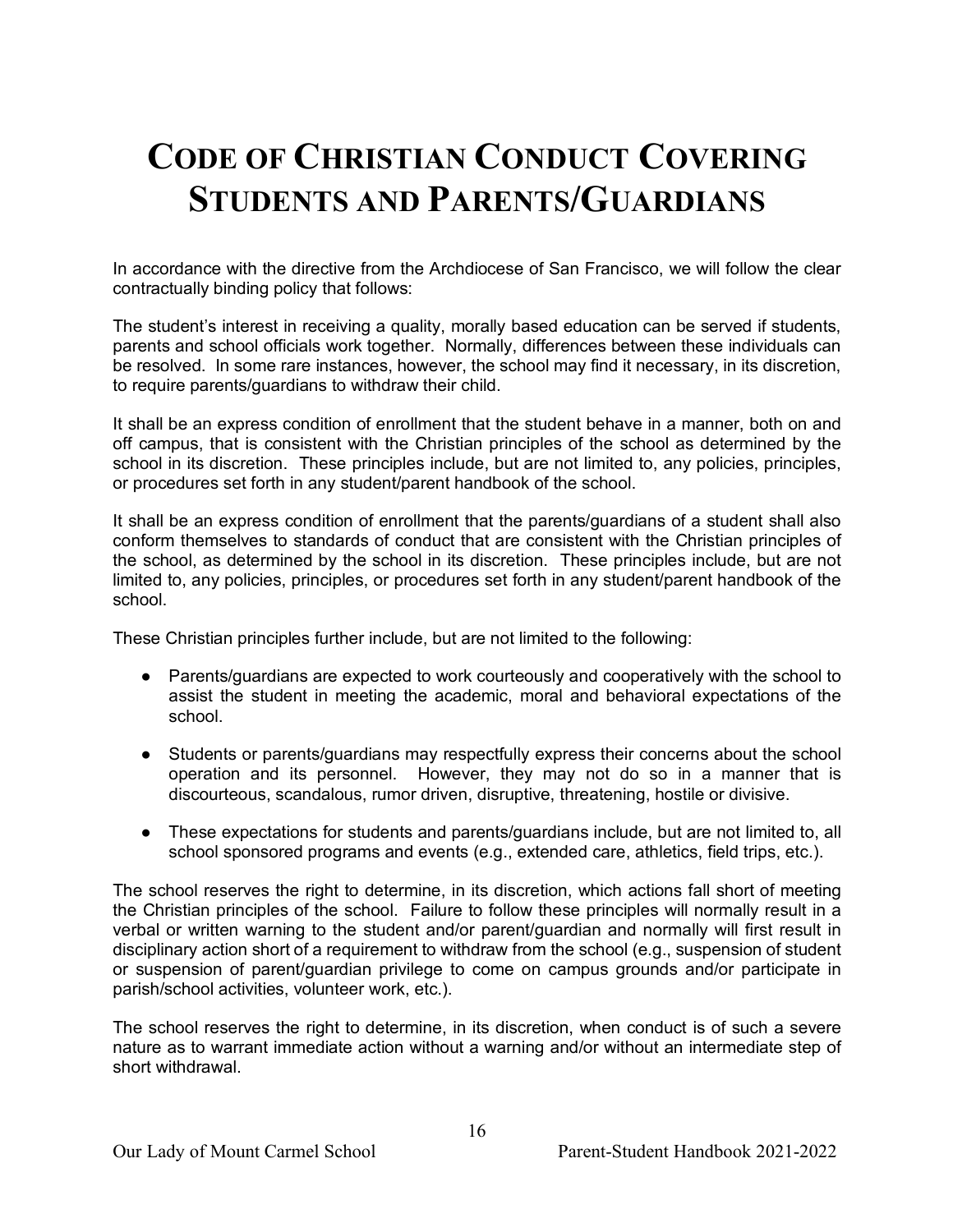Our Lady of Mount Carmel School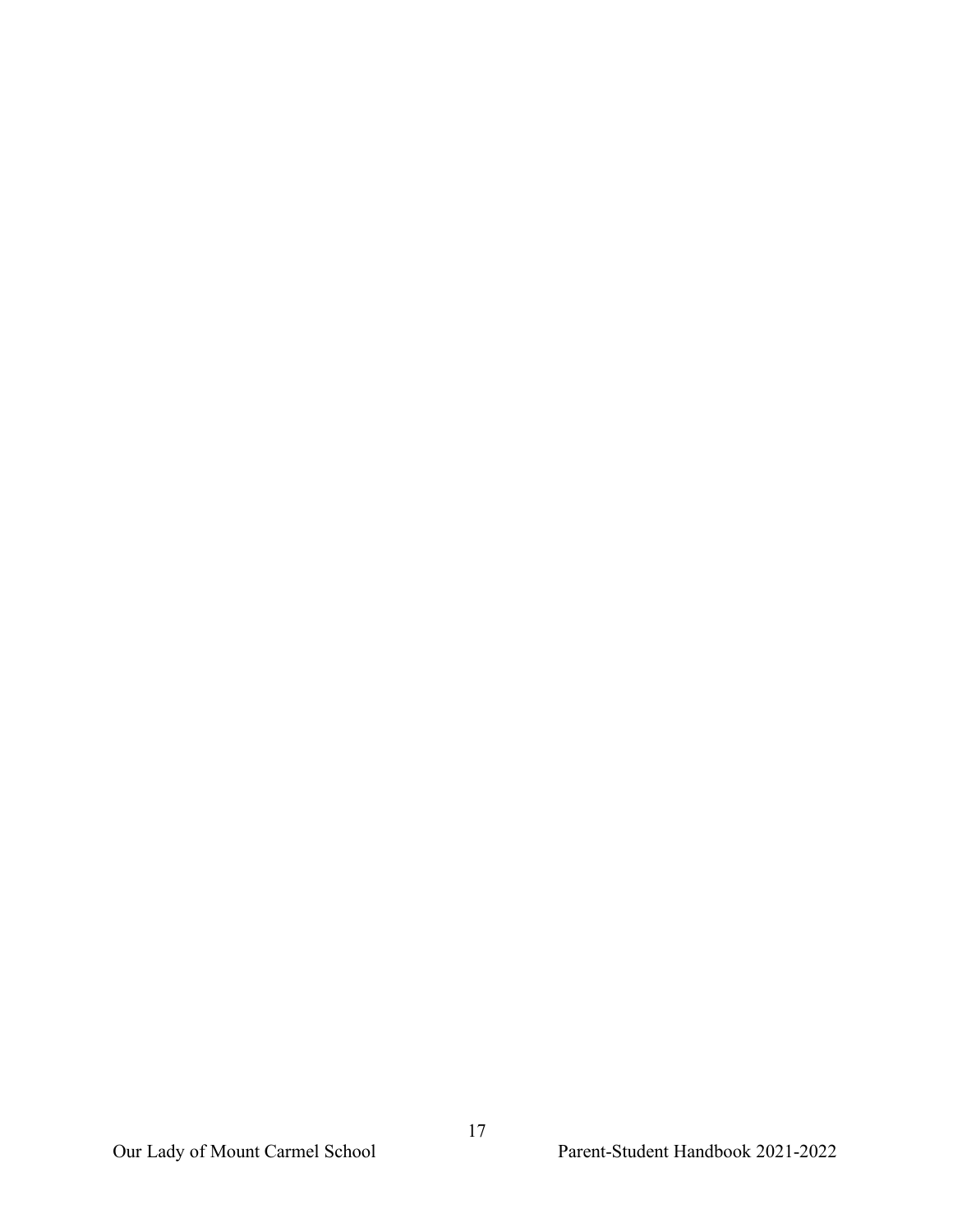

## **SCHOOL POLICIES AND PROCEDURES SECTION**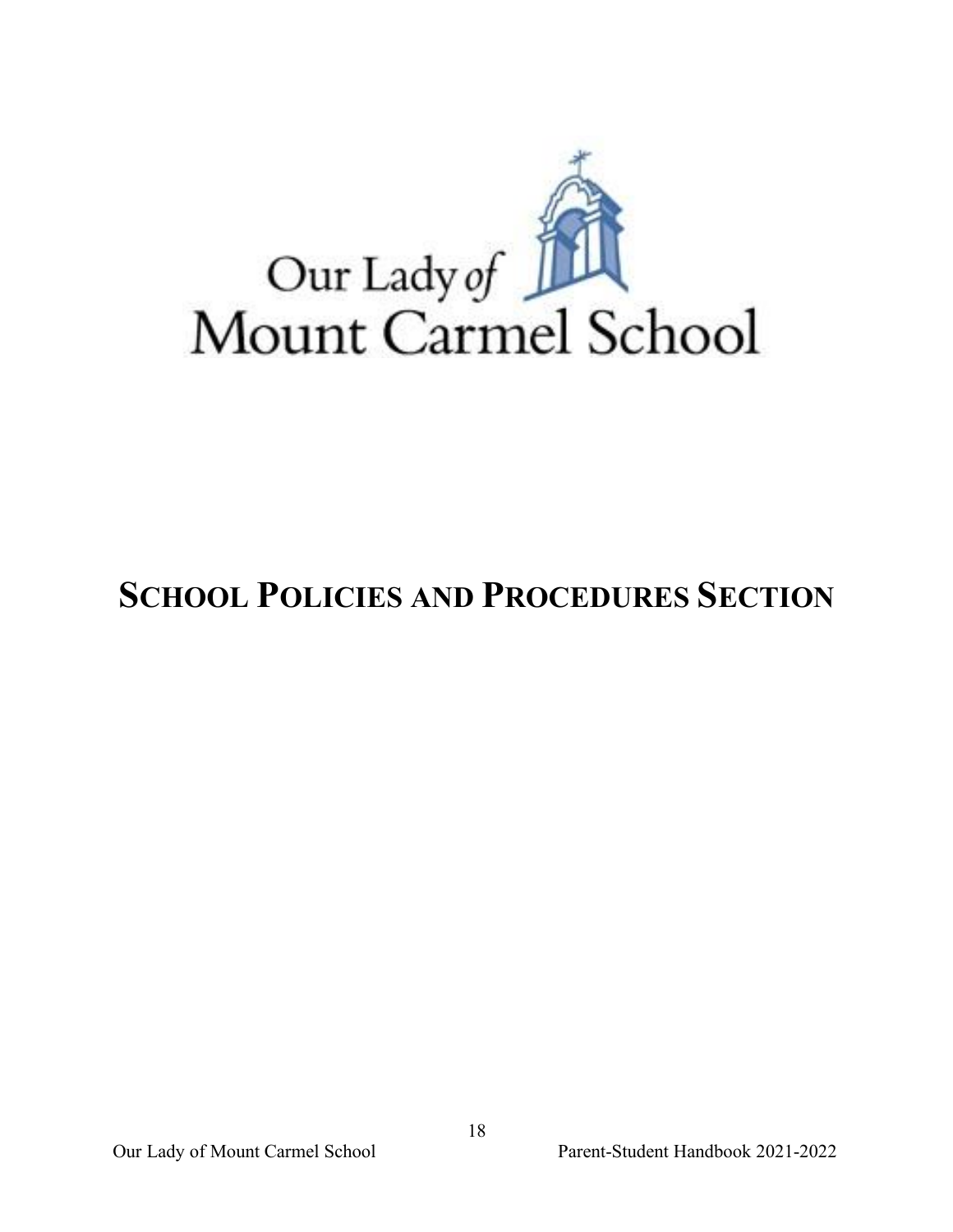## **ACADEMICS**

*(*Kindergarten – Eighth Grade)

#### **CURRICULUM**

The purpose of the learning process at Our Lady of Mount Carmel School is to give each student an education which meets his/her needs spiritually, intellectually, socially, physically, and emotionally. Each subject has goals and objectives which follow a scope and sequence to ensure continuity and integration of learning experiences.

Students are expected to participate in the full curriculum, which follows standards set by the State of California and the Archdiocese of San Francisco.

#### **SUBJECT AREAS**

#### **Religion**

Students of all faiths are welcome at Our Lady of Mount Carmel School. All students are expected to respectfully participate daily in religious studies, which communicate the message of Christ and the Catholic Church doctrine, provide prayer experiences, and include scheduled liturgical celebrations.

Kindergarten uses RCL's *Faith First* and *Stories and Songs of Jesus* by OCP Publications. Grades 1-5, use RCL/Benziger's *Be My Disciples* program. These center on the four pillars of the Catechism of the Catholic Church, builds students' understanding of faith concepts, and reinforces and extends content as children mature. Grades 6 uses RCL/Benziger's *Blest Are We.* The text guides students through the study of Old Testament. Grades 7 and 8 use RCL/Benziger's junior high program of *Be My Disciples.*  This is a series of books which cover the New Testament, Liturgy, Revelation of God's Mystery, and Jesus Christ.

Preparation for the Sacrament of Eucharist (First Holy Communion) is restricted to children of practicing Roman Catholic families, who have been baptized in the Catholic Church, and whose parents intend to raise their children in the Catholic faith. In Grades 1-2, students who meet this criterion for receiving the Sacrament of Eucharist, are able to receive their catechesis (religious education) for First Holy Communion and Reconciliation during regular school hours using the *Dynamic Catholic Blessed Program*.

As part of the religion program, students are provided with an understanding of the nature and importance of human sexuality, family life, and relationships. Archdiocesan-approved materials are used and parental permission is required for students to participate in the *Family Life and Safe Environment* programs.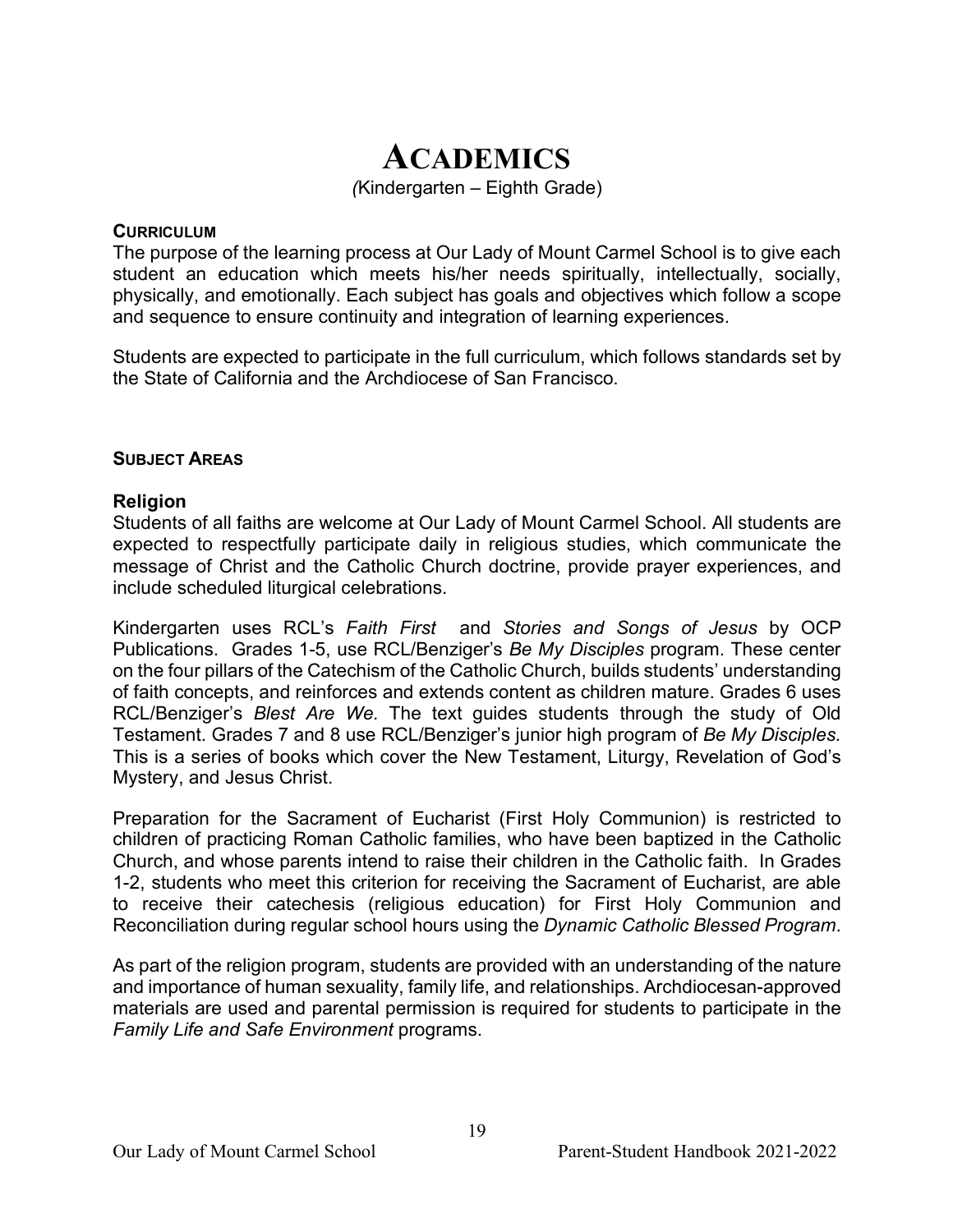#### **Mathematics**

Kindergarten through Grade 5 text is Pearson's *EnVision* program. Grade 2 also uses *Simple Solutions Common Core Math.* Grades 6-8 text is Pearson's (*Digit*) series. These Common Core Standards textbooks provide a clear vision of learning goals to help ensure students meet college and future work expectations. Advanced eighth grade math studies a high school-approved algebra program.

#### **Language Arts**

*SuperKids* Literature Program for Grades TK-2 is a comprehensive core literacy program. The program's explicit systematic phonics-based instruction, paired with its engaging characters, follows the Common Core Standards. Leveled readers are an integral part of the *SuperKids* curriculum.

Grades 3-5 use *Benchmark Advance*, an integrated reading, writing, speaking and listening English Language Arts program. This program encompasses reading, phonics, English, writing and spelling skills. The balanced approach, or workshop model, enables all students to master rigorous learning goals with strong resources for differentiated instruction and responsive teaching based upon ongoing assessments. Students will students be encouraged to become logical thinkers, proficient readers, effective writers, confident speakers, and careful listeners.

Grades 6-8 use Prentice Hall's Literature series, along with supplemental novels, to further develop reading, writing, and critical thinking skills. Educator's Publishing's *Wordly Wise* 3000 is used to help increase work acquisition and improve spelling.

In grades K-5, grammar skills are taught in conjunction with the literature program. Grades 3-5 use the *Benchmark Advance* program's language component. Grades 6- 8 use the Prentice Hall's *Writing and Grammar*.

Grades K-2 and 6--8 use "Step Up to Writing", an all-inclusive writing program. Grades 3-5 use Benchmark Advance for their writing instruction; strategies developed from the Benchmark Advance program are used throughout the broader Grade 3-5 curriculum.

#### **Social Studies**

Grades K-5 use *Studies Weekly*. Stories are combined with research-based instruction, which help students with reading and social science skills as they discover the past. Grades 6 uses Holt McDougal's *World History* Grade 7 uses Holt McDougal's *Ancient Civilizations*. Grade 8 uses Pearson's *American History*. These are California-Standardsbased programs, which engage students using text, digital content, and activities.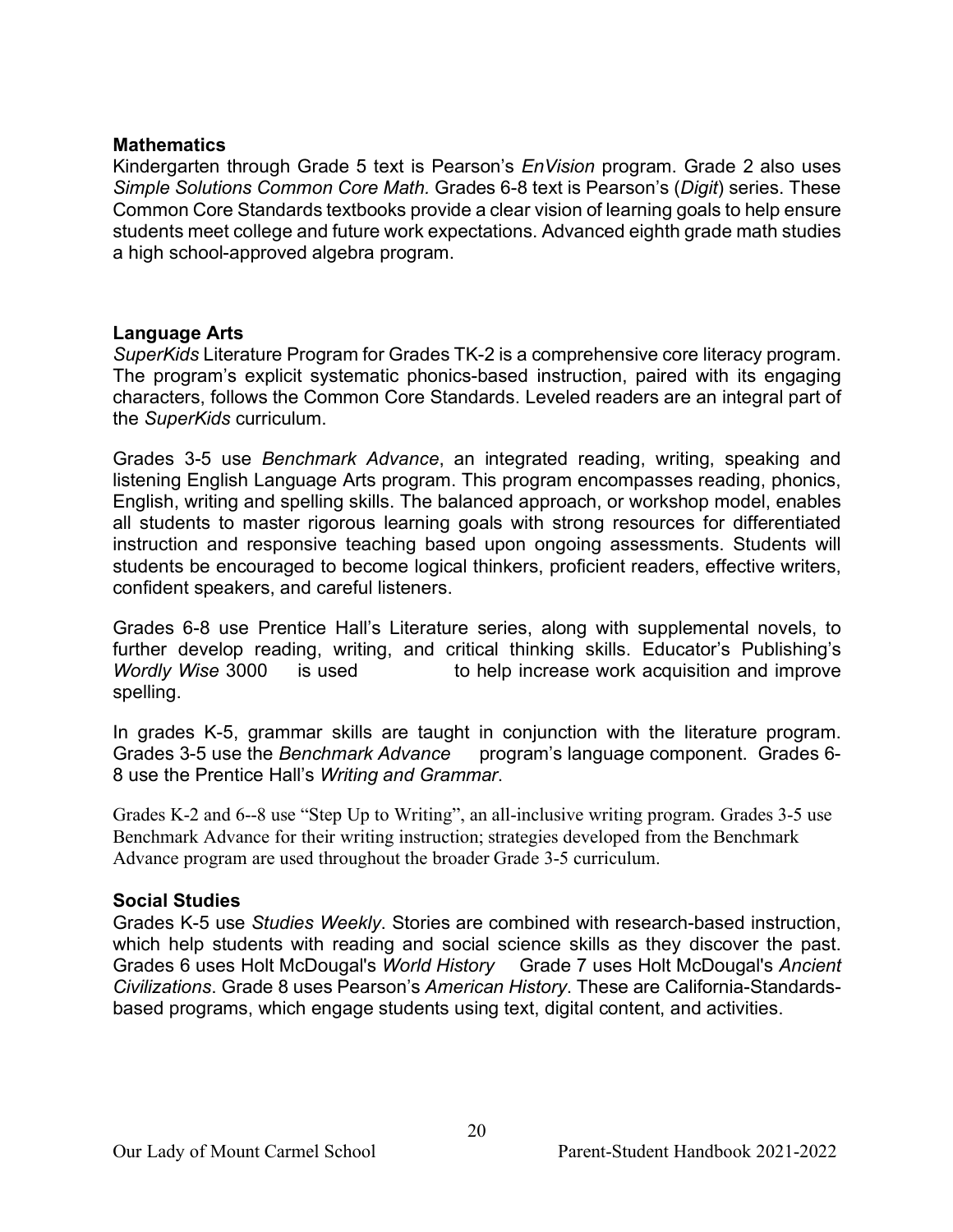#### **Science**

**Grades K-5 use Mystery Science, an online program.** Grades 6-8 uses *TCI, supplemented by CK-12 and Wonders of Science*. These programs reflect content that is aligned with the Next Generation Science Standards. Lab investigations enable students to construct science concepts in active and meaningful ways.

#### **Penmanship**

Penmanship is integrated with the Grades K-2 *SuperKids Comprehensive Literature* Program. Grade 3 uses Carmen-Dellosa Publishing's *Beginning Modern Cursive*  Program which offers a transition from printing to cursive. Grades 4 and 5 continue practice of cursive, and grades are given at all of these levels.

#### **Physical Education / Music**

TK-8 students participate in two PE classes weekly and one Music class a week, taught by Rhythm & Moves , an outside company contracted by the school. The activities and games are grade- appropriate and follow the State Standards for this subject. Upper grade students may also be expected to complete writing activities that support the health and physical activity component of this subject.

#### **Technology Education**

Technology Education is integrated throughout the curriculum and is coordinated by classroom teachers. The learning of technology skills through activities, lessons, practices, and discussion forms a full scope-and-sequence technology curriculum and is aligned with the National Educational Technology Standards. Apple computers, Chromebooks and iPads are used as tools to practice skills, do research, and produce projects and presentations. SMARTboards and document readers are in all the classrooms and support the TK-8 curriculum.

#### **Foreign Language**

All students participate in Spanish language class. Grades TK-4 experience the language and culture through direct instruction, once a week, for 30 minutes. This program introduces basic vocabulary, salutations, and phrases, using a multi-sensory approach to learning. No letter grades are given in grades TK-2.

In grades 5-8, Spanish is taught for 70 minutes a week. This is a more formal program; books are used and students receive a letter grade. Emphasis is placed on developing vocabulary, learning salutations, action verbs, numbers, holidays, months, etc. Through a multi-sensory approach, students begin to speak, read, and write Spanish. Native speakers and students with a strong grasp of the language are challenged, and their learning expectations are geared more towards the reading and writing of the language.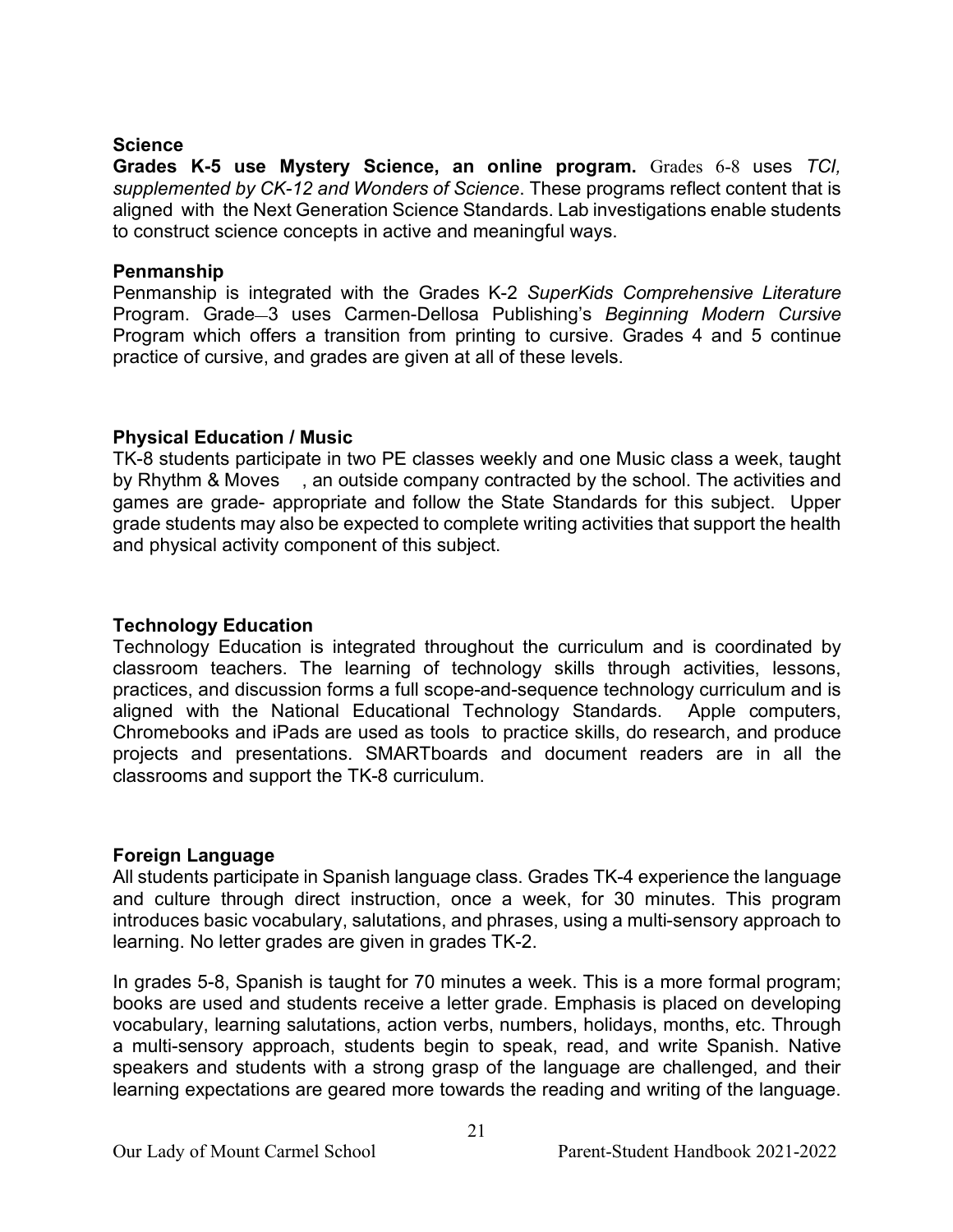In addition, customs, traditions, and geography of Spain and Spanish-speaking countries are explored.

#### **Art**

Skills such as drawing, painting and coloring are used across the curriculum to enhance learning. In addition, the Art in Action visual arts curriculum is taught to all grades by a dedicated art teacher and parent volunteers. Art in Action is based on historicallysignificant works of art, is aligned with Common Core standards, and is designed to develop creativity and critical-thinking skills.

#### **Video**

Videos may be shown in school and at A Kid's Place to support the curriculum or to entertain during rainy day lunch and special occasions. Any viewing with a rating of PG or PG-13 will only be shown with administration approval.

#### **Additional Programs**

In keeping with the philosophy of Catholic schools, where differences are recognized, Our Lady of Mount Carmel School recognizes the value of meeting the needs of all students and offers three additional programs.

#### **Title I:**

This federally-funded program assists students in the curricular areas of need. Qualifications for the program are determined by the federal government. The length of the program and the students involved are determined by the existing federal guidelines. The school will notify families whose children qualify for this support.

#### **Resource Program:**

The goal of the program is to ensure that each child in the school community will experience the most successful, self-affirming learning environment in listening, speaking, reading, writing, and spelling. This balanced instructional program affords students the opportunity to speak, ask questions, and listen in a small-group setting. Students are expected to always do their best work and to achieve to their highest potential. This instruction supports the students' successful participation in the regular classroom. Specific guidelines for the program are available in the school office. A credentialed resource specialist provides this instruction for students who qualify, in grades 1-5, four days a week. The program is limited to a maximum of six students per grade level.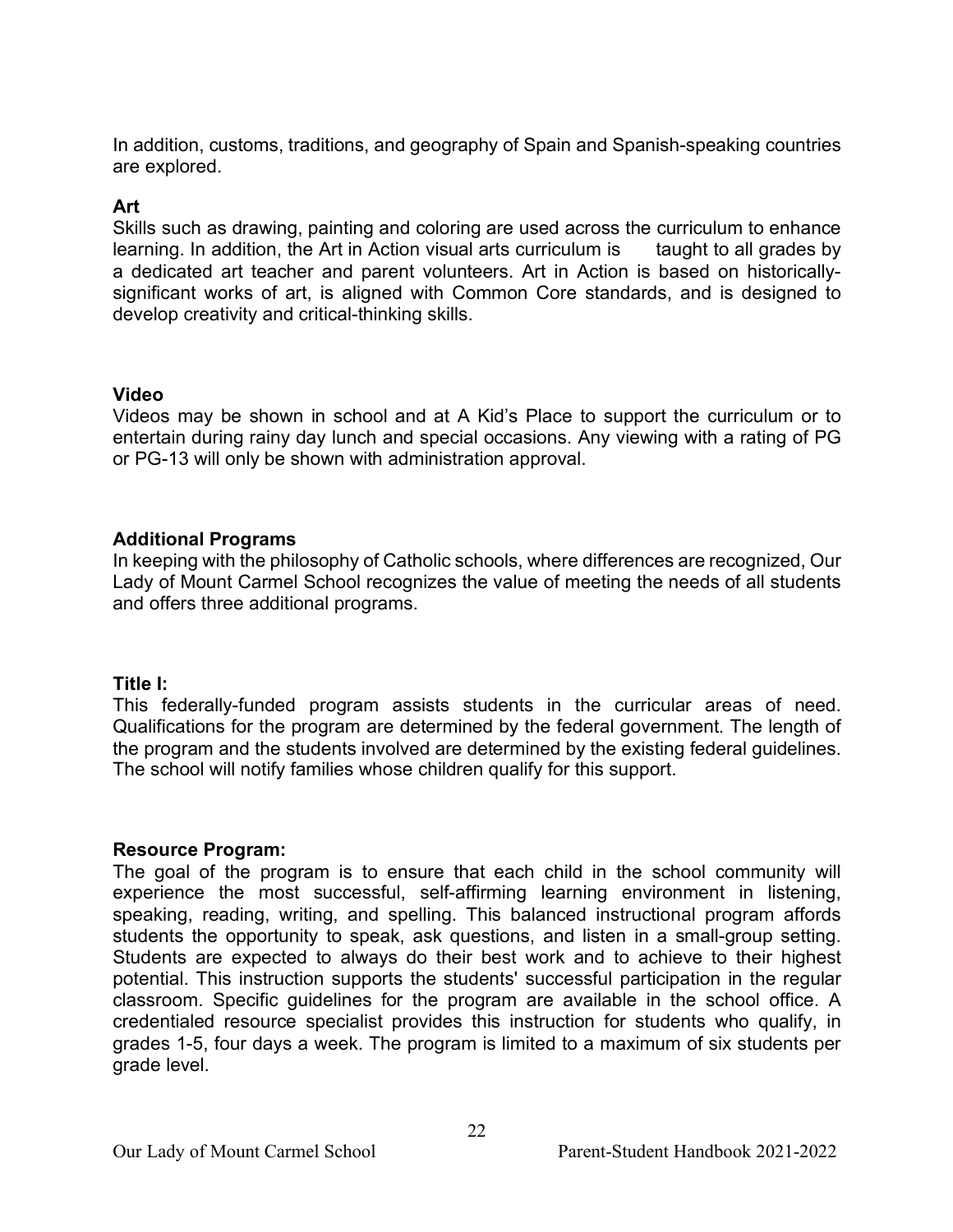Families of students in the Resource Program are given documents that clearly define the program and the process by which a student begins and exits the program. Students in the program are reviewed at least once a year through the Student Success Team approach. Students may only move in and out of the program at the recommendation of the Student Success Team members, which may include the classroom teacher(s), resource specialist, tutors, principal, and school counselor. As professionals, they best understand the needs of the student in light of testing, performance, and expectations within the regular classroom of all students. In addition, credentialed resource specialists are available to do academic testing for students at all grade levels.

A Resource Specialist also monitors students in grades 6-8 who have been identified with specific learning differences and who have current Intervention Plans. The Resource Specialist is also available to help upper grade teachers acquire testing or special services for students needing additional support. Junior high students identified with learning differences may be given support with study skills, note taking, test preparation, organizational strategies, or project/assignment differentiation. Files are kept on these students that, with parent permission, can be shared with high schools to assure continued success after graduation from Our Lady of Mount Carmel School.

#### **Study Habits**

Students should have a specific time and place to study. Activities on weeknights which interfere with schoolwork should be limited.

The amount of time which different students in the same grade spend doing homework will vary. Approximate homework time suggested by the Archdiocese:

- Grades 1 and 2 20 minutes
- Grades  $3$  and  $4 30$  to  $45$  minutes
- Grades 5 and 6 45 to 60 minutes
- Grades 7 and 8 60 to 90 minutes

Homework is seen as an extension of the school day and as reinforcement of learning. It is also used to foster creativity, to spark curiosity, and to develop hidden potential for each student. It is also a means to train a student to work independently and to accept responsibility for completing a task. All students are expected to complete and submit their homework on time. Encourage, assist, but do not pressure or do your child's work. It is the general policy of the faculty not to assign homework on Friday due the following Monday.

In grades 6-8 a number grade is given for Behavioral Expectations and Learning Skills by each teacher for each subject taught.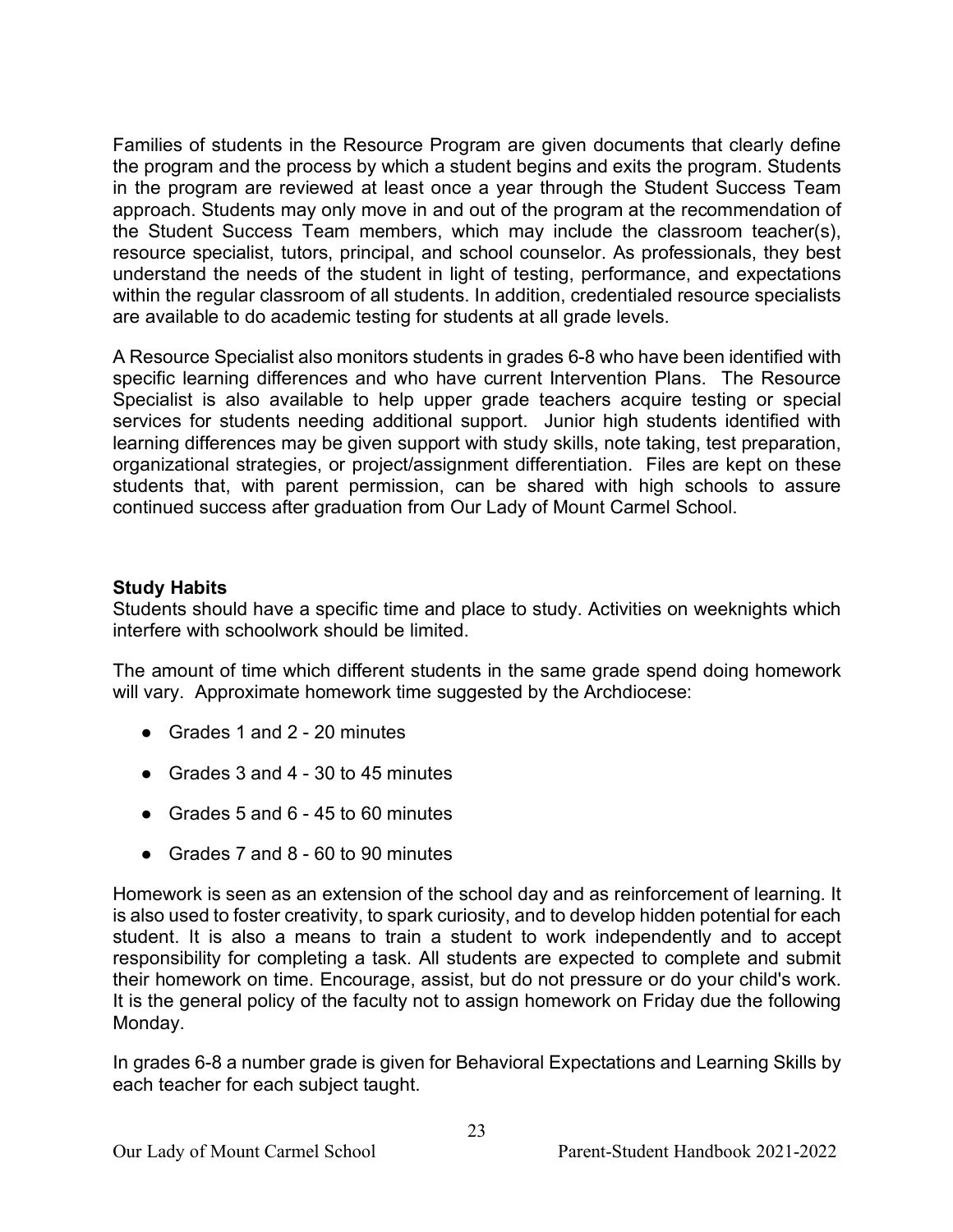Each child is to have all required school supplies each day. Students are responsible for the care of all school textbooks. Textbooks are to be covered in the color assigned for each subject. Books that are damaged or lost will be charged to the student/family.

#### **Testing**

The Archdiocesan testing program for grades 2-8 is Renaissance STAR Math and Reading and is measured with scaled scores, GE's and percentile metrics. In grades TK-1 Renaissance Early Literacy is used to monitor student reading proficiency. The test is given four times a year (September, November, February and May). The reasons for adopting STAR:

- Adaptive and provides items within a student's ability level, increasing or decreasing the difficulty of items from previous student responses.
- Provides multiple testing opportunities, charting student growth.
- Provides both criterion reference and norm reference allowing for a greater array of students reports, including Lexile (reading level scores) and common core achievement.
- Directly aligns and measures grade level standards in math and ELA.

#### **Report Cards**

Report Cards are given out three times a year for grades K-8. Our Lady of Mount Carmel School uses the Archdiocesan Report Card. Parent/Teacher conferences are held in October and all families are expected to attend. First quarter report cards and STAR test results are discussed at this conference.

A report card as an integral part of the educational process has several important functions:

- To record student achievement
- To inform the parent/guardian about student's progress.
- To assist the teacher in assessing student's needs
- To motivate the student

Report cards in grades K-8 are designed to report student achievement, behavioral expectations and learning skills. Primary grades also include an insert indicating student progress on Common Core Standards.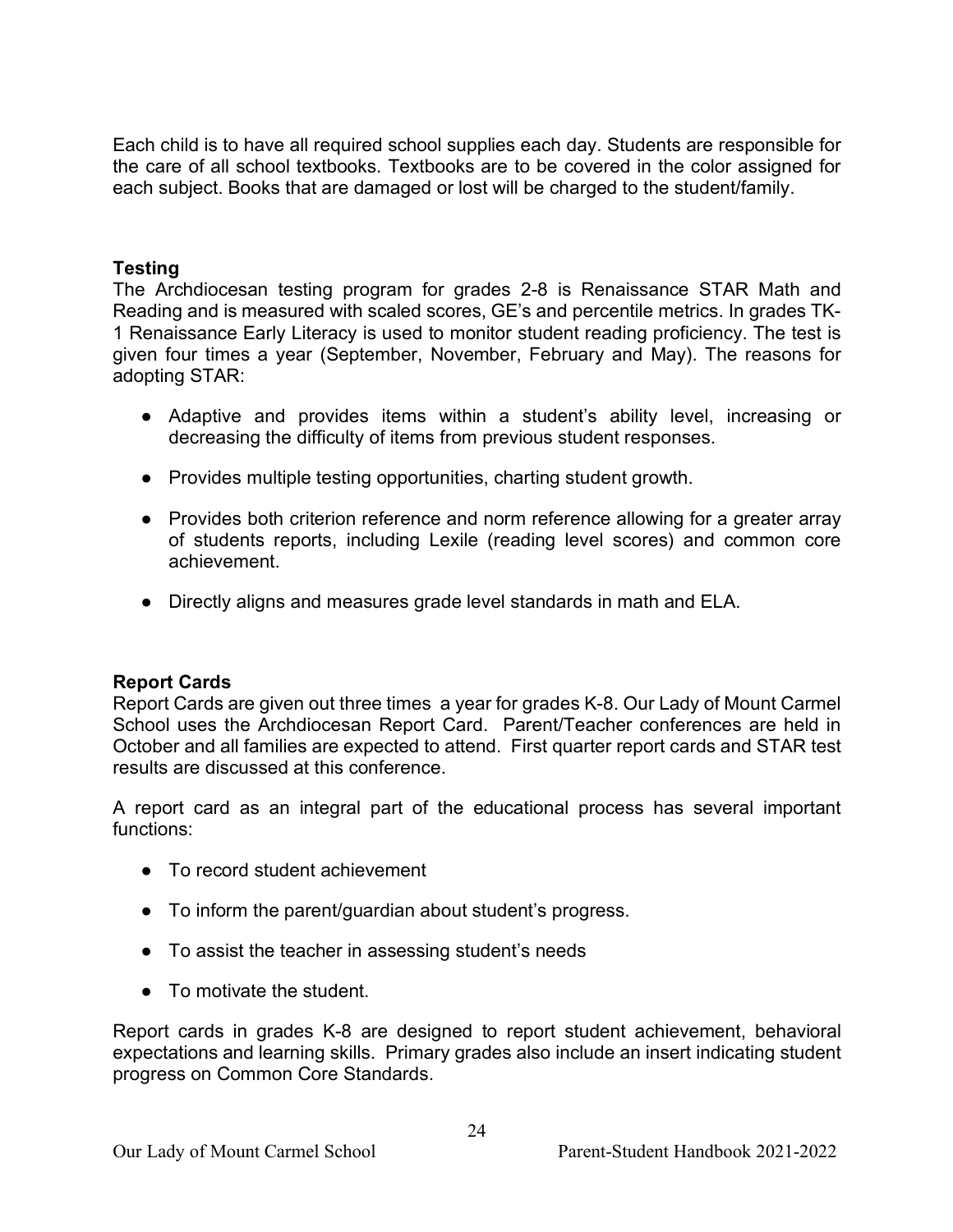The achievement grade is based on the student's academic performance.

Supplemental Report Cards are completed for all students receiving interventions and/or students with documented learning accommodations.

#### **GRADING:**

Each subject receives a grade. A subject sub-category may receive an  $(x)$  for an area that needs improvement or a plus (+) for an area of strength. No mark in a sub-category indicates the student meets expectation. An asterisk (\*) next to the subject title indicates the student also receives a Supplemental Report for interventions. Co-curricular subjects will be graded using the marking code listed below.

| <b>KINDERGARTEN</b>                                                                                |                                                                                                                                                                                        |                                                 |
|----------------------------------------------------------------------------------------------------|----------------------------------------------------------------------------------------------------------------------------------------------------------------------------------------|-------------------------------------------------|
| <b>Behavioral Expectations /</b><br><b>Learning Skills Code:</b>                                   | <b>Marking Code:</b>                                                                                                                                                                   | <b>Co-Curricular Subjects:</b>                  |
| 1 – Exceeds Expectations<br>2 - Meets Expectations<br>3 - Improvement Needed<br>4 - Unsatisfactory | $E - Exceeds Standard$<br>M – Meets Standard<br>W - Working toward Standard<br>N - Not at Grade Level Standard<br>No Mark - Standard not<br>addressed during current<br>marking period | $P -$ Participates<br>NP - Does Not Participate |

#### **GRADES 1 – 2:**

| <b>Behavioral Expectations /</b><br><b>Learning Skills Code:</b>                                   | <b>Marking Code:</b>                                                                                           | <b>Co-Curricular Subjects:</b>                  |
|----------------------------------------------------------------------------------------------------|----------------------------------------------------------------------------------------------------------------|-------------------------------------------------|
| 1 - Exceeds Expectations<br>2 - Meets Expectations<br>3 - Improvement Needed<br>4 - Unsatisfactory | $E - Exceeds Standard$<br>M - Meets Standard<br>W - Working toward Standard<br>N - Not at Grade Level Standard | $P -$ Participates<br>NP - Does Not Participate |

#### **GRADES 3 – 8:**

| <b>Behavioral Expectations /</b><br><b>Learning Skills Code:</b> |    | <b>Marking Code:</b> |        |       | <b>Co-Curricular Subjects:</b> |
|------------------------------------------------------------------|----|----------------------|--------|-------|--------------------------------|
| 1 - Exceeds Expectations                                         | A  | $96-100$             | C      | 74-80 | $ P -$ Participates            |
| 2 - Meets Expectations                                           | А- | 93-95                | $\cap$ | 70-73 | NP - Does Not Participate      |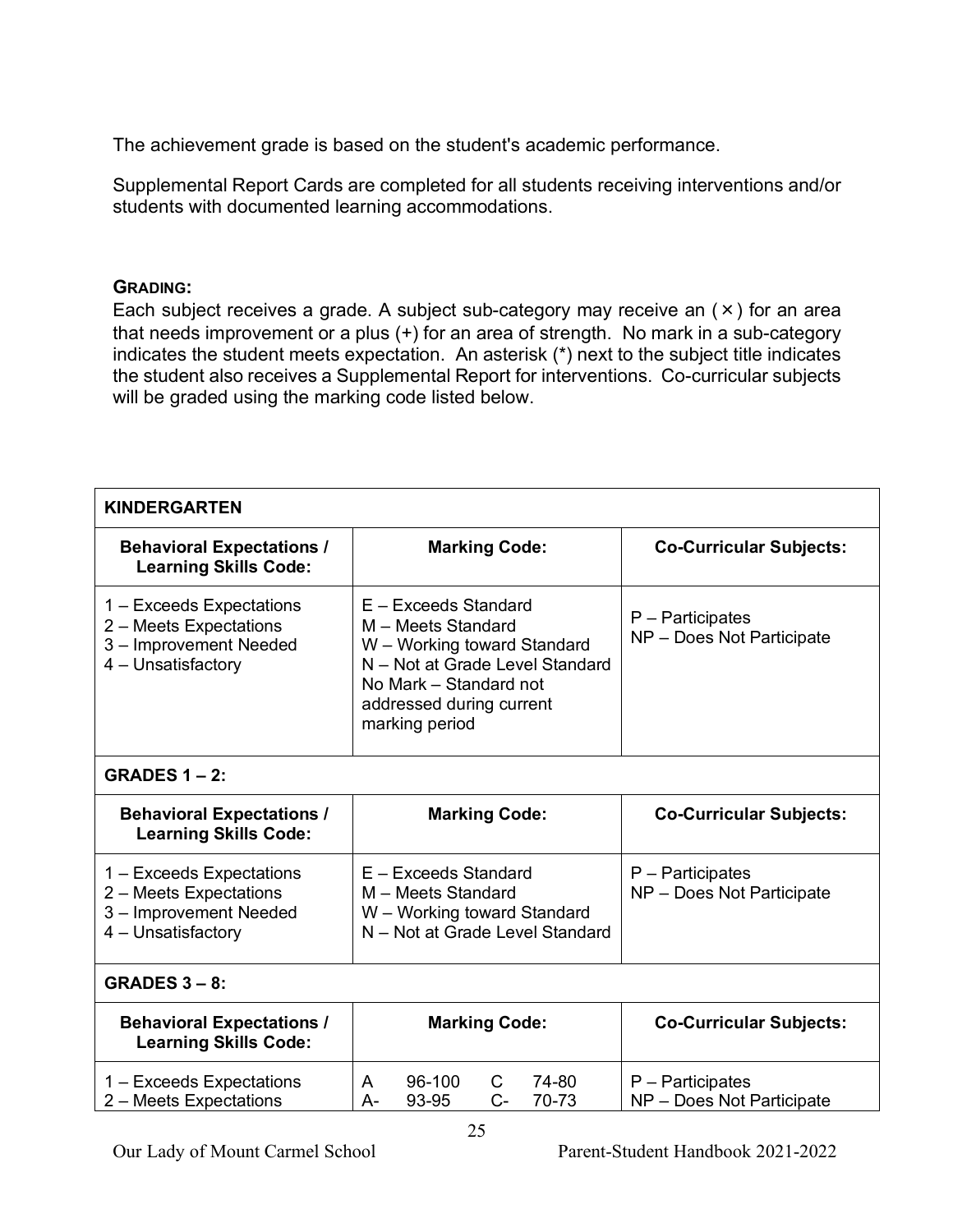| 3-Improvement Needed | $B+$      | 91-92 |    | $D+ 67-69$ |
|----------------------|-----------|-------|----|------------|
| $4 -$ Unsatisfactory | B         | 87-90 | D  | 63-66      |
|                      | <b>B-</b> | 84-86 | D- | 60-62      |
|                      | $C+$      | 81-83 |    | 59-below   |
|                      |           |       |    |            |

#### **Grades and Progress, Online Grades and Assignments:**

Parents/students may access grades through the website. Grades are posted regularly and grades 4-8 may view grades through FACTS and is a means to keep informed of progress to date. All grades, assignments, progress reports, and report cards can be accessed through the parent-student portal on the school website.

#### **Mid-Quarter Progress**

At mid-quarter families will be reminded through announcements and class home pages to review current grades. Teachers in grades K to 3 will notify parents as needed.

#### **Promotion/Retention**

Promotion occurs annually and usually indicates achievement of minimum grade level expectations.

Retention of a student at Our Lady of Mount Carmel School is considered on an individual basis. Any decision concerning retention will be made after reviewing all facts related to the child's development, emotional, physical, social, intellectual and academic. This information will be gathered from a range of sources including but not limited to teachers', parents', counselor's, and/or resource teacher's input, Student Success Team Meetings, and test results. To retain a student the following will occur:

- Consultation between teacher(s) and administration
- Conference and/or Student Success Team Meeting with parents no later than the beginning of the second semester
- Follow-up conference(s) to evaluate progress
- Evaluation and reports for academic retention must clearly show failure to meet minimum objectives in at least two basic academic subjects

#### **GRADUATION**

Graduation from elementary school is actually a promotion to the next grade level. In order to qualify for graduation with a Mount Carmel School diploma, a student must have at least a cumulative 1.7 grade point average in academic subject areas in both 7th and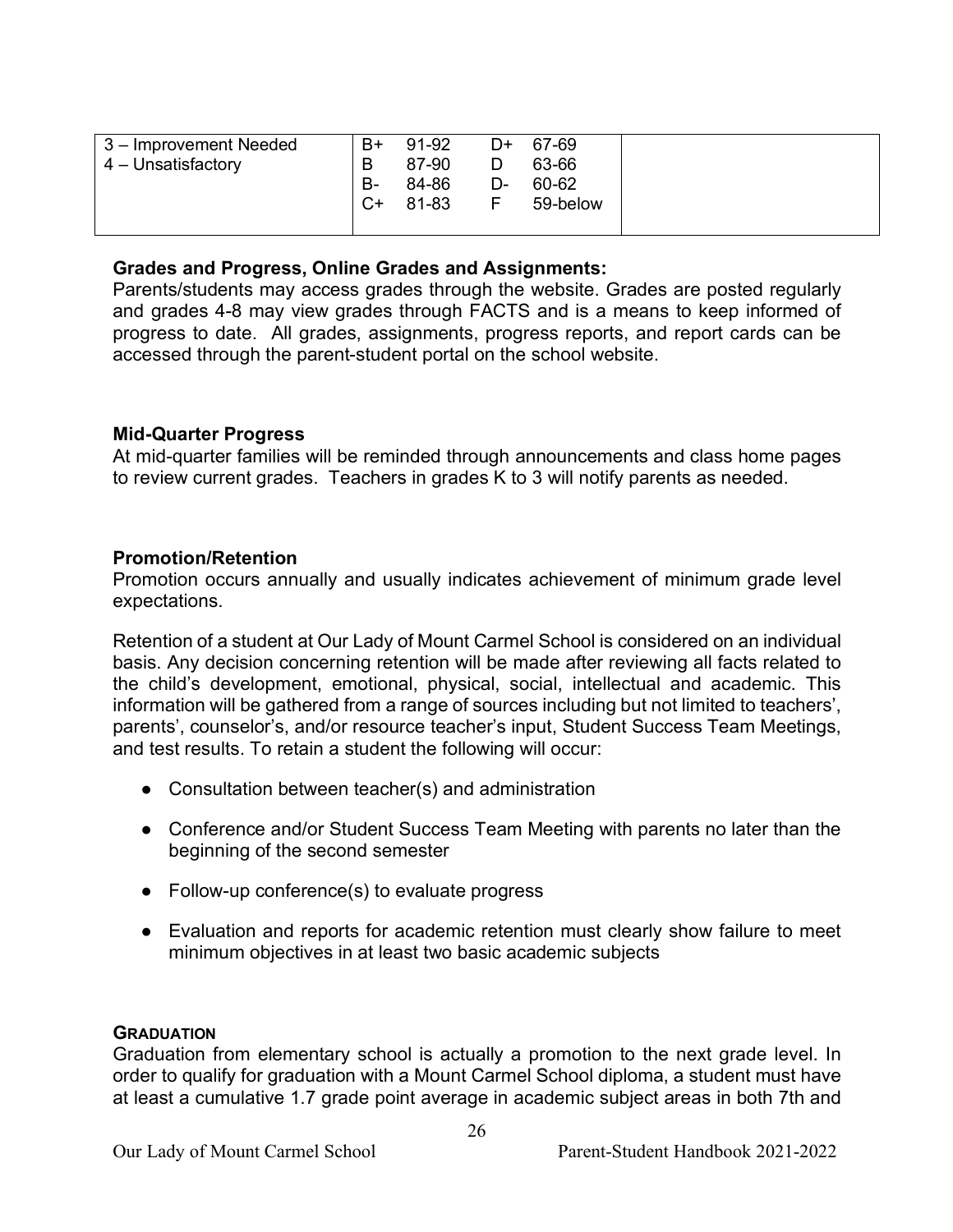8th grades. Diplomas will be issued to students whose families have met all financial obligations including, but not limited to, tuition, fees, and SCRIP commitments.

#### **STUDENT RECOGNITION PROGRAM Padre Pride Program\***

Our staff would like to acknowledge and celebrate students who are displaying our school values through exceptional use of our Schoolwide Learning Expectations. Teachers and support staff have Padre Pride tickets on hand to "catch a child when doing GOOD!" When they observe a student going out of their way to be a great Padre, they will reward them with a Padre Pride ticket. These tickets may be turned in to the office for weekly drawings. On Friday, at morning assembly, Miss Bruzzone will draw a random number of names from the Padre Pride basket. Winners will receive free dress the following Monday and be recognized in the weekly announcements the following week. Tickets earned will remain in the basket throughout the year.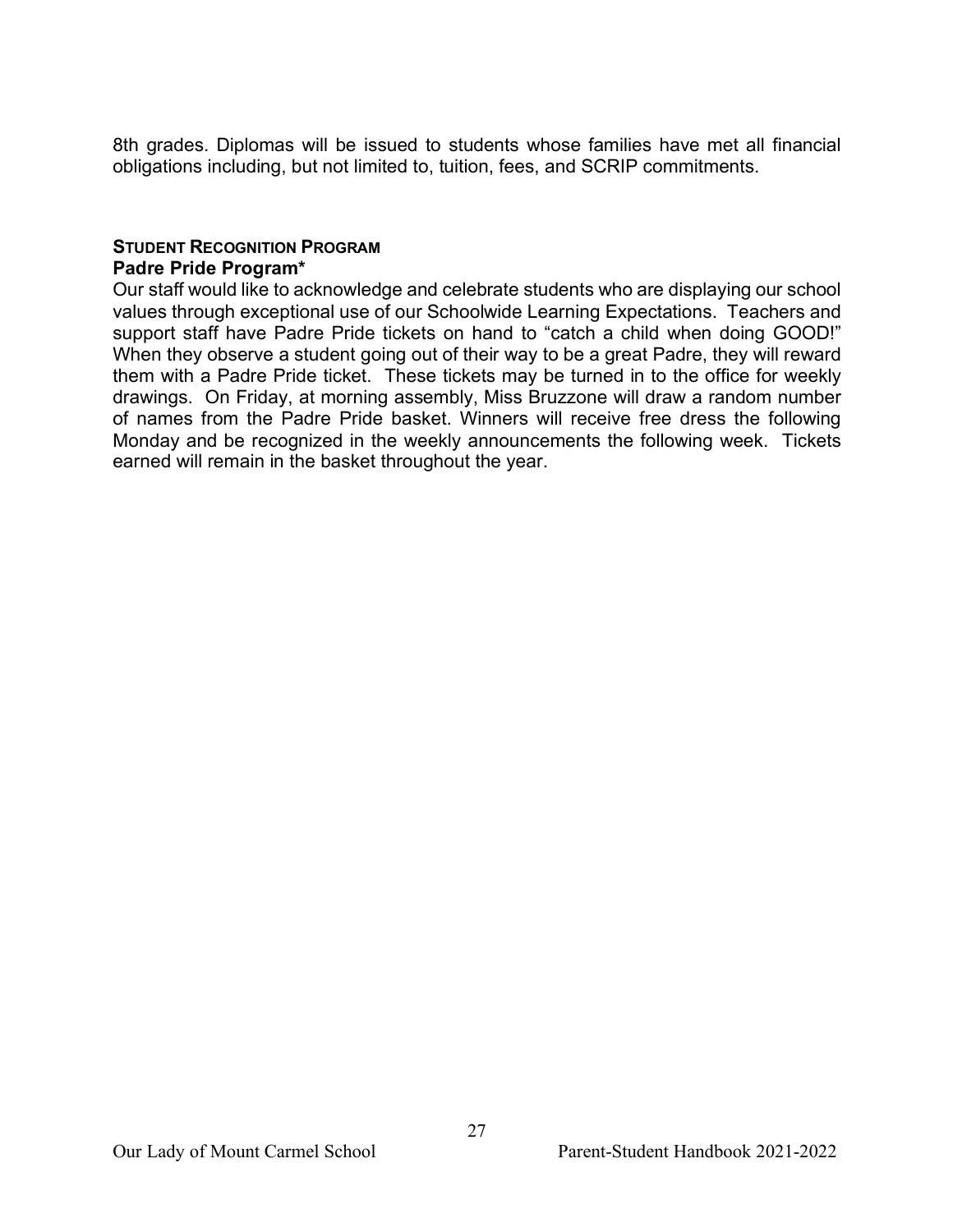# **ADMISSION POLICIES**

#### **Non-Discrimination Policy**

Our Lady of Mount Carmel School, mindful of its mission to be witness to the love of Christ for all, admits students of any race, color, and national and/or ethnic origin to all the rights, privileges, programs and activities generally accorded to or made available to students at this school. Our Lady of Mount Carmel School does not unlawfully discriminate on the basis of race, color, and national and/or ethnic origin, age, sex or disability in the administration of educational policies, admissions policies, scholarship and loan programs, athletic and other school-administered programs.

#### **Our Lady of Mount Carmel School Acceptance Policy**

Parents are the primary and most effective teachers of their children. As a Catholic school, we seek to collaborate with parents in fulfilling the responsibility they assumed when they brought their child to be baptized in the Church. We can't substitute for the role of a parent in sharing the Christian faith with a child. Without word and example from you, a child will not make religion part of his or her life. Your role is vital to your child's development of a spiritual life.

For this reason, participation in the faith life of the parish is a fundamental criterion for acceptance into our school. Since the center of our community's life is the Eucharist, joining the parish at Sunday Mass is the primary means of participation. You and your child's attendance at Sunday Mass is thus the primary prerequisite for acceptance into the school.

In addition to this criterion, it is crucial that your child has the academic ability to participate in our program. Once it is determined that a child has met the academic requirements, the following criteria will be used in our acceptance procedure:

- Parental registration in Our Lady of Mount Carmel Parish and active participation in the parish through regular attendance at Sunday Mass, regular use of Sunday envelopes, and other activities.
- Catholic brothers and sisters currently enrolled at Our Lady of Mount Carmel School.
- Non-Catholic brothers and sisters currently enrolled.
- Students enrolled in Our Lady of Mount Carmel Pre-Kindergarten or Transitional Kindergarten program.
- Parental registration in another Catholic parish and active participation in that parish through regular attendance at Sunday Mass, regular use of Sunday envelopes, and other activities.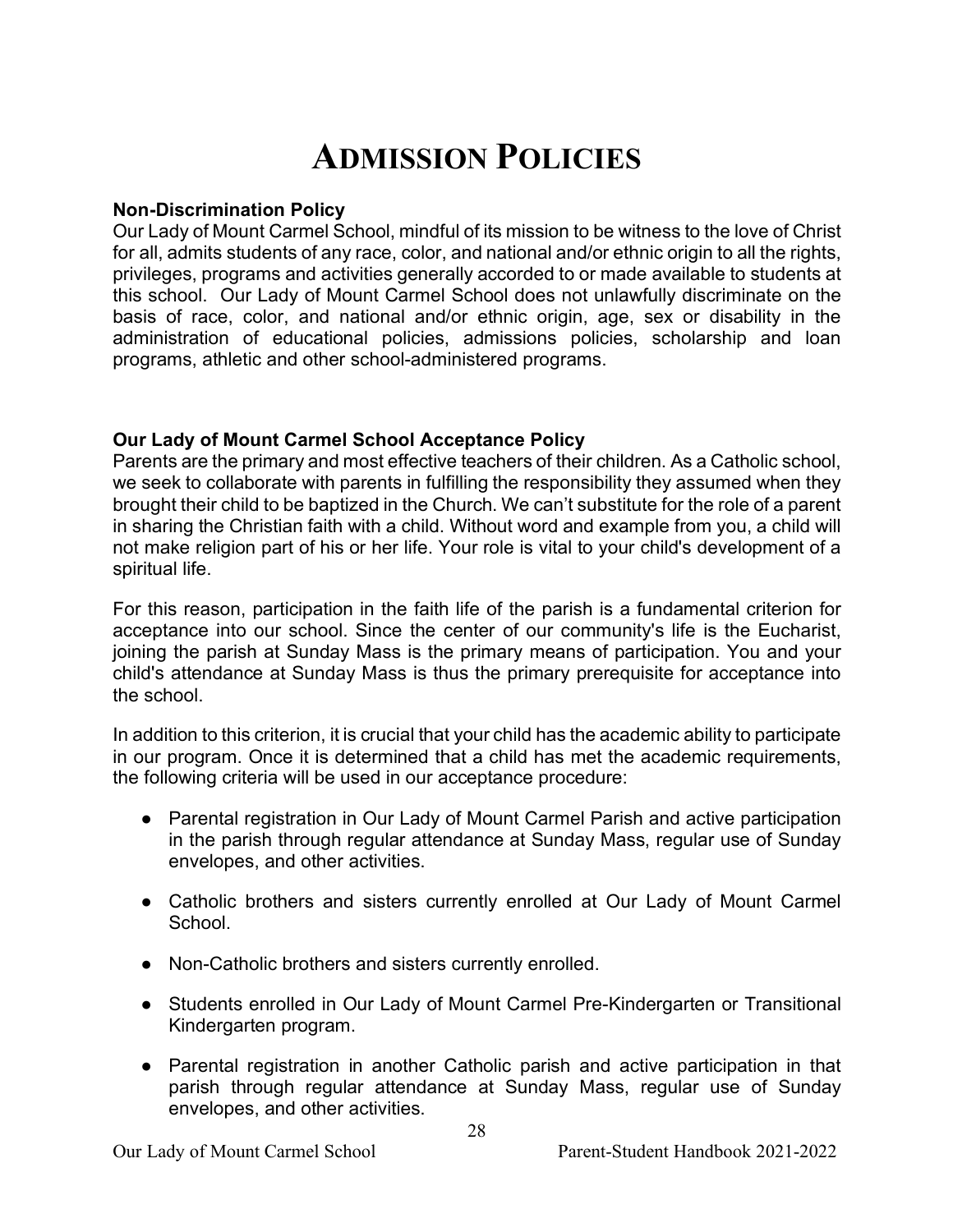● Non-Catholic children who have no siblings currently enrolled.

#### **Special Needs Policy**

Our Lady of Mount Carmel School, mindful of its mission to educate the whole child accepts children who meet our academic requirements. The school is not legally obligated to accept children with disabilities, physical or academic. Our Lady of Mount Carmel School may attempt to work with children with special needs but may, in fact, fail in its attempt to meet the needs of children with special needs.

Furthermore, Our Lady of Mount Carmel School follows the guidelines as further stated in the children with Disabilities Release form as signed annually by all school families.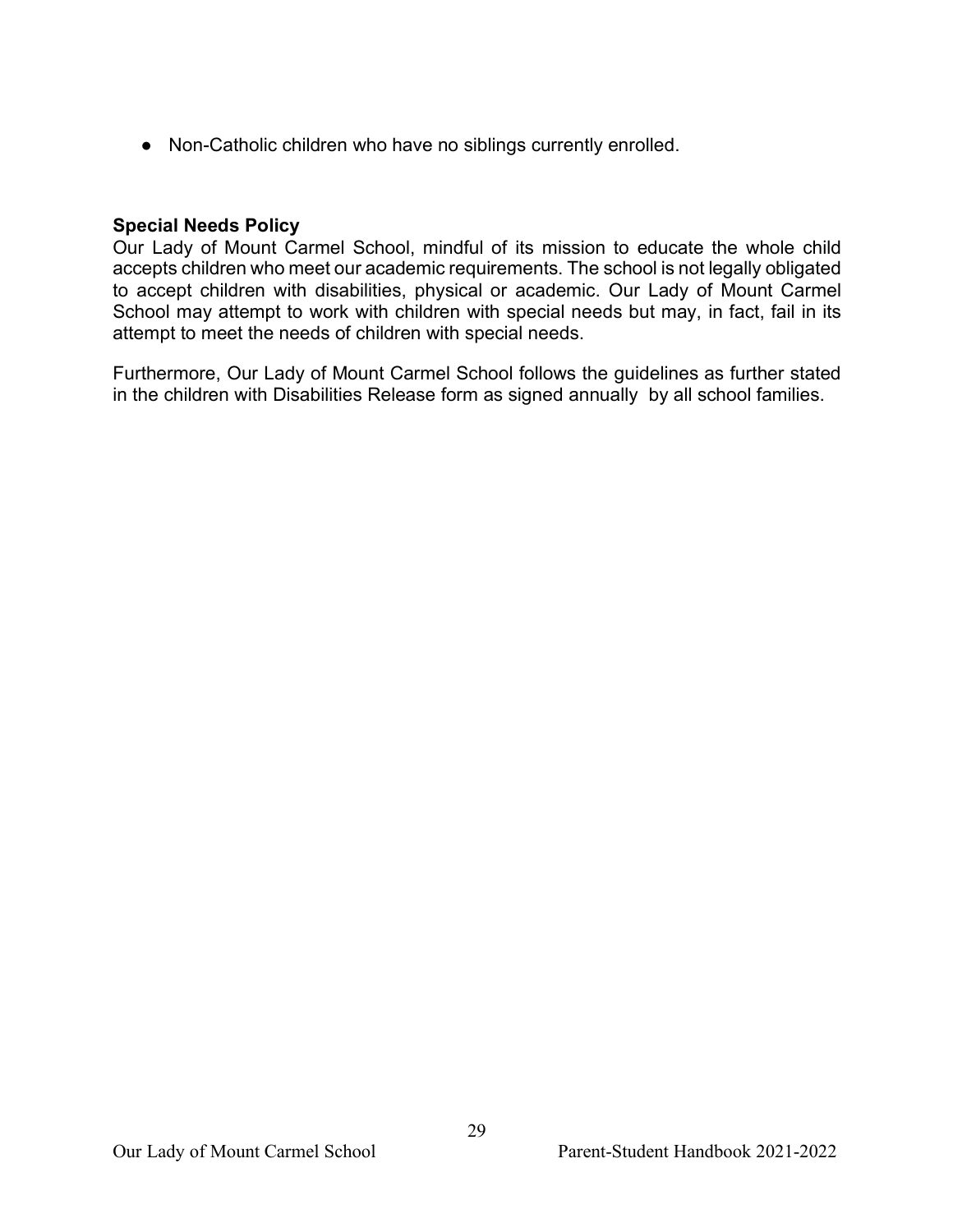Our Lady of Mount Carmel School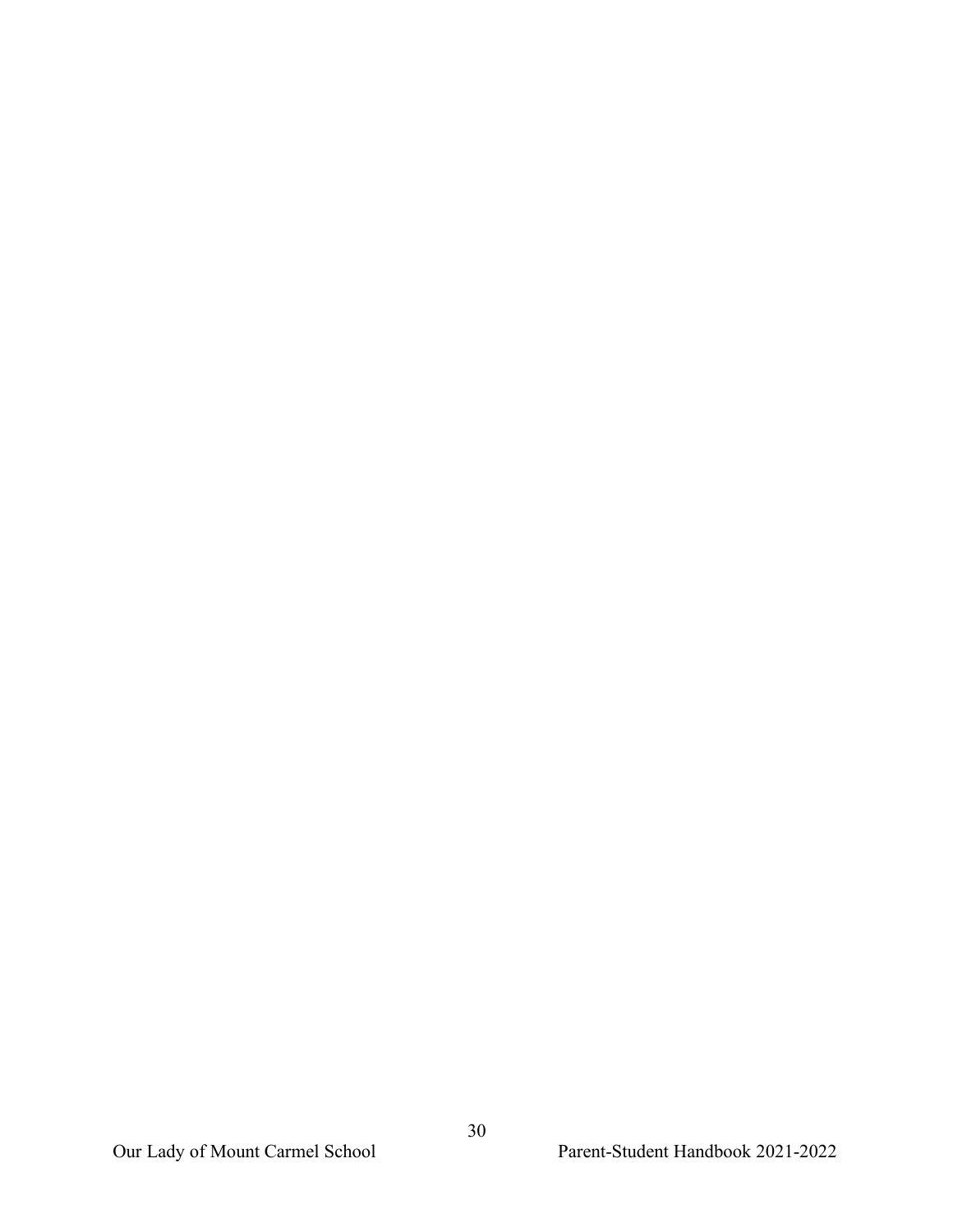# **ATTENDANCE**

#### **Daily Attendance**

Daily attendance is taken on the school yard when the 7:55 a.m. bell rings and recorded in FACTS, the online attendance program, by 9:00 a.m. Students who are absent due to illness, accident, quarantine, or attendance at the funeral services of a member of the student's immediate family will be allowed to make up the work missed.

Parents are urged to keep medical and dental appointments during the school day to a minimum. Absences (except medical or dental appointments confirmed with a doctor's note) are recorded on the permanent transcript. Keep in mind that absences, tardies, and early dismissals affect a child's grades as valuable instruction time is missed.

#### **Absence**

If your child is absent, parents must notify the school. Please phone the school office by 8:45 a.m., leave a message, send an email to attendance@mountcarmel.org or send written notice with another child in your family to inform the office. This courtesy will make it unnecessary for the school to phone home. Such a procedure has been adopted as a precautionary safety measure. Families failing to notify the office of an absence will be called.

When a child returns from an absence, a note from the parent or guardian is required. This note must be brought to the school office where your child will receive a re-entry slip. The note should be turned into the office before class. No child may return to class after an absence without a re-entry slip.

Absence from school for vacation purposes is not encouraged. Students miss valuable learning time, which no amount of independent study can replace, and this may affect your child's grades. The decision to take children out of school is, however, the responsibility of parents. Please keep in mind that faculty members are not obligated to assignments in advance, nor is the school obliged to provide tutoring, make up work, or special testing for periods of absence resulting from vacation.

It is a student's responsibility to contact the teacher, check the portal, acquire, complete and turn in missed assignments.

If a student misses 15 or more days in a quarter teacher's have the option to not give a grade for the subject(s) missed. When one-third (1/3) or more days of a trimester are missed, valuable classroom learning cannot be made up.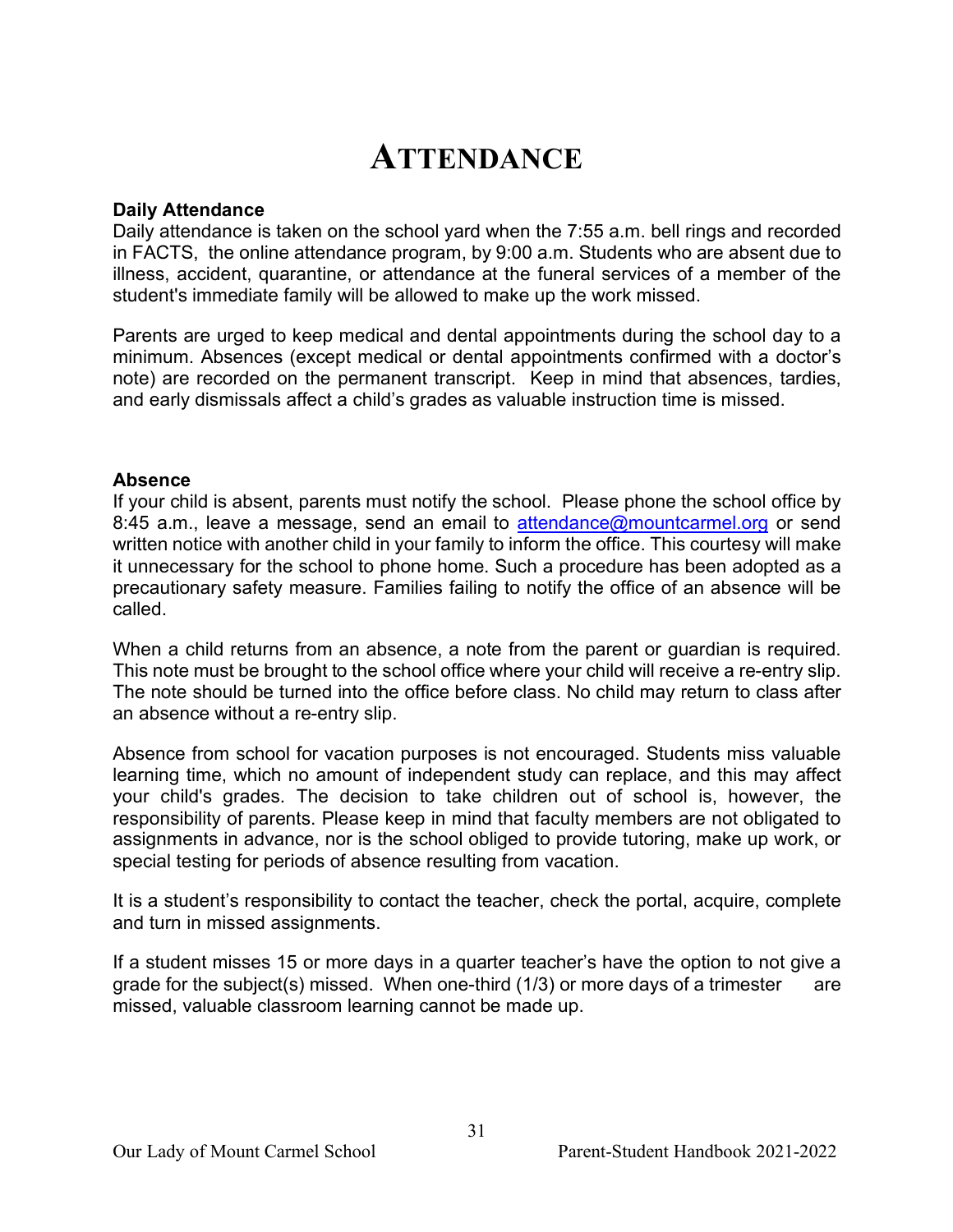#### **Appointments**

If a student is to be excused during the school day for an appointment, he/she must bring a note to the office in the morning, before class, stating: 1) reason for excuse, 2) what time he/she is to be excused, and 3) who is coming to pick-up. It is the school policy to call a student to the office when the adult checks into the office. No student is allowed to leave the grounds without written permission. No child may be taken from a room without the parent/guardian first coming to the office and signing the child out. Upon returning to school, the child must receive a re-entry slip. Parents, guardians or other adults must sign the student out and in upon returning to school. Students will not be released without a signature, and, if being picked up by someone other than their parent/guardian, will only be released to the individual named in the note received from the parent/guardian.

#### **Illness at School**

When a student becomes ill or injured at school he/she will be sent to the office for evaluation and if necessary, emergency first aid. If a child needs to be sent home from school, only those people indicated on the emergency card will be allowed to take the student off campus.

#### **Tardies**

Children are considered tardy to morning assembly if they are not IN LINE when the second bell rings at 7:55 am. Students tardy to morning assembly need to check in with yard duty supervisor and then proceed to class line. Students who arrive after morning assembly must go to the office for a tardy slip. Students are considered tardy up until 10:05 am. Students leaving school before 1:00 pm are marked as "half-day absences." Students leaving any time from 1:00 pm to 3:00 pm will be noted as "Tardy" with an explanation, which affects attendance records. A Detention Slip will be issued each time a student (grades 1-8) is tardy FOUR TIMES in a quarter. Following Archdiocesan guidelines, the only "excused" tardy or partial-day absence is one caused by a medical appointment with a signed note from the doctor. These do not affect attendance records.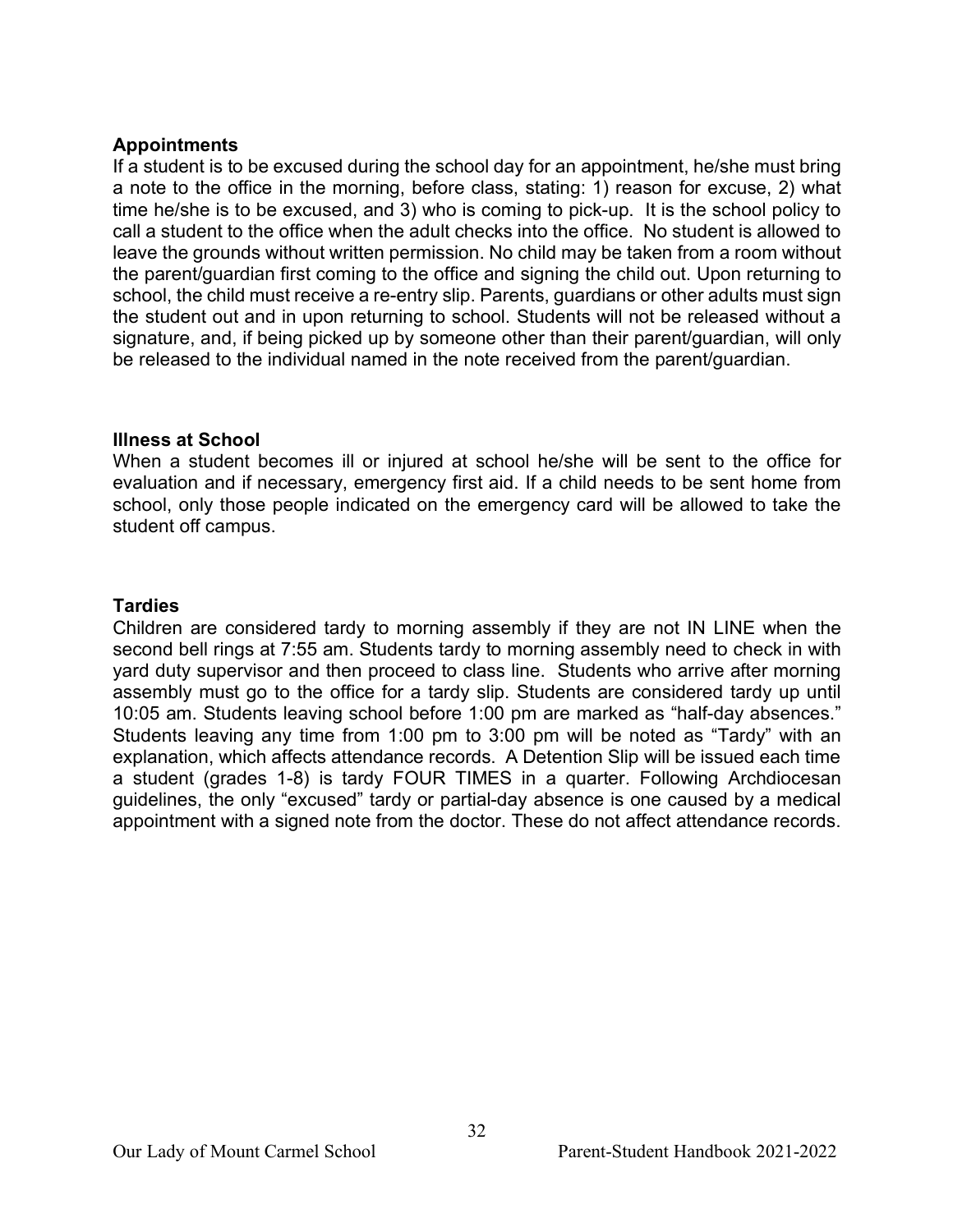# **COMMUNICATION**

Communication among parents, guardians, teachers, and administration is to assist in fostering an open Christian community.

- First, contact child's teacher, yard supervisor or extended care personnel in the form of a note, phone call, or e-mail first. Contact the principal if there is concern about the general administration of the school or if communication with a teacher, yard supervisor, etc., is not satisfactory.
- Contact the pastor if communication with the principal is not satisfactory.
- Follow grievance procedure as outlined in the Athletic Board's Handbook.

Please do not come to school unannounced to meet with your child's teacher. Unannounced and unplanned visits are not productive. Personnel want to work with you, and this can only happen when the staff is not teaching, supervising or preparing lessons. Please contact your child's teacher to schedule an appointment during school hours. Please do not call school personnel at home or request their personal email addresses or cell phone numbers.

#### **Building Christian Community**

Recognizing that schooling at Our Lady of Mount Carmel School is a process over a nineyear period of time, we present grade appropriate information, to our students from a Christian perspective, building on the knowledge acquired in previous years. Some children progress more rapidly than others. Our goal is that by graduation all our students will be active Christians able to look at life from that perspective.

#### **At Our Lady of Mount Carmel School:**

The classroom teachers will:

- Design lessons and activities that emphasize Christian behavior expectations and support the Schoolwide Learning Expectations.
- Respond to individual student needs as much as possible.
- Encourage students to accept people with differences.
- Use "Talk It Out" or other conflict resolution strategies whenever appropriate.

The administration will: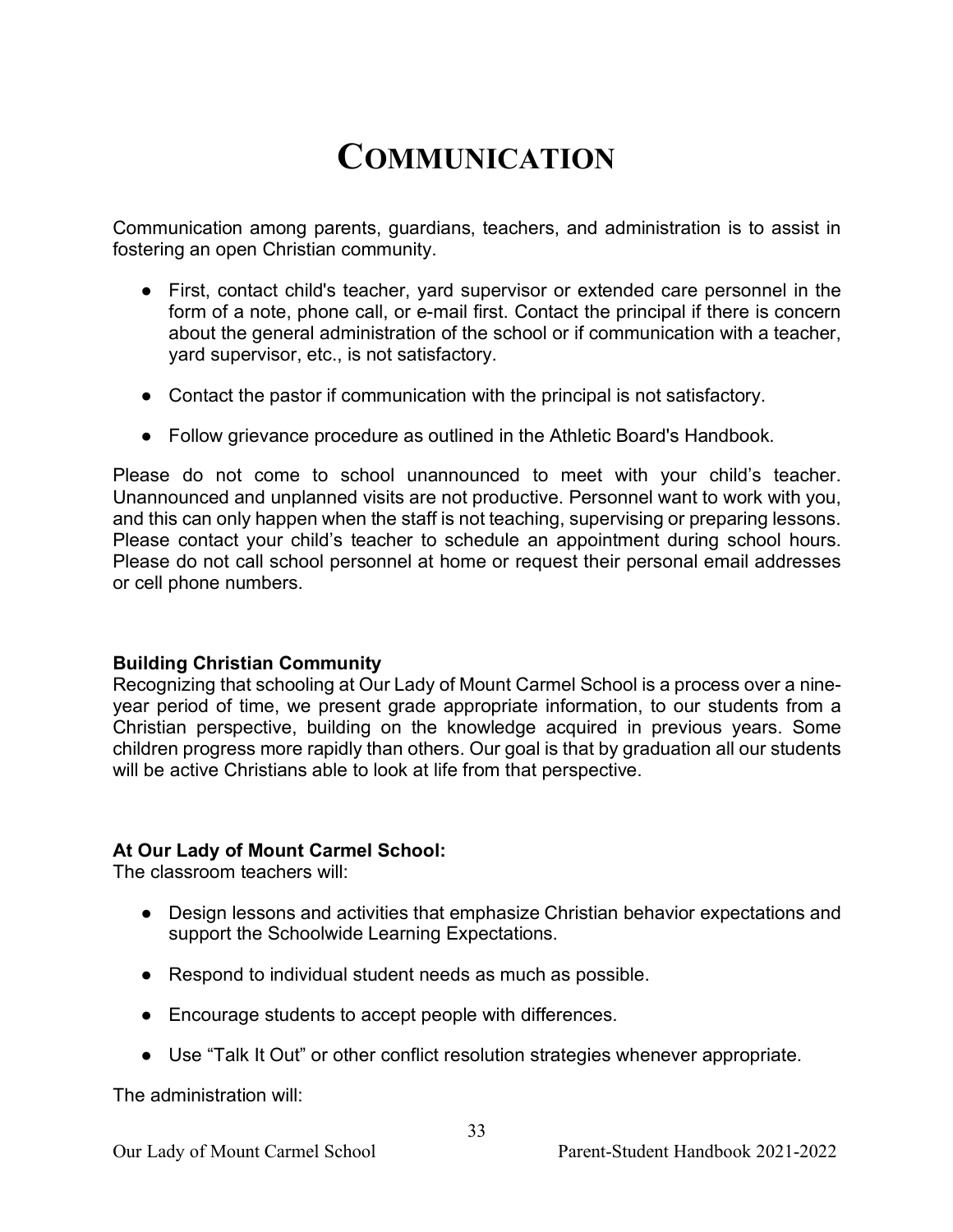- Listen to students' concerns and needs.
- Analyze situations that may require action and determine appropriate response.
- Follow procedures as outlined in the Parent/Student Handbook.
- Inform families as necessary of appropriate actions and responses.

The counselor will:

- Work with classes or groups having difficulty getting along, being respectful, etc.
- Work with individual students who may feel alienated or left out of the group.
- Work with families as needed.

The parents will:

- Encourage children to tell personnel in an appropriate voice, their questions, concerns, or of incidents that happen at school and to remind them that the only way the school can help them is by knowing what is going on.
- Work with and support teachers and administration.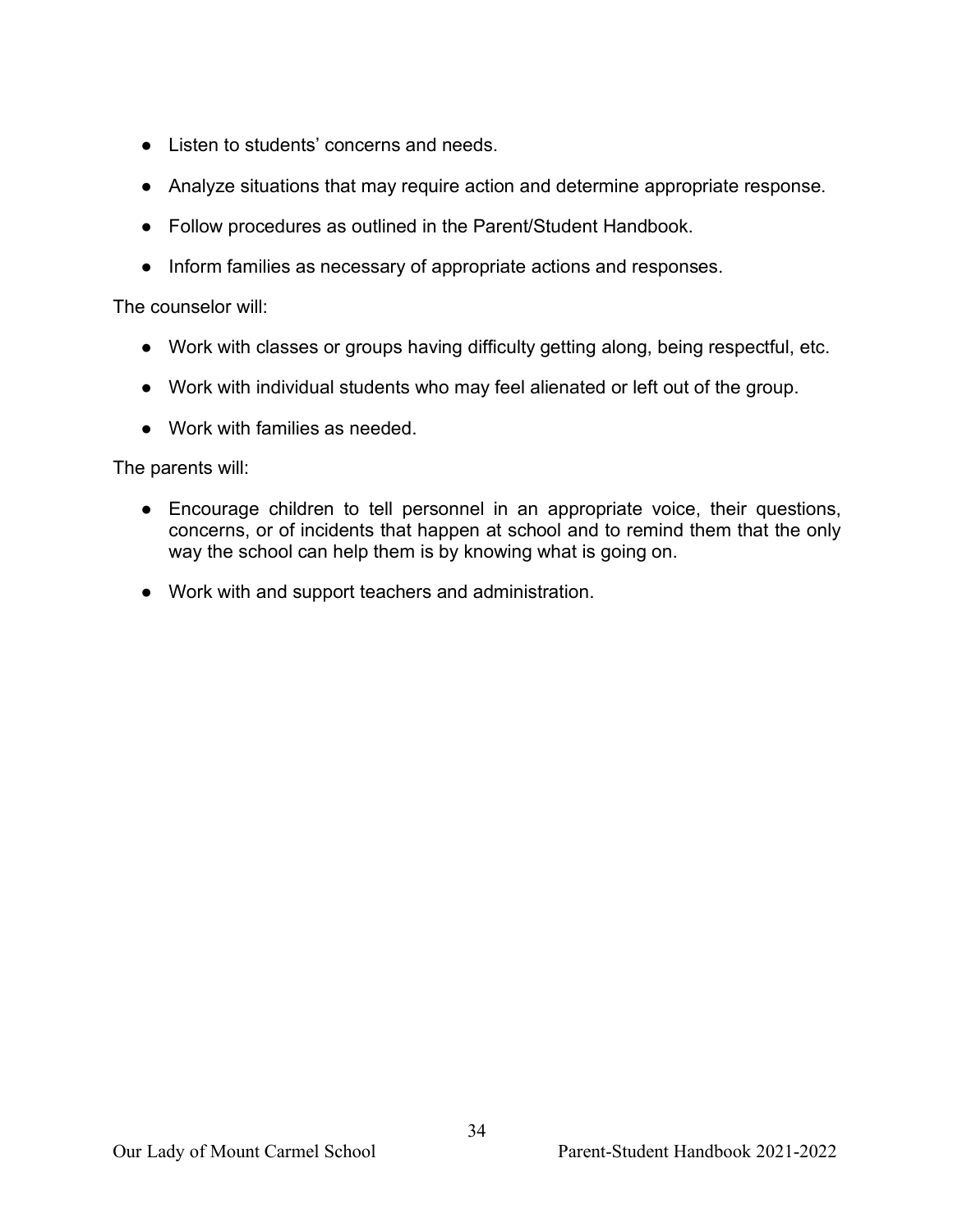# **DRESS CODE POLICY**

#### **Uniforms**

Our Lady of Mount Carmel School uniforms are to be purchased through Dennis Uniform Company\*. Students must wear approved school uniforms. We have allowed options to the school uniform for variety. However, any variance from the approved list of requirements will result in disciplinary action. Students will be well groomed at all times, with clean uniforms that fit properly and are in good repair. Shirts shall be tucked in. Skirt and jumper length shall not be shorter than 4 inches above the crease at the back of the knee. Boys pants and girls skirts must be worn at waist level. Crew socks may not be folded or rolled down. Please be aware of these stipulations as you purchase or acquire skirts, jumpers, pants and/or socks. Uniforms are washable, so there should be no child out of uniform. If an emergency arises, please send a written note to your child's teacher. All uniform clothing should always be labeled with a laundry pen/permanent marker for identification.

- \*May be purchased only at Dennis Uniform Store.
	- o **Online: https://www.dennisuniform.com/schools/WB00MC**
	- o **Redwood City store: 1282 Oddstad Dr., RWC 94063**
- \*School code for online purchases **M37MTC**
- Remember to use Scrip for both online and in-store purchases.
- Our Uniform Bank is also an option for acquiring used (in good repair) uniforms.

#### **Girls**

- Blue plaid jumper (Grades TK-3), also called shift\*
- $\bullet$  Blue plaid skirt (Grades 4-8)\*
	- o **New skort option**
- White **or royal blue** short **or long** sleeved polo with school logo\*
- Royal blue school sweatshirt (Grades TK-6)\*

#### o **New quarter-zip sweatshirt option**

● Junior High school sweatshirt (Grades 7 & 8) purchased at school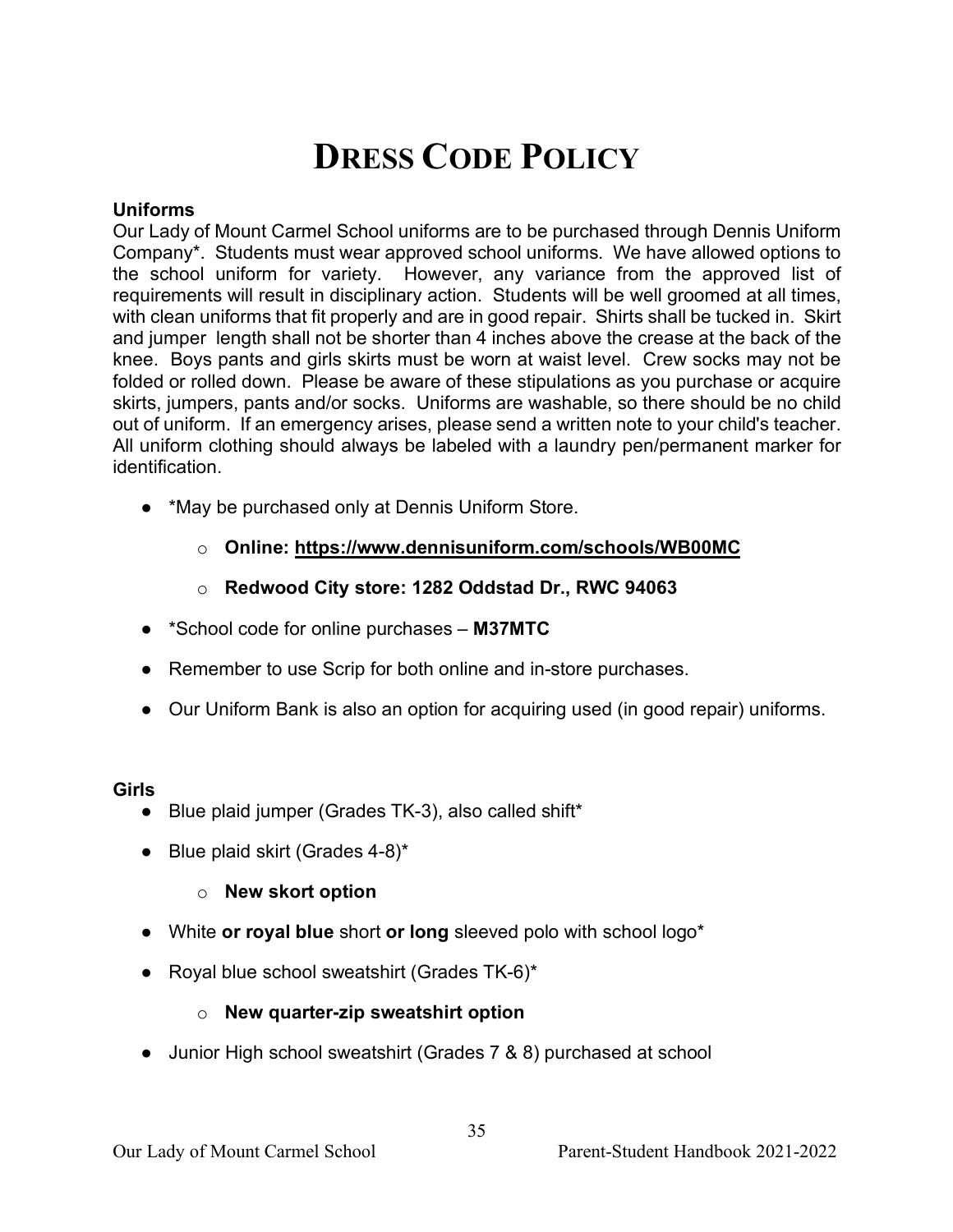- o **Must be this year's dark grey sweatshirt with LIVE-LOVE-LEARN on the sleeve.**
- Socks must be white **with NO logo**, above the ankle and below the knee.

#### **Boys**

- Navy blue twill pants\*
- White **or royal blue** short **or long** sleeved polo with school logo\*
- Royal blue school sweatshirt (Grades TK-6)\*
	- o **New quarter-zip sweatshirt option**
- Junior High school sweatshirt (Grades 7 & 8) purchased at school

#### o **Must be this year's dark grey sweatshirt with LIVE-LOVE-LEARN on the sleeve.**

● Socks must be white **with NO logo**, above the ankle and below the knee.

#### **Options**

- Peter Pan blouse (Grades TK-3)\* (To be worn only under jumper).
- Navy blue twill slacks for girls\* TK-8
- Navy blue walking shorts for girls\* (#040500-965) TK-8
- Navy blue walking shorts for boys\* (#040600-964) TK-8
- Navy blue corduroy pants for boys\*
- White bobby socks for girls
- White long-sleeved polo shirts with logo\*
- White **short or** long-sleeved t-shirt (to be worn under blouse or polo)
- White, black or navy-blue footed tights (to be worn without socks)
- Royal Blue Micro fleece jacket with school logo
- Plain, unadorned, navy blue or black belt for shorts, pants, or slacks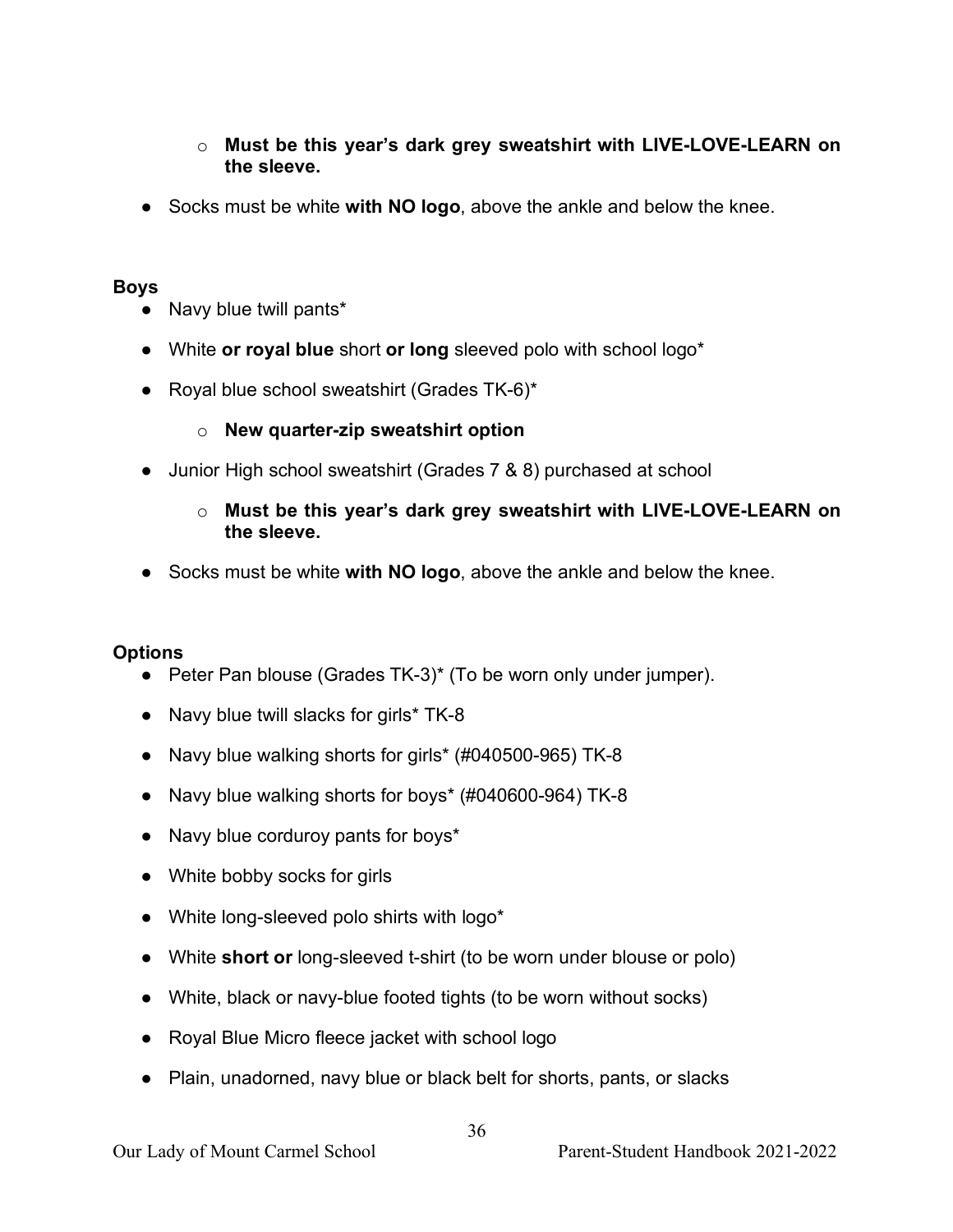## **Shoes (boys & girls):**

- Sturdy tie or Velcro, tennis, sport, or Ked style shoes (no slip-on shoes) in solid (black, white, navy blue or royal blue). Velcro T-strap plain (no decorations) Mary Jane type shoes with plastic buckles are acceptable for grades TK-3 only. Shoes must remain tied with the bow showing at the top of the shoe. All shoes must be cut below the anklebone - no high tops or midcuts. (Laces must be the color of the shoe or white). Shoes must be one color, including stripes, designs or embellishments. Shoes may be purchased through Dennis Uniform Company.
- Students who have a doctor's note to wear corrective shoes to school should adhere to the school policy as much as possible. To wear corrective shoes, a doctor's note must be submitted annually.

#### **Uniform Bank**

As a service to our school families, a Uniform Bank of donated uniforms is maintained. Families may visit the bank to look for previously used uniforms, in good condition, in sizes suitable for their children. Families are encouraged to donate Dennis Uniform clothing, in good condition, in an effort to help keep uniform costs reasonable for all families. Please note that only Dennis Uniform clothing is accepted for donation to the Uniform Bank. Please contact the office for access to the uniform bank during school hours.

#### **General Information**

The school uniform is purchased from Dennis Uniform Company. Uniforms may be purchased throughout the school year in Redwood City located at 1282 Oddstadt Drive (off Veteran's Blvd.); the phone number is 299-9623. Dennis Uniform Company also carries school-approved shoes, thus there is no excuse for not being able to find uniform shoes. Uniforms are washable, so there should be no child out of uniform. If an emergency arises, please send a written note to your child's teacher. All uniform clothing should be labeled for identification and always be in good repair. Parents will be notified and expected to replace torn, stained or non-uniform clothing.

#### **Hair**

Hair is to be neat, clean and combed. Hair color must be natural and styles reasonable rather than extreme, including but not limited to corn rows, shaved heads, faux hawks, excessive braids, tails, etc. The faculty and staff of Our Lady of Mount Carmel School reserve the right to make a determination about whether a student's hair style or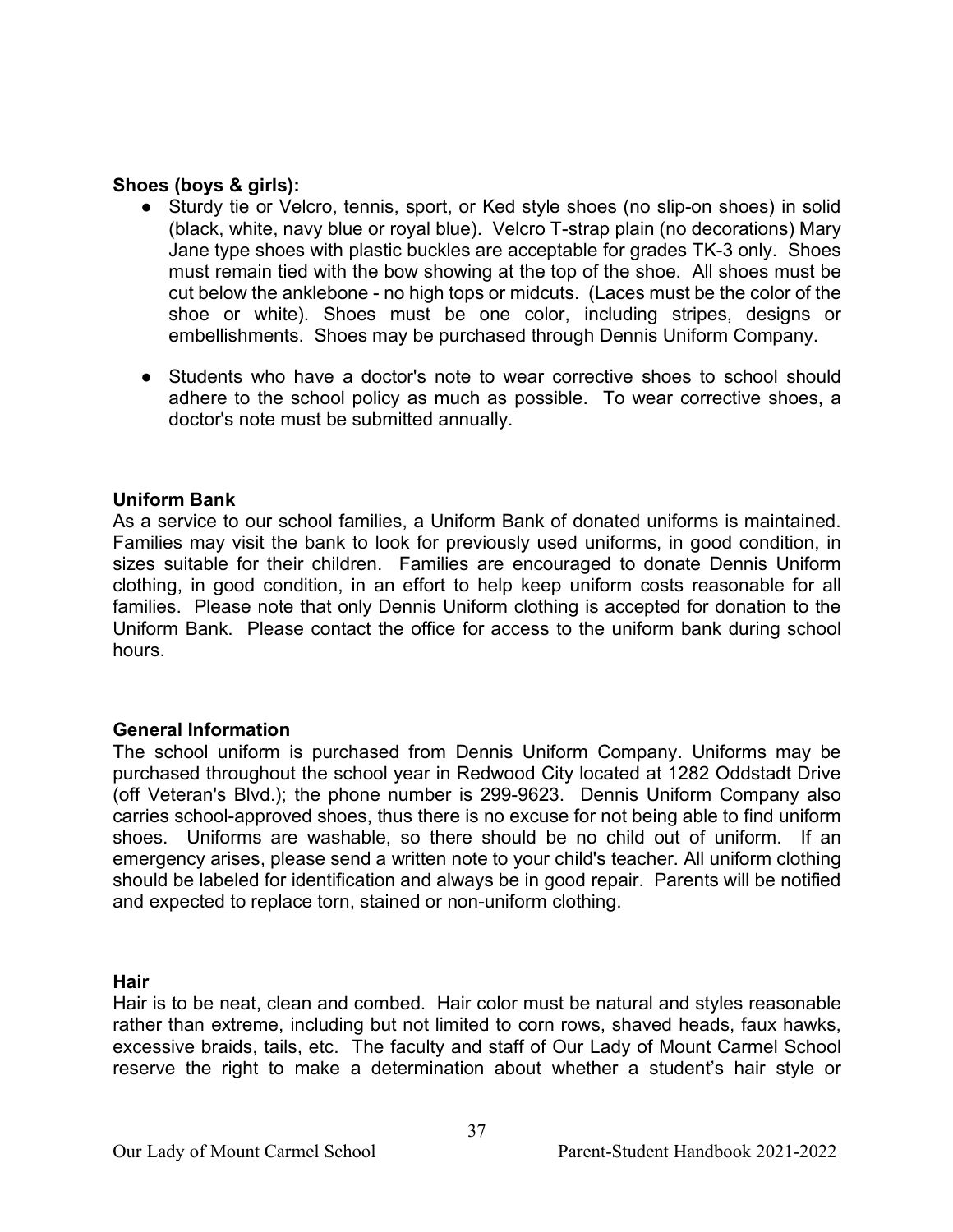adornment is appropriate or not. Consequences: students who choose to ignore the hair policy will receive disciplinary action beginning the first day of school.

- Girls Long hair should be held in place and out of the face. Extreme or faddish hairstyles and adornments are not permitted. Bangs need to be above the eyebrows.
- Boys Hair shall be around the ears above the shirt collar, and above the eyebrows. Curls shall be cut short enough so they are not flipping out. Sideburns, tails or extreme spiked hair styles are not allowed. Nothing less than a blade cut of two (2). (When using different blades, the hair length differences must blend). Hair may not extend more than  $1\frac{1}{4}$  inches above the scalp.
- Boys No facial hair is allowed.

#### **Tattoos (body graffiti)**

Tattoos of any type are not allowed on any part of a student's body. This includes the use of ball point pens, markers, etc.

#### **Jewelry**

Reasonable articles of jewelry such as a watch, a ring, or a simple chain with a religious symbol may be worn. Only one bracelet may be worn at a time, and those that support a cause must carry a positive message.

- Girls For safety reasons, simple small post style earrings of single color or plain silver or gold loops that hug the earlobe are acceptable. No dangle earrings are allowed, and only one earring may be worn in each ear. (Earrings may only be worn on the ear lobe.)
- Boys Earrings are not permitted.

#### **Nails**

Acrylic nails, French manicures or any other type of nail treatment including markers that can be distracting to the student or classmates are not acceptable and not part of the school uniform. Only clear nail polish is acceptable.

#### **Make-up**

Make-up is not allowed. Make-up, nail polish, hair products, lip gloss, excessive perfumes, etc., are not to be brought or worn to school. (Residual eye make-up must be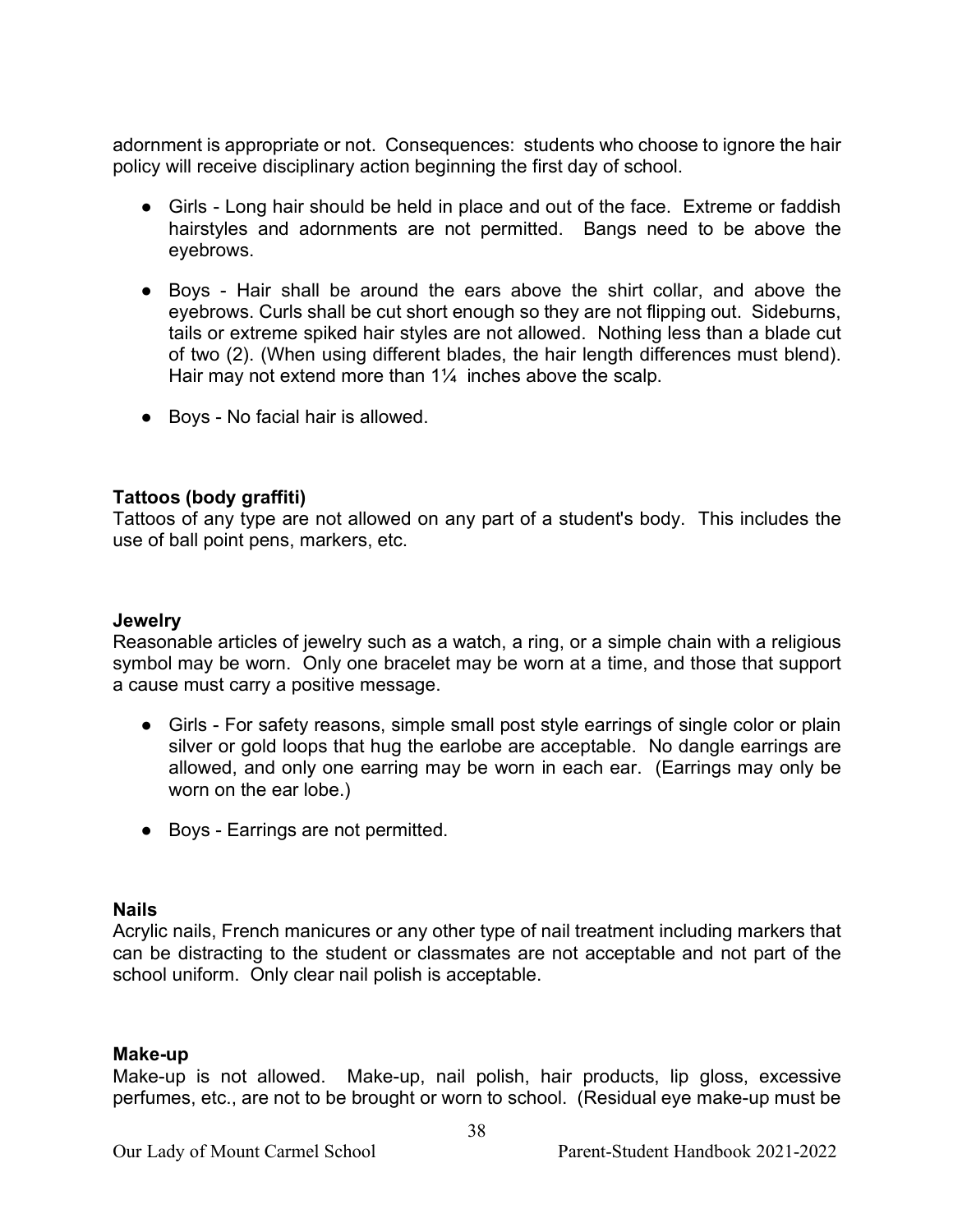totally removed.) Students are not allowed to wear colored contacts. If prescription contacts are to be worn, they must be clear.

#### **Undergarments**

- Boys' t-shirts must be solid white with no markings or patterns.
- Girls' bras must be a solid neutral color.

#### **Guidelines for Out-of-Uniform Days**

- All school rules regarding the wearing of jewelry and make up apply to out-ofuniform days as well.
- Students involved in scouting may wear their scout uniforms on days when meetings are scheduled. If only a partial uniform (i.e., Girl Scout vest or sash, Cub Scout shirt, etc.) is worn, it must be worn in conjunction with the regular school uniform. School uniform shoes, unless replaced with shoes that are part of the official Scout uniform, must be worn as well.
- Out-of-uniform attire should conform to the standards of good taste and gender and be appropriate for an elementary school environment. Some guidelines include but are not limited to:
	- o **Shirts** will be in good taste with no spaghetti straps, tank tops, "muscle shirts", cropped tops, extremely low neck, off the shoulder, or one shoulder, etc. Sleeveless shirts must have at least a "3 finger" width at the shoulder. Bra straps must not show. (No bare backs)
	- o **Jeans**, pants, shorts, capris, etc. may be worn if they are in good condition, with no tears, rips, patches, ragged hems, or ragged edging, and fit properly. Extremely baggy pants are not acceptable.
	- o **Tightfitting (form fitting) leggings**, **"jeggings", tight fitting jeans, or yoga pants** may only be worn with tunic length tops or dresses
	- o **Sweat outfits** (pants and tops as a set) for grades TK-3 are acceptable.
	- o **The bottom edge** of all garments must be finished. No frayed hems or cuffs. All pants, shirt sleeves, shirt bottoms, skirts, shorts or skorts will be hemmed.
	- o **No article of clothing** may have writing across the buttocks.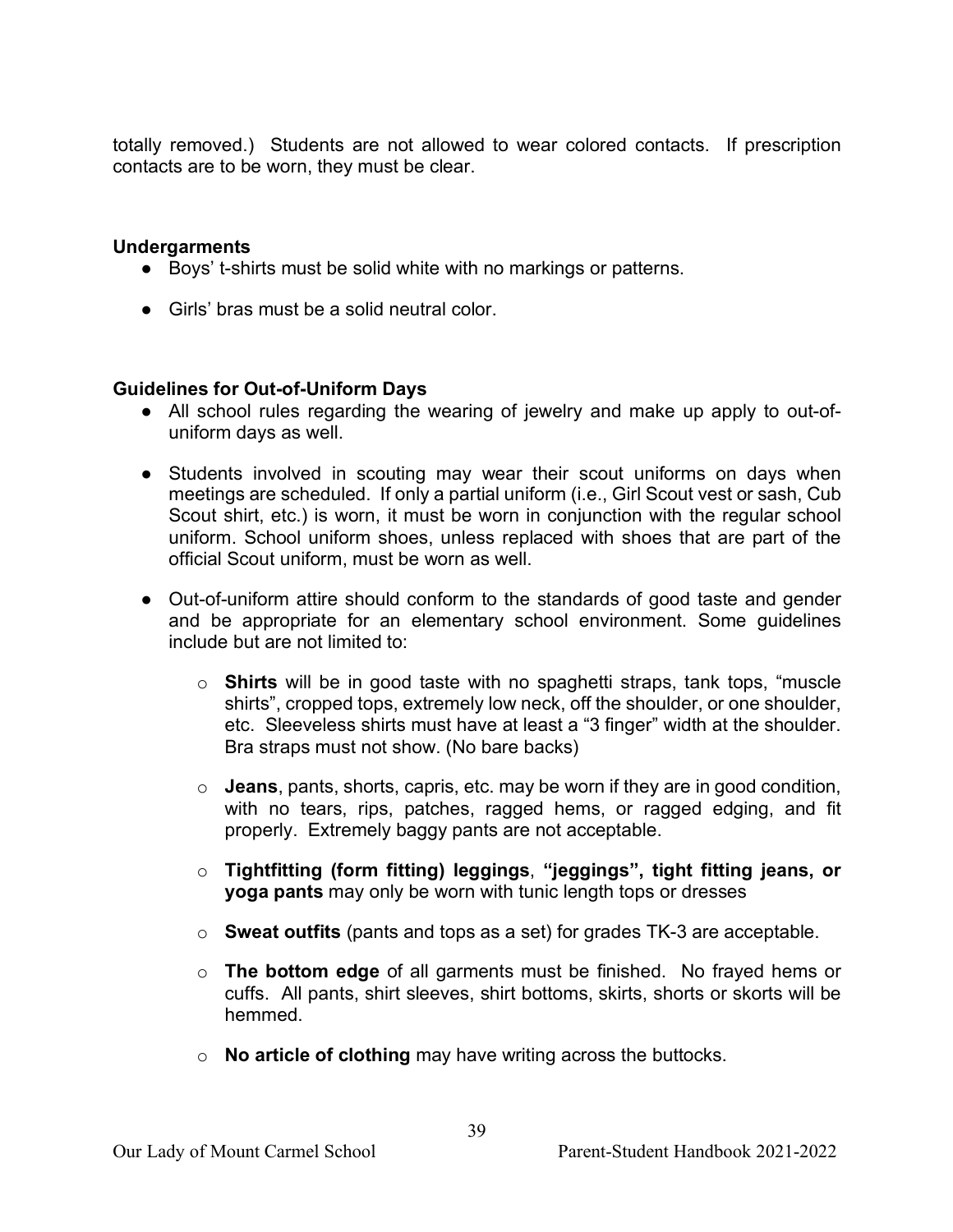- o **Shirts/tops** must be **long** enough so that there is no bare midriff showing at any time. Shirts may not be clipped or tied to form fit the body.
- o **Shoes** can be uniform or casual. (No wheels or lights on shoes.)
- o **Boots** are acceptable, but tennis shoes must be worn to participate in P.E.
- o **Sandals** may not be worn, for safety reasons.
- o **Shorts/Skorts** must have an inseam of at least 5 inches
- o **Skirts/Dresses** may not be more than 5 inches above the crease at the back of the knee.

The faculty and staff of Our Lady of Mount Carmel School reserve the right to make a determination about whether a student's uniform, adornments, or out of uniform attire meets the guidelines given. Please check your child's choice of clothing before he or she leaves for school to ensure that it meets the guidelines and is appropriate for an elementary school environment, as students who are not in compliance of the guidelines will be asked to call home, change into appropriate attire or given T-shirts or clothes from the uniform bank to wear over, or instead of the clothing worn upon arrival at school.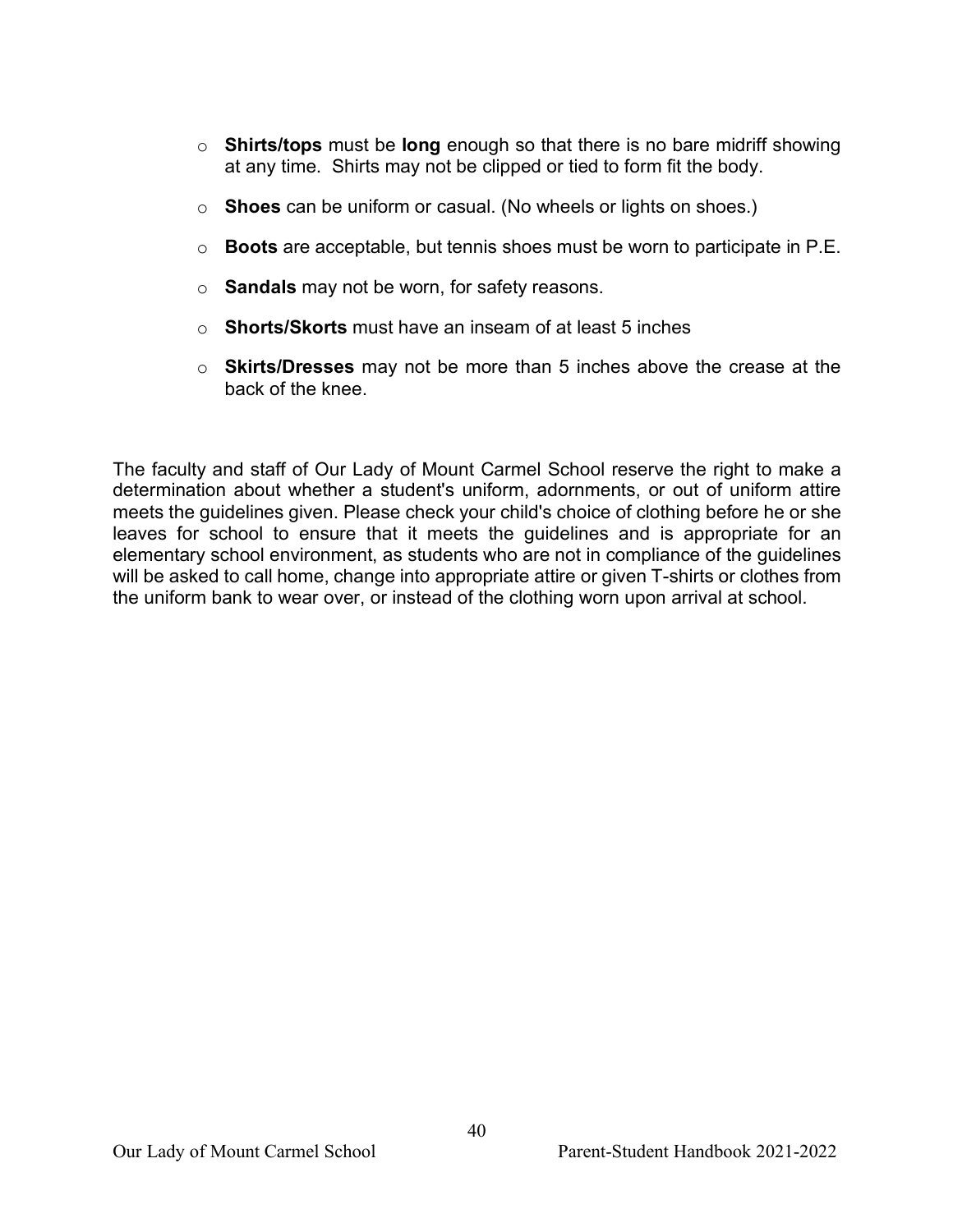# **FIELD TRIPS**

Field trips are planned for educational or cultural value and are approved in advance by the principal. Field trips are planned and carried out as an extension of, or supplement to the instructional program. Parents must sign permission slips in advance and each field trip must have a separate permission slip.

**NO STUDENT WILL BE ALLOWED TO PARTICIPATE IN A SCHOOL SPONSORED FIELD TRIP UNLESS HE/SHE HAS A SIGNED AND COMPLETED MOUNT CARMEL SCHOOL FIELD TRIP FORM TURNED IN TO THE TEACHER.** (If the original form is lost or misplaced, a blank form may be printed from the web, filled in and signed. Go to http://school.mountcarmel.org/quick-links/parents/forms to download a copy of the form.

## **Field Trip Drivers**

To comply with Archdiocesan regulations all field trip drivers must follow the rules listed below:

- 1. Drivers must be compliant by having completed VIRTUS. Certificate of completion must be on file in the school office.
- 2. Drivers must have completed an Archdiocesan background check or have LIVESCAN fingerprint clearance.
- 3. Drivers must always be over 21 and preferably over 25 and must have a valid, current, unrestricted driver's license and a "clean" driving record for the past three years, including but not limited to: no fault accidents, no tickets for speeding, reckless driving, DUI, etc.
- 4. Vehicle, must carry \$100,000/\$300,000 of comprehensive, general liability insurance.
- 5. Each passenger must wear a seat belt. Children under the age of 12, due to their small stature and the resulting possibility of injury or death in the case of an accident, are not allowed to sit in the front seat of vehicles with passenger side airbags. Children under legal weight requirements must be in a car seat or other type of restraint for small children. Young children in a booster seat must sit in a seat with a shoulder strap. Middle seats or seats with only a lap belt may not be used
- 6. No private vehicle with more than 9 seats will be used. (Different laws apply to larger vehicles.)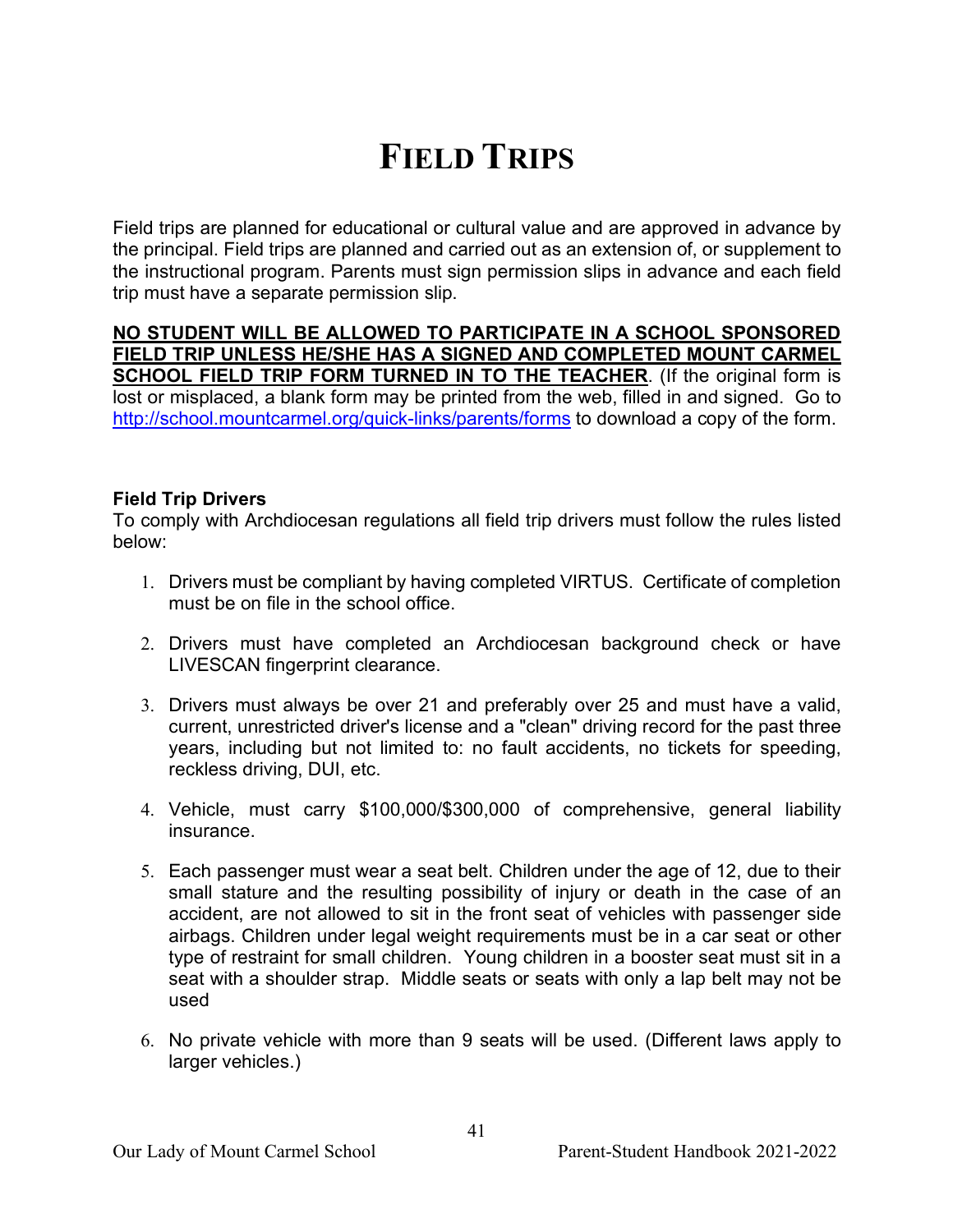- 7. Unscheduled stops, including gas, drive-thru restaurants, home, etc. are not allowed. (Please make sure the vehicle has enough fuel to complete the field trip).
- 8. Children in the car are **not to be treated to something special or extra**. There is to be no TV/DVD watching to or from the destination. Please do not bring snacks, drinks, etc. for car travel. This eliminates hurt feelings or the possibility of children getting sick.
- 9. Children will be assigned to a driver who will be responsible for supervising these children for the entire field trip, unless drivers are instructed differently. Car assignments are made on the discretion of the teacher and may not be changed.
- 10. When returning from a field trip, drivers and children should remain in a location on the school yard designated by the teacher until the teacher has returned.
- 11. All field trips begin and end at school. School office is to be notified upon car's return to school.
- 12. Only students registered in grades TK-8 at Mount Carmel School may participate in school-sponsored field trips.
- 13. Drivers/Chaperones are asked not to use cell phone unless it is an emergency. Teachers expect chaperones support in the supervision of students.

## **Prior to driving on a field trip, a chaperone must provide:**

- A copy of a Declaration of Coverage of their insurance that shows the amount of general liability/comprehensive as stated in item #2. This should be done at the beginning of the school year and when the policy expires, please send a new copy of the valid insurance to the office.
- A signed Field Trip Driver Information Form. Download a copy of the form here http://school.mountcarmel.org/quick-links/parents/forms

Drivers and chaperones are requested to assist the teacher in the supervision and responsibility of the students in the non-classroom environment. It is because of this role siblings are not allowed on field trips and that there must be one adult to eight students.

Faculty work extremely hard with room parents and parents to ensure that all families wishing to participate on a field trip may do so. Ticket requirements and/or space requirements may limit the number of adults that may attend a given field trip and so we ask that all parents respect the field trip coordinators who are working in conjunction with the classroom teacher. Parents are asked not to "just come along" because they want to participate in the experience or are uncomfortable with child's attendance at a learning experience away from school. Please talk to the classroom teacher, prior to the field trip, if you have concerns.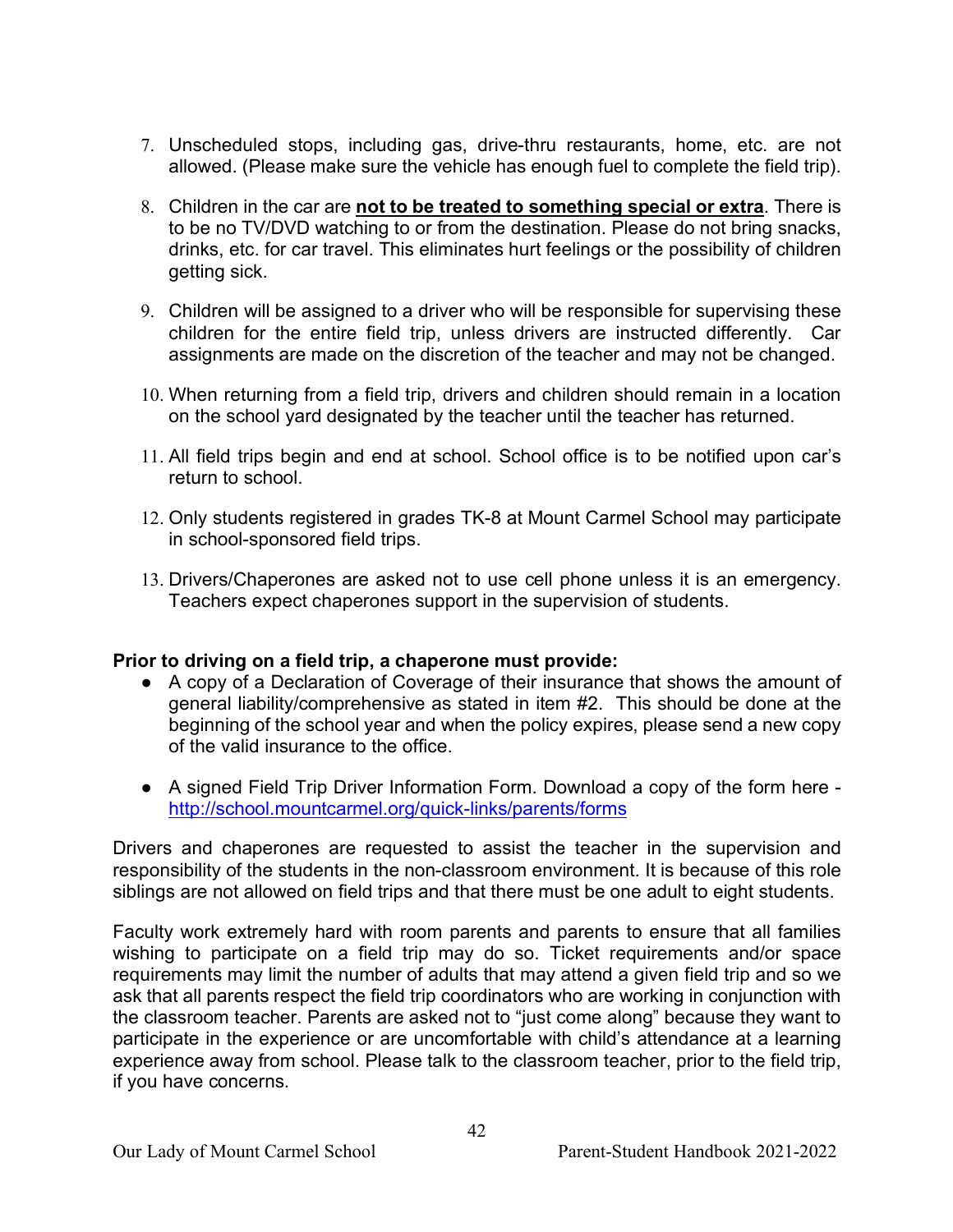

My dear friends,

I am pleased to announce the continuation of the programs listed below for training our children in both parishes and schools on ways to help keep themselves safe.

*"Talking about Touching",* used for pre-K through third grade, is a program written and marketed by Committee on Children. We believe it is the leading experience-based program of its kind and have used it successfully since 2008. It is a general safety program, taught in the classroom by our teachers and catechists.

In grades four through twelve, thanks to our friends at VIRTUS, a program and service of The National Catholic Risk Retention Group, Inc.., we now offer a different course for each grade level. We ask that these courses be overviewed by the teacher/catechist with the class, then the student takes the course on-line on their own,

preferably with the help of their parents. When all have completed the course, the teacher/catechist is asked to provide a closure session, summarizing the major points, and offering an opportunity for questions and comment.

| Course                  | Grade |
|-------------------------|-------|
| Safety Smarts for Kids  | 4     |
| <b>Block the Bully</b>  | 5     |
| Be Safe, Stay Safe      | 6     |
| Bullying, Not Cool      | 7     |
| Digital Citizenship     | 8     |
| <b>Teen Safety</b>      | 9     |
| Dating Abuse            | 10    |
| CyberSafety             | 11    |
| You're Legal, What Now? | 12    |

We continue to affirm parents as the first educators of their children. All of the programs listed above offer opportunities for parental involvement. Questions or comments about the programs should be forwarded to Deacon John Norris by email at *norrisj@sfarchdiocese.org.*

Thank you for all that you do to implement these programs and to keep our children safe.

Sincerely yours in our Lord,

rhaO/t

Most Reverend Salvatore J. Cordileone Archbishop of San Francisco

Our Lady of Mount Carmel School Parent-Student Handbook 2021-2022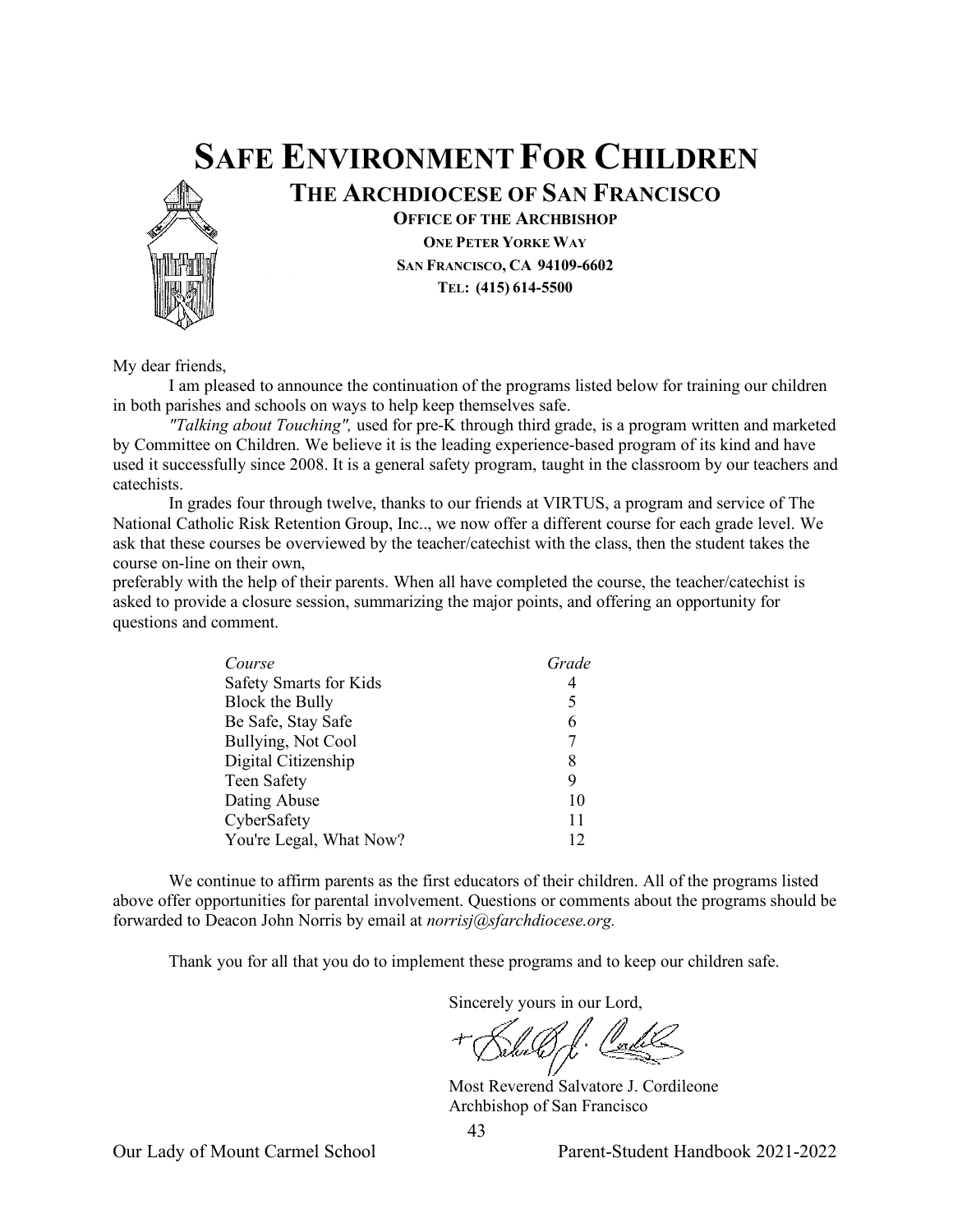Our Lady of Mount Carmel School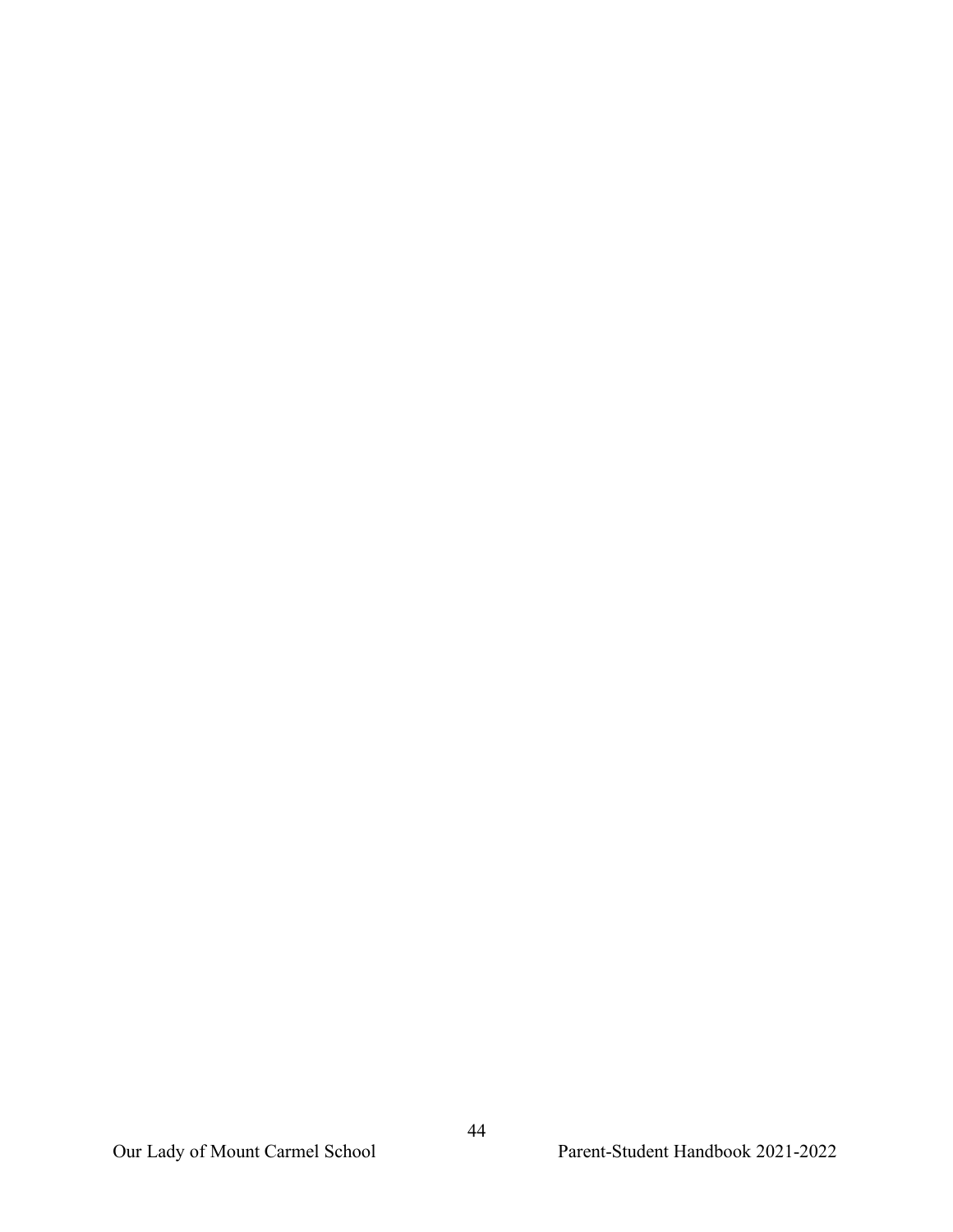#### CODE OF CHRISTIAN CONDUCT

#### COVERING STUDENTS AND PARENTS/GUARDIANS FOR SCHOOLS OF THE ARCHDIOCESE OF SAN FRANCISCO

The students' interest in receiving a quality, morally based education can be served if students, parents, and school officials work together. Normally, differences between these individuals can be resolved. In some rare instances, however, the school may find it necessary, in its discretion, to require parents/guardians to withdraw their child.

It shall be an express condition of enrollment that the student behave in a manner, both on and off campus, that is consistent with the Christian principles of the school as determined by the school in its discretion. These principles include, but are not limited to, any policies, principles, or procedures set forth in any Student/Parent handbook of the school.

It shall be an express condition of enrollment that the parents/guardians of a student shall also conform themselves to standards of conduct that are consistent with the Christian principles of the school as determined by the school in its discretion. These principles include, but are not limited to, any policies, principles, or procedures set forth in any Student/Parent handbook of the school.

These Christian principles further include, but are not limited to, the following:

- 1. Parents/guardians are expected to work courteously and cooperatively with the school to assist the student in meeting the academic, moral, and behavioral expectations of the school.
- 2. Parents/guardians are expected to make an appointment before arriving at school to meet with a teacher.
- 3. Students and parents/guardians may respectfully express their concerns about the school operation and its personnel. However, they may not do so in a manner that is discourteous, scandalous, rumor driven, disruptive, threatening, hostile, or divisive.
- 4. These expectations for students and parents/guardians include, but are not limited to, all schoolsponsored programs and events (e.g., fundraisers, athletics, field trips, etc.)
- 5. Concerns expressed through anonymous communication may be ignored and discarded.

The school reserves the right to determine, in its discretion, which actions fall short of meeting the Christian principles of the school. Failure to follow these principles will normally result in a verbal or written warning to the student and/or parent/guardian and normally will first result in disciplinary action short of a requirement to withdraw from the school (e.g., suspension of student or suspension of parent/guardian's privilege to come on the campus grounds and/or participate in parish/school activities, volunteer work, etc.).

The school reserves the right to determine, in its discretion, when conduct is of such a severe nature as to warrant immediate action without a warning and/or without an intermediate step short of withdrawal.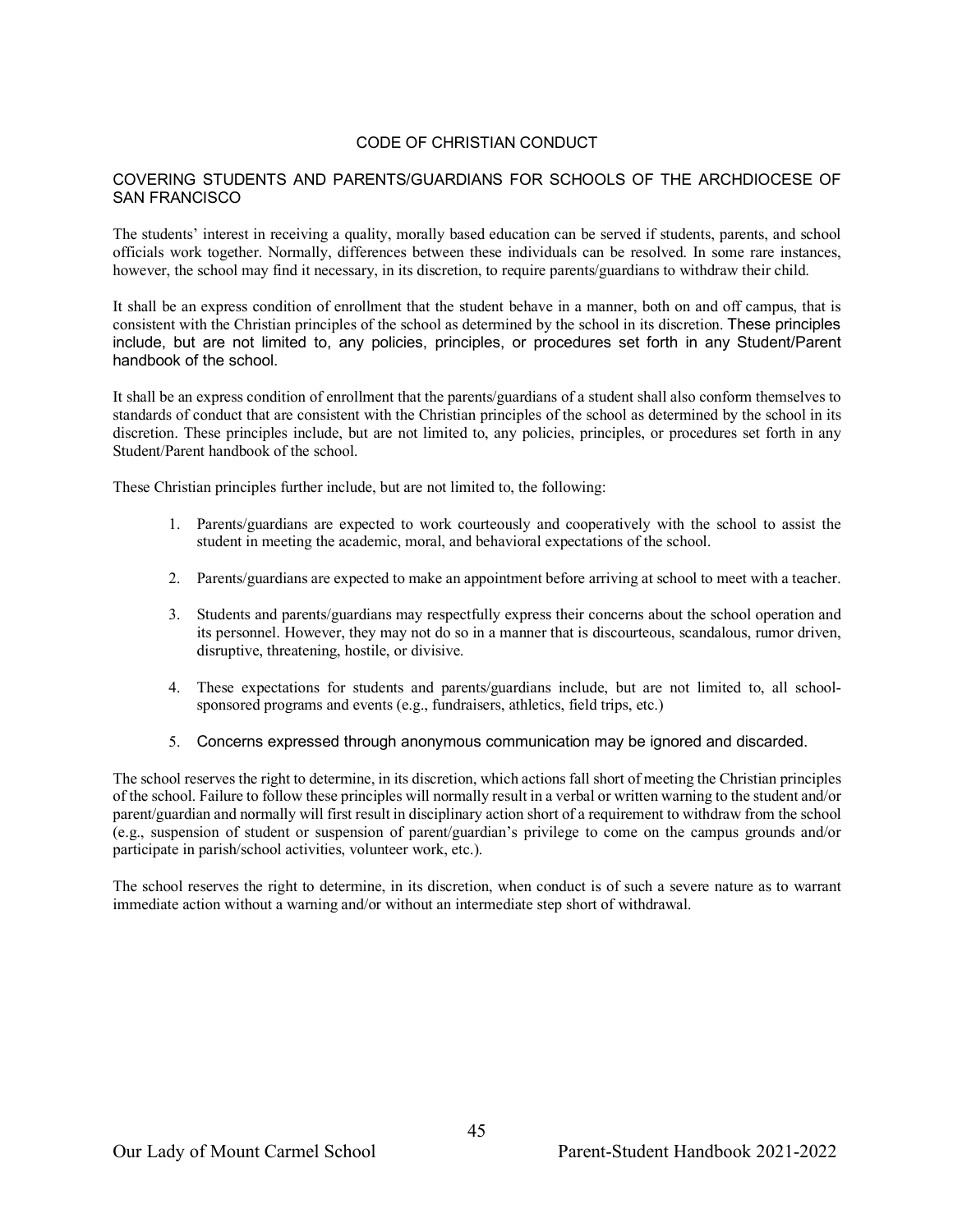#### STUDENT BEHAVIORAL EXPECTATIONS

Our Lady of Mount Carmel School students are expected to Live with Integrity, Love like Jesus, and Learn with Purpose at all times, whether at school, at home, or in the community. Our Lady of Mount Carmel School does not condone any behavior that is not in line with the Code of Christian Conduct.

It is essential that students at Our Lady of Mount Carmel School have equal access to a quality education in a safe and positive environment. There are behavior guidelines in place to ensure that all students can work together, peacefully and safely, to Live with Integrity, Love like Jesus, and Learn with Purpose.

THE PRINCIPAL RESERVES THE RIGHT TO REVISE, ADJUST, OR AMEND ANY AND ALL POLICIES AND CONSEQUENCES IN THIS HANDBOOK.

#### Discipline Policies and Procedures

Our Lady of Mount Carmel students are expected to live out our Schoolwide Learning Expectations (SLEs) at all times, whether they are at school, representing our school in academic, athletic, or social activities, or outside of school. Any behavior that is not aligned with our SLEs will be subjected to further discussion and appropriate consequences, depending on each unique situation.

#### Levels of Student Support/Intervention

Level 1-Teacher

Homeroom teachers at Our Lady of Mount Carmel School utilize their individual classroom expectations and behavior systems to resolve conflicts and/or infractions that may come up on a daily basis with students. Clear communication to parents/families will occur, as needed.

Level 2-Administration/Student Life Team

Situations that continue, despite homeroom teacher intervention, or more serious misconduct, will be addressed by The Student Life Team and the Principal, when deemed necessary. The goal of teachers, The Student Life Team, and the school principal is for students to learn from their mistakes, in a supportive environment, and take the steps necessary to show accountability for their actions. Clear communication to parents/families will occur.

#### Level 3-Families

Parents and students can expect communication via phone calls, email, and in-person meetings as a means to address any given behavior conflict and begin to resolve the issue with all parties involved. Consequences will exist, in addition to opportunities for reflection, based on individual behavior cases. Parents are the primary educators for their children, and the school will work in a partnership with parents to support the growth and development of each student.

Yard Expectations/Supervision Expectations (Erika is working on this section.)

- Student Expectations
- Yard Volunteer Expectations

#### Items Not Allowed at School

Any item that distracts from the learning environment and interrupts instruction is not allowed at school. These items include, but are not limited to: weapons of any kind, drugs or alcohol, personal technology devices, toys, and inappropriate media of any format (books, magazines, newspapers, etc.). There is no tolerance for drugs or alcohol of any kind. If any items such as vaping devices, vaping cartridges, cigarettes, alcohol, etc. are brought to school, or if evidence exists showing student use outside of school, the result will be immediate disciplinary consequences. The Administration will use state laws to determine the appropriate disciplinary steps to be taken.

#### Social Media

Students who attend Our Lady of Mount Carmel School should Live with Integrity, Love like Jesus, and Learn with Purpose at all times. Our Lady of Mount Carmel faculty and staff are mandated reporters, and are legally required to share any form of harassment via social media with the local law enforcement for further review. Behavior that constitutes legal advisement includes but is not limited to: comments made that are not in accordance with the SLEs, screen names used, inappropriate pictures, pictures or posts made without consent from the involved party, and photo editing that is inappropriate. The Administration, in partnership with the homeroom teacher, will determine the appropriate disciplinary action to be taken after legal review is completed. Our school does not tolerate any type of inappropriate, harassing, or blasphemous social networking either while in or out of school.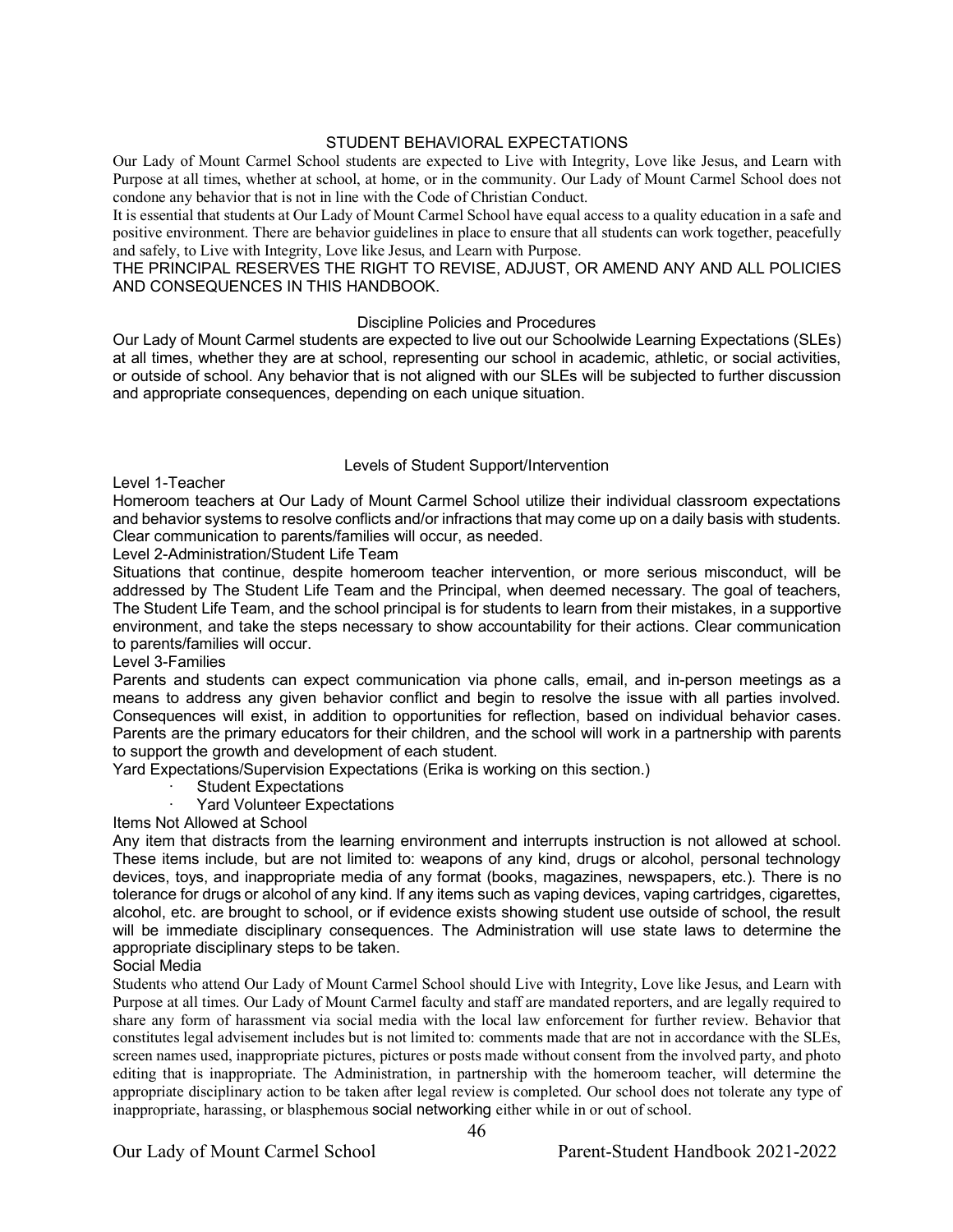## **SAFETY AND SCHOOL DISCIPLINE**

#### **Policy and Rules**

Discipline is defined as the training that molds or strengthens moral or intellectual character. Rules and regulations exist so that many personalities can work together in a constructive manner. Consequences are set to assure that all can fully participate in acquiring the fullest elementary education possible. It is assumed that parents choosing Our Lady of Mount Carmel School to fulfill their children's educational needs understand and support the school's disciplinary policy. By working with the faculty, staff and administration in disciplinary matters, parents ensure that students understand the importance of behaving in a Christian manner.

A student at Our Lady of Mount Carmel School assumes the personal responsibility for his or her conduct. As part of the school community, students are expected to be considerate of fellow students and respectful of teachers, staff, parents, other adults, and school and parish equipment and property. This discipline policy applies to before school, during school, after the school day and at school related activities.

Therefore, each student is expected to conduct himself/herself according to the principles of Christian and civil behavior:

- 1. To be honest in all dealings with fellow students, teachers, and school personnel.
- 2. To always respect the rights and the value of each individual person on the school premises, on the way to and from school, and/or at school-sponsored events.
- 3. To obtain permission from the proper authority for use of the facilities or materials.
- 4. To comply promptly with the directives of school officials.
- 5. To be courteous, attentive, and respectful when fellow students, teachers, administrators, visitors, or performers address individual classes, or the assembled student body.
- 6. To be responsible for the care of all materials loaned over the course of the year.
- 7. To use technology as directed by faculty or staff for academic purposes or programs. (Please see the Our Lady of Mount Carmel School Student Technology Contract 2021-2022 in the School Forms section at the end of this Handbook.)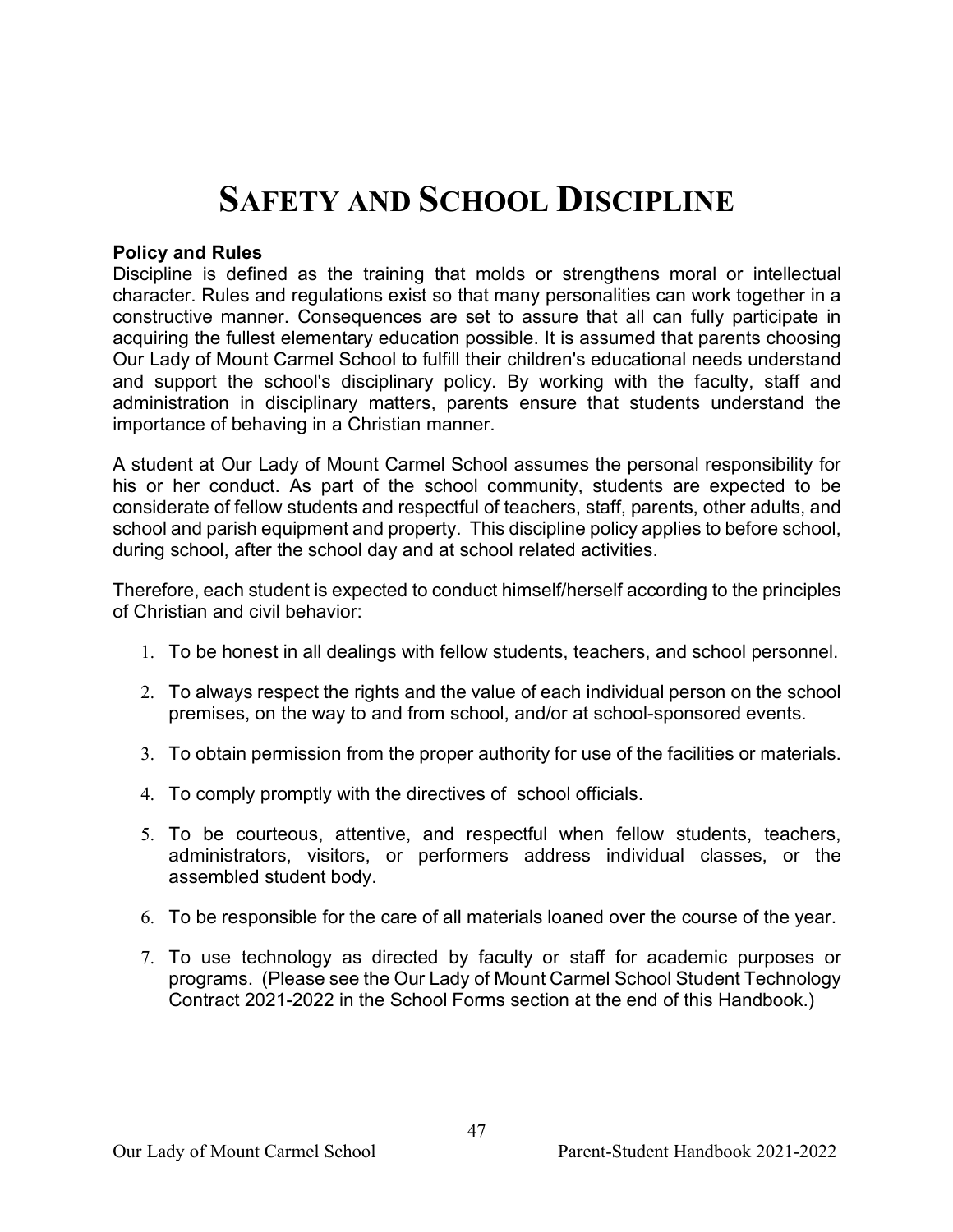Since there may be times when an individual student finds it difficult to meet his/her personal responsibilities for good conduct, it is necessary for the school to indicate specific inappropriate behavior which include:

- 1. Fighting, harassing, provoking a fight between other individuals, or participating in activities that include physical violence or emotional harm to any person.
- 2. Not proceeding directly onto the school grounds in the morning before school (whether dropped off, riding bike or scooters or walking to school), and not leaving the school area immediately following afternoon dismissal, unless properly supervised.
- 3. Using vulgar or unacceptable language, verbal or written.
- 4. Leaving the campus during the day without permission.
- 5. Disturbing classes in such a way that others are hindered from learning.
- 6. Submitting work done by another student. Plagiarism, forgery, cheating, copying etc. is unacceptable, as is assisting other students in these activities.
- 7. Play fighting, pushing, shoving, hitting, daring others, betting, etc. as is encouraging other students to take part in such activities.
- 8. Inappropriately using technology. This includes and is not limited to cell phones, e-mails, social network sites, etc., to harass, intimidate or threaten others.
- 9. Any and all other violations of good order and discipline which, in the evaluation of a member of the school staff, results in misconduct.
- 10. Using words, phrases, gestures or implied gestures, etc. that hurt, embarrass or belittle someone.

Disregard of this conduct policy may result in one more consequence such as a meeting with administration, school counselor, phone call home, parent advisory, detention, community service, home study, a serious misconduct notice, probation, suspension or expulsion of the student at the discretion of the principal as outlined in the Archdiocesan Handbook of Regulations.

The actions stated below will also receive consequences, and when extreme in nature, may be grounds for expulsion from Our Lady of Mount Carmel School: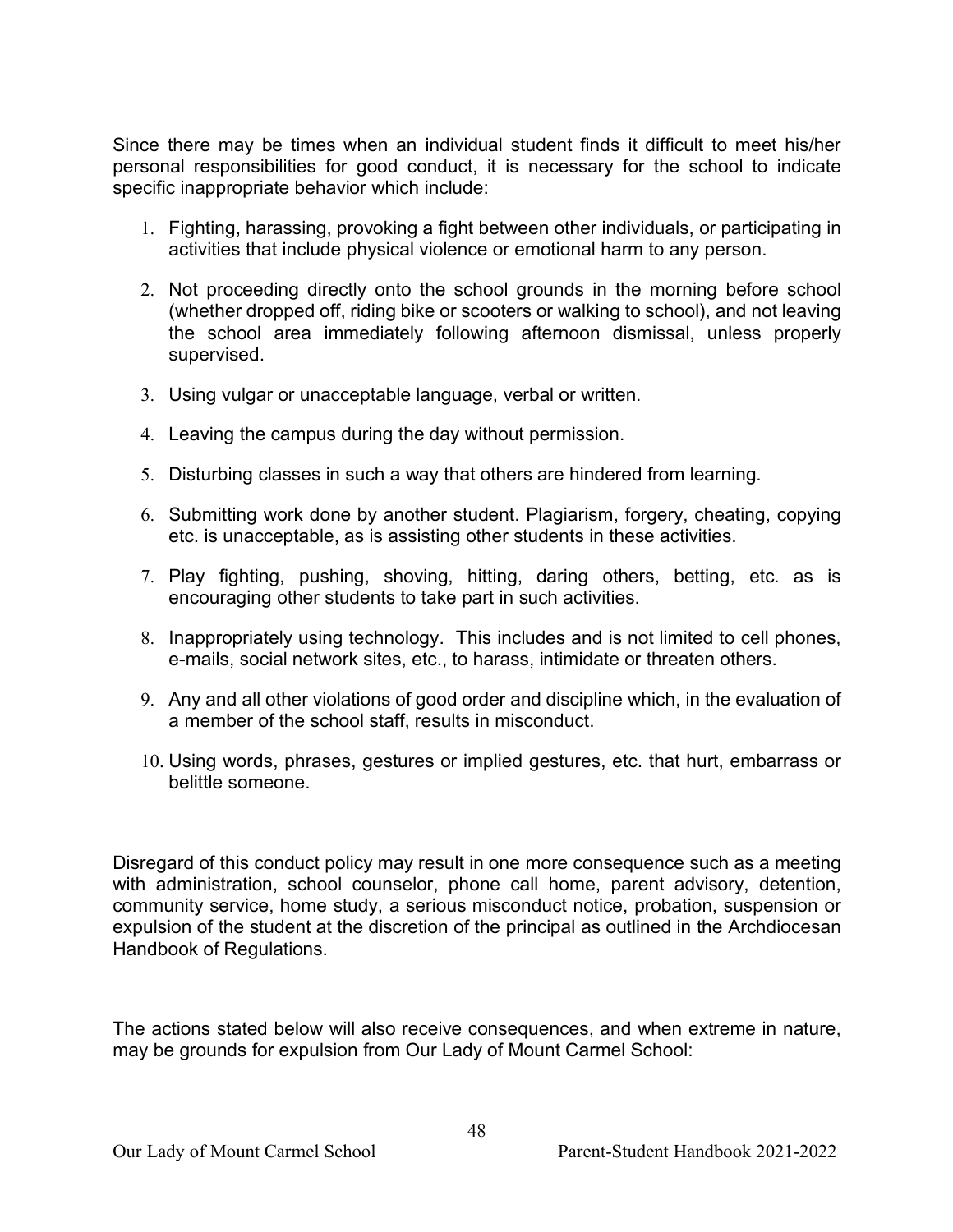- 1. Possessing, selling, giving away, using or being under the influence of drugs and/or other substances on the school premises, at school functions or at a time and place that directly involves school. State law prohibits possession and/or use of cigarettes by a minor.
- 2. Possessing any of the following items: Firearms, knives or other dangerous weapons, firecrackers, fireworks, poppers, snaps, handcuffs, etc.
- 3. Fighting, harassing, provoking a fight between other individuals, or participating in activities that include physical violence or emotional harm to any person.
- 4. Inappropriately using technological communication. This includes and is not limited to cell phones, iPads, e-mails, text messages, Facebook, etc., to harass, intimidate or threaten others.
- 5. Habitual or persistent violation of school regulations.
- 6. Gang related conduct or activity including but not limited to symbols, graffiti, apparel, colors, hazing/initiations and signals commonly associated with gangs.
- 7. Habitual truancy.
- 8. Violation of Student to Student Harassment Policy and/or Code of Christian Conduct.
- 9. Incorrigible or disruptive behavior which impedes the progress of others academically, spiritually, and/or morally.
- 10. Theft or damage to property of the school/parish or of other students, visitors, or school personnel.

#### **Parent Advisory**

A Parent Advisory Slip may be issued to inform parents of academic or behavioral improvement or regression. The student is expected to return the Parent Advisory Slip to the teacher who issued it with his/her parent or guardian's signature. If the student does not return the signed slip the next day, a detention may be issued.

#### **Academic Advisory**

The Academic Advisory is designed to help students complete assignments, improve grades and enhance learning. The Academic Advisory will be used in grades 3-8. Teachers use these advisories on a discretionary basis and are grade/subject specific.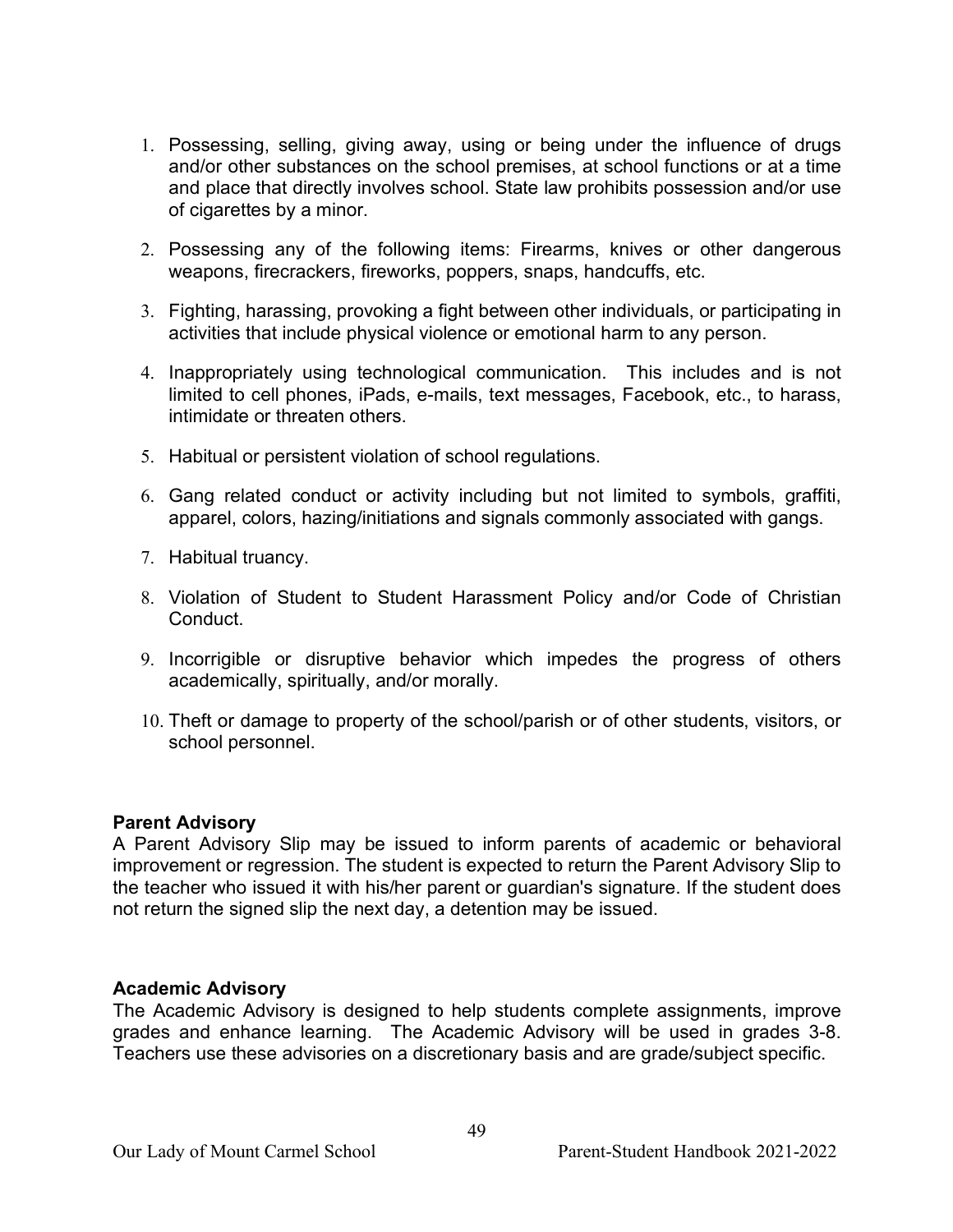- If an assignment is not turned in on time, the teacher may issue an Academic Advisory.
- The work listed on the Academic Advisory needs to be completed and turned in with the Academic Advisory by the start of the next day.
- The Academic Advisory slip must be signed once issued.
- If the Academic Advisory slip is not signed and returned, a conduct detention will be issued for not following school expectations.
- The completed work will receive some credit as determined by the individual teacher.
- If a student chooses not to take advantage of this learning opportunity, **NO CREDIT WILL BE GIVEN FOR THE ASSIGNMENT**, and there will be **NO OTHER OPPORTUNITIES** to complete the particular assigned work.

#### **Detention**

A detention may be issued for not following school or classroom rules. A Detention Slip must be taken home and signed by a parent or guardian, and returned when a student reports to Detention. Detentions will be served the day, time and location indicated on the Detention Slip, unless a valid reason for postponement is given in **an email sent to principal@mountcarmel.org or a written note submitted to the office in the morning by a parent/guardian**. Participation in school and non-school athletic activities are not considered a valid excuse. Detentions are usually 30 minutes unless otherwise stated. Should a student receive **five (5)** Detention Slips (for **BEHAVIOR**) in a single semester, the student's parents/guardian will be notified. If the student's citizenship does not improve, and **three (3)** additional Detention Slip(s) (for **BEHAVIOR**) are received, one or more of the following consequences may result:

- The student will receive an in-school suspension
- The student will be suspended from school
- The student will be placed on conduct probation

Additional Detention Slips may be issued for failure to return the original Detention Slip on time. Failure to report for detention entirely will result in further disciplinary action including, but not limited to, suspension from school activities.

A student will not be excused from detention in order to participate in athletics, cheerleading, after school clubs, or any other extracurricular school activity.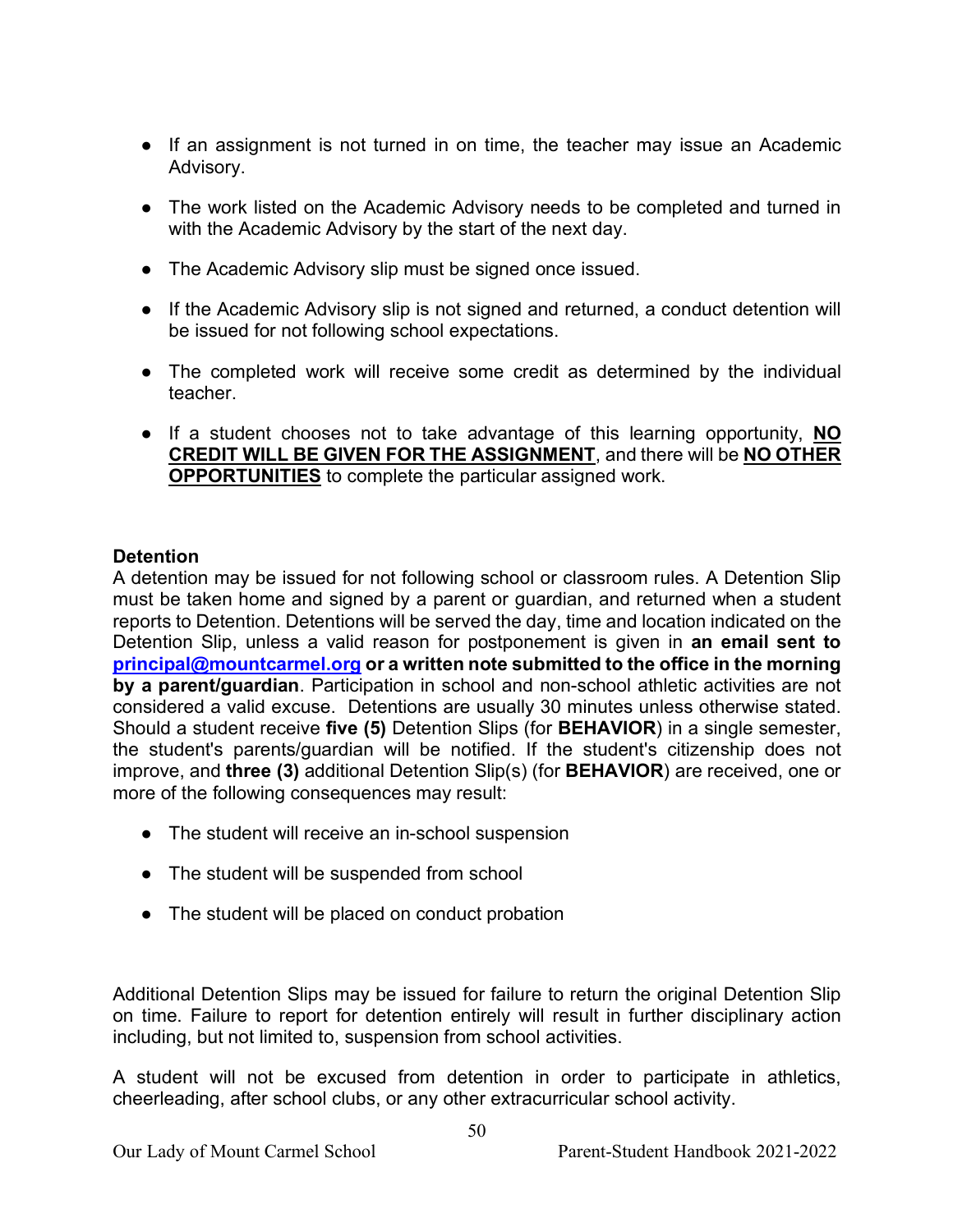#### **Serious Misconduct**

A Serious Misconduct Notice will be issued to a student for grave misconduct. His or her parent or guardian will be contacted by phone regarding the situation and/or to schedule an appointment for a conference. All Serious Misconduct Notices will be signed by a parent or guardian.

The following consequences may occur as a result of a Serious Misconduct Notice:

- 1. The student may serve in-school service hours.
- 2. The student may, as a result of the first instance of serious misconduct, receive two (2) or more detentions, in-school suspension, an at-home suspension, and/or exclusion from extracurricular activities. Students may not participate in school activities or functions while serving a suspension. This includes activities that fall on weekends and/or holidays.
- 3. The student who receives further Serious Misconducts may receive a one to threeday suspension depending on the situation. Students may not participate in school activities or functions while serving a suspension. This includes activities that fall on weekends and/or holidays.
- 4. The student may be asked to leave school if he or she does not, on a continual basis, abide by Our Lady of Mount Carmel School's discipline standards.

Each individual offense or problem will be considered as such - individual. Therefore, no case can be compared to any other; the circumstances surrounding the offense is unique to the case or situation.

#### **Probation**

A student may be placed on probation when she/he is having difficulty following class/school rules and expectations. During probation, a contract will be issued. The intent of the contract is to improve the academics and/or citizenship of the student. In all cases, parents/guardians, student and teachers will be made fully aware of the seriousness of the action and the reason(s) for probation.

#### **Suspension**

A pupil may be placed on suspension for serious misconduct or continued misconduct. This suspension may be on campus or off, and/or during school-related activities. Official suspension may assume various forms and listed below are examples of suspension.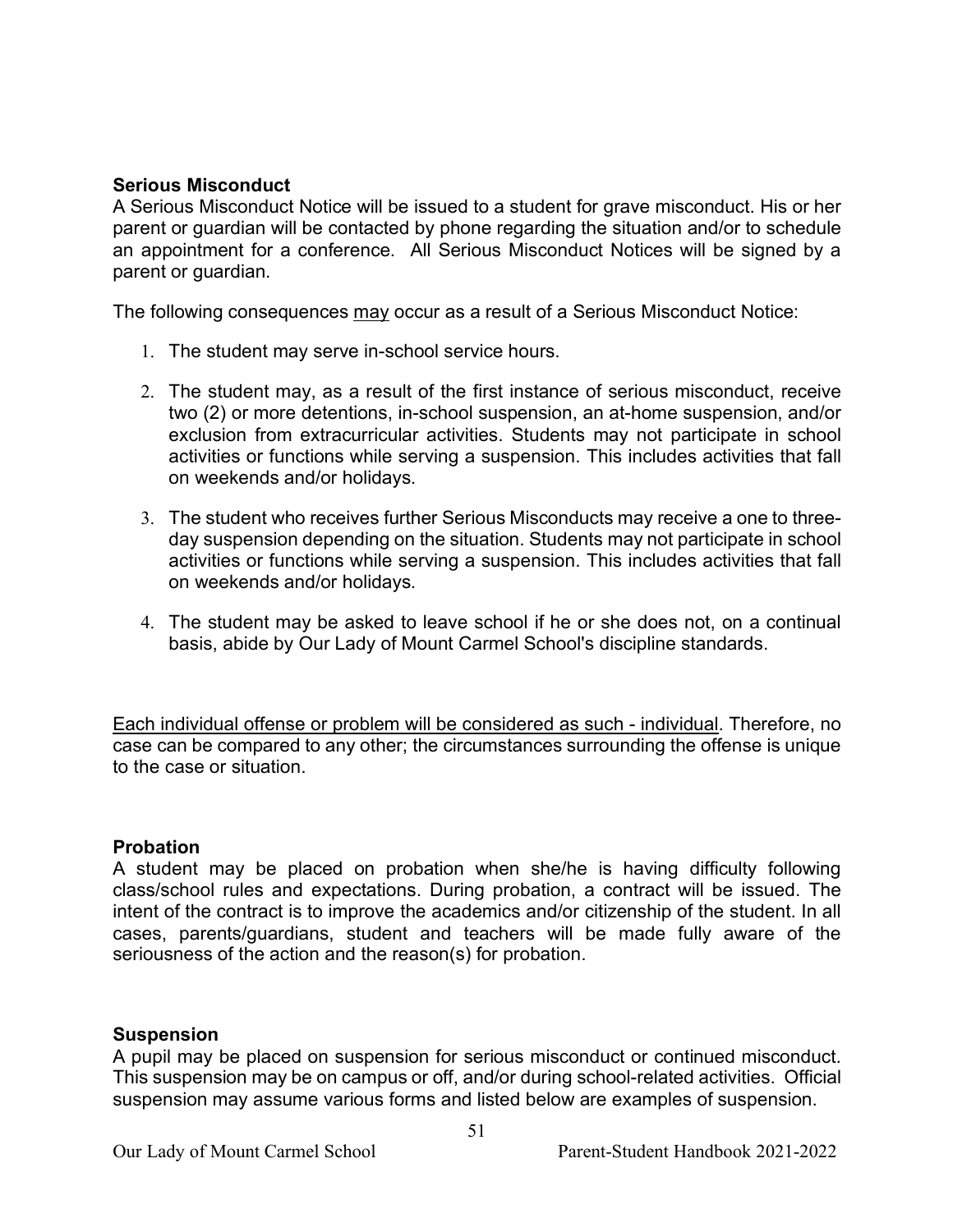- The student may attend class but lose the right to participate in any school activity on or off campus
- The student may be suspended from a particular class and required to report to a specific place on campus during that time.
- A student may be sent home for the entire period of suspension and assigned academic work to make up the loss of class time. A student on suspension may not participate in school related activities.

#### **Home Study**

In certain cases, a student may be sent home on a home study suspension. This type of suspension will be given when the school feels the student is having a difficult time accepting reasonable disciplinary rules and regulations that would be beneficial to him or her as well as to the overall positive school environment. During this period of time the student will be assigned academic work to make up for the loss of regular class and school time.

#### **Expulsion**

A student may be expelled from school for misconduct of a very serious nature calling for immediate dismissal, without suspension, or for a repetition of conduct for which the student has been suspended one or more times. Expulsion is the permanent termination of a student's enrollment at Our Lady of Mount Carmel School. Expulsion procedures will be followed as outlined in the Archdiocese of San Francisco Department of Catholic Schools Administrative Handbook.

#### **SPECIFIC RULES**

#### **Backpacks**

Students in grades 4-8 are required to have a shoulder book-bag or backpack with or without wheels as outlined by each classroom teachers. If purchasing a backpack with wheels, the following rules apply:

- 1. Backpacks must have small wheels.
- 2. Backpacks must have retractable handles.
- 3. They may be wheeled on school grounds before and after school. Handles must be retracted on stairs to ensure student safety.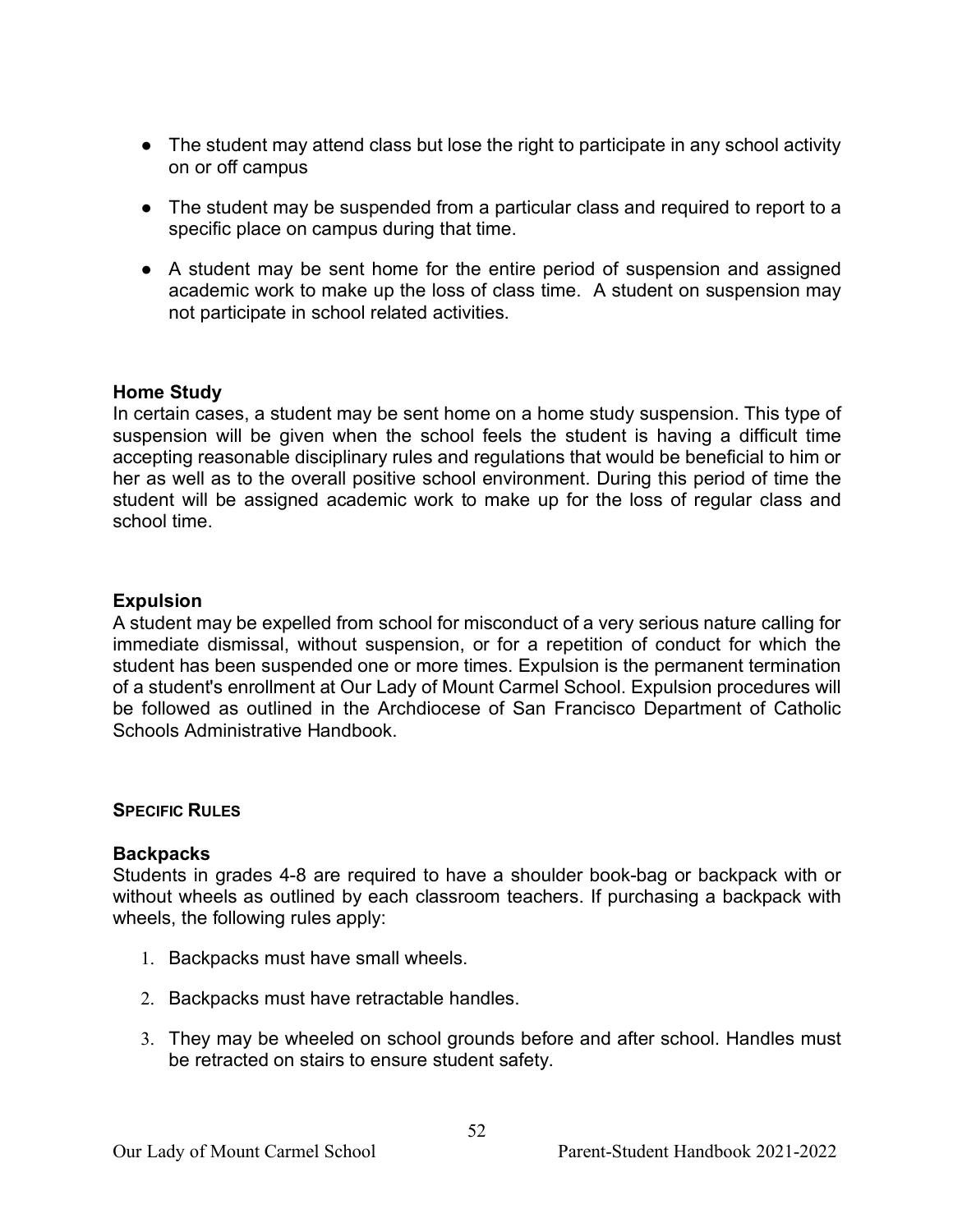No key chains, or other adornments may be attached to backpacks. They are noisy and may be easily lost or taken, as well as being dangerous to students, as they swing from side to side.

#### **Binders**

Binders, folders, and book covers are to be kept free of markings, writing, etc., and should be labeled on the outside only with the original brand name and/or the student's name. Binders may only be used in classes deemed OK by teacher.

#### **Cell Phones**

In the event that student has/uses a cell phone at school during school hours, or during Extended Care, it will be taken away and kept in the school office until claimed by a parent. If it is taken away a second time, it will be kept in the office and returned at a later date as deemed appropriate by the Administration.

Administrators are responsible for ensuring a safe environment at school and they have a responsibility, as well as a right, to investigate items and situations that may provide evidence of wrongdoing. When a child violates the school's rules regarding cell phone use, he/she loses the right to privacy with regard to what is on their cell phone.

#### **Gum, sunflower seeds, etc.**

Gum, sunflower seeds, nuts with shells, etc. may not be on campus or at any school function.

#### **Online Communication**

Engagement in online communications will result in disciplinary actions if the content includes defamatory comments regarding the school, the parish, the faculty or staff, and/or other students and/or their families.

#### **Roller Blades, etc.**

Roller blades, skate boards, roller skates, wheelies, scooters, etc., are not to be used on the school grounds or premises at any time.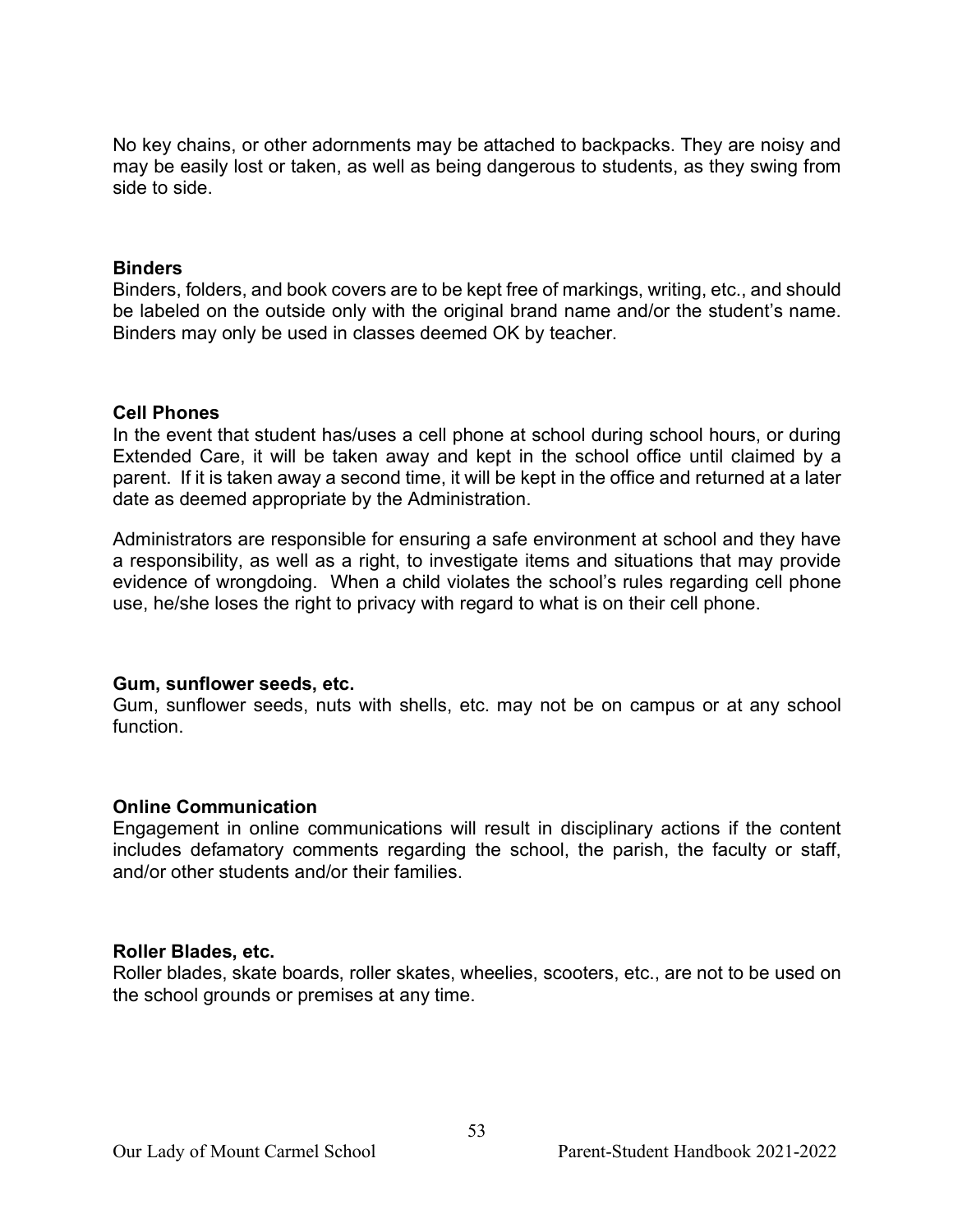#### **School Phone**

The school phone MAY NOT be used by children except for emergencies. Children may not call home for forgotten lunches, homework, clothing, instruments, athletic equipment, etc. Please remind your children to respect this rule. Also, the office will not pass messages along to children that are not considered urgent. An urgent message to a child would be something such as a change in after-school pick-up plans, a family emergency, etc.

#### **YARD EXPECTATIONS**

#### **Behavior**

Students are not permitted to:

- Participate in ball activities or running games before or after school.
- Participate in games or activities or rough play such as tackle football, dodge ball, chicken fights, pegging, hitting, capture type games, etc.
- Run dangerously or play recklessly around, through, or near organized games.
- Use unacceptable language or harass others.
- Leave school grounds without permission. Students in grades 5-8 with permission and supervision are allowed to leave the yard to retrieve balls. Crosswalks must be used. (Normally yard supervisors retrieve balls.)
- Congregate, play, or eat in or around bathrooms, church, or Parish Center
- Bring play equipment from home.
- Bring cell phones, iPod, tablets, electronic games or devices, etc. on the yard during the school day.
- Climb or sit on fences or stand or jump on benches.
- Return to classroom during lunch or recess.
- Play or be on play structures before or after school.

By being considerate of others, respecting yard personnel and equipment, following school rules, and sharing with fellow classmates, recess and lunch time can be fun for all. Students not adhering to yard expectations will be spoken to by yard supervisor and appropriate consequences will be given. Incidents will be documented.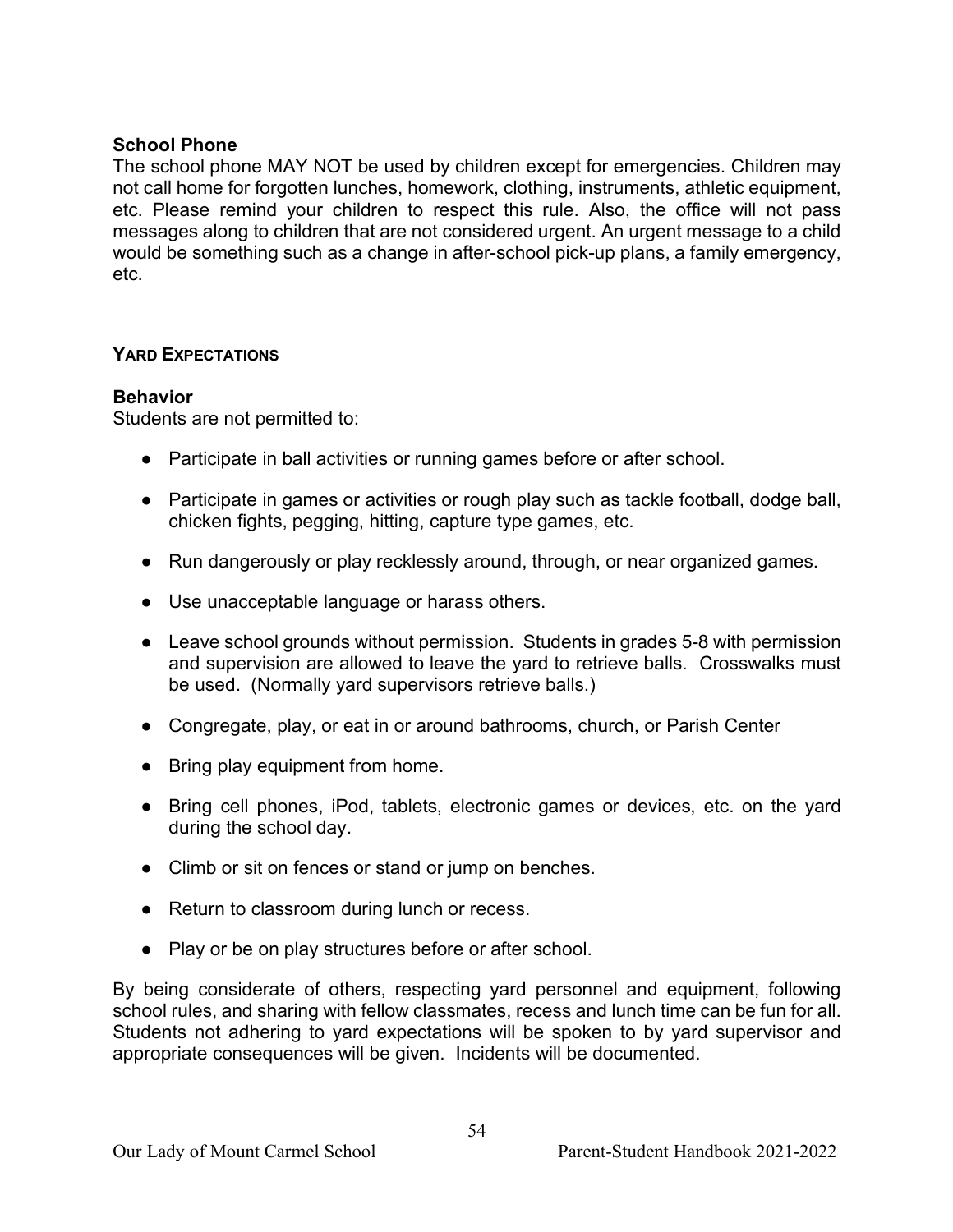#### **Injuries on the Yard**

When a student is injured, a yard supervisor is notified immediately. The adult will then determine whether the student should remain on the yard, or go to the school office for treatment. All students must notify yard personnel if they need to leave the yard. (See head injuries on page 42)

#### **Bell Procedure at Recess and Lunch**

At the end of recess and lunch a bell will ring to indicate that recess is over. Students have two minutes to get a drink or use the restrooms. When the second bell rings, students are expected to be in line.

#### **Lunch Time**

Thirty-five minutes are scheduled for each lunch period. Forgotten lunches, brought to the school by parents, should be plainly marked with the child's name and grade and left on the table outside the school office. Lunches may not be handed over the fence. Parents are asked not to disrupt the classes by bringing such items to the classroom. Lunches should be brought to the school office prior to the start of the lunch period. Remind your child(ren) where to look for a forgotten lunch. The office will not disrupt classes to let students know their lunch has arrived. The school phone may not be used to call about forgotten lunches. Our students are good about sharing lunches and no child is expected to eat nothing. On rare occasions we will acquire food for a child from Extended Care.

Students must remain seated at their designated lunch areas until dismissed by a yard supervisor. All wrappings, beverage containers, food, etc. must be deposited in the appropriate bins provided. Students who litter or walk around while eating at lunch may be assigned a time to pick up litter.

#### **Alternative Transportation, Taxis and Ride Sharing Services**

Many parents have expressed the desire to send ride-sharing services (e.g., Lyft, Uber) or taxis to provide rides to and from school for their children. Sometimes an individual other than a parent (e.g., a friend, neighbor, non-custodial relative, a best-friend's mother) is asked to pick up a child. There are many concerns about these practices, not least because they can involve children leaving school in vehicles whose drivers may not be known to the school, or even to the child. Of course, it is preferred that parents pick up their child personally and that at least one adult be at home (or other location) when the child arrives, but we also recognize that for a variety of reasons, circumstances may not always allow for that.

Therefore, putting the safety of our children first as always, but balancing the modern needs of parents, the school will allow a child to enter a car driven by someone other than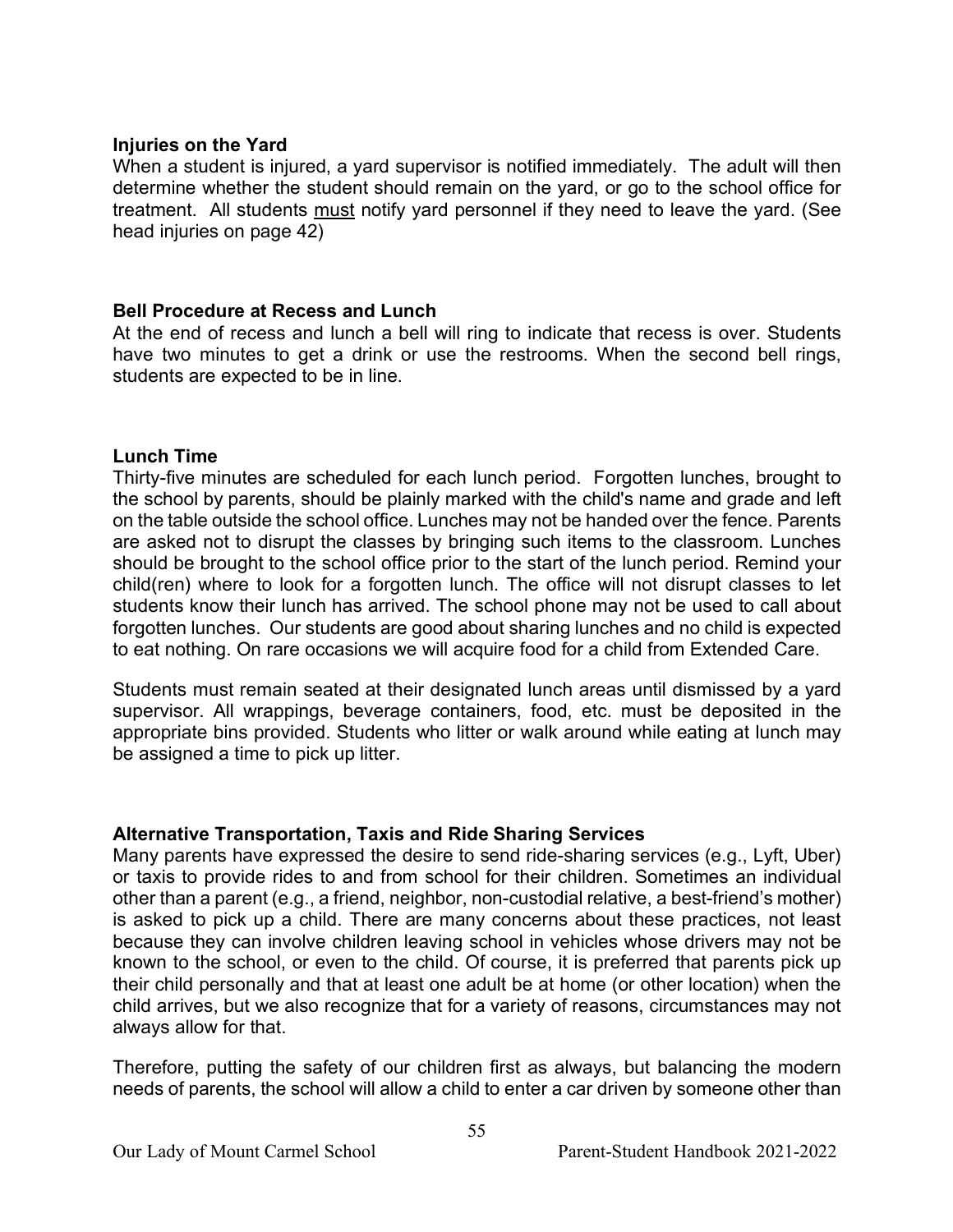a parent/guardian at the request of the parent/guardian, according to the following guidelines:

If the child is to be transported by a private individual:

- A custodial parent/guardian must notify the school in advance of the identity of the person and relationship to the child (aunt, friend of parent, etc.) and the days on which the driver will be allowed to pick up the student(s).
- The parent/guardian must sign the attached permission slip/release form, requesting the school to allow the child to accept the ride. (Please see the Parental Request for Transportation and Release form in the School Forms section at the end of this Handbook.)

If the arrangement for a ride cannot be made in advance (e.g., sudden illness, car problems, etc.), the parent/guardian must notify the school by telephone no later than noon of the day on which the ride is needed, to inform the school of the identity of the driver **and the reason for the emergency arrangement**. (Emergency arrangements will not be honored for more than five consecutive school days.)

The driver must present and identify him/herself to the school's departure supervisor and identify the child/children being picked up BEFORE the child enters the car. The school reserves the right at its discretion to require identification of the driver, including driver's license.

If a ride-sharing service or taxi is used:

- The school must be notified in advance of the name of the service/cab company being used, the name of the driver if known, and the days on which the service will be used (e.g., "every day", "Thursdays", "Wednesday November 1, only" etc.).
- The parent/guardian must sign the attached permission slip/release form, requesting the school to allow the child to use the service.

If the arrangement for a ride cannot be made in advance (e.g., sudden illness, car problems, etc.), the parent/guardian must notify the school by telephone no later than noon of the day on which the ride is needed, to inform the school of the identity of the driver, the service to be used, **and the reason for the emergency arrangement.**  (Emergency arrangements will not be honored for more than five consecutive school days.)

The driver of the car must be informed of the name of the child/children to be picked up and must present him/herself to the departure supervisor, identifying the rider(s) **BEFORE**  any child enters the car.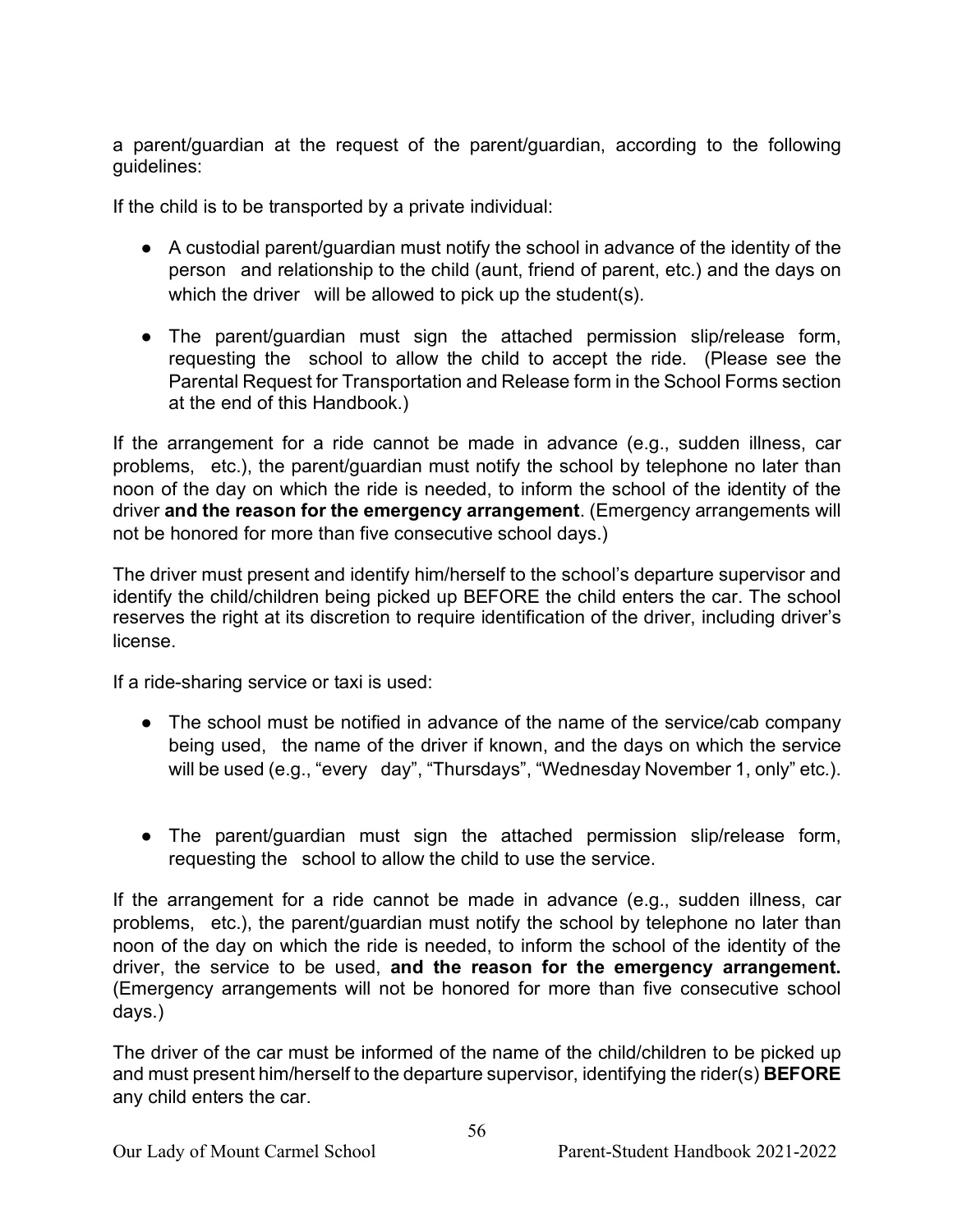**ONLY** recognized ride-sharing services or taxi companies (Uber, Lyft, Chariot, Yellow, etc.) will be allowed to pick up children.

The school reserves the right at its discretion to require identification of the driver, including driver's license, taxi identification, etc.

**NO CHILD** will be allowed to enter a vehicle whose driver and company if all of the above conditions are not fulfilled. A child whose ride does not comply with these requirements will not be allowed to enter the car; the parent will be notified, and the child will be held at school for parental pick up.

The School will:

- Maintain a list of students for whom permissions to accept rides have been given;
- When a driver identifies him/herself as present for a student, will verify that the driver is on the list and that the ride is authorized;
- Make sure that the listed child(ren) enters into the authorized car.
- Make sure that all children on the list have been picked up.
- Take charge of any child on the list who is not picked up or who is not allowed to enter into a car for any reason, and notify parents/guardians that the child needs to be picked up.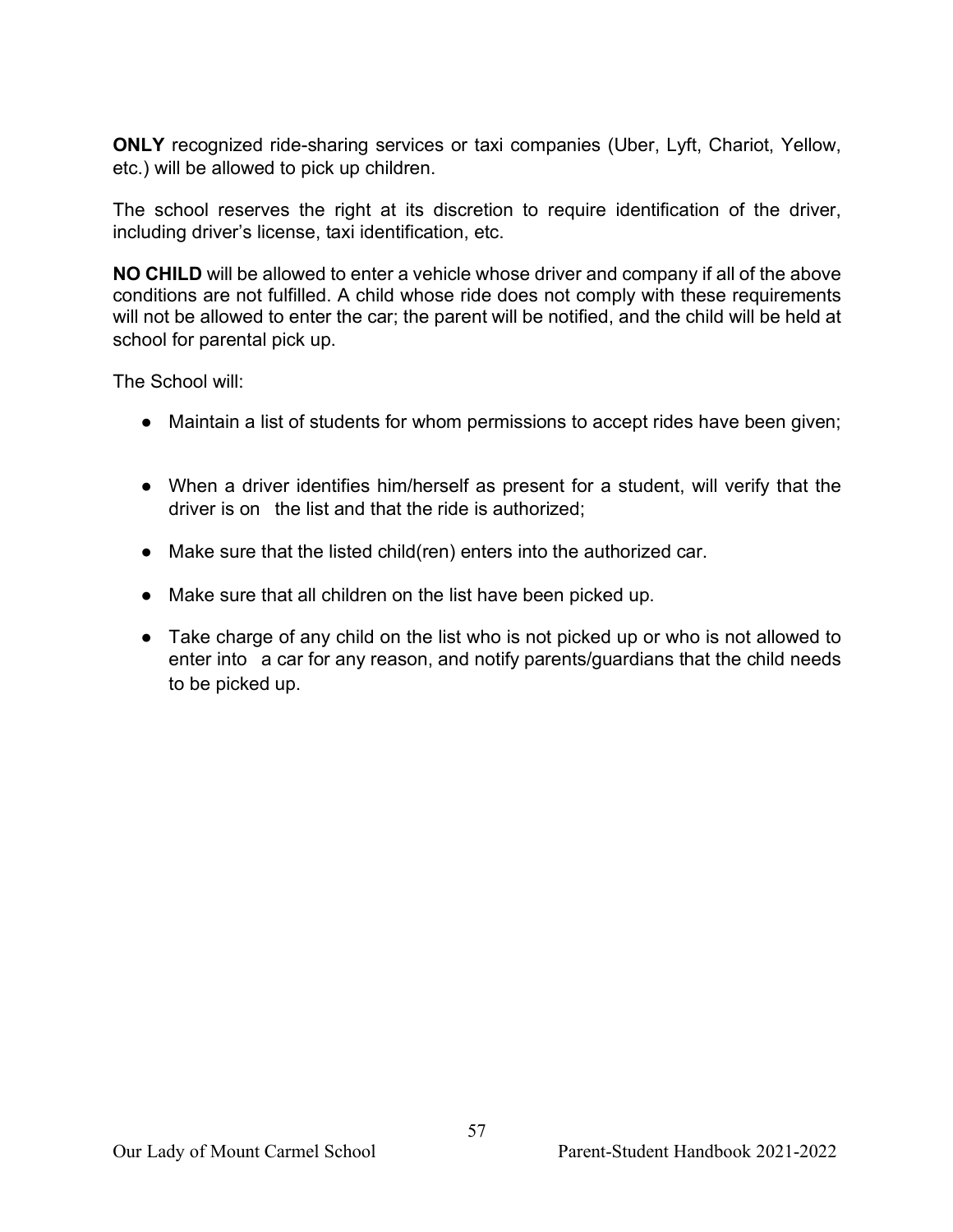## **SCHOOL HOURS GRADES K-8 (SEE PAGE 50 FOR TK SCHEDULE)**

The school office is open on all school days from 7:30 a.m. to 3:45 p.m. Faculty meetings are Mondays at 1:15 p.m. All Mondays are Minimum Days and dismissal is at 12:50 p.m. There is no lunch period on minimum days.

| <b>Grades One - Eight</b>  |                                                         |                                       |
|----------------------------|---------------------------------------------------------|---------------------------------------|
| <b>School Hours:</b>       | $7:53am - 12:50pm$<br>$7:53am - 3:00pm$                 | Monday<br>Tuesday - Friday            |
| <b>Recess Period:</b>      | $10:05$ am - 10:25am<br>10:40 $am - 11:00am$            | Grades $1 - 4$<br>Grades $5 - 8$      |
| <b>Lunch Period:</b>       | $12:00$ pm $- 12:35$ pm<br>$12:40$ pm $-1:15$ pm        | Grades $1 - 4$<br>Grades $5 - 8$      |
| Kindergarten               |                                                         |                                       |
| <b>School Hours:</b>       | $7:53am - 12:50pm$<br>$7:53am - 3:00pm$                 | Monday and Friday<br>Tuesday - Friday |
| <b>Recess Period:</b>      | $10:30$ am - 11:00am                                    | Monday - Friday                       |
| <b>Lunch Period:</b>       | $12:50$ pm $-1:30$ pm                                   | Tuesday - Friday                      |
| <b>Extended Care Hours</b> |                                                         |                                       |
| Grades $K - 8$ :           | $7:00am - 7:45am$<br>$12:50 \text{pm} - 6:00 \text{pm}$ | Monday - Friday<br>Monday             |
| Grades $K - 8$ :           | $3:00 \text{pm} - 6:00 \text{pm}$                       | Tuesday - Thursday                    |
| Kindergarten:              | $12:50 \text{pm} - 6:00 \text{pm}$                      | Friday                                |
| Grades $1 - 8$ :           | $3:00 \text{pm} - 6:00 \text{pm}$                       | Friday                                |

There is no supervision at school before 7:40 a.m. Please do not drop your child off to an unsupervised schoolyard.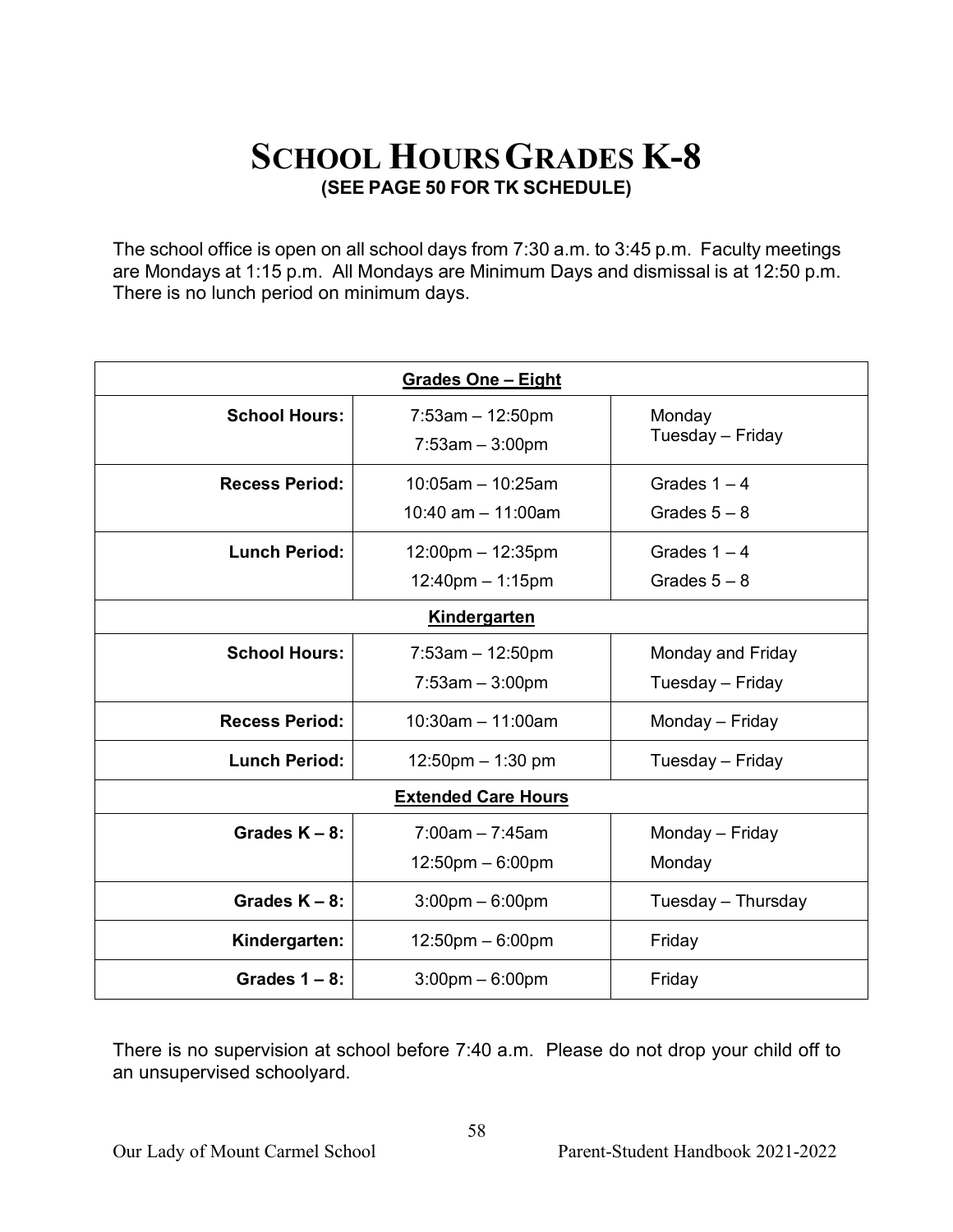When the 7:53 a.m. warning bell rings, students proceed to their class lines for morning prayer, flag salute and announcements. Students are considered tardy if they are not in line when the 7:55 a.m. bell rings, and when the final recess and lunch bell ring.

Students must leave the school grounds promptly if they are not involved in after school programs. Kid's Place students are to go to extended care immediately following dismissal. Students are not to congregate by the doorways, on the schoolyard, on the lawn by Parish Center, or Church steps. These areas cannot be supervised and loitering is prohibited. Children not picked up by 3:15 p.m. will be asked to sit on the bench until their ride arrives. For the safety of your children, please pick up promptly. Students not picked up by 1:15 p.m. on Mondays and 3:25 p.m. on Tuesday-Friday will be sent to Extended Care and families will be billed according to guidelines for part-time care as described in the Extended Care section of this handbook.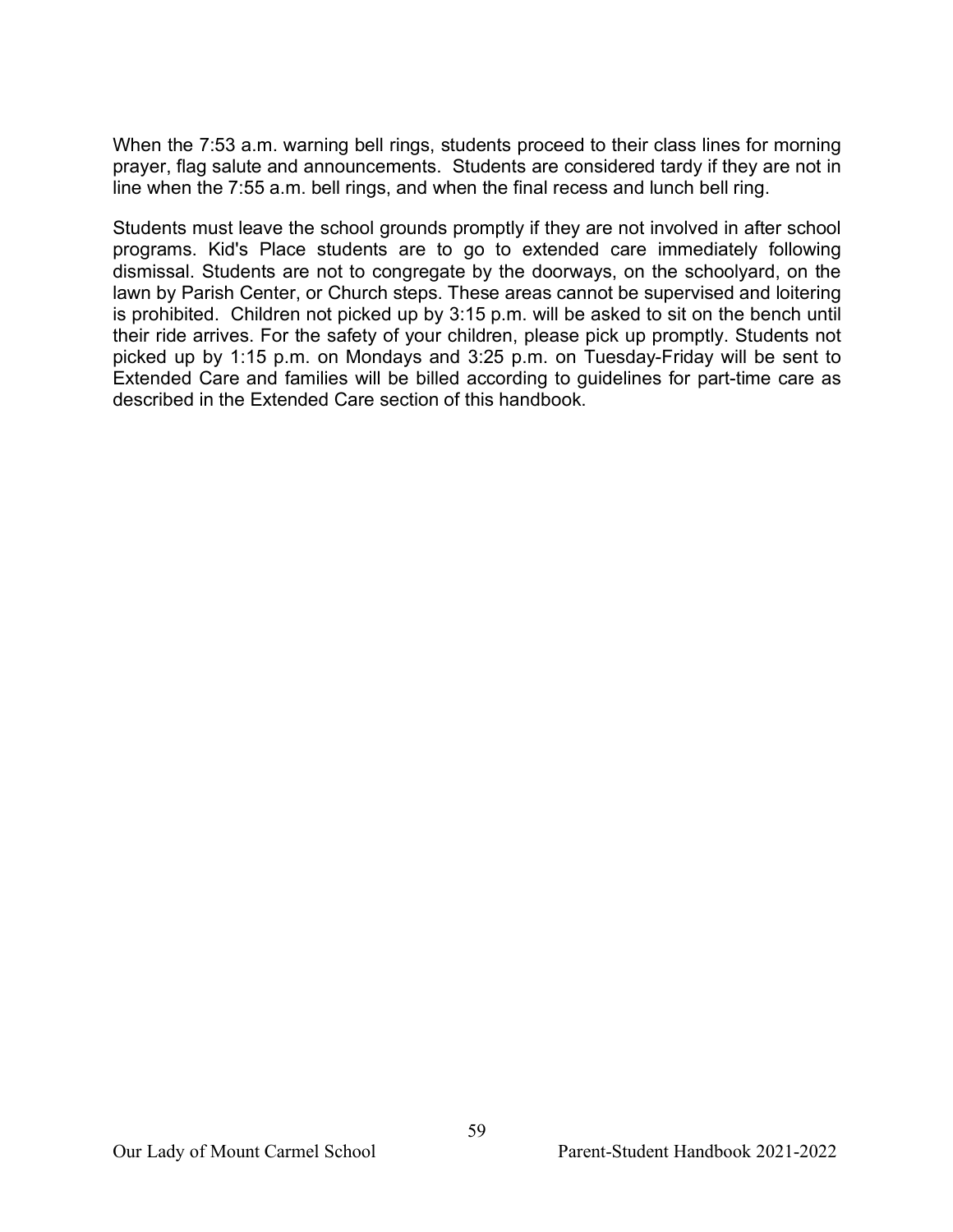## **STUDENT SAFETY**

The safety of our students is paramount. To ensure that our school remains a safe and secure environment for our students all adults wishing to interact in any capacity with students will complete VIRTUS every three years. All adults and students are to adhere to the following guidelines.

- Parents or guests who come to school to assist in the classroom, serve hot lunch, supervise the yard, meet with a teacher (during the school day), etc., must first come to the school office through the front door, sign-in and receive and wear a visitor's badge the entire time on campus. Faculty and staff will direct all visitors to sign in and obtain a visitor's badge at the office. Children are directed to tell a teacher or staff member if they see someone on campus that is not wearing a badge.
- For insurance reasons, and for the safety of all children, adults assisting with field trips, school programs or events may not bring siblings or other children.
- All students, whether they are dropped off, walk or ride their bikes to school in the morning, are expected to go directly onto the school grounds and to remain on campus until school begins. Students should be mindful that the yard is occupied by many people at this time. Therefore, to ensure safety, there will be no running or playing with equipment. Students may not congregate on street corners to await the first bell. Students may not leave campus at any time during the school day without written permission from a parent/guardian and must be signed out of school by an adult.
- Students should notify the school office if they have not been picked up after school by the usual time. Please make sure that children know exactly where, when and by whom they will be picked up each day, and that they know to notify the office immediately if there is a problem. Students shall wait for a parent/guardian on campus and not congregate on street corners, Parish Center or Church entrances.
- Parents and guardians, are asked to drive cautiously around the school campus at all times. By monitoring your speed, and being on the lookout for pedestrians and bicyclists, you will help to ensure the safety of our students as they enter and leave the school. Please do not double park, make U-turns or three-point turns on any of the streets surrounding the school, or park in the school yard driveways.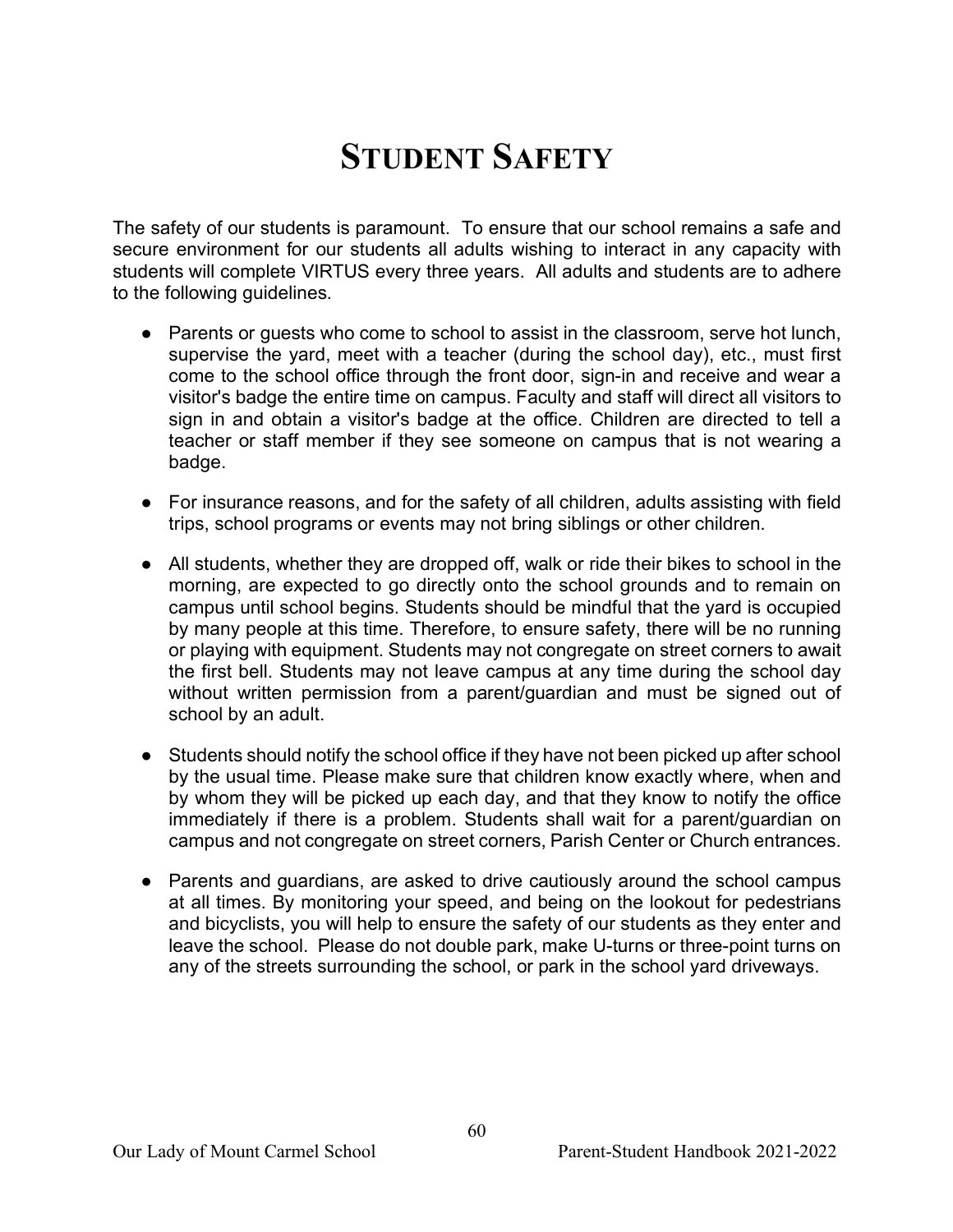#### **Bicycles/Scooters**

- The school takes no responsibility for stolen or damaged bicycles or non-electrical scooters. We recommend that all bicycles be registered with the Police department, and that bicycles/scooters be locked at all times when not in use.
- The bike rack on the school grounds is available for a limited number of bicycles/scooters. This area is off limits to all students during school hours.
- Students riding bicycles/scooters to and from school are responsible for knowing and following all applicable traffic laws and regulations, and must allow safety patrol officers, when on duty, to assist them in crossing the street.
- Bicycles/Scooters are not to be ridden on the school campus at any time, or on the sidewalks on Fulton, Grand, Katherine or James Streets, which immediately surround the school and church grounds. Students must walk their bikes in these areas.

## **All students riding bicycles/scooters to and from school must wear a helmet.**

#### **Play Structures**

● Students, siblings and other children are not to play on or congregate around the play structures before or after school. This is to ensure the safety of students. To ensure the students' safety while on the play structure at the far end of the yard (near the church), students will use the hamster wheel for sitting only.

## **Play Areas**

● To help ensure the safety of the children, classes will be informed as to what games may be played on the schoolyard during recess and lunchtime.

## **Traffic Flow**

- Fulton and Grand Streets have NO PARKING signs in designated areas closest to the school entrances. These signs indicate that parking will not be allowed daily between 7:30 and 8:30am, Mondays 12:30pm and 1:30pm, and Tuesday through Friday 2:30 and 3:30pm. During these time periods the areas are to be used to drop off or pick up a waiting student; they are NOT to be used as a waiting area.
- Do not Double Park on Fulton or Grand Streets to wait for students. If your child is not ready and/or waiting to be picked up, circle the block, or park in an allowed area. Double parking encourages students to walk between parked cars and/or jay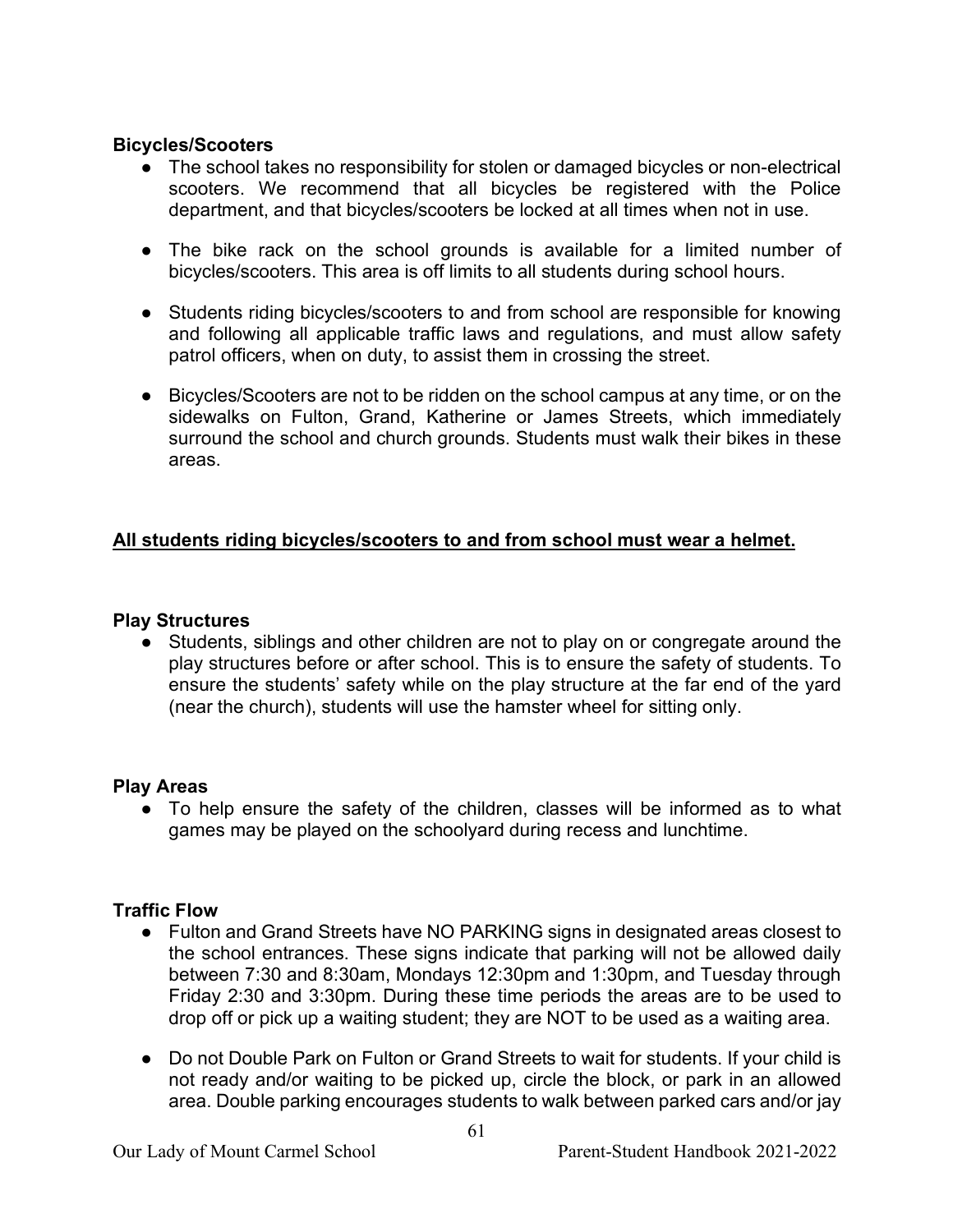walk to waiting cars across the street. These are both dangerous habits for children to learn.

- Drivers may also be asked to move forward for better traffic flow when space is available.
- Do not park in the school yard driveways.
- Parents dropping off or picking-up students on Fulton St. or Grand St. will use the designated drop off/pick-up zone.

#### **RAINY DAY PROCEDURE**

#### **Drop-off**

- CARS ARE ONLY ALLOWED ON THE SCHOOL GROUNDS FOR STUDENT DROP OFF BEGINNING AT 7:40AM WHEN SCHOOL PERSONNEL ARE PRESENT IN THE YARD. PLEASE FOLLOW DIRECTIONS OF SCHOOL PERSONNEL.
- On rainy days, cars are allowed on the school grounds for student drop off. Cars enter in the Fulton Street gate (north) and exit by way of the Fulton Street gate (south). Please enter, and drive cautiously on the schoolyard. Staff will ensure the safety of children, who will be directed to classrooms.
- Students walking will enter through the Grand Street gate.
- Students will not be marked tardy, unless they arrive after personnel have left the yard and the gates are closed.
- Note: For safety reasons, parents and/or students are not to walk into campus via the gate on Fulton Street.

## **Pick-up**

- Students who walk or are being escorted home will exit by the front door of school. Adults will wait in the Office/Rotunda area.
- Bicyclists will exit via the gate by the side entrance church and will be escorted to their bike.
- Kid's Place students are escorted to Extended Care through the arcade by the Large Hall.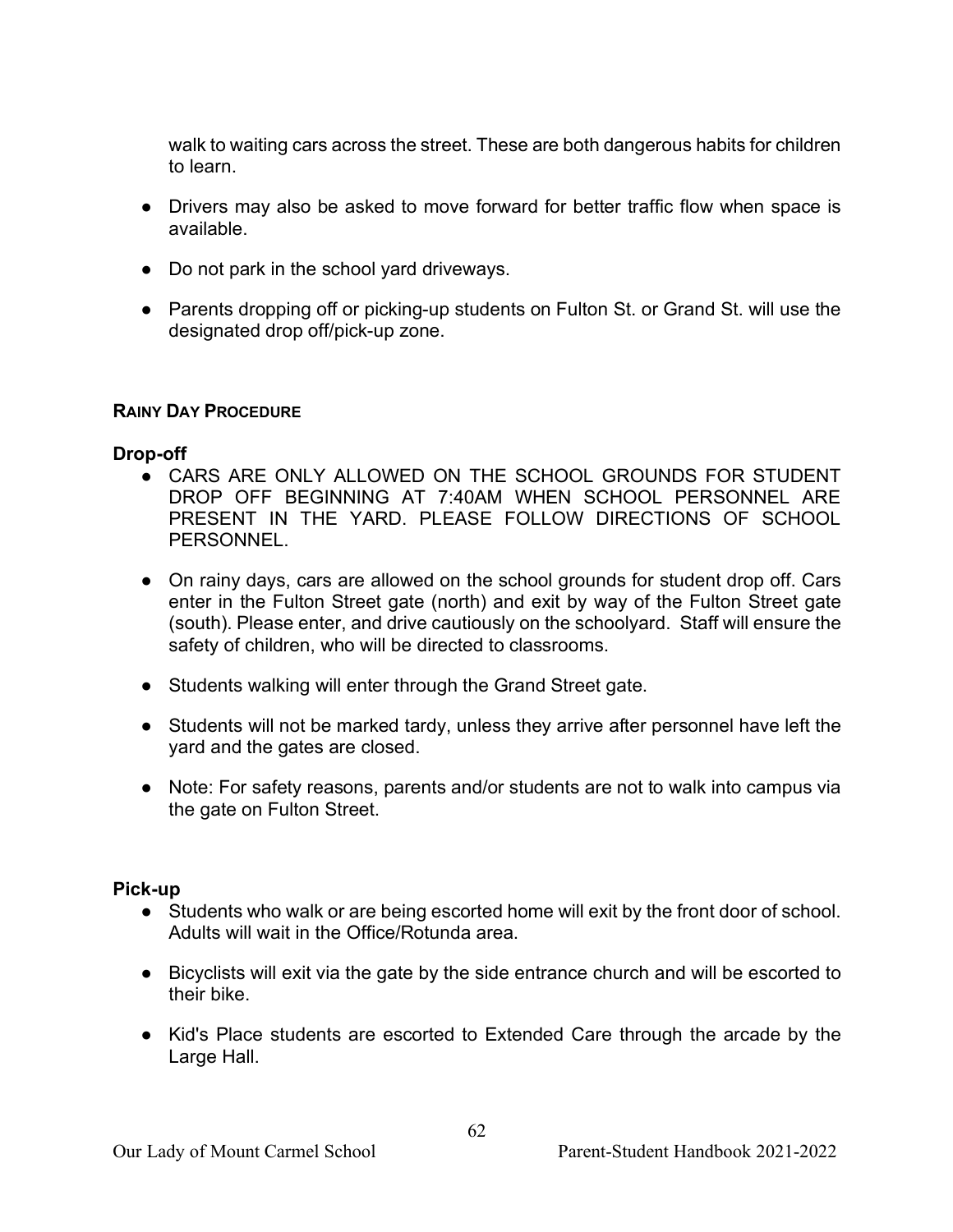- Students leaving school by car will be picked up at the arcade outside the girls' bathroom, adjacent to the Large Hall.
- For safety reasons, cars will enter the yard on Fulton Street, pick-up students and exit by way of Fulton Street. Cars may not park on the schoolyard and wait for students unless directed by school personnel.
- Families may be asked to circle the school and re-enter on Fulton Street, when children are not present to be picked up. Note: For safety reasons, parents and/or students are not allowed to walk into campus via the gates on Fulton or Grand.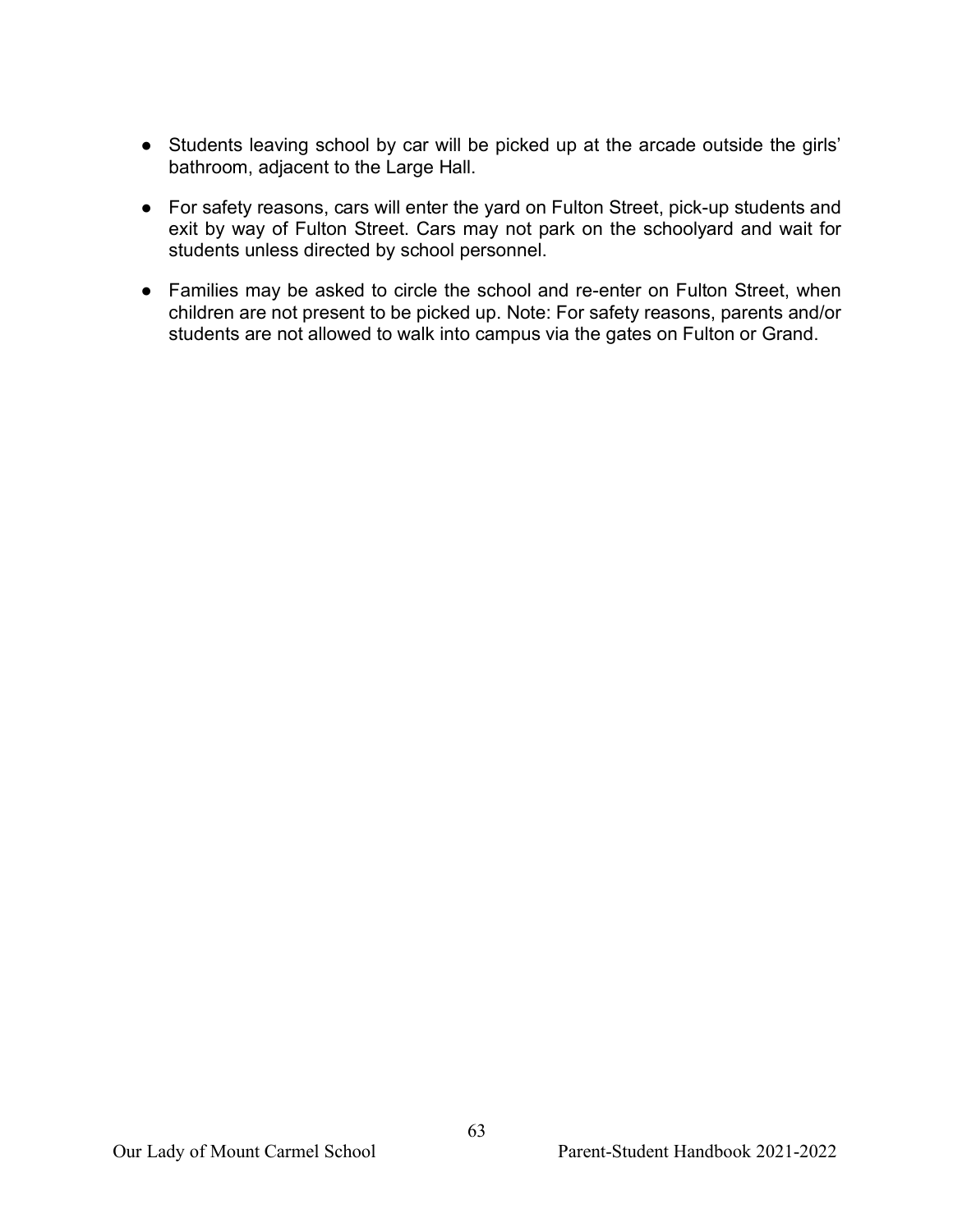## **STUDENT-TO-STUDENT HARASSMENT POLICY AND PROCEDURES (ARCHDIOCESE OF SAN FRANCISCO)**

#### **Harassment in General**

Catholic teaching and practice affirm the Christian dignity of every person. Harassment is unacceptable conduct that is severe, pervasive, and deliberate. Harassment occurs when an individual is subjected to treatment in a school environment which is hostile, offensive, or intimidating because of the individual's race, religion, creed, color, age, national origin, ancestry, physical or mental disability, medical condition, or sex. Harassment of a student by any other student is prohibited and will not be tolerated. It is the policy of the Archdiocese to provide an educational environment in which all students are treated with respect and dignity.

#### **Sexual Harassment**

Sexual harassment includes, but is not limited to, unwelcome sexual advances, requests for sexual favors, and other verbal or physical conduct of a sexual nature. Sexual harassment can be directed toward a student under conditions such as the following:

- Verbal Harassment:Sexually demeaning comments, sexual statements, questions, slurs, jokes, anecdotes, or epithets.
- Written Harassment: Suggestive or obscene letters, notes, or invitations.
- Physical Harassment: Unkind, immoral and /or unlawful physical touching, contact, assault, deliberate impeding or blocking movements, or any intimidating interference with normal study or movement.
- Visual Harassment: Leering, gesture, display of sexually suggestive objects or pictures, cartoons, or posters.

#### **Disciplinary Action**

This policy prohibits student-to-student harassment whenever it is related to school activity or attendance, and occurs at any time including, but not limited to, any of the following:

• While on school grounds;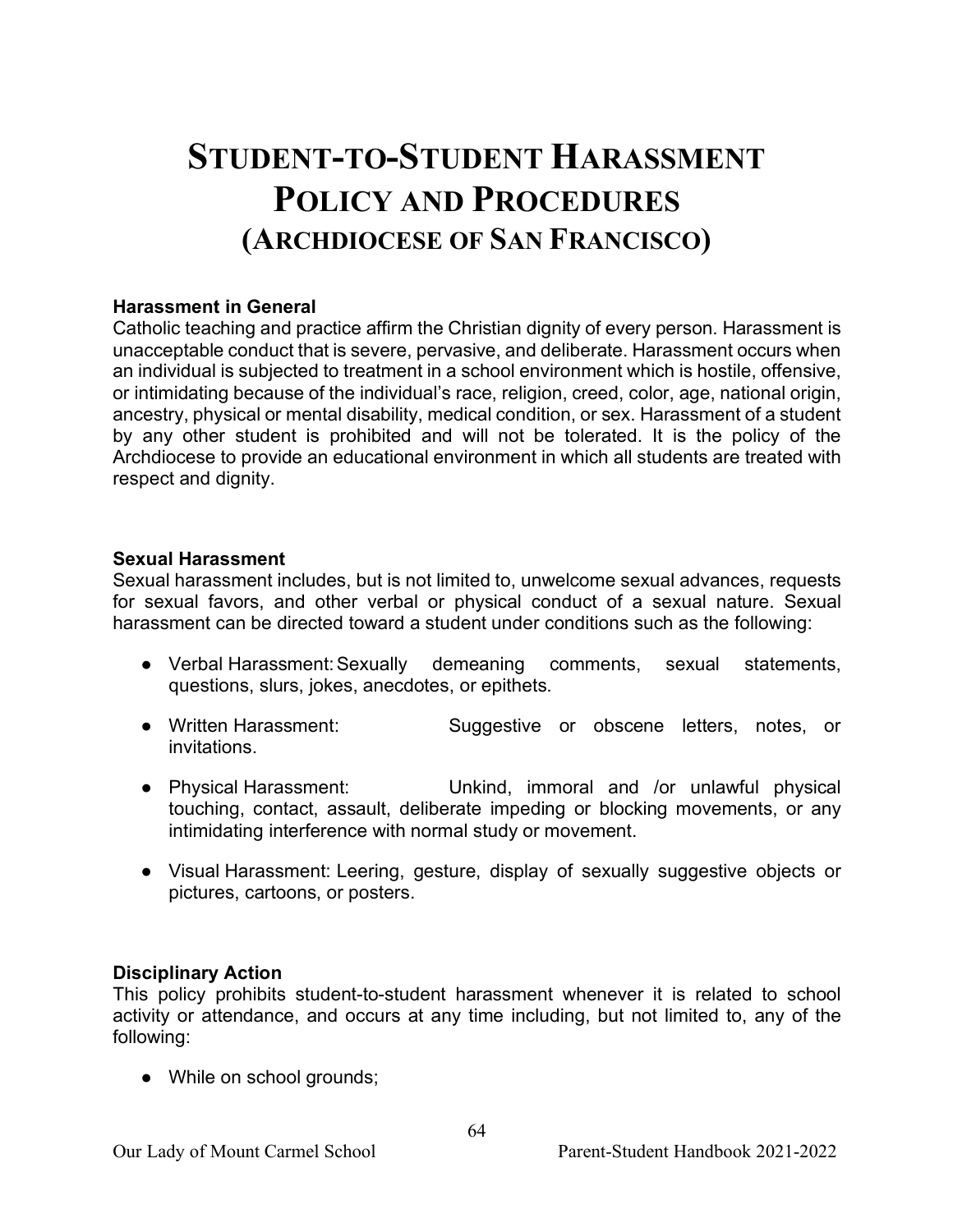- While going to or coming from school;
- During the lunch period whether on or off campus;
- During, or while going to, or coming from, a school-sponsored activity.

Any student who engages in the harassment of another student is subject to disciplinary action up to and including verbal and /or written warnings and reprimands, counseling, suspension, and expulsion.

#### **Note:**

● Should substantiated conduct outside the school environment come to the attention of the school, this too may serve as grounds for discipline, as students of Archdiocesan schools are expected to conform their lives to Christian principles at all times.

#### **Student's Responsibility**

It is the student's responsibility to conduct him or herself in a manner that contributes to a positive school environment. Students will not commit acts that tend to injure, degrade, disgrace, or threaten the safety, privacy, and respect of other students, parents, teachers, or staff members.

## **Administration's Responsibility**

To promote an environment free of harassment, the Principal shall take appropriate actions such as removing vulgar or offending graffiti, establishing site rules, and providing staff in-service or student instruction and counseling. Teachers shall discuss this policy with their students in age-appropriate ways and shall assure them that they need not endure any form of harassment. The school will treat allegations of harassment seriously and will review and investigate such allegations of harassment in a prompt, professional, and thorough manner.

## **Complaint Procedure**

Students who feel aggrieved because of conduct that may constitute harassment may, depending on the severity of the conduct, directly inform the person engaging in such conduct that such conduct is offensive and must stop. In many circumstances, it may be better to directly contact an adult, such as those listed below.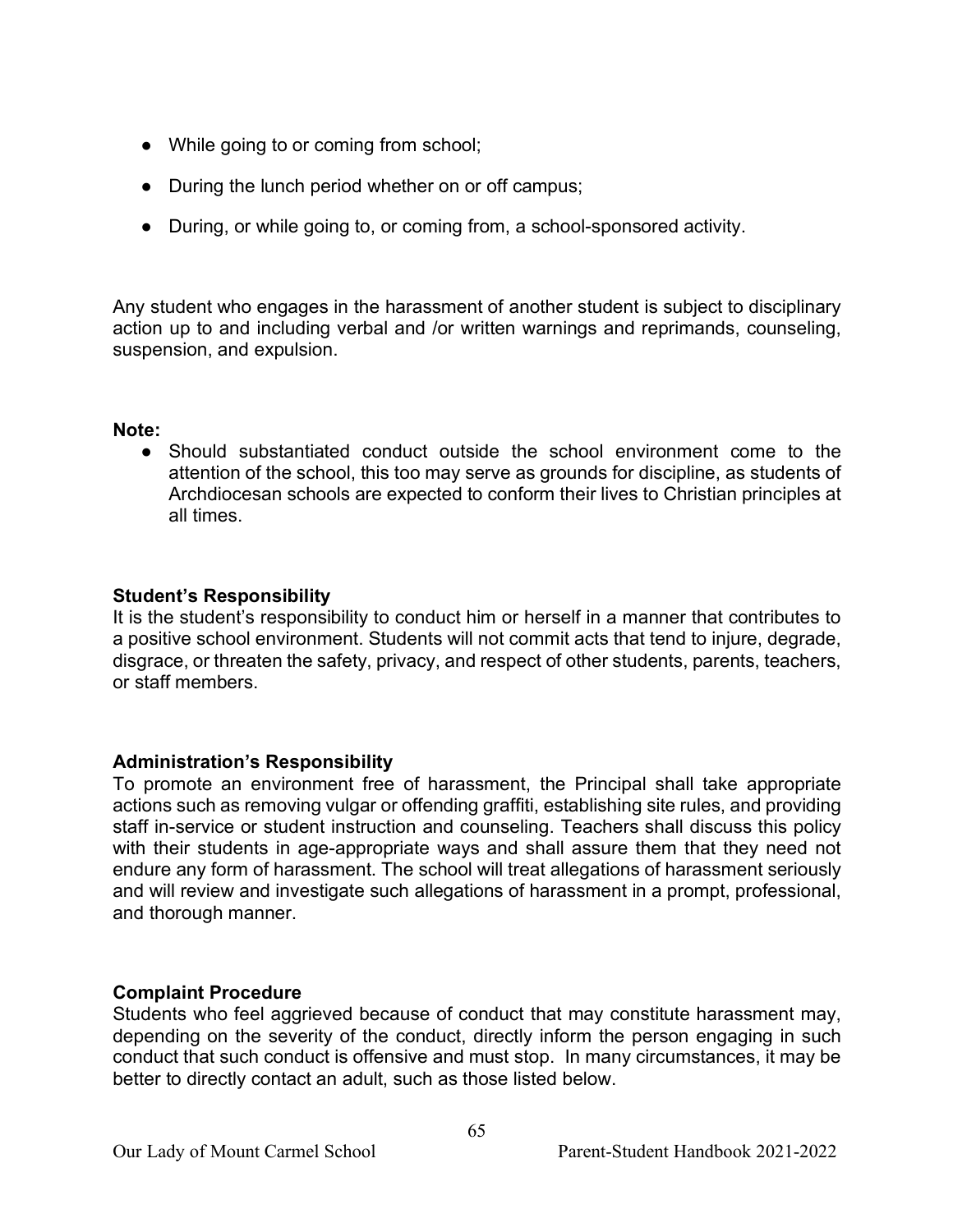If students do not feel comfortable doing this or are unable to do so, they shall direct their verbal complaint to their parents or to a school counselor, principal, or assistant principal. If a claim of sexual harassment is involved and students are uncomfortable speaking to administrators who are of the opposite sex, then they may request that a same-sex teacher also be present. These persons have been designated to assist in resolving harassment complaints and are bound by the highest degree of sensitivity, concern, and professionalism.

The designee receiving the complaint will follow the school's disciplinary plan and will act in a prompt and timely manner to ensure that the matter is investigated and responded to in accordance with legal and Archdiocesan requirements. Any investigation will be conducted in as confidential a manner as is consistent with these requirements and a thorough investigation of the complaint.

A complete copy of the comprehensive Policy Against Harassment, including detailed policies on child abuse and student-to-student harassment, is available in the principal's office.

(Revised 8/13)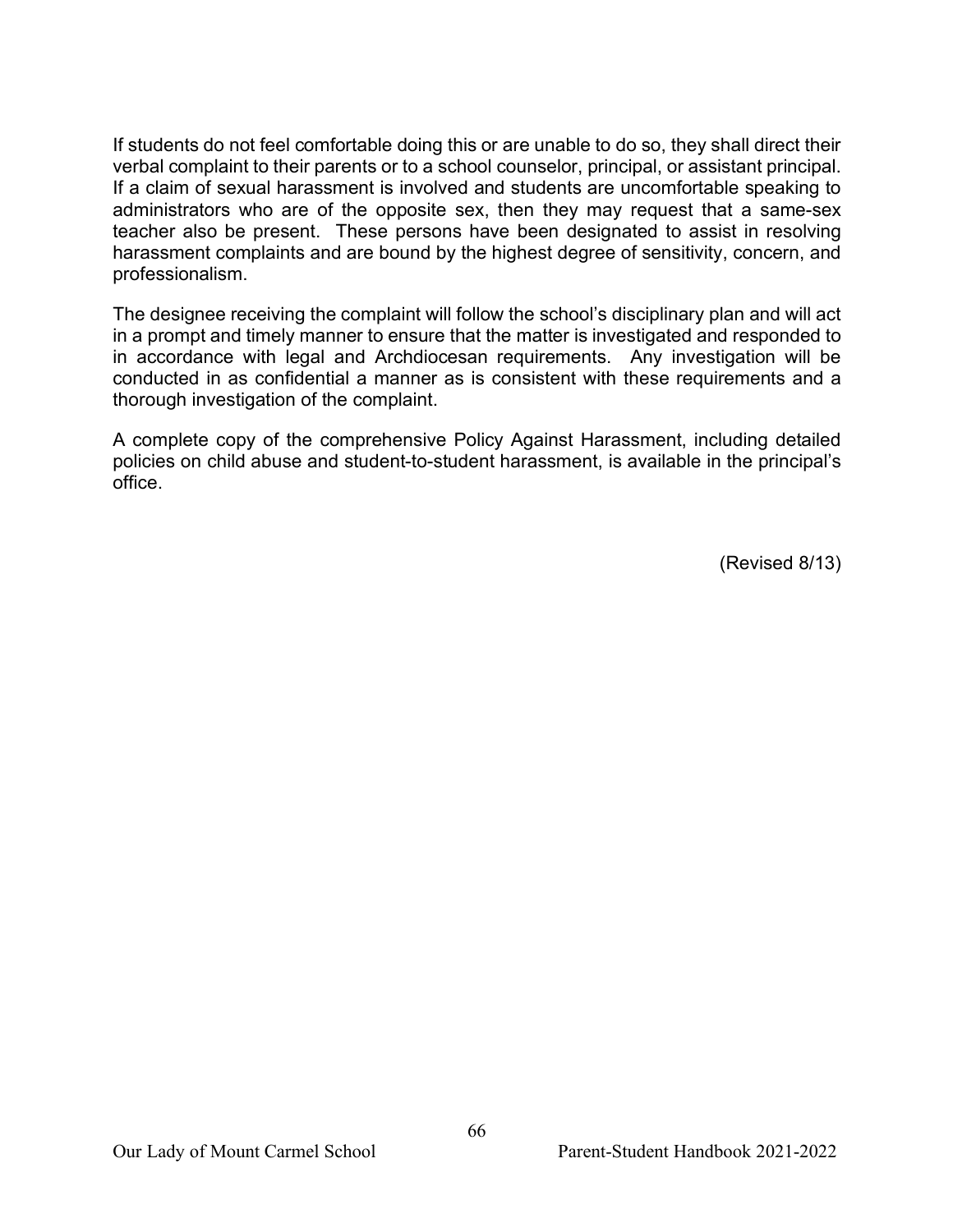## **STUDENT SAFETY – PARENT EXPECTATIONS**

#### **Parent Involvement**

Parents who come to school to assist in the classroom, serve hot lunch, supervise the yard, eat lunch with their child, drop something off, meet with a teacher etc. must sign in at the office and wear a visitor's badge the entire time on campus. Faculty and staff will direct all visitors, regardless of the length of stay, to sign in and obtain a visitor's badge at the office. Children are directed to tell a teacher or staff member if they see someone on campus that is not wearing a badge.

To keep children safe all volunteers within the Archdiocese of San Francisco interacting with children must complete the online training VIRTUS. In addition, depending on the degree of involvement with students, volunteers may need to complete a fingerprint clearance.

| <b>TYPE OF VOLUNTEER INVOLVEMENT</b>                   | <b>TYPE OF SCREENING</b>                    |
|--------------------------------------------------------|---------------------------------------------|
| Coach / Assistant Coach<br>$\bullet$                   | LiveScan (fingerprint) and<br><b>VIRTUS</b> |
| • Library Aide, Yard Duty Parent,<br>or Classroom Aide | LiveScan (fingerprint) and<br><b>VIRTUS</b> |
| • Field Trip Driver / Chaperone                        | LiveScan (fingerprint) and<br><b>VIRTUS</b> |
| <b>Classroom Helper with Supervision</b>               | <b>VIRTUS</b>                               |

A LiveScan fingerprint clearance is a higher degree of screening and allows volunteers to interact with all programs where parent volunteers are needed. Parents with fingerprint clearance may be in a volunteer position where school personnel are not in direct observation (supervision), such as after-school coaches. All volunteers assisting in a position where fingerprint clearance is required must have completed clearance after August 31, 2003.

#### **Student-Centered Activities**

Alcohol is not to be consumed or present at any school-sanctioned activity whose purpose is child centered. These events include activities such as the Butterfly Ball, endof-year BBQ, roller-skating night, PPSL practices, games/meets, etc. Not following this expectation may result in immediate removal from the event, discussion with administration, and/or inability to attend future events.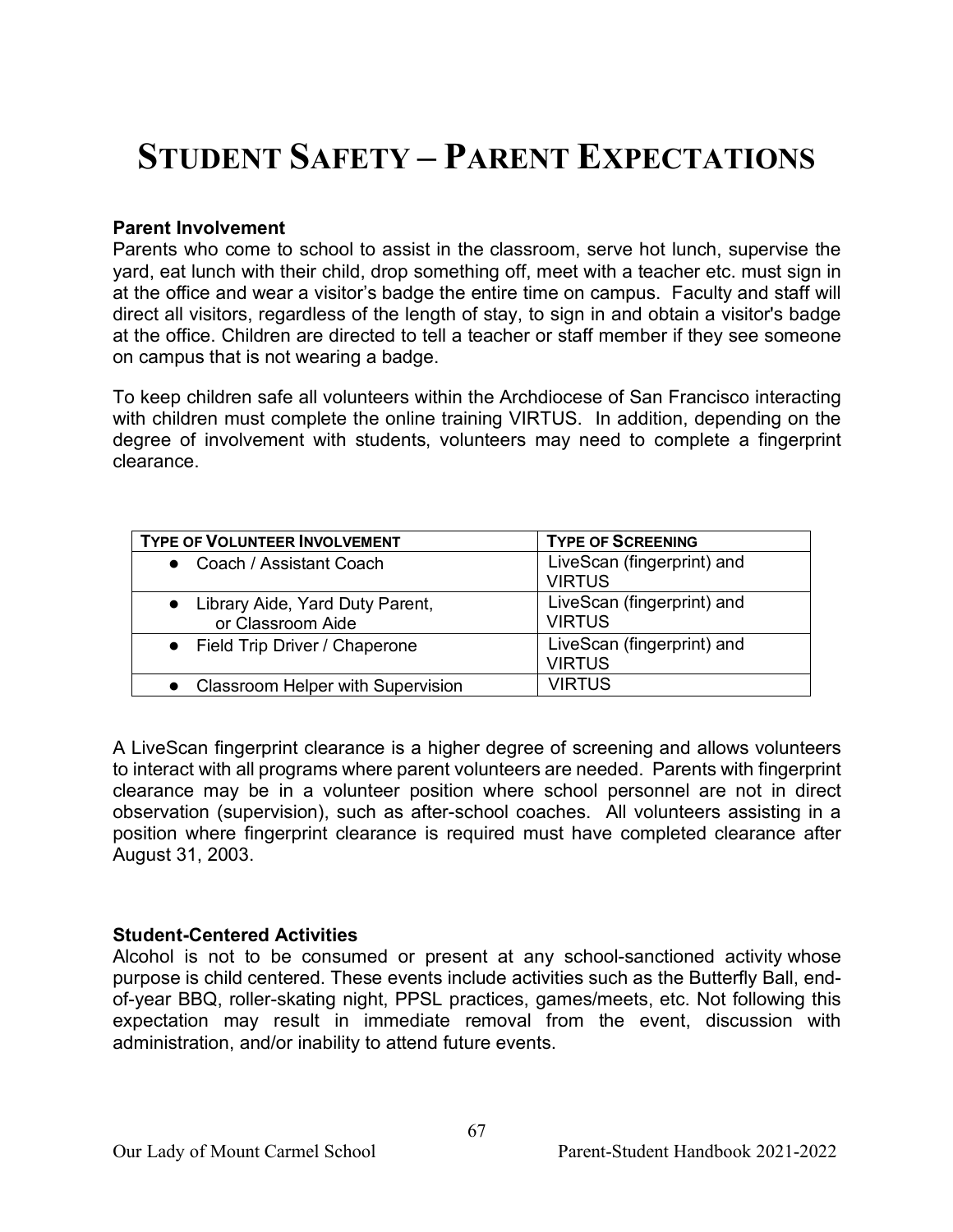## **Supervision Responsibilities – (Yard, Classroom, Field Trips)**

Volunteers need to sign in at the office, obtain a penny, whistle, and a visitor's badge before reporting to the yard supervisor. Please notify the school as soon as possible if unable to meet your assigned yard duty. It is your responsibility to find a substitute. While on duty, please follow these procedures:

- 1. Be responsible for the children while they play. Try to anticipate and defuse problems. Report all unacceptable behavior to yard supervisor.
- 2. Students are to eat their lunches while seated. Play or dismissal may not begin until the bell has rung, the eating area is clean, and students have been dismissed.
- 3. Expect courtesy and respect from all students. Any child who does not extend this courtesy and respect, who plays inappropriately or uses inappropriate language, will be reported to the yard supervisor.
- 4. Keep your undivided attention focused on the children as you circulate about the yard. Socialize only after your yard duty responsibilities are over. Please do not station yourself in a particular spot or area. It is important that all areas of the yard are continuously monitored.
- 5. Minor first aid injuries should be reported to the yard supervisor. A seriously injured child is not to be moved, and must be reported immediately to the yard supervisor and office.
- 6. All head injuries must be reported to the Yard Supervisor and School Office.
- 7. Contact sports, as well as rough play or games with excessive physical contact, are not allowed. Students may not stand or jump on benches or tables. Balls and/or other equipment may be taken from students for inappropriate use.
- 8. Report any stranger on the yard or along the fence to the yard supervisor and/or office immediately.
- 9. When a ball is hit or thrown over the fence and the yard has sufficient coverage, a parent may retrieve the ball for students in grades 1-4. Grades 5-8 may retrieve the ball if a yard duty supervisor is monitoring the situation. All crossing of the street will take place at the corners, in crosswalks.
- 10. Due to insurance concerns, parent volunteers may not be accompanied by younger children during yard supervision and while helping in the classroom or at hot lunch. Undivided attention must be given to students; the additional responsibility of younger children makes this extremely difficult and may put students or the child at risk
- 11. Play equipment is to be gathered by students.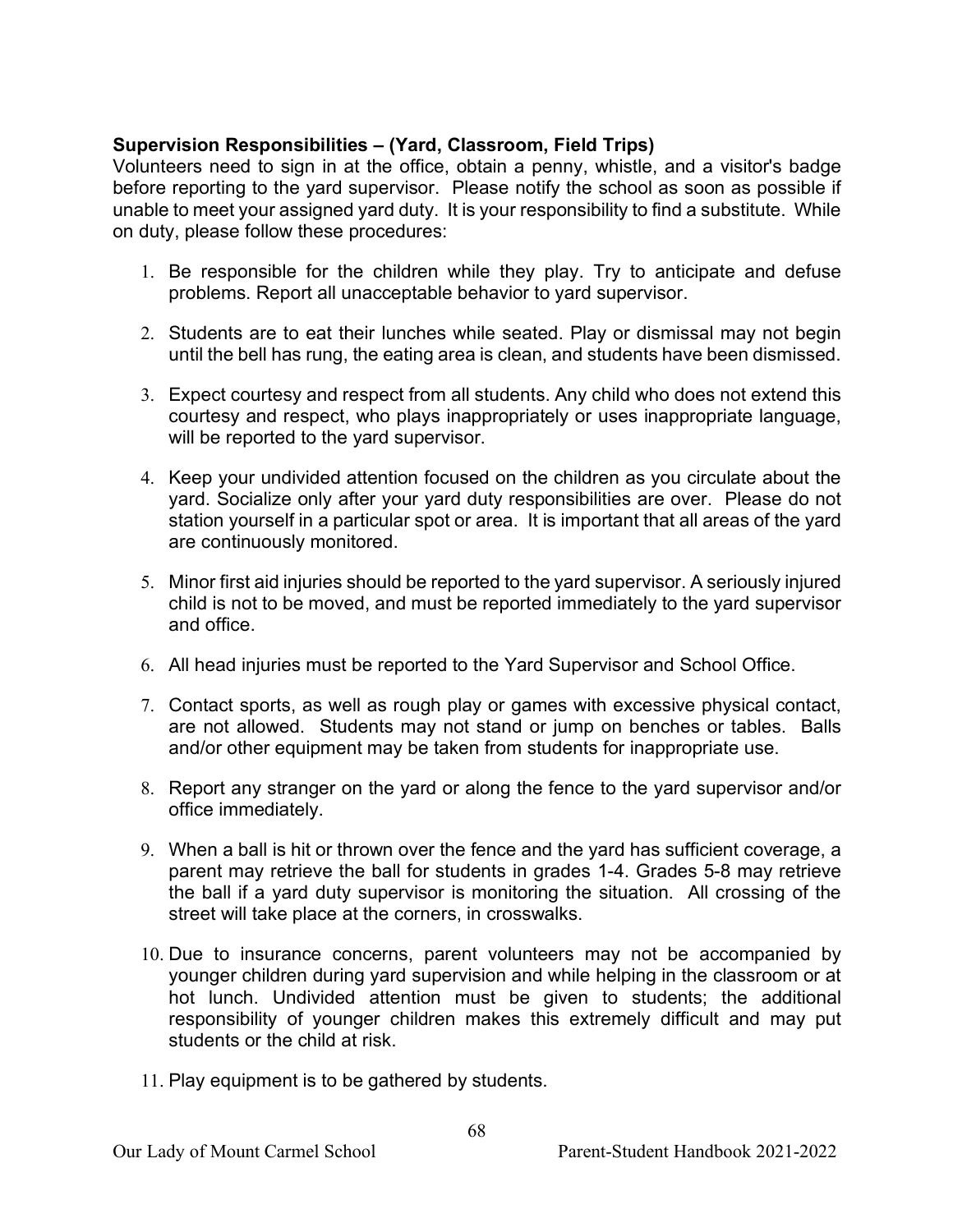- 12. Please do not use cell phone while supervising students on the yard, field trips, classroom support, etc.
- 13. Make sure gates are closed at all times.
- 14. Play structure rules are consistently followed.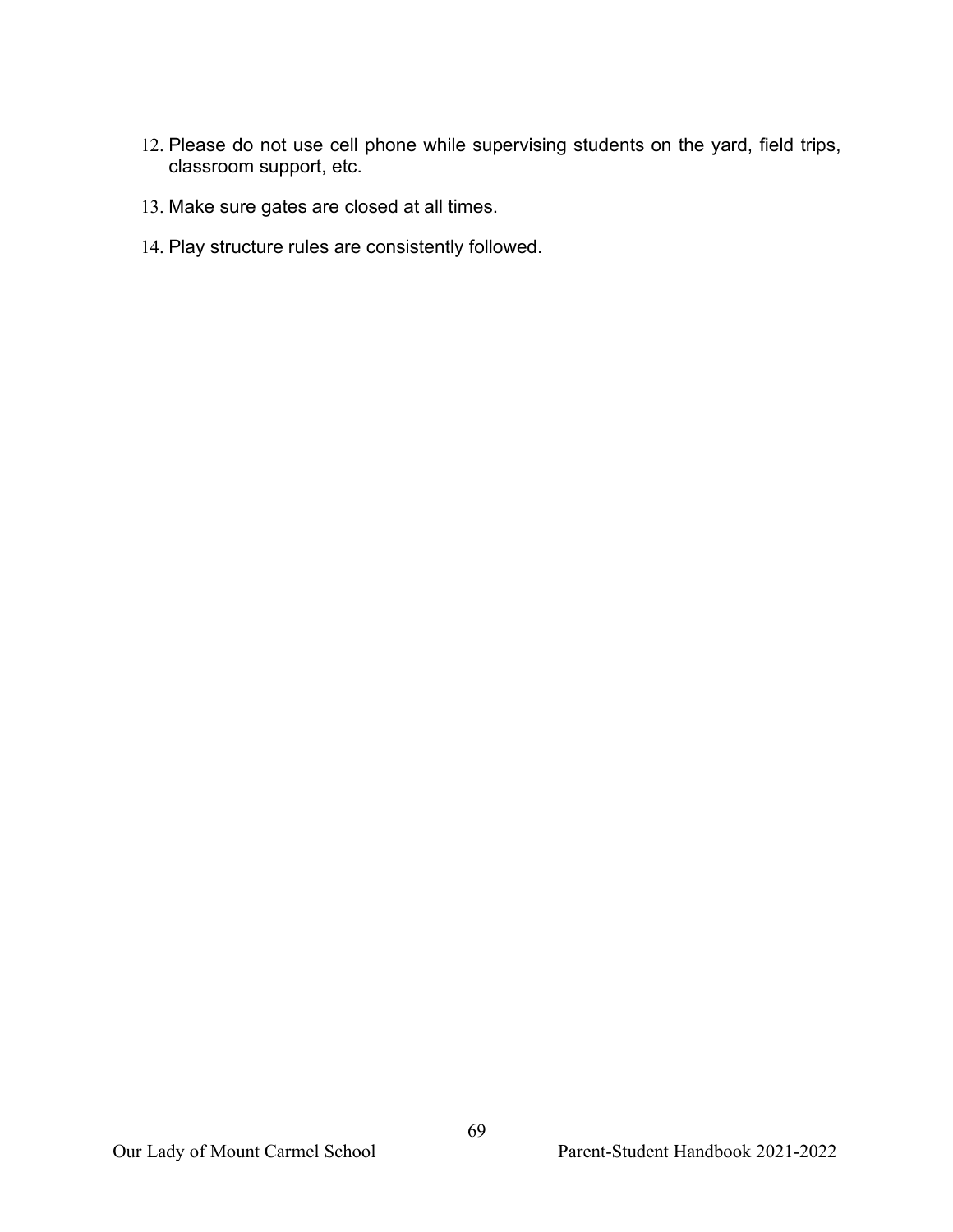## **MISCELLANEOUS INFORMATION**

#### **Allergies**

If your child is allergic to specific foods, etc. please supply that information to the classroom teacher at the beginning of the school year. If your child is prone to a serious allergic reaction, please supply the office, the classroom teacher, and Extended Care if needed, with the necessary medication to counteract the reaction along with written details as to what must be done for the child. Please include contact information. Signs will be posted in all classrooms indicating any specific food allergies.

#### **Altar Servers**

Students in grades six, seven and eight have an opportunity to be altar servers. Students serve weekend and weekday Masses and funerals throughout the year. This is a yearlong commitment and students are expected to show up at church for all their assigned Masses. Consequences for not serving are clearly explained to students at the beginning of the school year.

## **Announcements (Wednesday E-MAIL)**

In an on-going effort to "go green" and save money all announcements, flyers, principal's message, etc. will be sent electronically on Wednesdays. (Additional blasts may be sent if deemed necessary by the administration.) If you cannot receive information electronically please contact the office.

To help ensure that all information going home reaches all families, publications must be sent electronically to news@mountcarmel.org. In your communication include the audience your information must reach. Please have information to the office by noon on Monday - if Monday is a holiday then by noon on Friday. All school-related announcements must be approved before insertion.

## **Birthdays**

Birthday telegrams, balloons, flowers, etc. will not be delivered to classrooms. The school discourages the delivery of such items to school. Families wishing to provide birthday treats should make arrangements with the teacher prior to the designated day, and provide any necessary plates, utensils, cups, napkins, etc. If treats are provided, there should be enough for all children in the class, small in size, healthy and limited in the amount of sugar.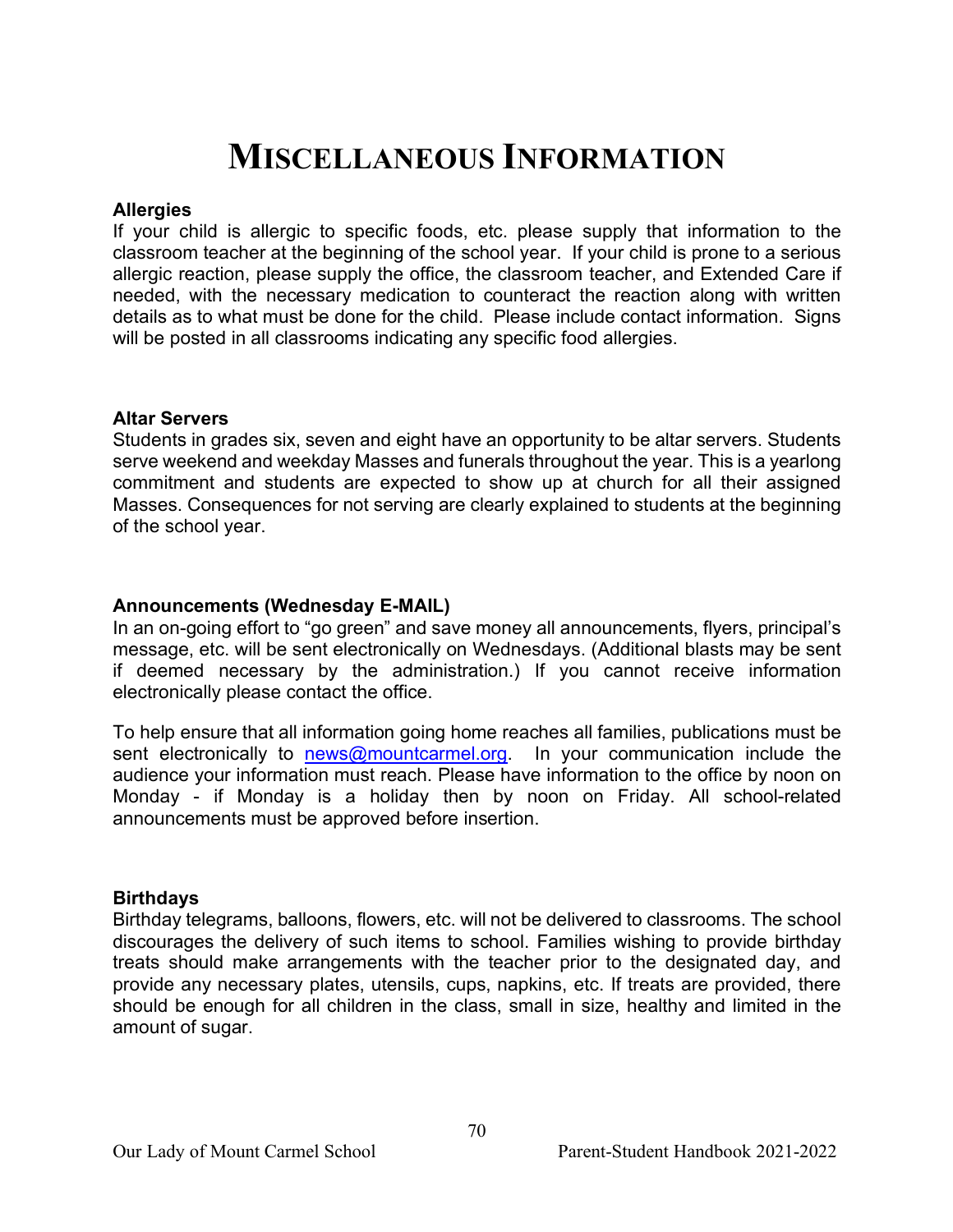To help prevent hurt feelings, party invitations delivered at school must include the entire class, all the boys or all the girls. Students should refrain from talking about birthday celebrations that do not include the entire class, all the boys, or all the girls.

#### **Cell Phones**

Cell phones may only be used after school. During the school day, which begins once a student steps onto the campus, phones and other electronic devices are to remain turned off and in student backpacks or as determined by the classroom teacher for safekeeping. Consequences for using or displaying phones or having phones in desks, pockets, etc., will include confiscation of the phone, parent conference, and other disciplinary action. At the end of the school day phones may be removed from the backpack and used on the schoolyard after the 1:00 p.m. bell on minimum days and the 3:10 p.m. bell on regular school days.

Administrators are responsible for ensuring a safe environment at school and they have a responsibility, as well as a right, to investigate items and situations that may provide evidence of wrongdoing. When a child violates the school's rules regarding cell phone use, he/she loses the right to privacy with regard to what is on their cell phone.

#### **Child Abuse**

Under the mandatory child abuse law, California Penal Code Section 11161.5, personnel of Mount Carmel School are subject to a fine if they do not report cases of suspected child abuse. Personnel take this very seriously and will do all they can to secure the safety of all students.

#### **Child Custody**

Our Lady of Mount Carmel School will show compassion to all parties involved in child custody issues. This requires divorced or separated parents to file a court-certified copy of the custody section of the divorce or separation decree with the Principal's office. Our Lady of Mount Carmel School will not be held responsible for failing to honor arrangements requested by parents that have not been made known by certified documents.

- To help school officials we also ask responsible parties to:
- Recognize that the Buckley Amendment requires non-custodial parents be given information about the student's progress in school as well as unofficial copies of report cards unless there is a court order to the contrary.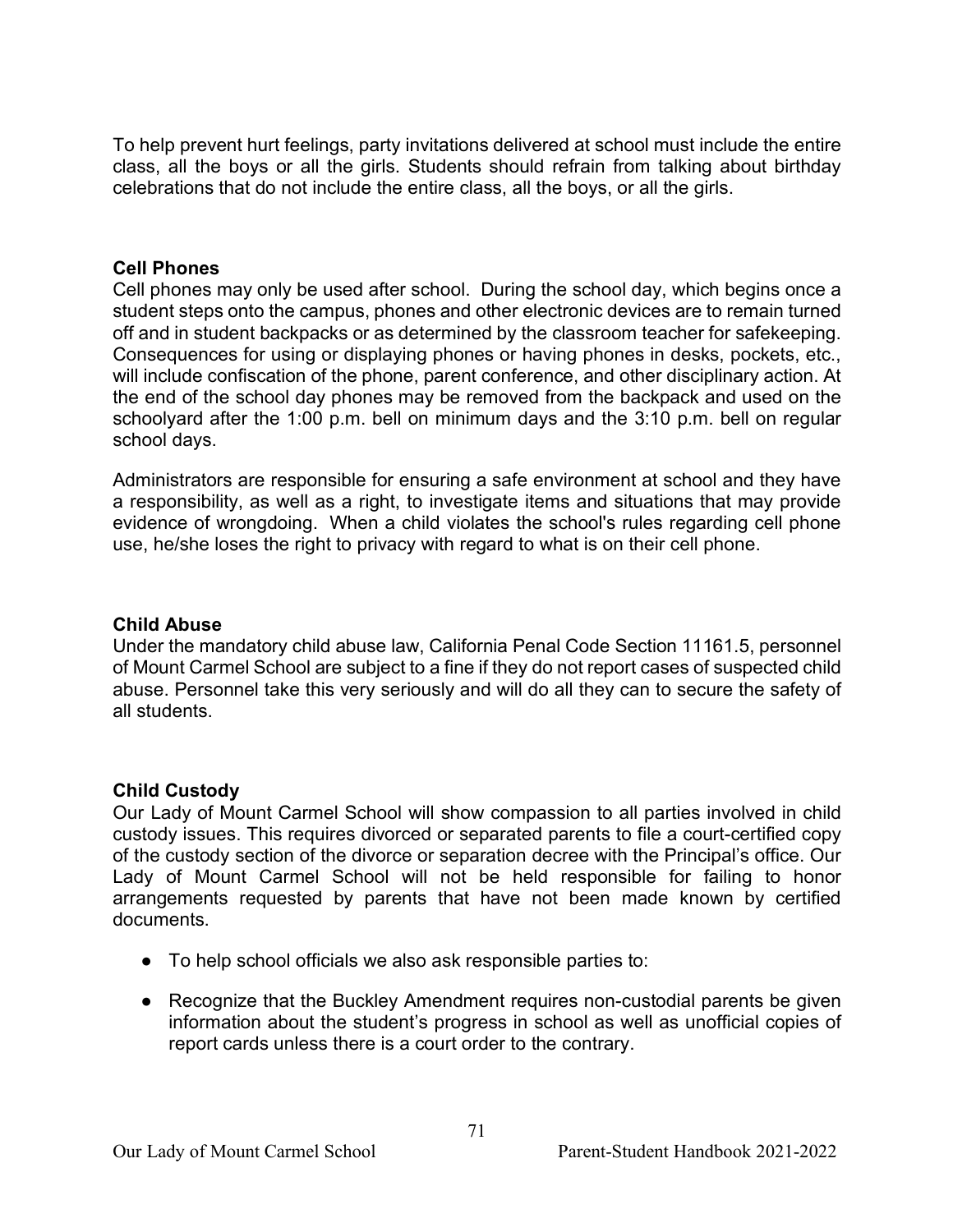- Understand that school personnel will not release children into an individual's custody until we have reached someone in authority who can give us clear directives.
- Remember that a new custody order will be verified and acted upon when directions are clearly given.
- Inform school personnel immediately if and when custody issues change or are modified.

#### **Electronic Devices**

Electronic devices such as phones, tablets etc. are not allowed on the yard during the school day or on field trips unless directed by the teacher. Consequences for misuse may include confiscation, detention, parent conference, and/or suspension. (Note: Electronic devices may be used for class with permission from the teacher. The school takes no responsibility if these items are broken, lost or stolen.)

#### **Head Injuries**

In an effort to take a proactive stance on youth head injuries the following will occur:

- Parent/Guardians will be called if a child sustains any type of head injury at school, in after school sports, or on a field trip.
- 911 will be called if warranted. Details of the injury will be shared with the parent.
- All head injuries will be reported to the office. Written documentation will be kept on all injuries to the head.
- PPSL related head injuries will also be reported to the principal, and Sports Commissioner.

#### **Health and Medication**

Health records must be kept up to date. Hearing and vision screenings are given to children in Grades K, 2, 5 & 8. Additional grades may be screened if time and/or funds are available.

Should your child need any special medication (including over-the-counter medications) during school hours, please discuss this with office personnel. It is a State law that no medication will be distributed or administered without written permission from the parent. Minor scrapes or cuts will be treated with only water and a bandage. No antiseptic, antiitch or over the counter medication will be administered by school personnel. If any further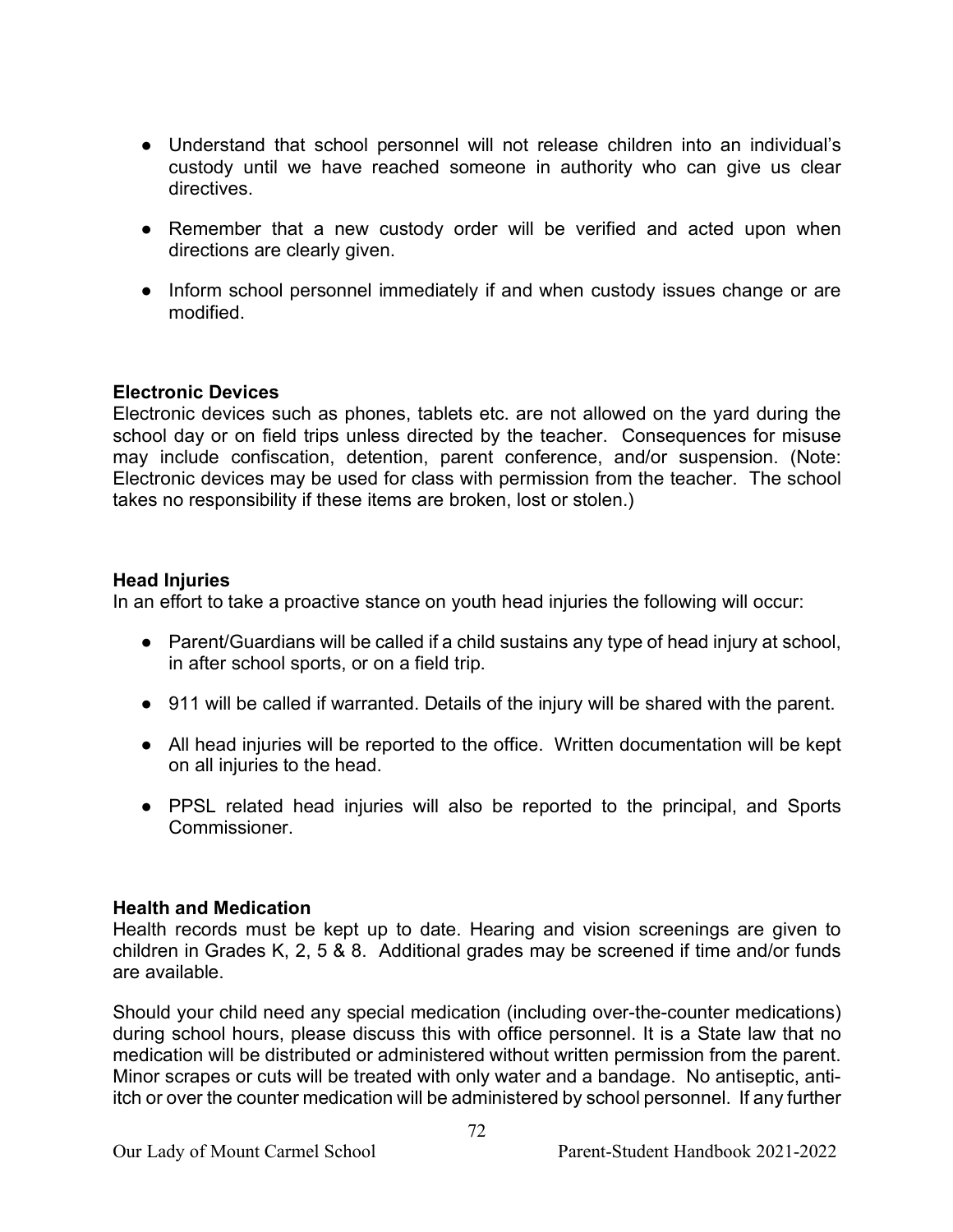treatment is deemed necessary, a phone call will be made. Advil or Tylenol will be distributed if noted on the child's Universal Medical Information/Emergency Contact Release and Consent Form.

Parents wanting to have their child excused from Physical Education, or to participate in P.E. in a limited manner, must submit a note. A doctor's note must be submitted for a student to miss P.E. for a chronic condition (i.e. asthma, heart problems, etc.). Parents or guardians should notify the school of any health problems that may hinder or limit students' school or extra-curricular activities.

#### **Insurance Coverage for Accidents at School**

The students are covered by insurance for injuries incurred on the school grounds, as well as at supervised activities. Insurance information is sent home during the first weeks of school. The following procedure must be followed to benefit from the Archdiocesan School Insurance:

- As soon as an accident occurs, it must be reported to a teacher, yard duty supervisor, coach or moderator. All details of the accident should then be reported to the school office personnel.
- Parents must request an accident form from the school office within 24 hours of the accident. These forms are to be completed by their own doctor. The form is then mailed to the address provided.

#### **Jaywalking**

Students and parents are expected to follow traffic safety laws and cross the street at corners in crosswalks. The school office and/or the Safety Patrol Coordinator will notify parents whose children do not cross at the corner. Consequences for jaywalking will be given.

## **Online Access to Grades**

Families in Grades 4-8 have the opportunity to regularly follow their children's academic progress online. Grades are updated regularly and may be accessed once a family acquires a secure user code and password. Grades are accessible through Beehively.

## **Peninsula Parish School League (Sports)**

*Students*: After school sports are an optional extracurricular activity in which students at Our Lady of Mount Carmel School may participate. Boys and girls in grades four through eight participate in the Peninsula Parish School League.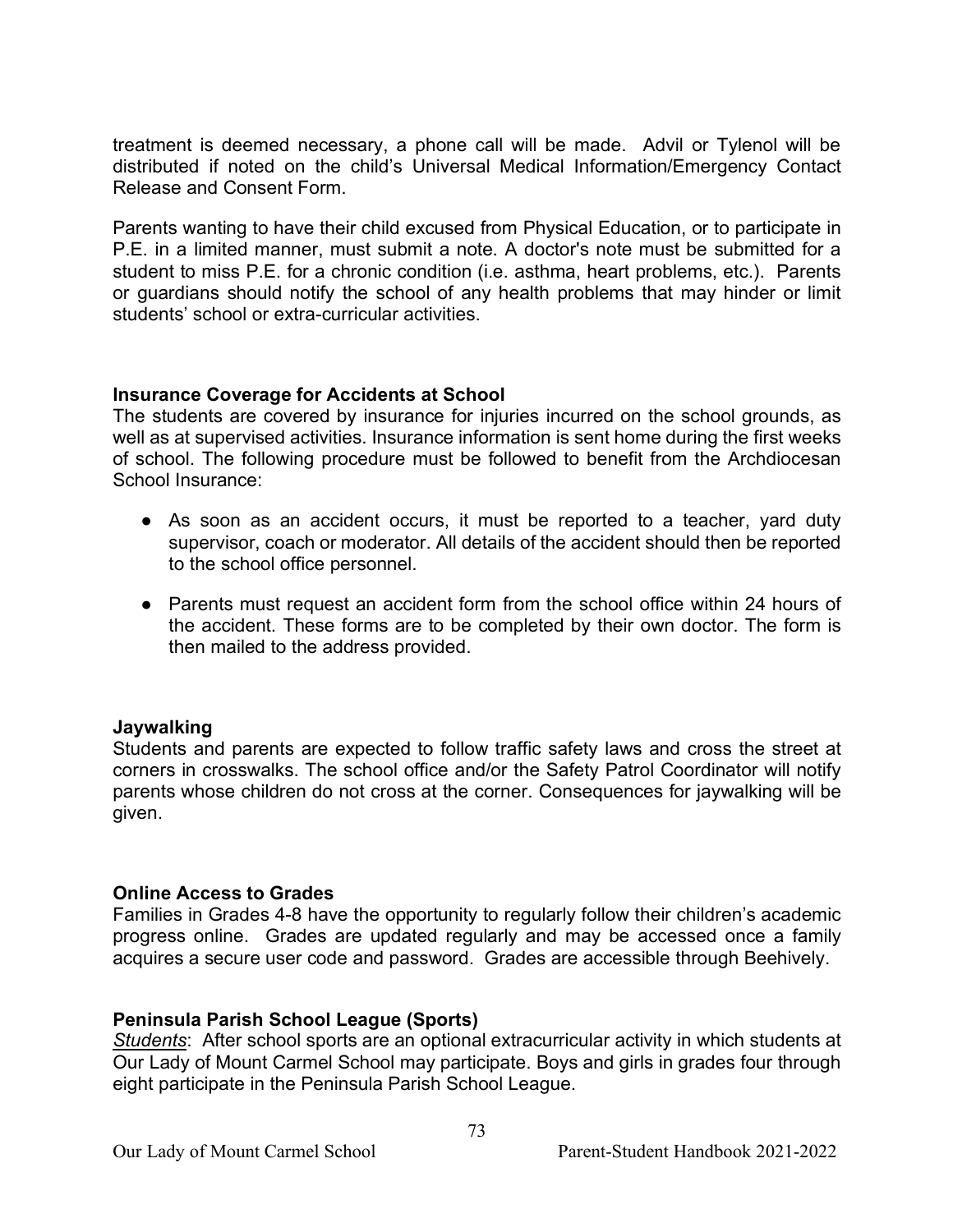*Coaches*: The Sports Board and school staff work together to provide athletic team opportunities for all students wishing to participate. All coaches must be fingerprinted, complete a Coaching Application, and complete VIRTUS. All coaches are volunteers.

*Parents*: Any parent wishing to assist with an after-school sports team in the capacity of "team parent" or extra helper or supervisor at practices must complete the online course, VIRTUS and complete a LIVESCAN (fingerprint clearance). Information on these requirements are available in the school office.

*Administration*: "Pastor and Principal retain responsibility over all school teams. The athletic program must not interfere with the normal routine of school nor should it encourage practices contrary to good sportsmanship." (Archdiocesan Board of Education)

#### **Rosters**

Each year, families are invited to have their name, address, phone number and email included in the school Roster. The Roster is created as a service to our families, to assist them in finding numbers and addresses of other school families. The roster is not to be used for personal purposes, to promote a product or to solicit services from other school families.

#### **Safety Patrol Program**

Students in Grade 5 may volunteer to be traffic crossing guards. Crossing guards perform duties before and after school. Students and adults encountering them in the performance of these duties should be courteous and respectful. School personnel coordinate the training, scheduling, and evaluation of the program.

## **Students Offering Solutions (SOS Program)**

SOS's are specially chosen and trained students in grade 4 who help others get along with each other. They also help students feel included by leading games and activities and are important role models in our community. This program is in support of improving the school environment and helping young people take responsibility for their own actions. These students are trained in the "Talk It Out" Conflict Resolution strategies and techniques. All students in fourth grade with a conduct and effort grade of 2 or higher and a consistent academic average of C or better may apply for the SOS program.

- The skills developed and used include:
- Communication techniques
- Problem solving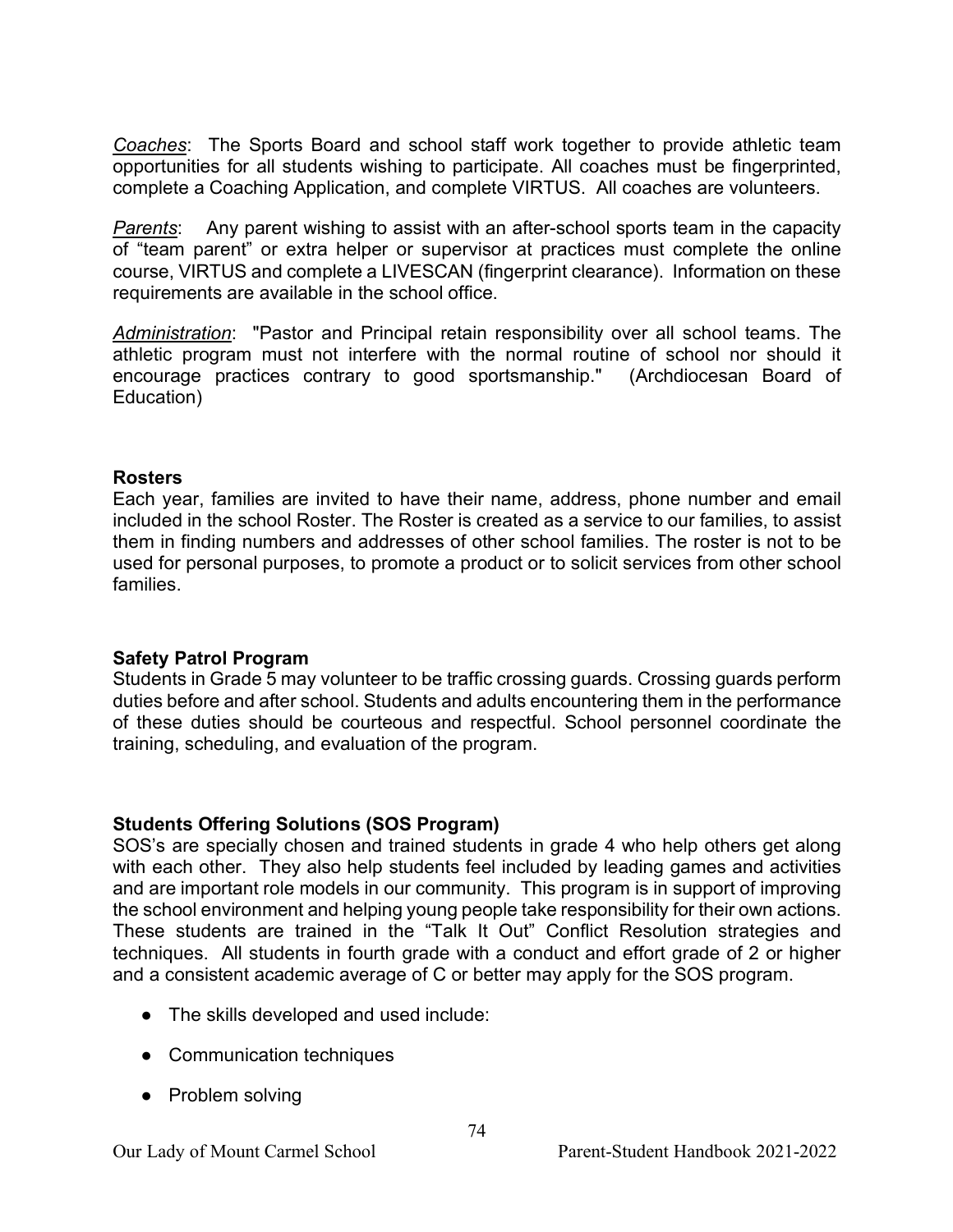#### **Student Leadership**

All students in grade 8 may be involved in student leadership. The program is overseen by the eighth-grade teacher. Committees of students work on activities that are supervised by teachers. Activities may be faith experiences, social, school-family based, school spirit based, fundraising, and/or charity-based in nature. In addition, 8th grade students may choose to be part of a weekday morning leadership team who welcome the students, lead the community in prayer and flag salute, and announce birthdays and school information.

#### **Student Records**

Our Lady of Mount Carmel School collects and maintains information about students and their families for educational purposes and in the interest of the health, safety and welfare of students. The following outline indicates the content, maintenance and location of students' records. It also lists the persons who have right of access to them. School records are located in the Main Office.

#### *Content*

- 1. Legal name of student, gender, place and date of birth
- 2. Name and address of parent (guardian) of minor student
- 3. Academic records and standardized test scores
- 4. Enrollment history (date and teacher's name at each grade level)
- 5. Attendance
- 6. Sacramental Records (including dates and places)
- 7. Dates of entry, graduation, transfer, or withdrawal from school
- 8. Health records (immunizations & verification of or exemption from required immunizations)
- 9. Signed explanatory notes or comments
- 10. Name of school(s) previously attended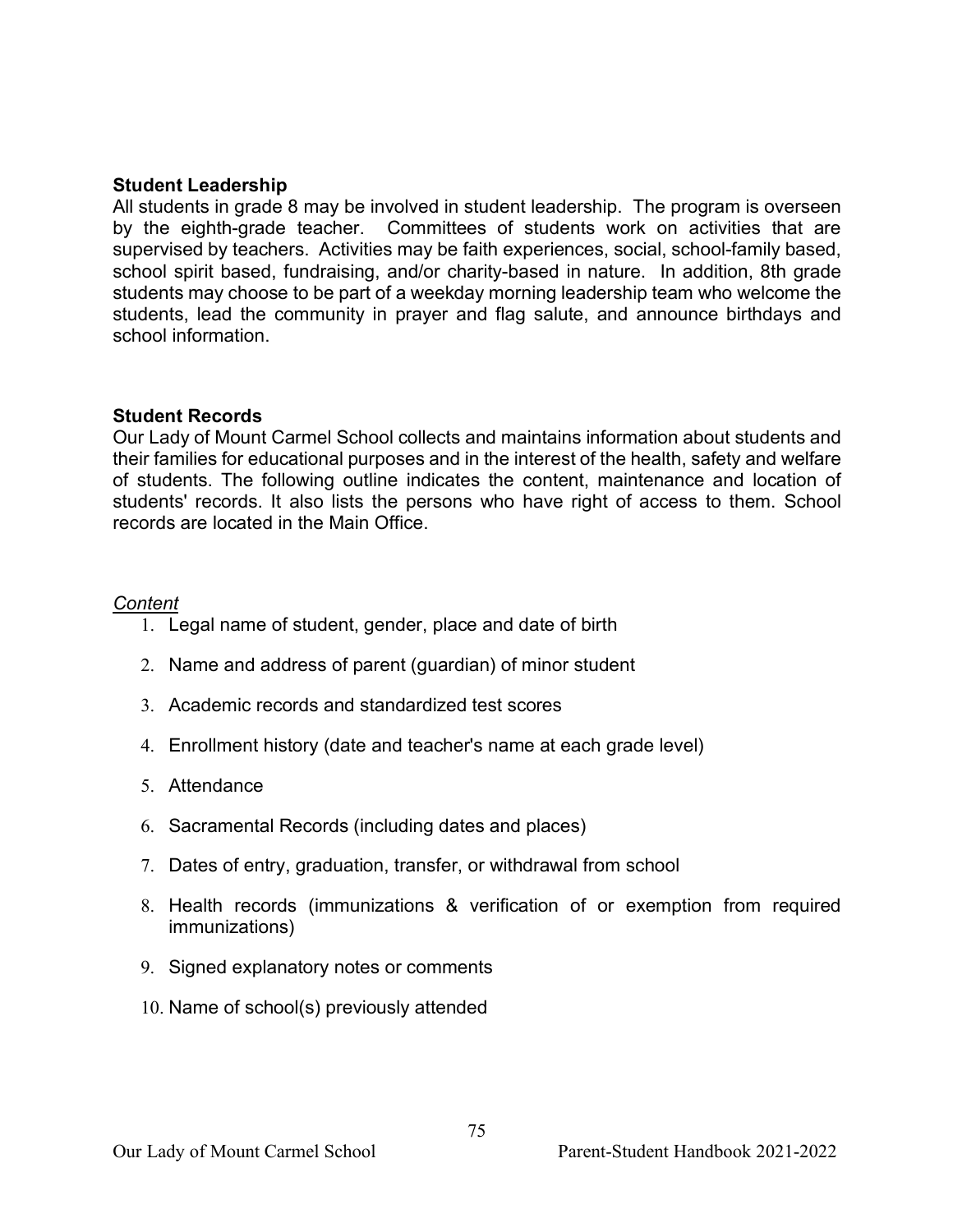## *Maintenance and Updating*

- Directory data checked annually by school
- Directory data changed upon parental notification to school
- Content items added annually by classroom teacher

## *Access*

- Parents, legal guardians, or persons authorized in writing by parent
- Principal and staff
- Officials listed on Record of Access Form (i.e., officials of a public, private, or parochial school where the pupil intends to enroll upon graduation or transfer, and federal or state officials auditing funded programs)
- Officials of the Archdiocese

In most instances the substantive matter of the student record is a summary of the report card grades and achievement test scores. Parents/Legal Guardians have a right to see this cumulative record if they choose. Email the principal, principal@mountcarmel.org and an appointment will be made for you to see the record at a time when a qualified person will be available to answer questions and interpret the recorded data. If you find the record to be inaccurate or incomplete, please send to the office a written request to change or to correct the record. In addition, a parent may receive a copy of the record.

If your child transfers to another school, you will receive a form from the new school advising you that they will request us to send them a written transcript of the attendance, achievement and health records gathered here. They will obtain new identifying and directory data from their application form.

Records may be released with your authorization to persons or agencies other than schools, (i.e., reading or testing specialists.)

Non-custodial parents are entitled to discuss their child's academic progress and receive copies of their child's report card and view permanent records unless there is a court order to the contrary.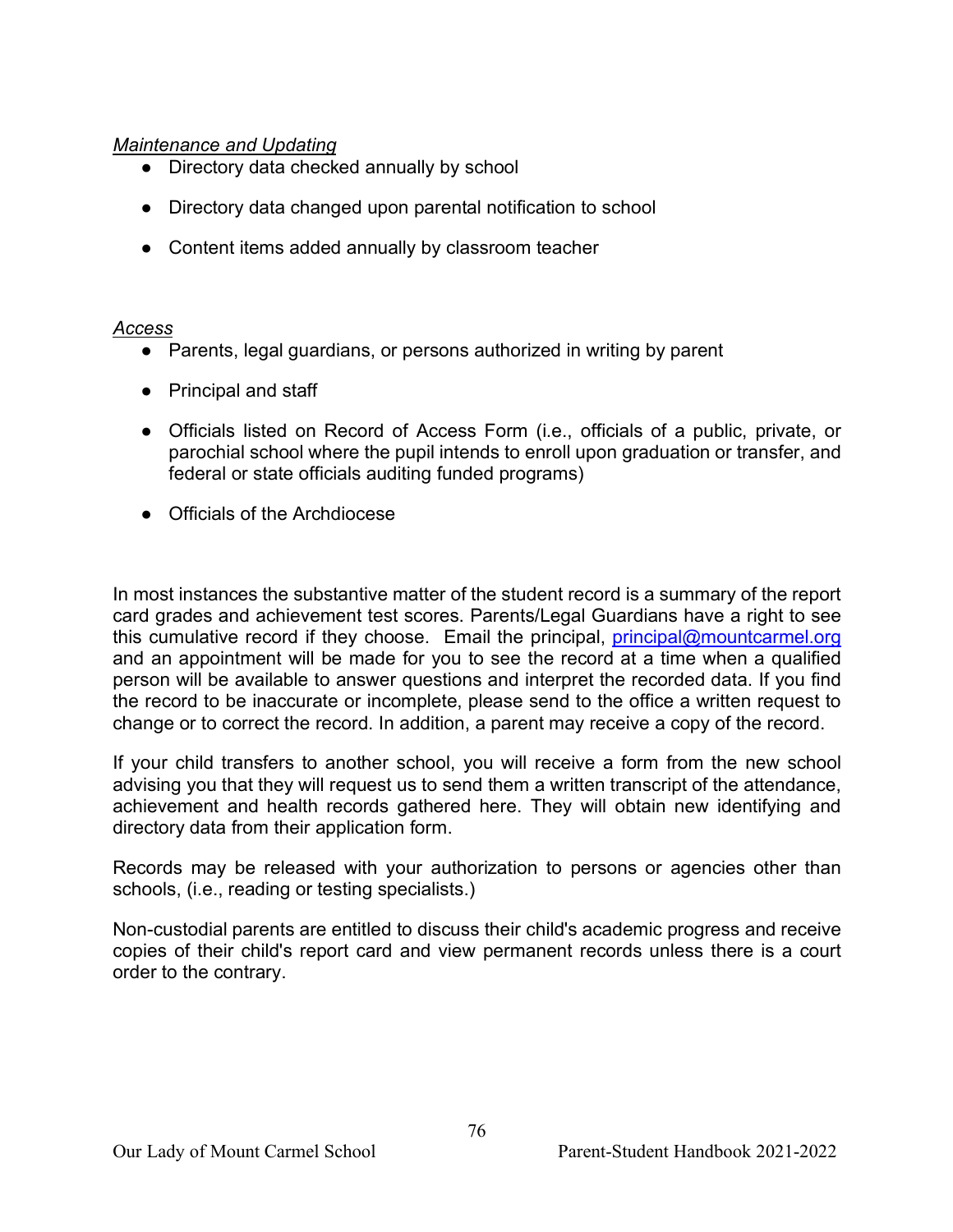## *Confidential Student Record Files*

Our Lady of Mount Carmel School is required to compile and maintain for a stipulated period of time records that are stored in a separate file from the Cumulative Records. Such records are:

- CSIR Cards
- Directory Information
- Disciplinary Records
- General Information (such as performance over time)
- Guidance & Counseling Notes
- Special Needs Student Records

These records are not transferred with the Cumulative Records unless parent/guardian permission is received.

#### *Procedures for Challenging the Content of the Record*

Challenges to the content of the record are concerned with the correction of data in the Student record, not with the substantive decisions on the assignment of grades. These challenges are to be settled through proceedings at the local level.

- A. The parent of a student may file a written request to the principal to correct or amend any information in his/her child's permanent records which s/he alleges to be:
- inaccurate,
- an unsubstantiated personal conclusion or inference,
- a conclusion or inference outside of the observer's area of competence, or
- not based on the personal observation of a named individual with the date and place of the observation made.
- B. If the request is denied, the parents shall be given an opportunity to present evidence relevant to the issue raised. This should be done in a meeting with the principal or responsible school official. After the hearing is concluded the principal or official shall inform the parents in writing concerning the conclusion reached.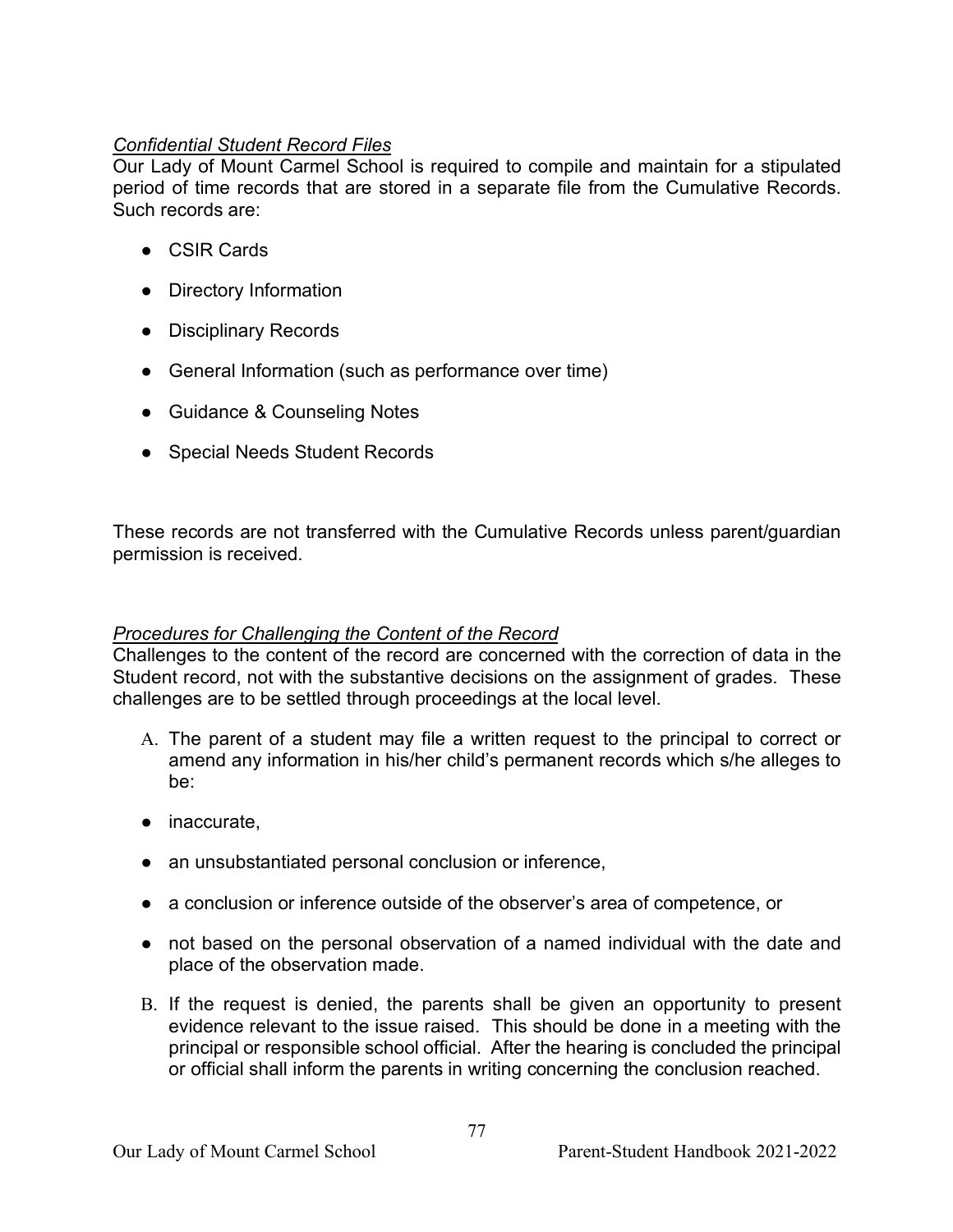C. If the decision is not to amend according to parental request, the parents shall be informed of their right to place in the records of the student a statement commenting upon the information in the records and/or parental reasons for disagreeing with the decision. If the contested portion of the record is released, the parental comment must also be released.

#### **VIRTUS Online**

All parents, guardians, grandparents, relatives and friends who desire to assist or participate in any school function are required to complete the online training called VIRTUS. This online program, offered in English and Spanish, is sponsored by the Archdiocese of San Francisco and is another means to keep our children safe at all times. This training must be updated every three years. To access this training:

- Type into any Web browser https://www.virtusonline.org/virtus/
- Select the San Francisco Archdiocese from the dropdown menu under "First Time Signup"
- Complete the registration form (also creates a Login ID and Password)
- Save or write down the Login ID and Password for future reference, should you need to log off and continue your training at a later time. Once you have started the training program, should you log off and sign in again, the program will resume the training exactly where you left off.
- Print a copy of your Certificate and give to the office for school file.

Please note: If you need access to a computer to complete VIRTUS, you may use a school computer. Call the office or email  $amock@mountcarmel.org$  to set up a time to use a school machine.

#### **Water Bottles**

As an on-going concern for the well-being of students, water bottles are allowed on campus during recess, lunchtime, and class time. Teachers, however, will set their own guidelines for the use of water bottles in their classes. Water bottles are a privilege, and if students misuse them or cause excessive litter they may be suspended from yard and/or classroom use. Only non-flavored water is allowed in the classrooms. Students may not bring glass water bottles on campus.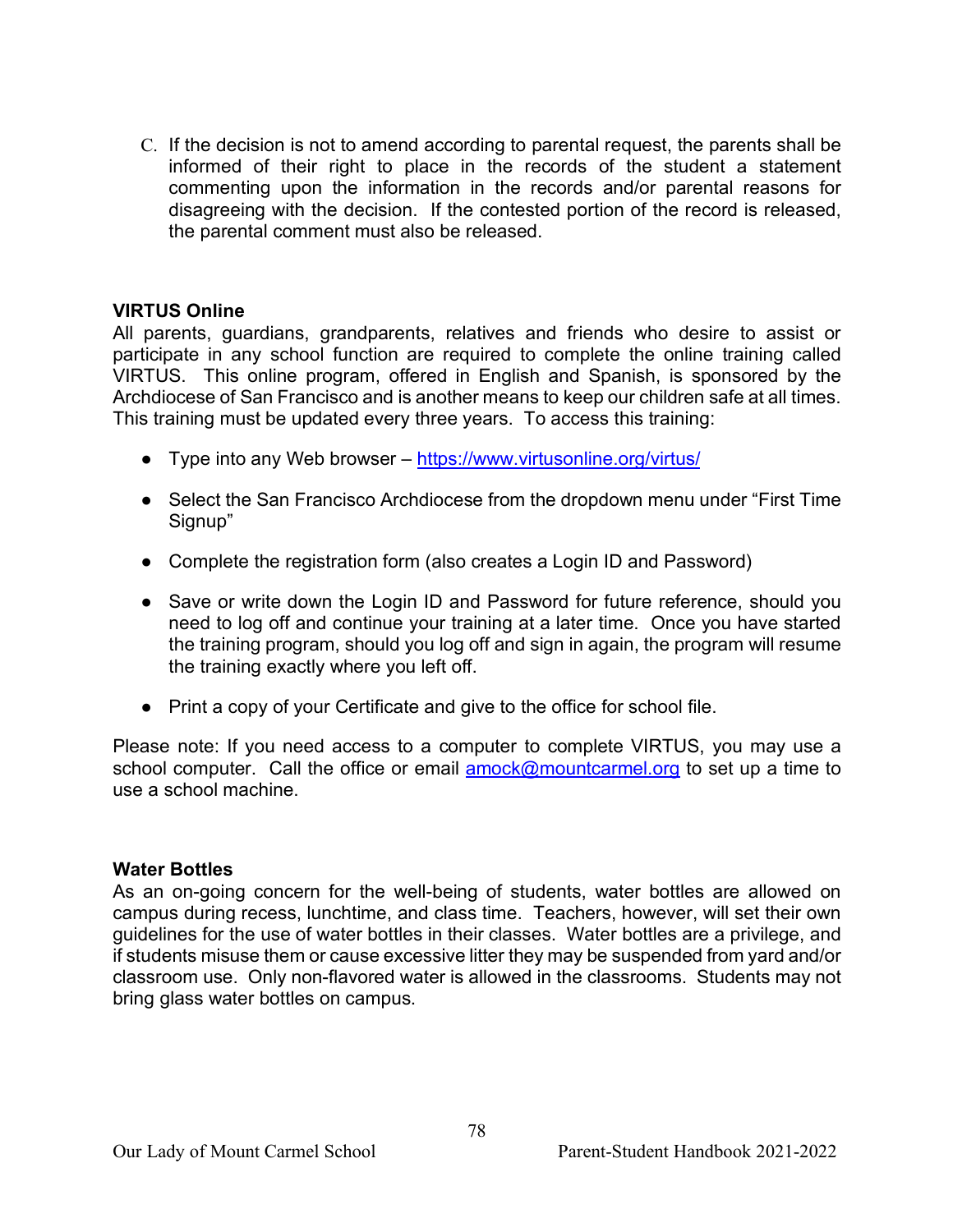Our Lady of Mount Carmel School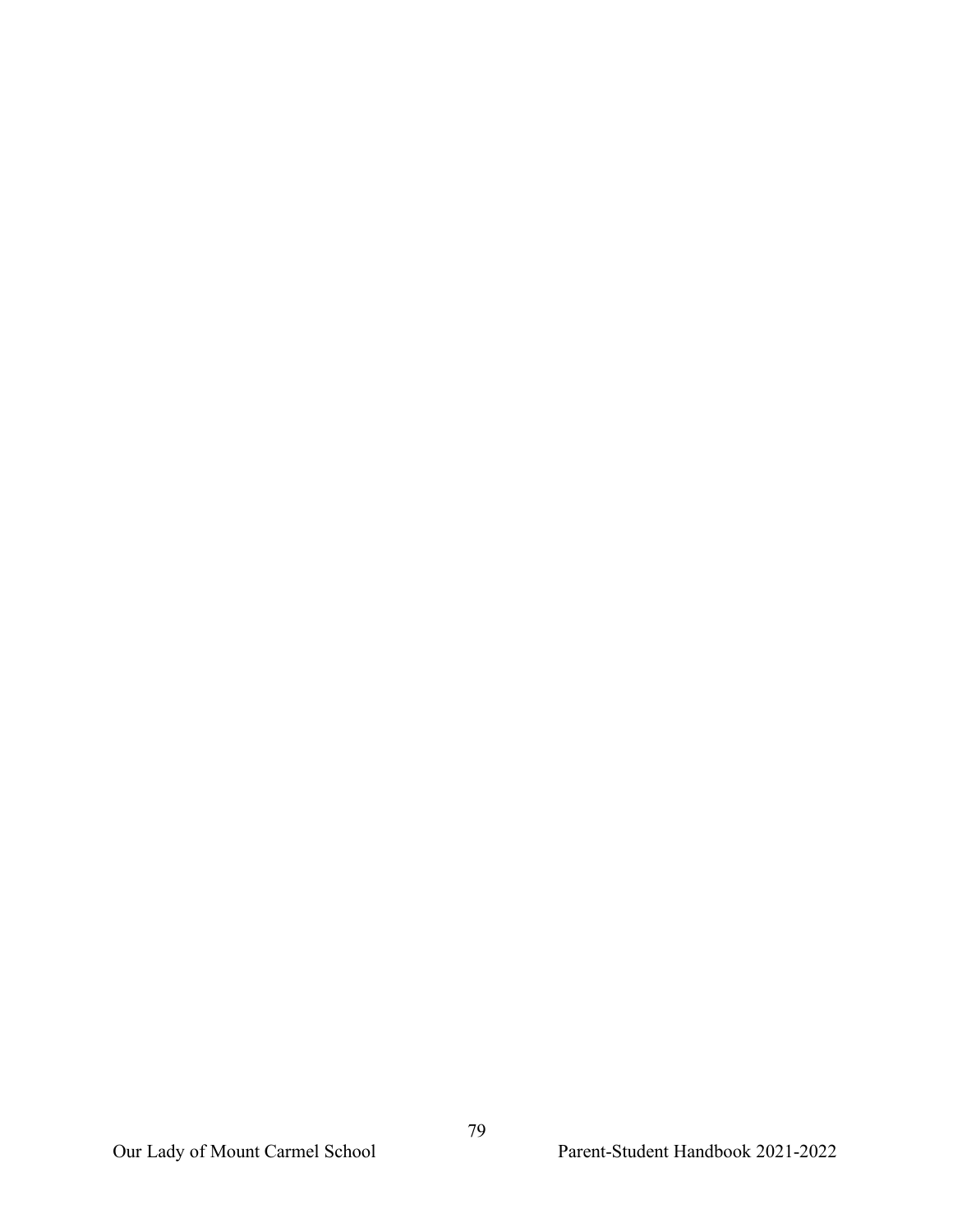

# **PARENT INFORMATION SECTION**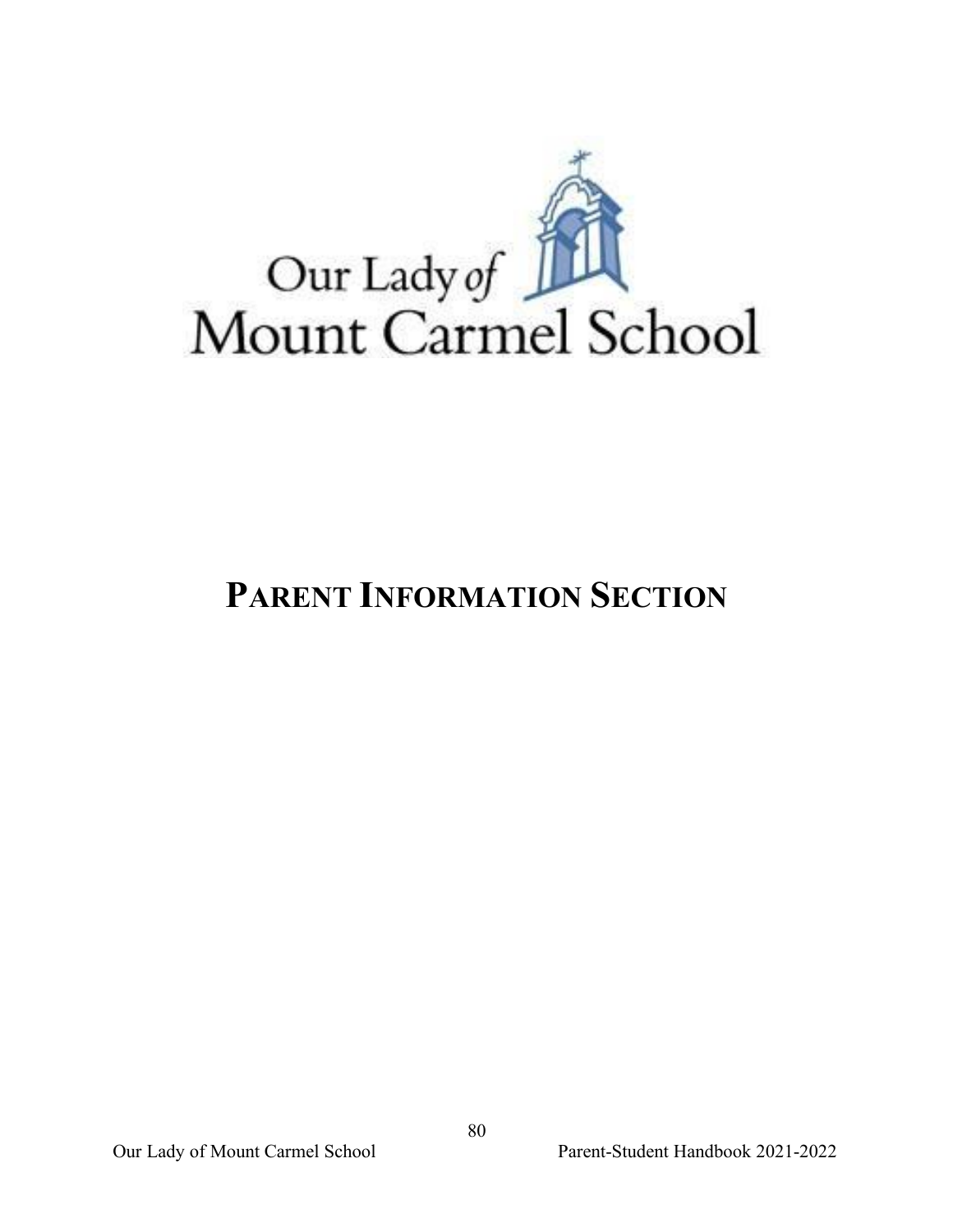# **TRANSITIONAL KINDERGARTEN (Program Specific Information)**

#### **What is Transitional Kindergarten?**

Transitional Kindergarten gives children an advanced preschool curriculum that keeps children challenged by blending preschool and Kindergarten standards with high expectations based on:

- Faith Formation
- Language and Literacy
- Math and Science
- Physical Fitness and Health (PE)
- Social and Emotional Development
- Creative Expression (visual, musical, and kinesthetic)
- Spanish and Technology

#### **Transitional Kindergarten will:**

- Prepare students socially, emotionally, and academically for the expectations of Kindergarten
- Give children the gift of a high-quality early learning experience while building confidence as they move to the next level of learning
- Facilitate social, emotional, physical, linguistic and cognitive development in a play-based integrated curriculum.

#### **Curriculum**

The Transitional Kindergarten Program offers a play-based integrated curriculum.

#### **Religion**- I Am Special

Children explore, discover and learn more about themselves, relationships with others, and about God's creations.

#### **Language Arts**- Happily Ever After-Zaner-Bloser

A reading readiness program with children's literature at its core. Writing and phonics are also part of this program.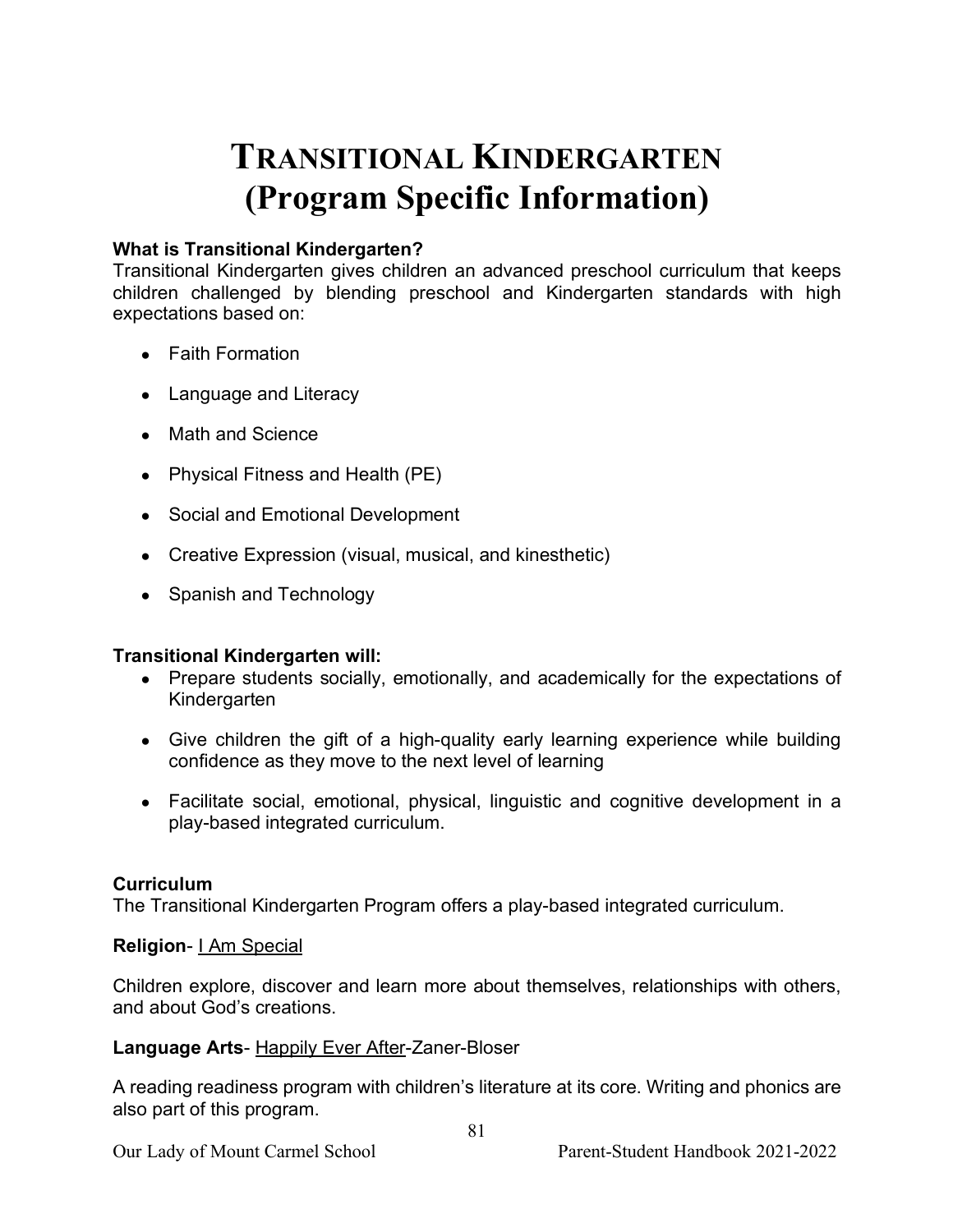## **Math**- McGraw Hill My Math-Pre-K

This book is designed as a foundation for the upcoming Grade K Common Core State Standards.

## **Ancillary Programs**

In addition to the above basics, Science, Social Studies, Art, Music, Spanish, Physical Education, and Library time are interwoven and integrated into the weekly schedule with ancillary programs being taught by program-specific teachers.

## **Technology**

Technology is integrated and used consistently. TK has access to iPads for all its learners. Applications are used to support curriculum, support differentiated instruction, and allow students to explore their world through Smartboard lesson integration.

## **Technology**

Technology is integrated and used consistently. TK has access to iPads for all its learners. Applications are used to support curriculum, differentiate instruction, and allow students to explore their world through Smartboard lesson integration.

#### **Assessment**

Students will be formally assessed three times during the year – September, December and May. The information gathered will be used to support instruction and track student's growth. Parent-Teacher Conferences will be held in December.

#### **Drop-Off and Pick-Up Locations**

- Drop Off Students should be lined up by 7:53 outside the front door of the school.
- Pick Up-
- Monday-Students should be picked up on the big yard at 12:50
- Tuesday-Friday-Students should be picked up on the big yard at 3:00

#### **Absences**

If your child is absent please email both the teacher  $t \kappa \omega$  mountcarmel.org and the office attendance@mountcarmel.org or call the school office (650-366-6127) by 9:00 am.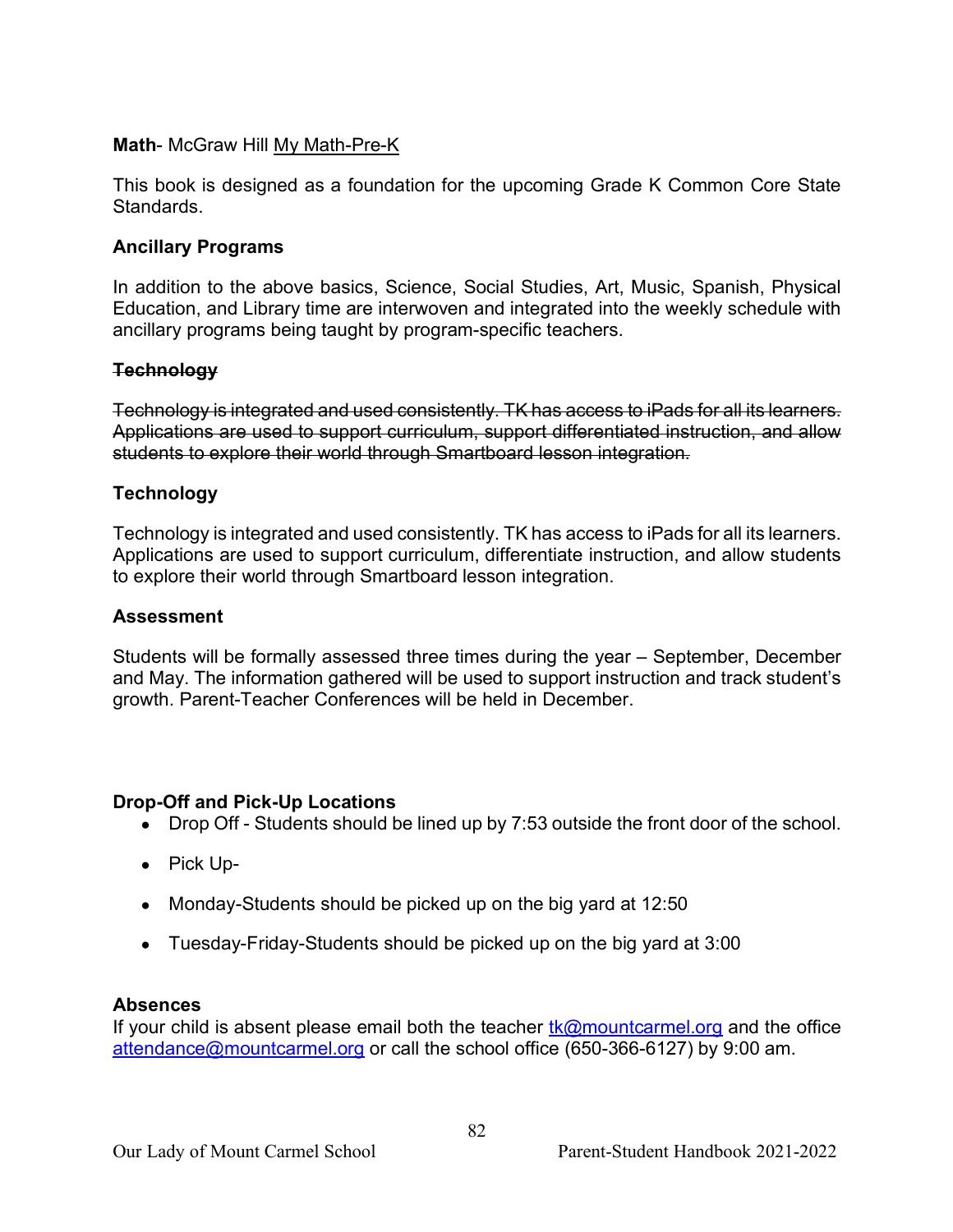## **Schedule**

School Day:

- **Monday** 7:53-12:50 pm
- **Tuesday – Friday** 7:53-3:00 pm

**Childcare** 

## **Recess**

Monday – Friday – 9:20–9:50

## **Lunch**

Tuesday-Friday-11:00-11:50

You may send your child with a lunch from home or order from School Foodies.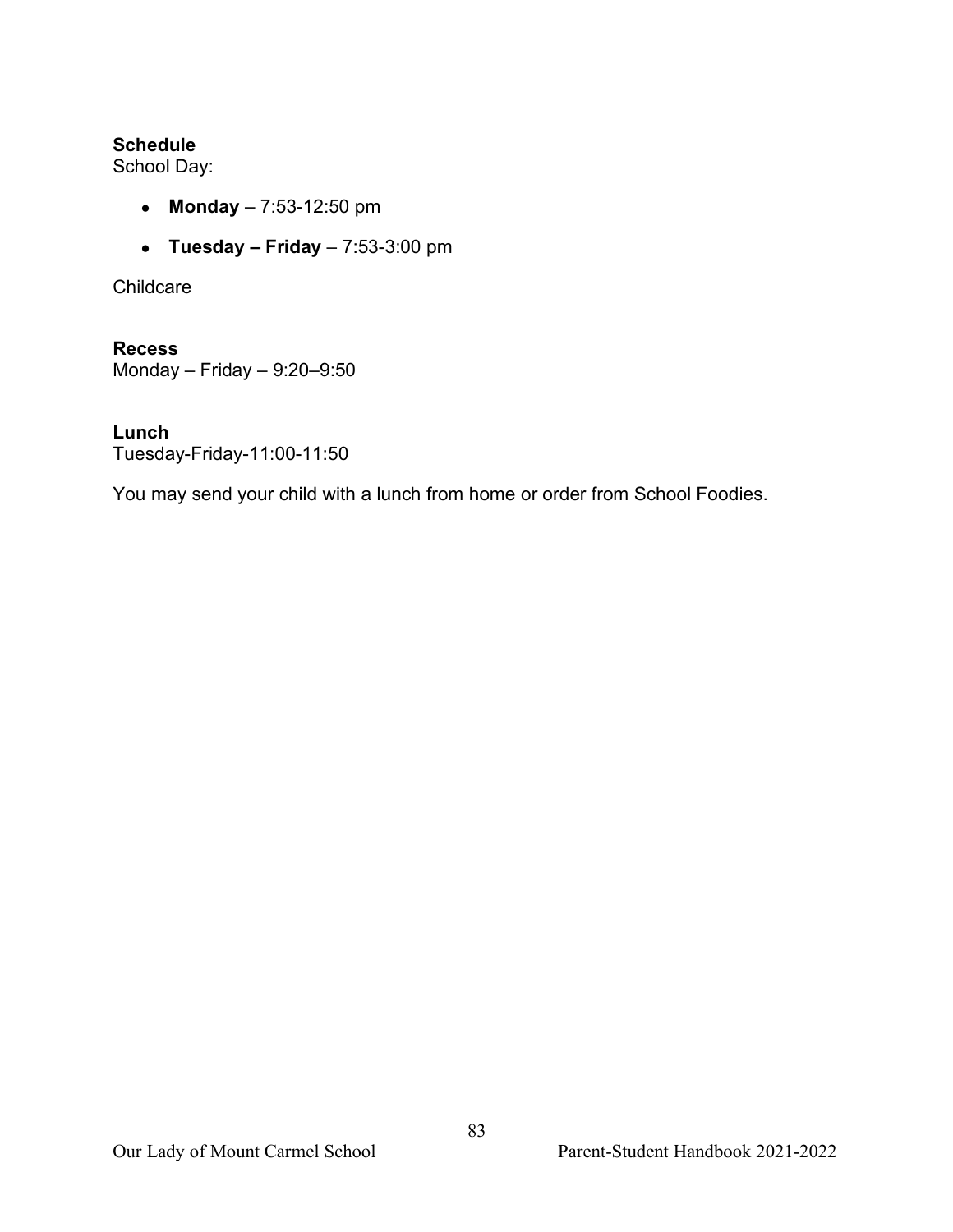# **PRE-KINDERGARTEN PROGRAM**

Our Lady of Mount Carmel School offers classes for children aged three to five years old. We believe that the building of social skills is the key to success in later schooling. It is our mission to help young children acquire self-discipline, self-confidence and social skills. Children in our early programs have opportunities to play and work with other children, to make choices and encounter the consequences of those choices, figure out how to enter play situations with others, and how to negotiate social conflicts using language. It is also a time to explore the moral teachings presented in the Bible and the love that Jesus has for all of us. Using play experiences, we teach through interactions between the environment and each other, the concepts of colors, numbers, letters and shapes.

#### **Pre-Kindergarten**

Students must be three years old by September 1 of the year they wish to attend. Class size is limited to 15 students and is part-time, from 9:00 a.m. – 12:30 p.m. Tuesday-Friday and 9:00-12:00 p.m. on Monday. We do not offer before or after care for Pre-School children.

#### **ADMISSION POLICY**

- Children must be 3 or 4 years of age by September 1 of the year admitted to participate.
- Completed application and interview with school administration.
- Visit the Admissions page of the school website for more information or call the school office at 650-366-6587.

## **NOTICE OF NON-DISCRIMINATORY POLICY AS TO STUDENTS**

Our Lady of Mount Carmel School mindful of its mission to be witness to the love of Christ for all, admits students of any race, color, and national and/or ethnic origin to all the rights, privileges, programs and activities generally accorded to or made available to students at this school. Our Lady of Mount Carmel School does not unlawfully discriminate on the basis of race, color, and national and/or ethnic origin, age sex or disability in the administration of educational policies, admissions policies, scholarship and loan programs, athletic and other school-administered programs.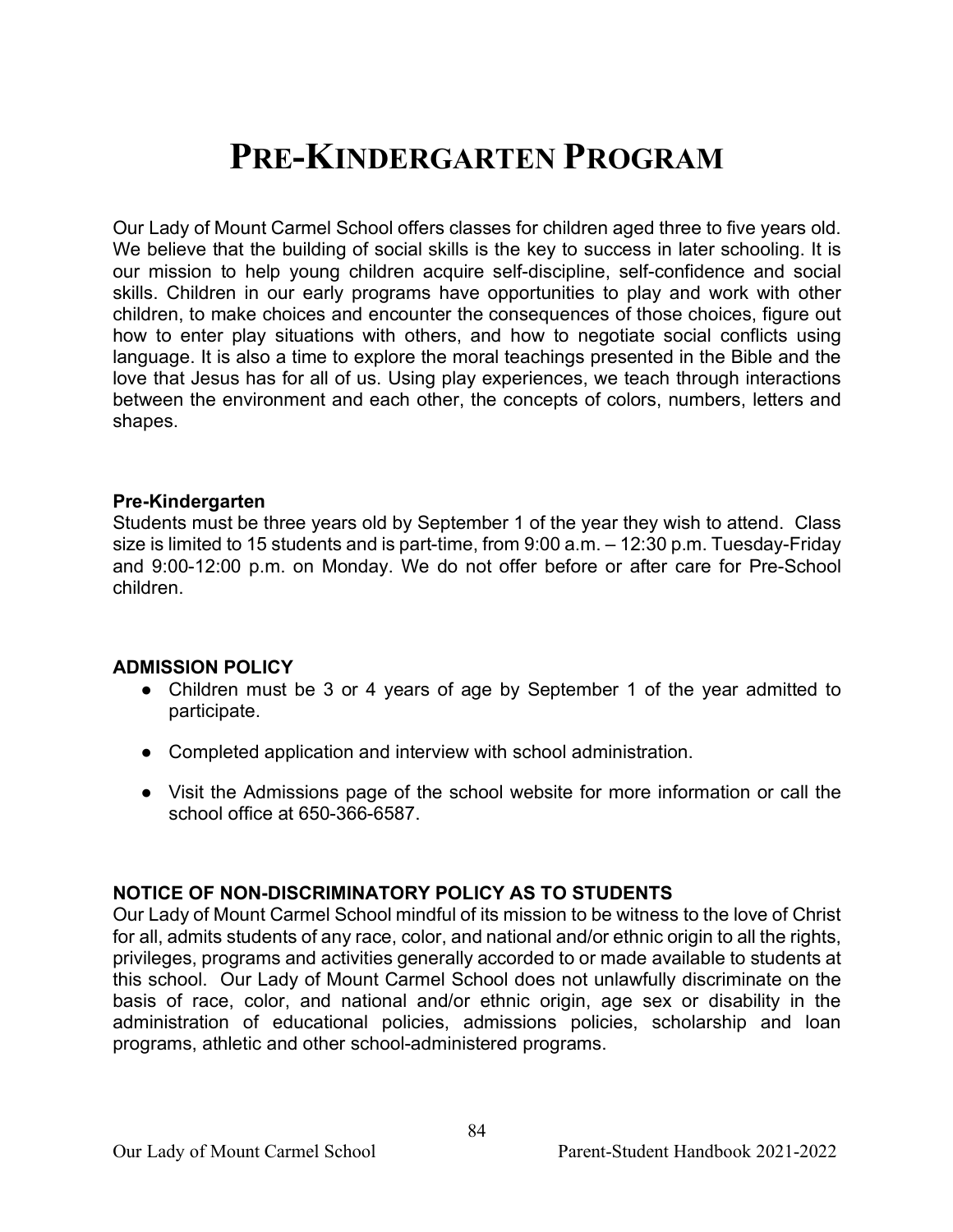### **REGISTRATION PROCESS**

- All forms must be complete and returned for a child to attend.
- Immunizations must be up to date.
- A non-refundable \$130.00 registration fee must accompany completed financial agreement.

## **RESPONSIBILITIES - PARENTS**

Your child's safety and well-being is our main concern. No child will be allowed to attend unless all forms are completed and returned.

- Parent or guardian must be prompt in picking up their child. Staff will not permit a child to leave the facility unless accompanied by a parent, guardian, or a person whose name is on that child's emergency form. Parents may add names for pickup any time during the year.
- Please keep sick children home. If your child contracts a communicable disease, head lice, or any illness that keeps them from attending class, parents must notify the Pre-Kindergarten Program office at 366-6587.
- Parents who have concerns or want to discuss their child's progress may arrange for a meeting with the teacher either by phone, in person, or by email.
- Failure to pay tuition will result in loss of space in the program. We encourage you to talk with the Director if you have any questions regarding tuition.
- Tuition assistance is given on a need basic to those who complete the Tuition Assistance Form. As our assistance dollars are very limited, we strive to distribute these dollars to best assist those in need.
- Parents must give 14 days notice when removing their child from the program or pay 1/2 month's tuition.

## **RESPONSIBILITIES - STUDENTS**

As members of a Christian and caring community, the children in the Pre-Kindergarten programs will be expected to respect the staff, each other and the materials and environment provided. Parents will be informed of behavior problems and meetings will be set up to best help teachers, parents, and child to work together to correct these problems. Behavior that threatens the safety of others or the child's personal safety may result in the child being dropped from the program.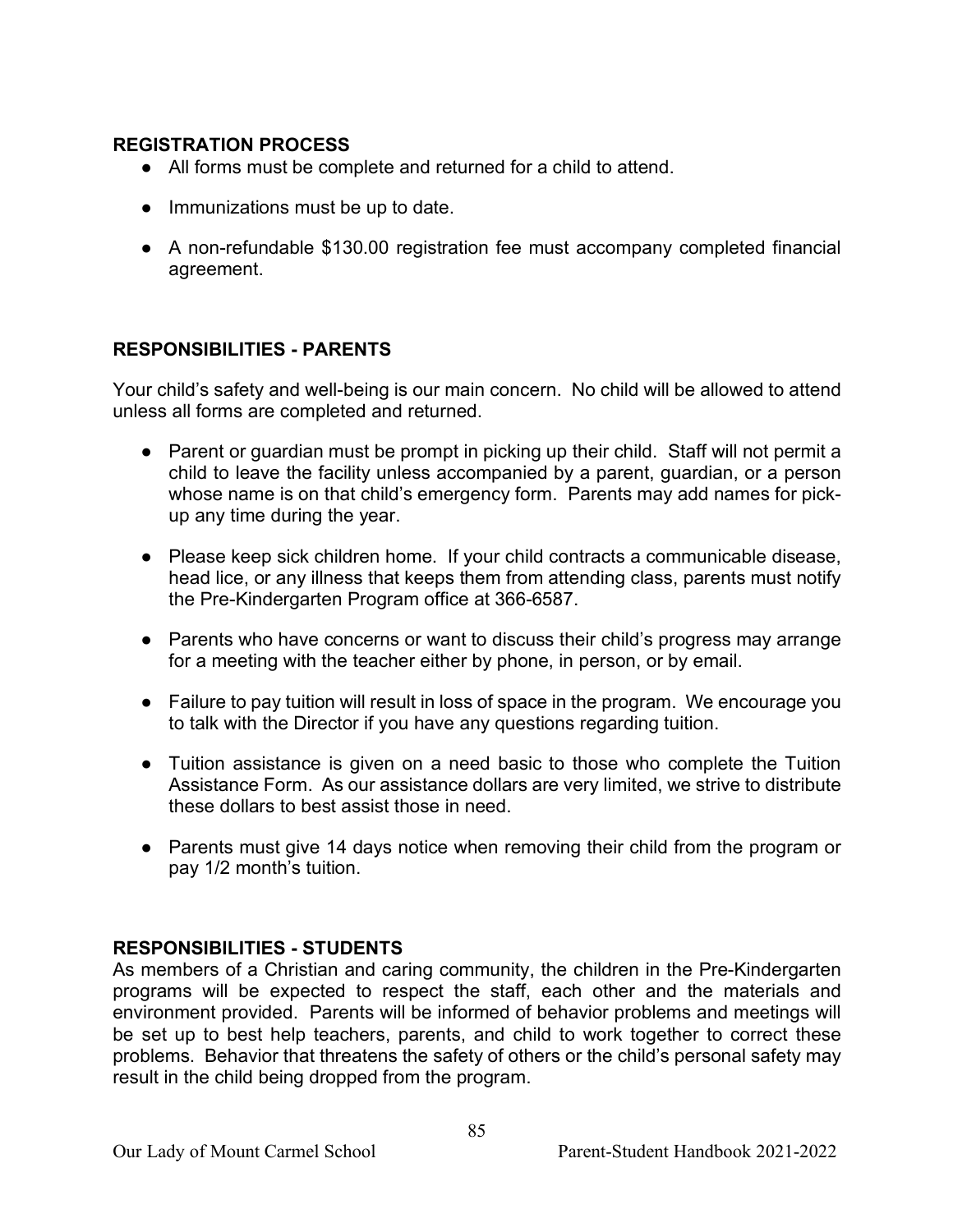#### **SNACKS, BIRTHDAYS AND SPECIAL HOLIDAYS**

We provide a nutritious morning snack. The snack consists of two foods selected from the four basic food groups. PLEASE let the teacher know in writing if your child has a food allergy.

Parents may send snack in celebration of their child's birthday; just communicate with the teacher.

## **INJURIES**

If a child is injured while at school, and it is deemed minor, first aid will be given on the premises. Parents will be informed of all first aid treatment via "Ouch" notices. In cases which appear serious, the Teacher or Program Director will make every effort to carry out the instructions as given on the child's emergency form. PARENTS WHO DO NOT DESIRE THEIR CHILD TREATED IN ANY MEDICAL WAY SHOULD INDICATE THIS ON THE EMERGENCY FORM AND GIVE SPECIAL INSTRUCTIONS. All teachers are required to be current on Basic First Aid/CPR training.

#### **ILLNESS AND MEDICATION**

If a child becomes ill while at school, it is the parent's responsibility to pick the child up as soon as possible. ALL ALLERGIES OR LIFE-THREATENING CONDITIONS (ASTHMA, SEIZURES, ETC.) MUST BE BROUGHT TO THE DIRECTOR'S ATTENTION BOTH VERBALLY AND IN A DETAILED WRITTEN FORM WITH INSTRUCTIONS ON WHAT TO DO IN THE EVENT OF A PROBLEM.

#### **FIELD TRIPS**

In the event the teacher decides to take their class on a field trip, Class will begin and end at the site of the tour. Parents are responsible for transporting their own children to and from the field trip site. *OUR LADY OF MOUNT CARMEL SCHOOL IS NOT RESPONSIBLE FOR TRANSPORTING STUDENTS.*

## **STATE LICENSED FACILITY**

As we are a state licensed facility, licensing has the right to interview your child and review all records.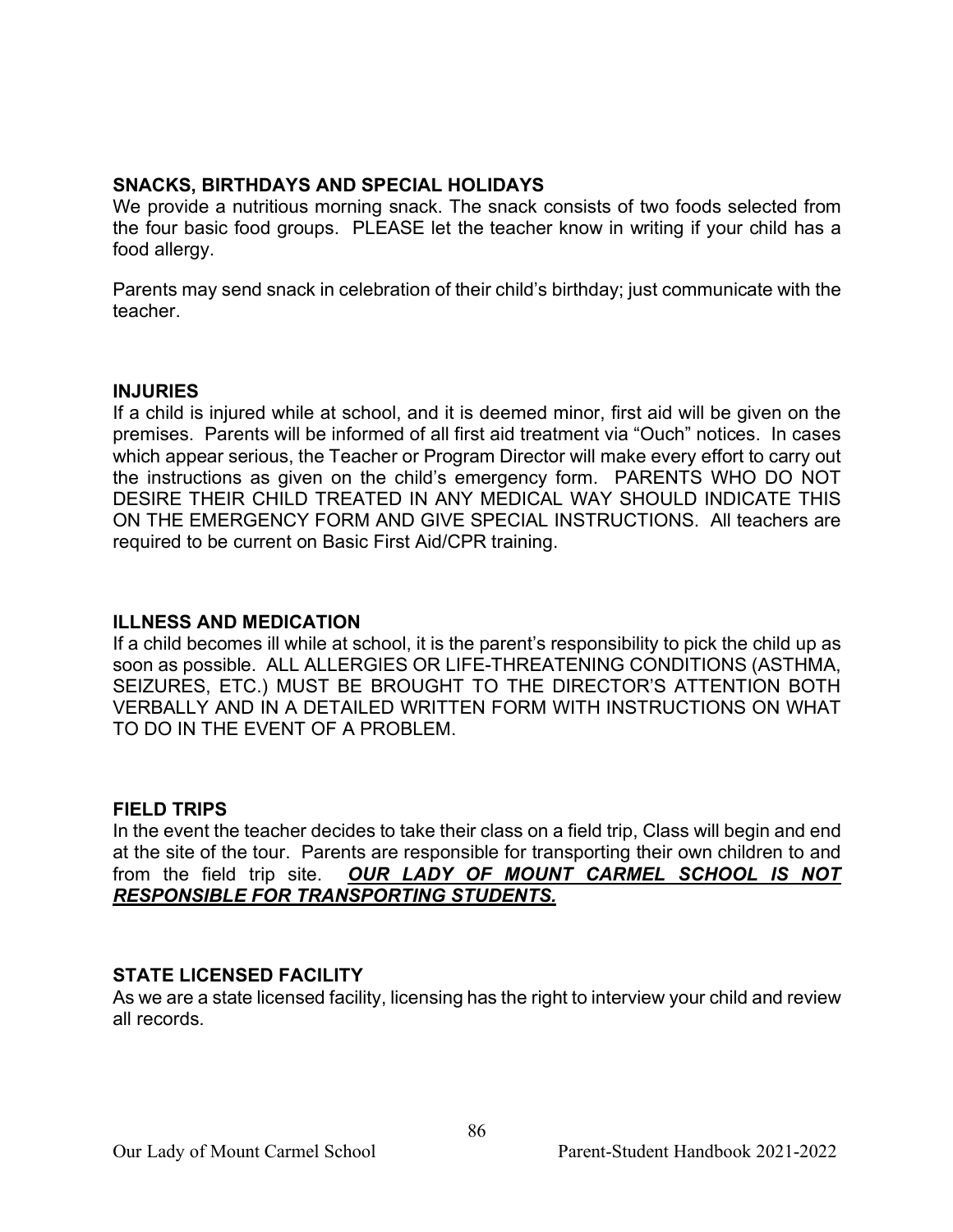#### **CHILD ABUSE AND NEGLECT**

Under the mandatory child abuse law, California Penal Code Section 11161.5, the program staff is subject to a fine if we do not report cases of suspected child abuse. If your child has an accident and has injuries that could look suspicious, please be sure to let us know how the accident happened.

## **SCHOOL UNIFORM POLICY**

Uniforms are not required.

## **SERVICE HOUR PROGRAM / SCRIP**

Pre-Kindergarten Program families who do not have siblings in the school are required to complete a minimum of 6 service hours at the Spring Festival. Parents may choose to opt out of the Service Hour Program by paying the Non-Participation tuition rate.

In addition to our service hour program families only must participate in the Scrip program. The Scrip commitment for families whose oldest child is in Pre-K is \$75.00. Each year SCRIP stands as a major source of fundraising income to supplement the school budget and curb tuition increases. **There is no cost involved in supporting this fundraiser.** The school receives an average of 5.5% from purchases made with paper/card SCRIP and 1.6% with eScrip. We also encourage you to ask your friends and family to participate in this program. Paper/card Scrip is available throughout the year and families are encouraged to purchase it throughout the summer. Please see the Scrip Program Information section beginning on page 58 for further information. Parents may opt out of the Scrip program by paying a fee of \$130.

## **TAX EXEMPT STATUS**

Our Lady of Mount Carmel School PreSchool Program is part of Our Lady of Mount Carmel Roman Catholic Parish, which in turn is a part of the Roman Catholic Archdiocese of San Francisco and of the United States Catholic Conference. As such, this Catholic Church enjoys a tax- exempt status under the regulation of the Internal Revenue Service. Our Federal ID number is 94-1477070.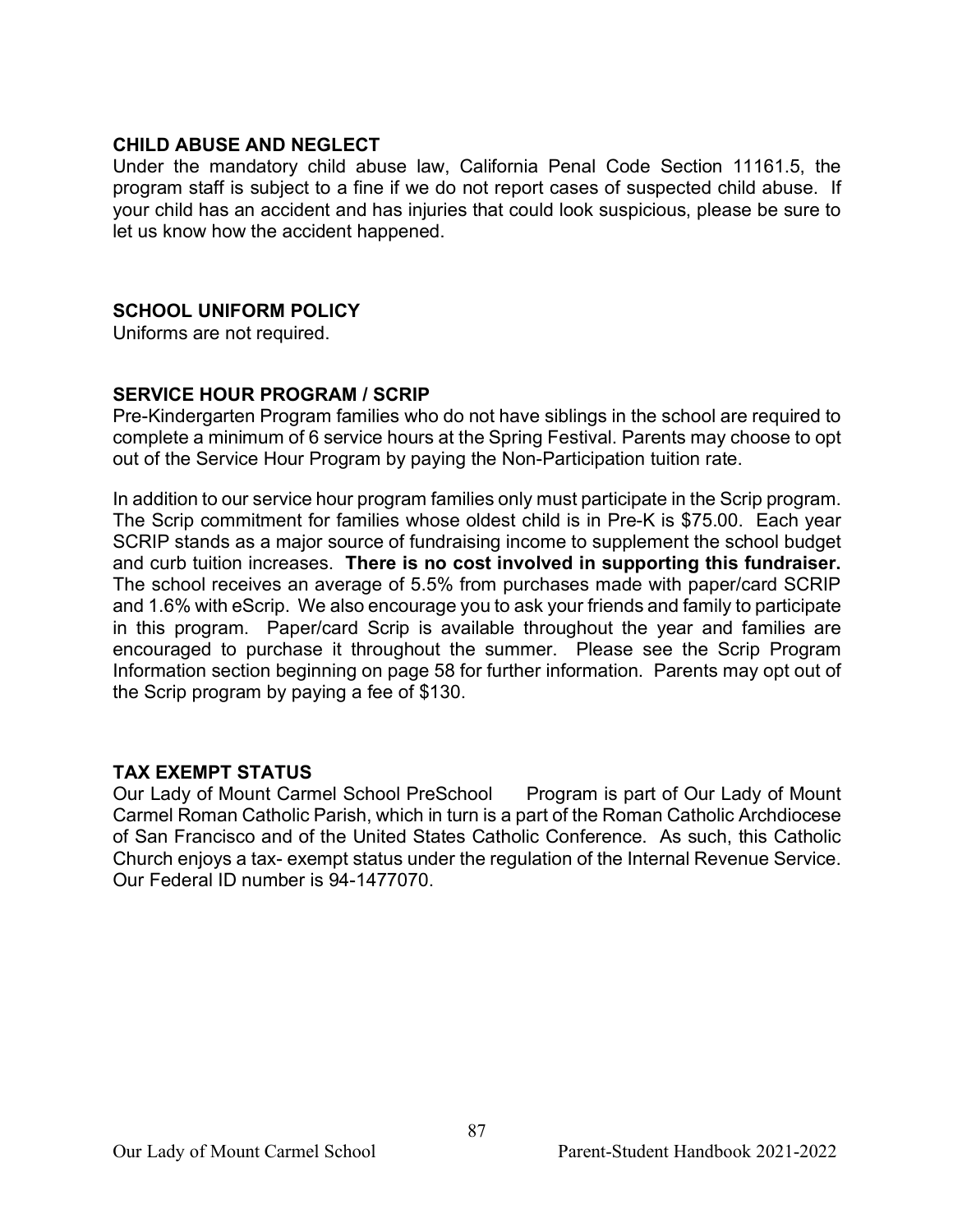# **A KID'S PLACE EXTENDED CARE**

#### **ENROLLMENT**

Every family that makes use of A Kid's Place, whether on a regular basis or one time only, must pay a registration/materials fee of \$75.00. This fee is non-refundable. A Kid's Place is operated on a non-discriminatory basis, according equal treatment and access to services without regard to race, color, national and/or ethnic origin, age, sex or ability. All families must submit a financial agreement and emergency forms before a child may attend.

#### **FULL TIME CARE**

Full time care students may use the center from 7:00 am to 8:00 am; 3:00 pm to 6:00 pm and 12:50 pm to 6:00 pm on minimum days. There is a late fee of \$20.00 for every 15 minutes last or fraction of after 6:00 pm. Non-payment of fees will result in a loss of space in our program.A Kid's Place is open for full time care students on all school days with the exception of the last day of school**. A KID'S PLACE IS CLOSED WHENEVER SCHOOL IS CLOSED AND THE LAST DAY OF SCHOOL.**

#### **PART TIME CARE**

Drop in care is on a reservation format or as needed on a daily basis. Parents need to fill out a monthly calendar prior to month in which care is given or parents must call the day that care is needed. The first calendar will be sent to you in August. Payment options are (1) through the FACTS program or (2) receive a monthly bill to be paid by check. Parents must pay for the entire hour although they may need only a portion of said hour. If your child is absent on a day that you have reserved, you must notify the center of this absence . If you fail to cancel a day that you have reserved, you will be charged 2 hours of care. There is a late fee of \$20.00 for every 15 minutes last or fraction of after 6:00 pm. Nonpayment of fees will result in a loss of space in our program. A Kid's Place is open for Drop-In care all school days with the exception of the Thursday before the Festival and the last day of school. **A KID'S PLACE IS CLOSED WHENEVER SCHOOL IS CLOSED.**

#### **SCHEDULE OF HOURS**

| • $7:00 - 7:45$ A.M.        | 3/4 HOUR CHARGE                            |
|-----------------------------|--------------------------------------------|
| • $7:45 - 8:00$ A.M.        | 1/4 HOUR CHARGE                            |
| • $8:00 - 8:30$ A.M.        | 1/2 HOUR CHARGE                            |
| $\bullet$ 12:50 - 2:00 P.M. | <b>ONE HOUR CHARGE (Minimum Day)</b><br>88 |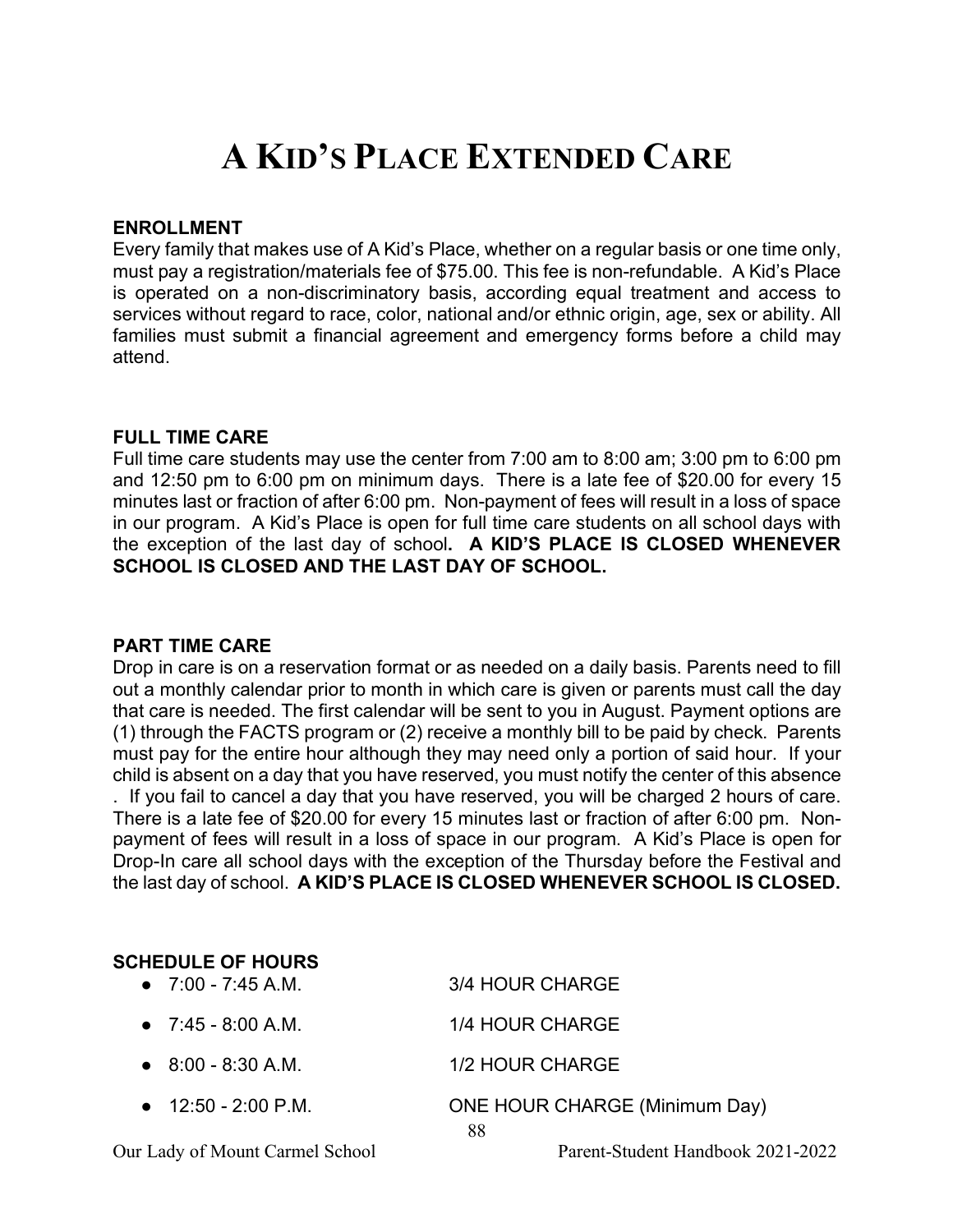- 2:00 3:00 P.M. ONE HOUR CHARGE
- 3:00 4:00 P.M. ONE HOUR CHARGE
- 4:00 5:00 P.M. ONE HOUR CHARGE
- 5:00 6:00 P.M. ONE HOUR CHARGE

## **COUNSELOR IN TRAINING (CIT)**

Students in grades 7 and 8 may apply to our Counselor-In-Training program. Students must apply for this position. All applicants must interview with the Director and be accompanied by a parent. Students who apply for this position must be mature, responsible, have a positive attitude towards others, and be able and willing to take direction. CIT's will be responsible for assisting staff when needed, be a positive role model for the younger children, assist with homework when needed, and help maintain a safe and clean environment.

#### **SIGN-IN & OUT**

All children need to be signed in and out. The sign-in sheet is located next to the front door. Only those authorized on your emergency forms will be allowed to sign your child out. Written permission is needed for anyone not listed on the emergency form.

#### **ACTIVITIES**

Students are welcome to use the entire center including our courtyard.

We open the schoolyard from 3:30-4:30 for outside play and in addition an afternoon art project is provided daily for the children.

#### **HOMEWORK CENTER**

Homework center takes place in the small hall from 1:30-2:30 on Mondays and 3:30-4:30 on Tuesdays through Thursdays. Homework Center is open to children in grades 1 to 8. All students doing homework when homework center is open must do so in homework center. We will check their homework for completion, but it is the parents' responsibility to check for corrections. If you would like your child to attend homework center, please send a note or email to Maureen Arnott at marnott@mountcarmel.org.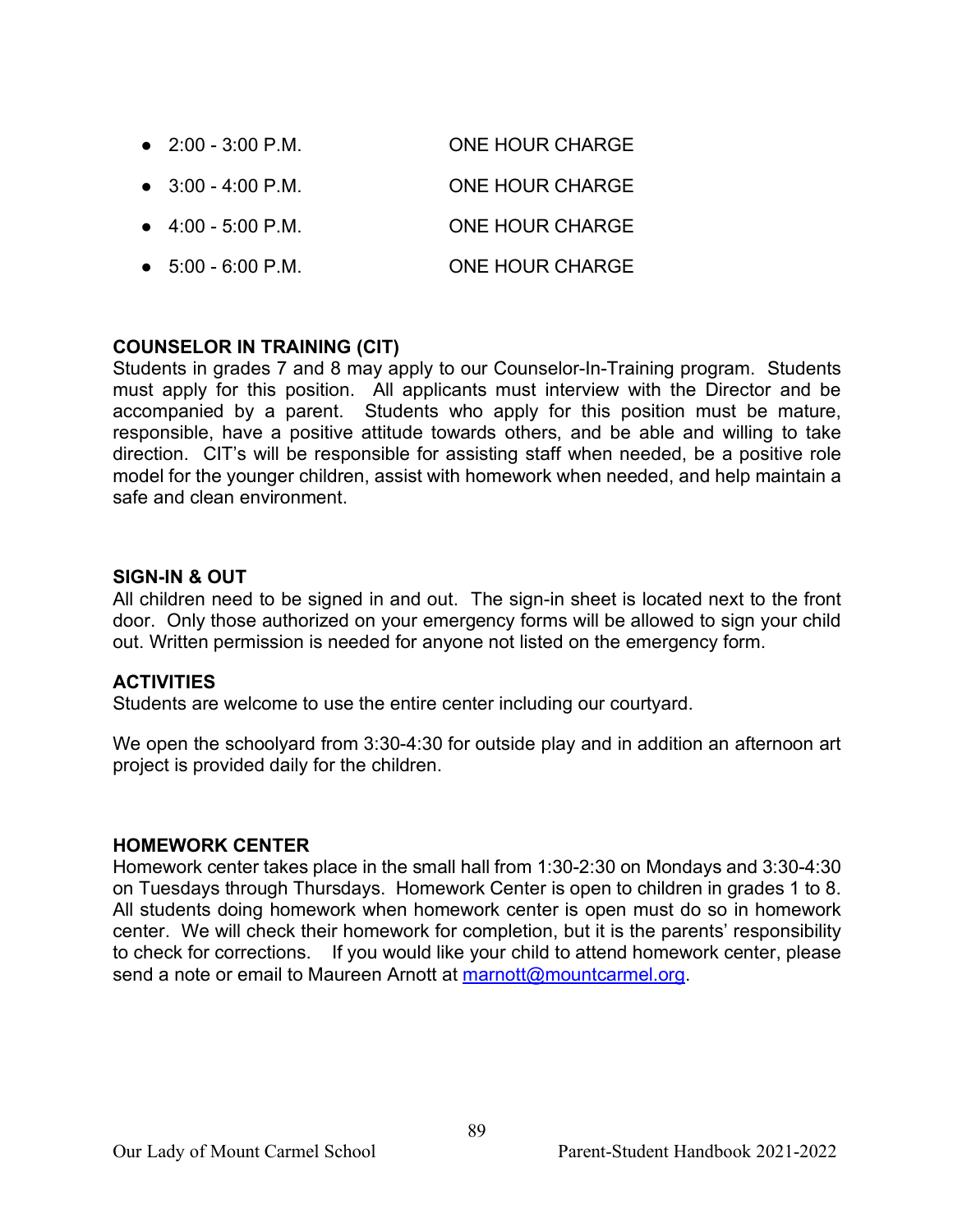#### **AFTER SCHOOL PROGRAMS**

If a student is enrolled in both A Kid's Place and another after school program (sports, music, scouts, etc.), the parent must fill out the "Activity/Event/Sports Written Permission form" that is available at the center.

#### **LUNCH AND SNACK**

We cannot keep lunches in the refrigerator or heat lunches. We provide a daily afternoon snack around 3pm each day.

## **CHANGE OF CLOTHES**

An area is provided for children to change after school. It is recommended that you send your child with a change of clothes. Please label all articles of clothing.

## **EARLY PICK-UP**

If you need to pick up your child directly from school on a day that you have indicated a need for care, you must call us. We get very worried when children attend school but do not show up for care.

#### **BEHAVIOR**

If a child exhibits behavior that hurts another child, destroys property, is disrespectful, or endangers a child, a notice will be sent alerting the parents to this behavior. Parents are encouraged to call the center and speak to the Director if there are concerns or questions.

## **ALLERGIES AND MEDICAL CONDITIONS**

Parents are required to notify the Director in person and in writing of any medical condition or allergy that their child has. Instructions on the procedures to be taken if the child experiences an allergic reaction or medical episode must be included in the written notification. A parent consent for administration of medication must be filled out. Doctor's instructions must be included with all medication(s). All medication(s) must be kept in A Kid's Place office. Children are not allowed to carry medication on their person, backpack or lunch box.

#### **CHILD SAFETY**

Under the mandatory child abuse law, California Penal Code Section 11161.S, the program staff is subject to a fine if we do not report cases of suspected child abuse.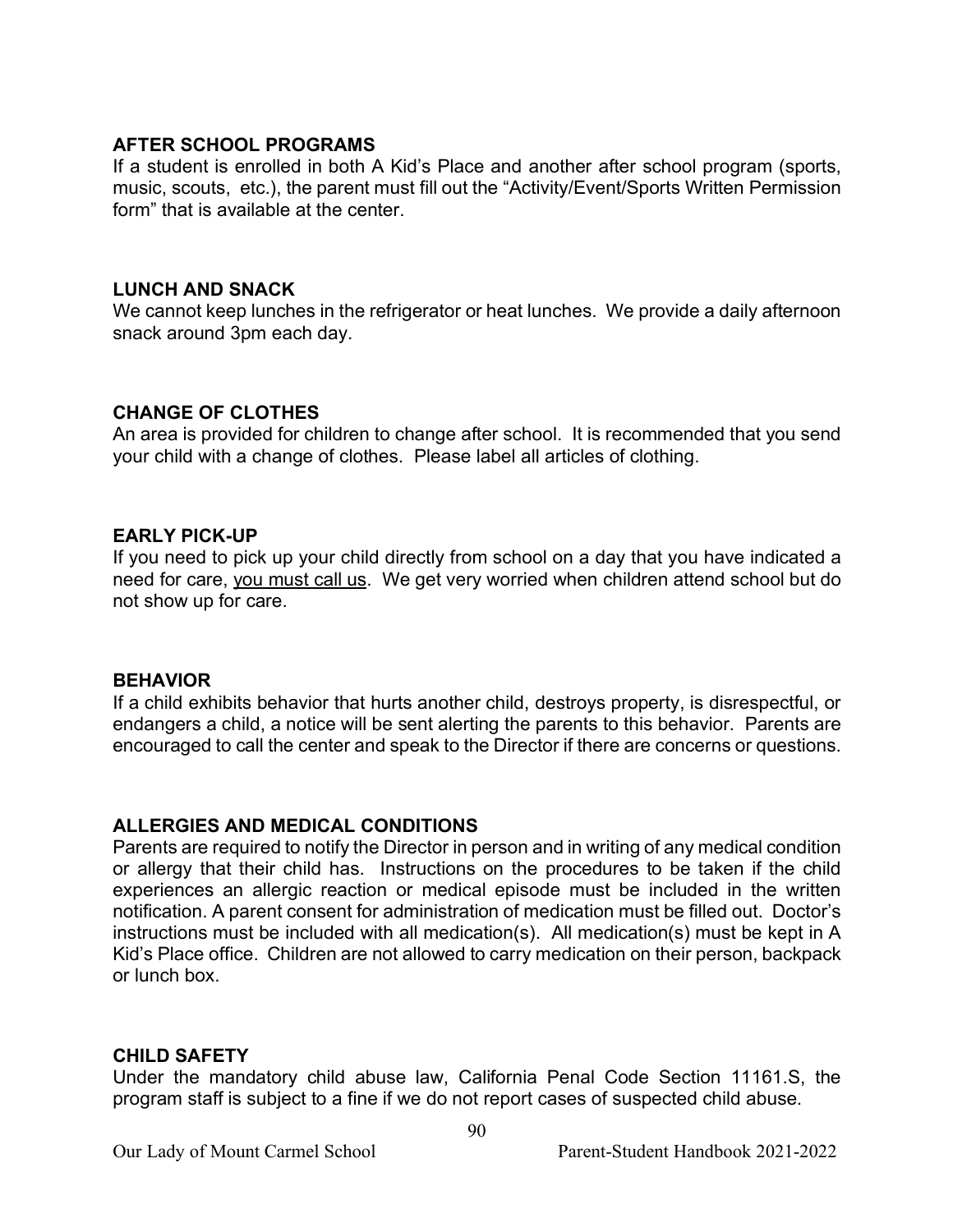#### **ILLNESS/ LICE**

Children may not attend day care if they are ill. Children may not attend day care if they were absent from school for that day due to illness. Children may not attend if they are running a fever. Parents will be notified and expected to pick up children who the staff evaluate as being ill. Parents are expected to inform the staff if their child contracts a communicable disease so that we may send out notices to other parents. Children who have head lice will be sent home and may not return unless their hair is nit free. Proof of lice treatment is required for the child to be able to return to the center.

#### **INJURIES**

If a student is injured while in the care of A Kid's Place and it is deemed minor, first aid will be given on the premises. Parents will be informed of all first aid treatment. A note to parents will be put in the kitchen. In cases which appear serious, the staff will make every effort to carry out the instructions as given on the emergency cards. Parents who do not wish their child treated in any way should indicate this on the emergency card and give special instructions. Additionally, you will be called if the injury is serious or causing great distress to you child. Parents will be contacted for all head injuries.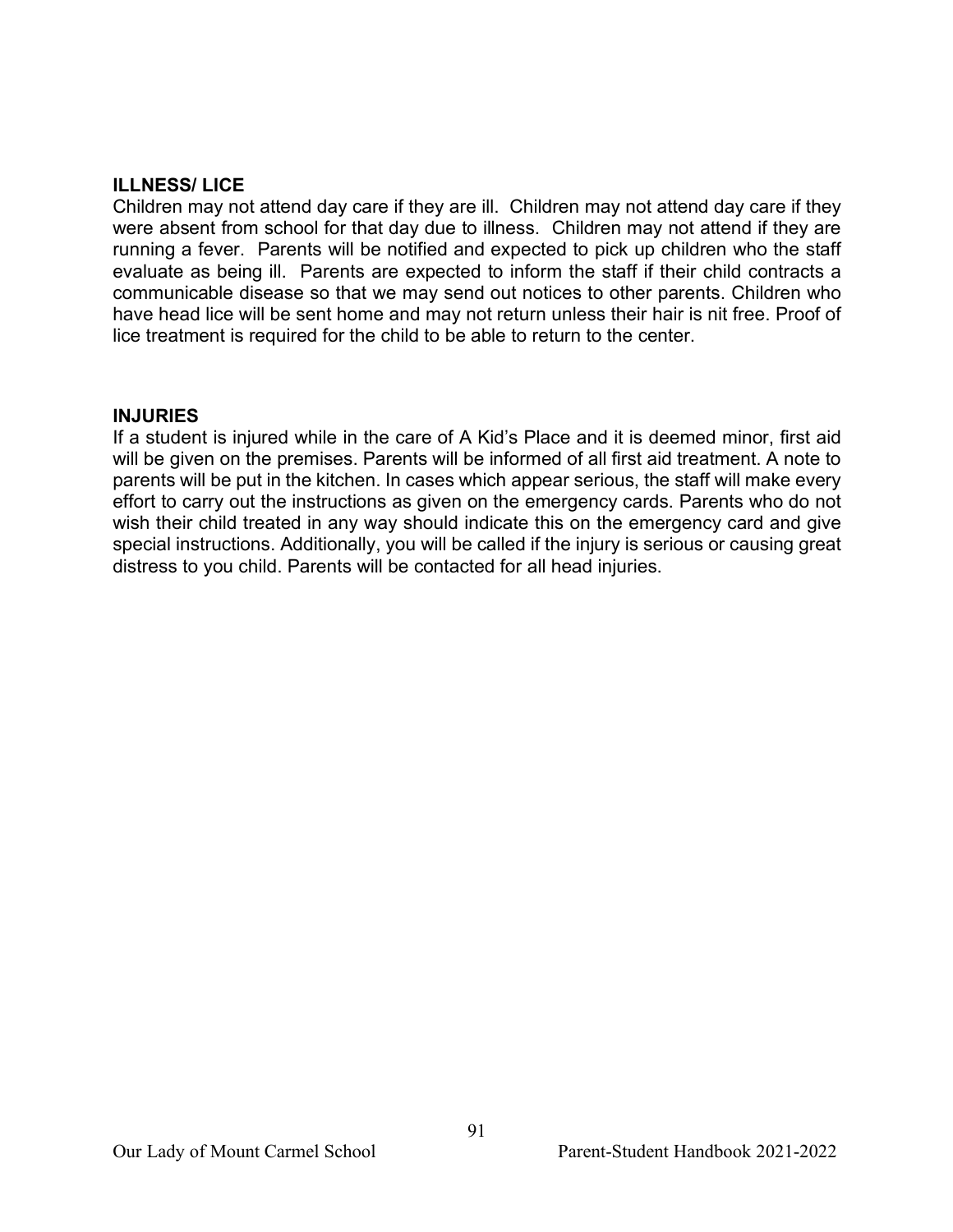# **PARENT PROGRAMS INFORMATION**

#### **Parents Service Hour Commitment**

The Parents' Contributed Service Hours Program was adopted a part of a long-range financial program to help reduce expenses. By distributing fairly among all parents, the volunteer hours needed yearly, it is hoped that the following benefits will be derived.

- Higher educational quality at minimum increase in cost
- Greater financial return from fundraisers
- Additional programs and activities that would otherwise be unavailable
- Greater social interaction among parents

When registering children each year, two parent families are asked to make a commitment to Our Lady of Mount Carmel School of a minimum of fifty (50) service hours of which two (2) hours are to be completed for the Auction and, nine (9) completed during the weekend of the Spring Festival. Single parent families (only one parent contributing to tuition, Scrip, fundraising, etc.) are asked to complete twenty-five (25) hours, one (1) of which goes to the Auction and six (6) to the Spring Festival. It is also expected that families will participate and support class sponsored hot lunches, grade activities and where relevant class sponsored grade specific fundraisers. The remaining hours may be completed in a variety of school and parish programs.

#### **Fundraising Policy**

In order to keep tuition costs down, Our Lady of Mount Carmel School will sponsor a minimum of three major fundraisers each year. ALL families except those subject to the Non-Participation Tuition Rate are expected to participate in fundraisers by raising money at the Fall Fundraiser, by working at or for the Auction and by working at the Spring Festival. Families will be advised of the financial or time expectations involved prior to each fundraiser.

#### **Volunteer Exemptions**

The following volunteer leadership positions are exempt from completing mandatory service hours in other school-sponsored programs.

● Auction Chair(s)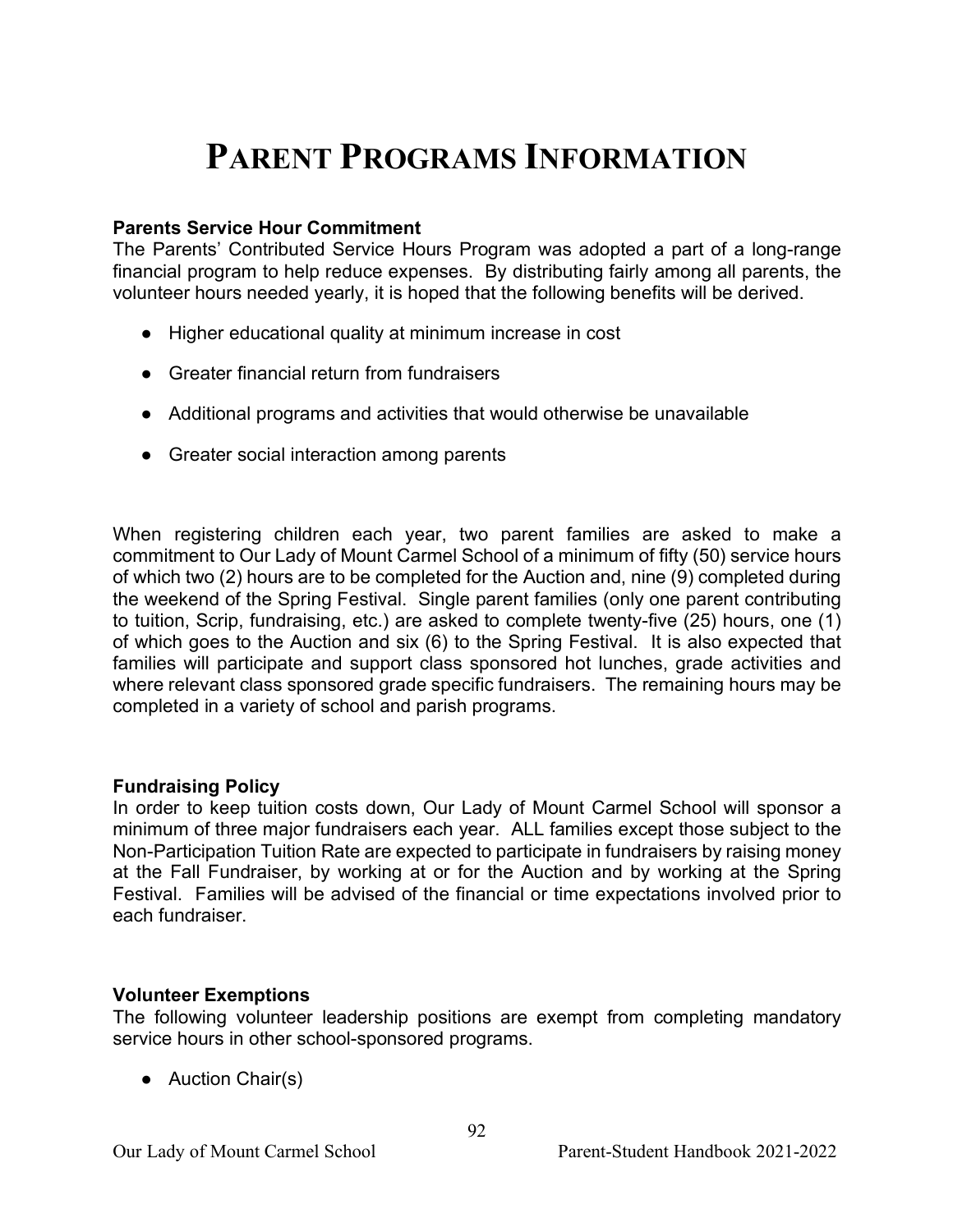- Fall Fundraiser Chair(s)
- Festival Chair(s)

Parents or guardians in leadership roles other than those listed above may discuss with the principal their additional service hour commitments.

## **Scrip Program - Developing Funds for Developing Minds**

For over 30 years, many national and local stores have sold gift cards (paper and card form) to us at between 1% and 20% below their full retail value. We are especially thankful to our local merchants that have joined our Scrip program. We sell these cards (Scrip) to the community at full retail. The difference between the full retail value we sell the Scrip for and the discount we purchase the Scrip at is the profit the school makes. Aside from buying cards at school, there are other options are available at ShopWithScrip.com, Benefit Mobile and eScrip.com

Scrip is **the only fundraiser that** *costs you nothing*. It is an amazingly easy way to raise funds for our school. Via Scrip, we are able to keep the cost of educating our students down with no cost to our school families.

#### **Scrip FAQ's**

#### **How much Scrip profit is each family required to generate?**

Participating school families in grades TK-8 are required to generate a minimum of \$250 Scrip profit. PreSchool families are required to generate a minimum of \$80 Scrip profit. All Scrip profit is recorded when it is received. Benefit Mobile and eScrip generally reports profits on a two-month lag. Your friends, family, and colleagues can purchase Scrip in your name; the purchases do not need to be made by you personally to fulfill your Scrip commitment.

#### **What if we generate more than the required?**

When more than the required \$250 Scrip profit is generated in your name, we share the overage with you 50/50. You can donate your half back to the school or use it to offset your tuition for the following school year.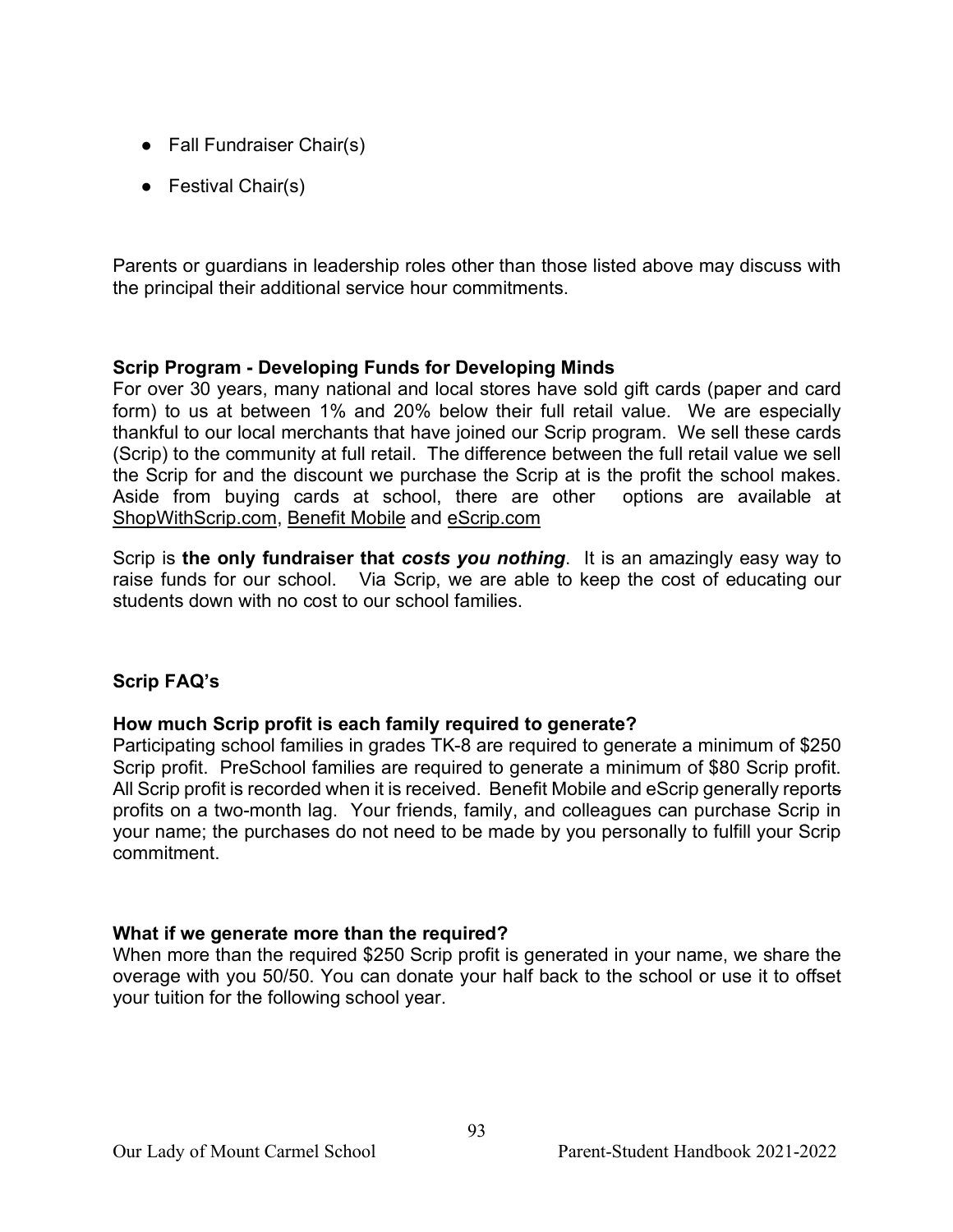#### **Where do I buy Scrip?**

Scrip is available throughout the year. During the school year, orders can be placed online at www.ShopwithScrip.com or by printing an order form from our website and sending it in with your oldest child.

#### **How do I use Scrip?**

Scrip is used just like a gift card. If you use less than the original value, it holds the balance. Generally, Scrip cards generally offer a higher profit percentage than the same vendor might offer through Benefit-Mobile but, always check to be sure.

#### **How do I join the eScrip program?**

To join, register at **www.escrip.com.** When asked to select a school, enter Our Lady of Mt Carmel School – spell it exactly that way (no period after Mt) and be sure to select Our Lady of Mt Carmel School in in Redwood City. You can register any credit and debit cards you regularly shop with, as well as some local grocery loyalty cards (Bianchini's and Delucchi's). You must update your file if you receive new cards or your card expires. You may also ask family and friends to register. Let Mary McLinden know who they are and you will receive the credit.

#### **What if I have trouble meeting my Scrip obligation?**

If a family is having trouble meeting their Scrip obligation, they should send a note to the Principal. We encourage all families, especially those who are experiencing difficulty meeting the Scrip minimum to ask family and friends who are not part of the school community to join the Scrip program. The simplest method is for them to register at eScrip and BenefitMobile. Be sure and let bkeelan@mountcarmel.org know who is purchasing for you.

#### **How can I generate this much Scrip profit?**

Most families spend at least \$100 per week on groceries and gas, which would generate approximately \$2 - \$4, depending where you shop, and if Christmas and birthday gifts are purchased with Scrip, the profit commitment amount of \$250 is easily attainable. Remember that friends, relatives, and colleagues can purchase Scrip in your family's name. Maybe your employer has an incentive program and they would like OLMC School to supply the gift cards. This will also be credited to your family's account. Remember to use Scrip for your business and personal travel needs.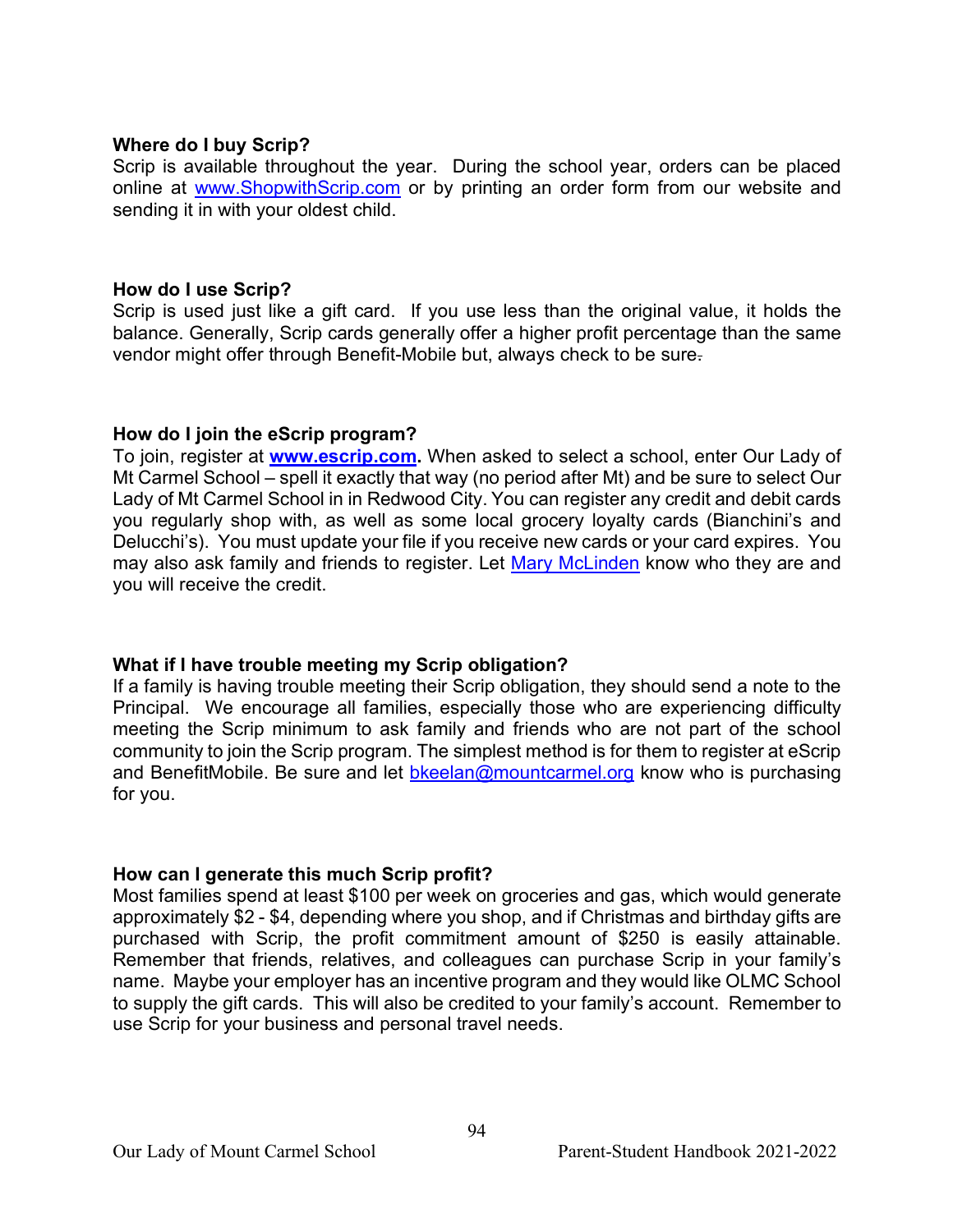# **EMERGENCY DISASTER PLAN PARENTS' GUIDE**

#### **Do Not Call the School**

Leave phone lines open. School lines will be needed for emergency use. Tune to radio station KCSM 91.1 FM, KCBS 740AM/106.9FM, KGO 810AM, or KNBR 680AM. We will send an emergency alert, text and/or phone call through FACTS.

#### **In Case of Earthquake Children Assemble on the School Yard**

As soon as the earthquake has stopped, the children will be evacuated to the schoolyard.

#### **Pick-up the Children**

As soon as possible pick up your children and any other child you agreed to pick up on your emergency forms. Enter school on Fulton Street. Children must be signed out. ALL GATES WILL BE LOCKED. This is to prevent children from leaving without being signed out.

#### **Walk to School if Possible**

Avoid parking on Fulton Street LEAVE FULTON STREET AND DRIVEWAYS CLEAR for emergency vehicle access.

#### **Sign-Out Children**

Your child will only be released to a parent or authorized adult as indicated on emergency card. Children who walk or bike to school will remain on campus until signed-out.

#### **Transfer to Shelter**

At the discretion of the staff, children may be transferred to another location. The location will be posted at the school. You should pick up your child at that shelter.

#### **Important Note**

Children walking or riding bikes to school during an earthquake should seek safety first. Once the earthquake has stopped the child should continue to walk to school. Children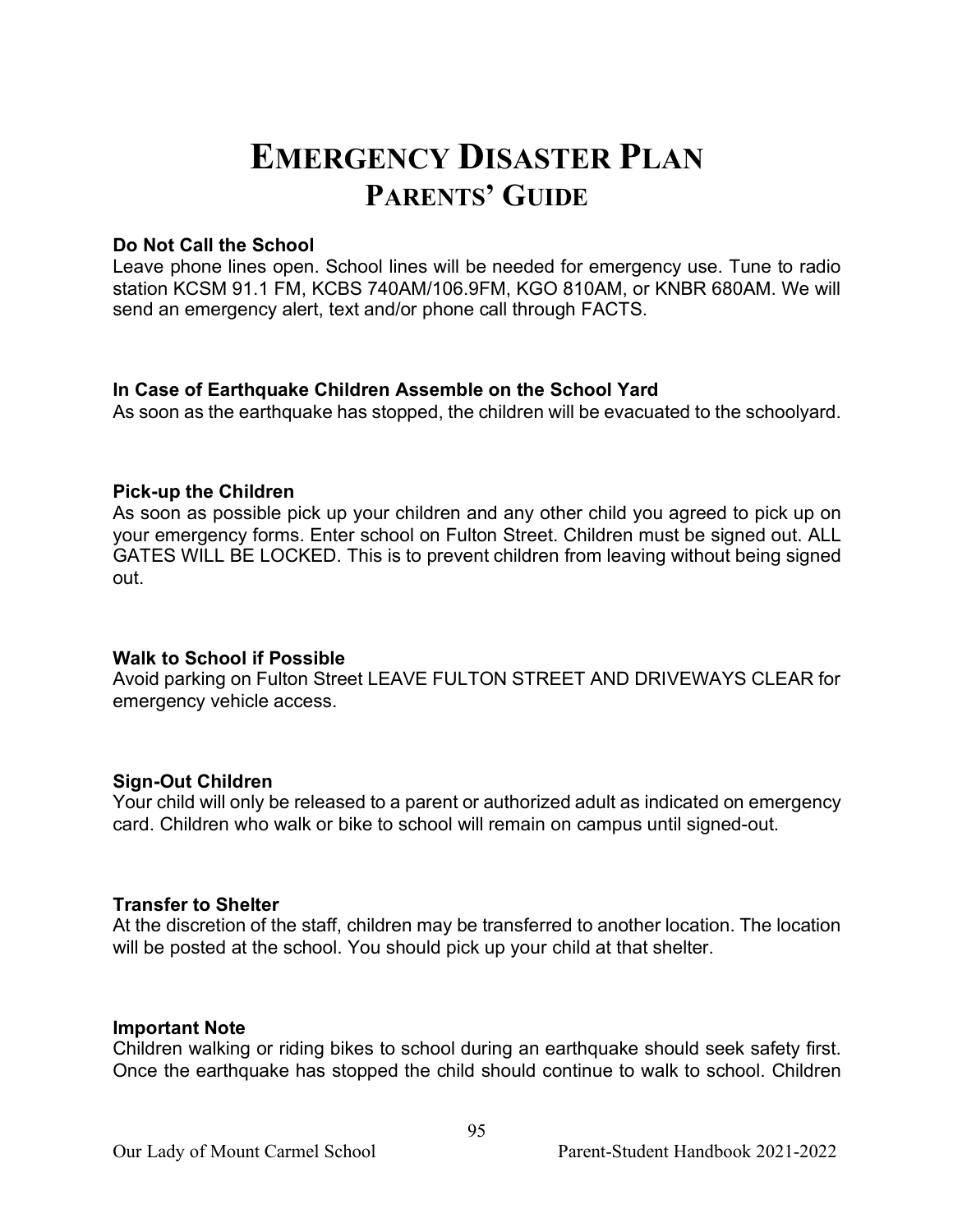walking or riding home from school during an earthquake should continue walking home after the earthquake has stopped.

## **RESPONSIBILITIES OF PARENTS AND STUDENTS**

#### **Responsibilities of Parents**

- A. PROVIDE completed emergency card for each child with accurate and specific information concerning medical needs and emergency contacts for each child. If any information on the card changes, request new cards, and fill out and return to the front office.
- B. PROVIDE TWO PRESCRIPTIONS. If your child requires a prescription you must provide two of each prescription. One is to be stored in the office and one to be stored in the classroom emergency bag. Diocesan Medication forms should accompany it. (Available in the front office).
- C. Inform your children as to who is authorized to pick them up in an emergency.
- D. Teach your children to listen to instructions and cooperate with school officials.
- E. Review these guidelines with all family members and authorized emergency adults.
- F. Formulate a home disaster plan and teach your children the plan. Children must know what to do once they are discharged from campus.

#### **Responsibilities of Students**

- A. Know who is authorized to pick them up in an emergency.
- B. Practice the drop, cover and hold procedure.
- C. Follow instructions from school officials.
- D. Discuss questions with family members and school officials about these procedures.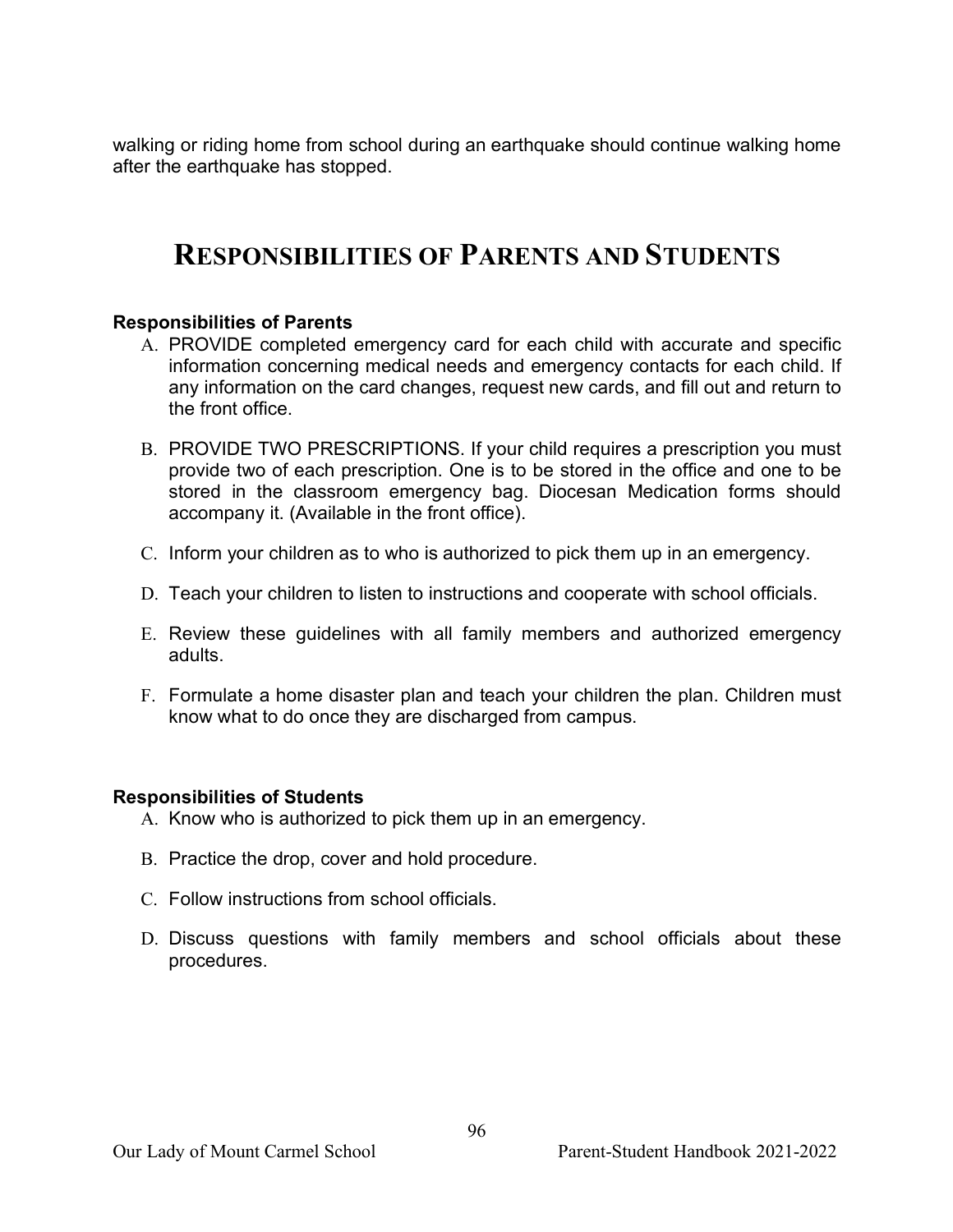## **EMERGENCY EVACUATION PROCEDURES**

Mount Carmel School has adopted a plan for emergency evacuation and discharge of students in the event of an earthquake or disaster. For your ready reference, this guide summarizes important provisions of the plan. Please read this guide with your family members and become familiar with its provisions.

#### **Drop, Cover and Hold**

Students will be instructed to assume the drop position away from windows or other hazards - under desk, table or shelter. (Drop position - head down towards knees, eyes closed and hands holding desk or table in place.) If not under shelter, go to the base of a wall and assume the drop position, hands clasped behind neck and arms against ears. Don't use doorways; doors may slam shut.

#### **Evacuation**

When it is safe to do so, teachers will instruct students to evacuate to the schoolyard. Students will be together as a class. They will be instructed to sit down and remain silent while teachers assess injuries and take roll.

#### **Discharge**

Children will be allowed to leave with authorized adults listed on the emergency card. Adults report to the command post to sign out child. Children will not be allowed to leave campus on their own. All children must be signed-out. Children who walk or bike to school will not be allowed to leave without being signed-out by a parent or authorized adult.

#### **Transfer to Another Location**

At the discretion of the staff, the children may be transferred to another location. A sign will be posted at the school with the name and location of the shelter. You should pick your child up at the designated location. Mount Carmel staff will accompany children at all times.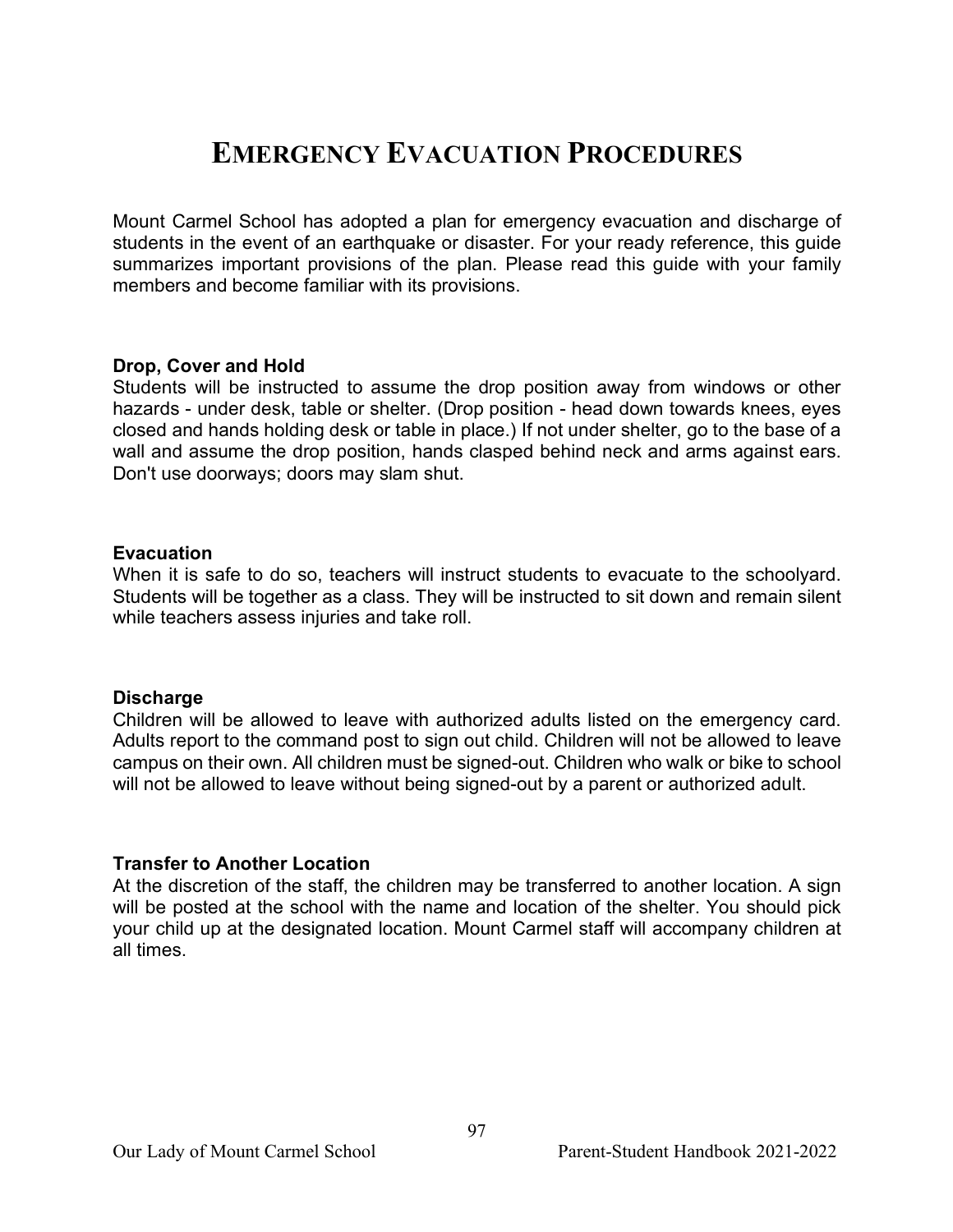Our Lady of Mount Carmel School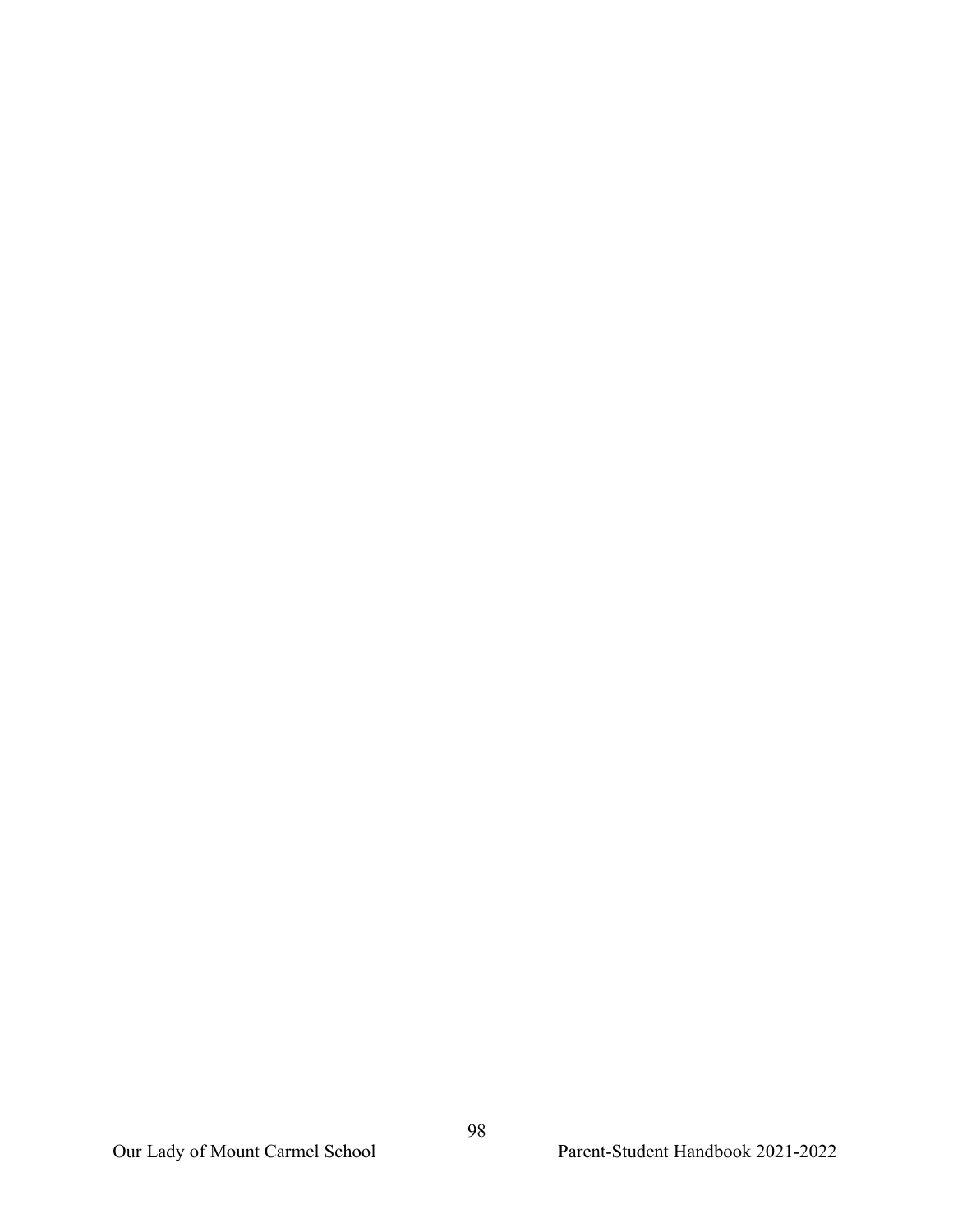

**SCHOOL FORMS**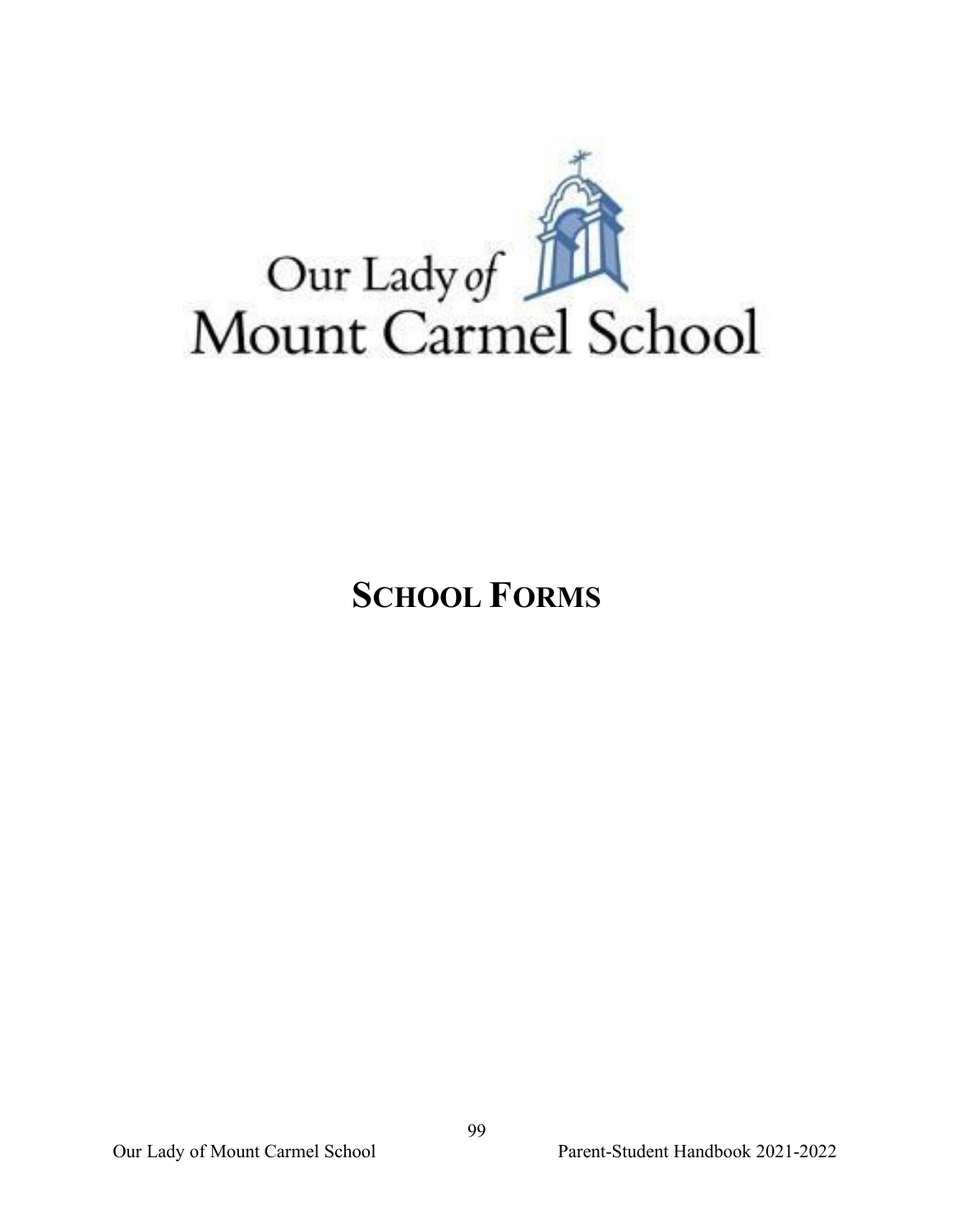

#### FIELD TRIP DRIVER INFORMATION

Prior to driving on a field trip a chaperone must have proof of licensing, required insurance coverage limits on file in the office. This may be done one time, but may be required more than once, if license or insurance expire during the school year. In addition they must be compliant by having completed Shield the Vulnerable.

On many field trips, parents are asked to stay and participate in the activity of the trip. Drivers then are requested to assist the teacher in the supervision and responsibility of the students in the non-classroom environment. It is because of this role we ask drivers not to bring siblings on field trips.

To comply with Archdiocesan and Our Lady of Mount Carmel School regulations, all field trip drivers must read, complete and agree to the following rules:

- 1. Drivers must always be over 21 and preferably over 25 and must have a valid, current, unrestricted driver's license and a "clean" driving record for the past three years, including but not limited to: no fault accidents, no tickets for speeding, reckless driving, DUI, etc.
- 2. Vehicle, must carry \$100,000/\$300,000 of comprehensive, general liability insurance.
- 3. Drivers must be compliant by having completed Shield The Vulnerable. Certificate of completion must be on file in the school office, drivers must have completed an Archdiocesan background check or have LIVESCAN fingerprint clearance.
- 4. Each passenger must wear a seat belt. Children under the age of 12, due to their small stature and the resulting possibility of injury or death in the case of an accident, are not allowed to sit in the front seat of vehicles with passenger side airbags. Children under legal weight requirements must be in a car seat or other type of restraint for small children. Young children in a booster seat must sit in a seat with a shoulder strap. Middle seats or seats with only a lap belt may not be used
- 5. No private vehicle with more than 9 seats will be used. (Different laws apply to larger vehicles).
- 6. Unscheduled stops, including gas, drive-thru restaurants, home, etc. are not allowed. (Vehicle must be filled prior to arrival at school).

#### (OVER PLEASE)

**REVISED 8/2016**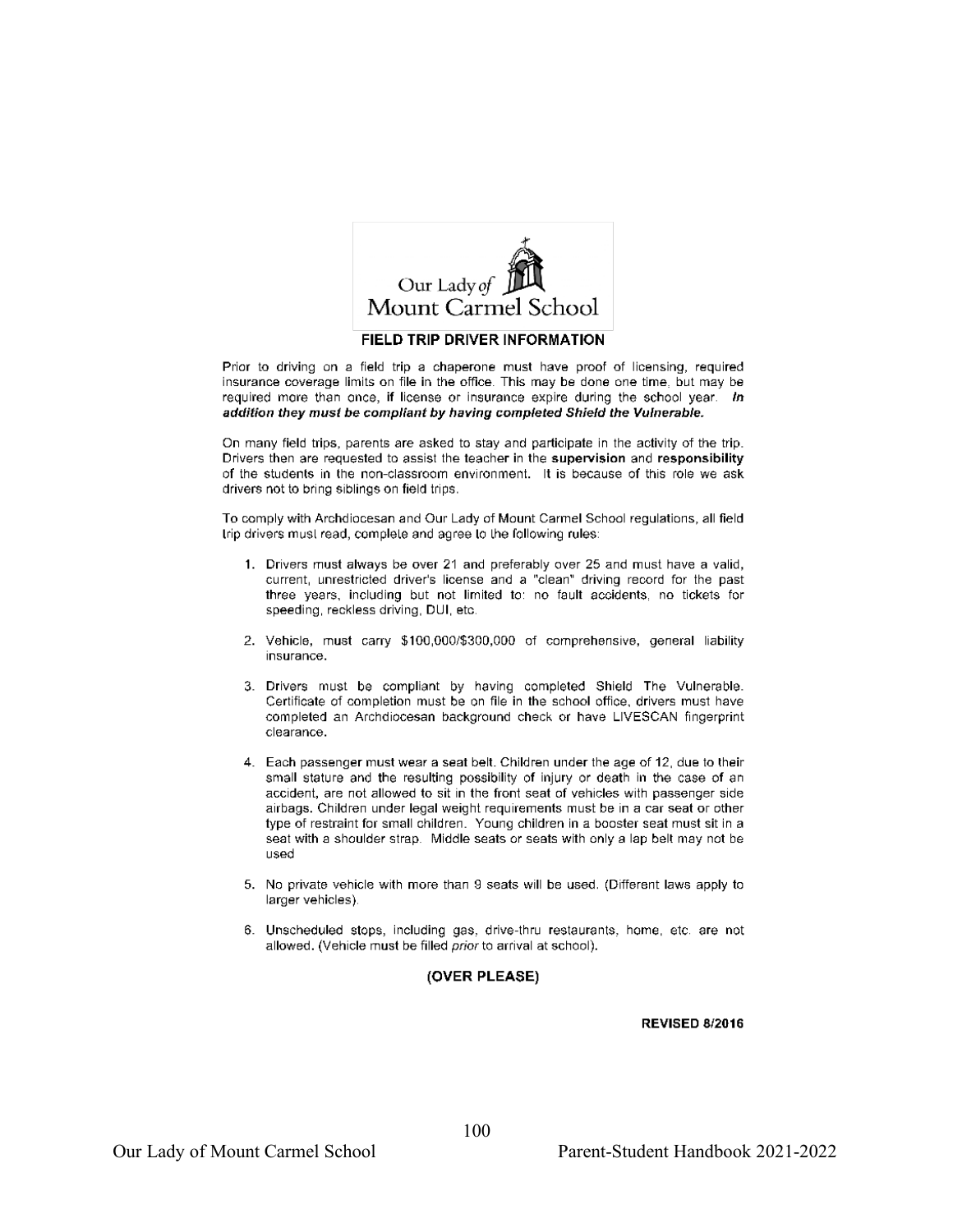- 7. Children in the car are not to be treated to something special or extra. There is to be no TV/DVD watching to or from the destination. Please do not bring snacks, drinks, etc. for car travel. This eliminates hurt feelings or the possibility of children getting sick.
- 8. Children will be assigned to a driver who will be responsible for supervising these children for the entire field trip, unless drivers are instructed differently. Car assignments are made on the discretion of the teacher and may not be changed.
- 9. When returning from a field trip, drivers and children should remain in a location on the school yard designated by the teacher until the teacher has returned.
- 10. All field trips begin and end at school. School office is to be notified upon car's return to school.
- 11. Only students registered in grades TK-8 at Mount Carmel School may participate in school-sponsored field trips.
- 12. Drivers/Chaperones are asked not to use cell phone. Unless it is an emergency. Teachers expect chaperones support in the supervision of students.

License No.

(Print) Name:

Field Trip Destination:

Signature: 1111

(My signature indicates that I have read the above regulations and I agree to follow these expectations. I further understand that if my driving record is not in compliance with the above regulations, I will remove myself from participating in the field trip).

Date:

Cell Phone No.:

**REVISED 8/2016**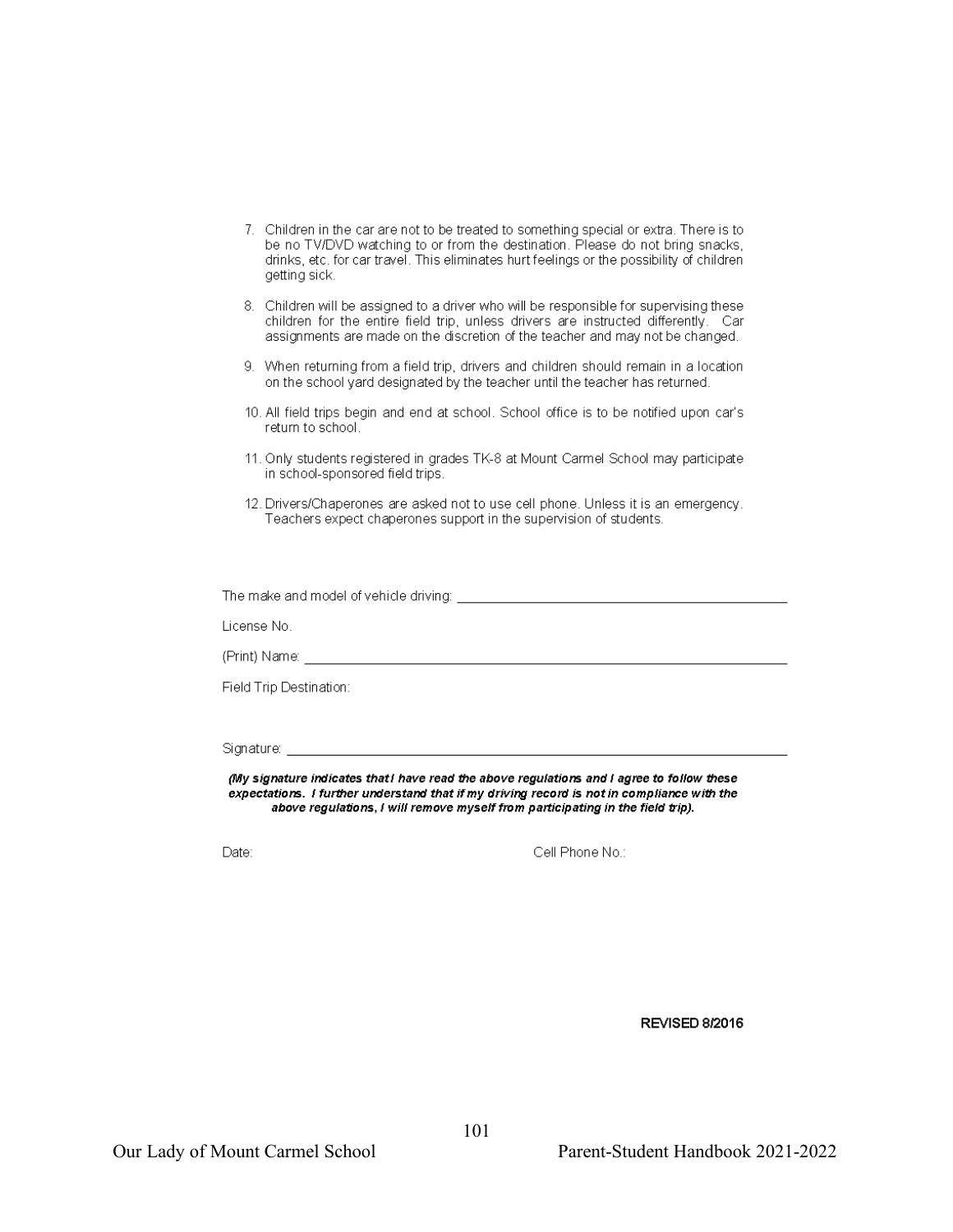#### **PLEASE RETURN BY:**

#### ARCHDIOCESE OF SAN FRANCISCO PARENTAL PERMISSION FORM

#### Our Lady of Mount Carmel School 301 Grand St. Redwood City, CA 94062

| AC TIVITY:                                                                                                                                                                                                                                                                                                                                                                                                                                                                                                                                                             |             |                   |  |  |  |  |  |  |  |  |
|------------------------------------------------------------------------------------------------------------------------------------------------------------------------------------------------------------------------------------------------------------------------------------------------------------------------------------------------------------------------------------------------------------------------------------------------------------------------------------------------------------------------------------------------------------------------|-------------|-------------------|--|--|--|--|--|--|--|--|
| PLACE:                                                                                                                                                                                                                                                                                                                                                                                                                                                                                                                                                                 |             | DATE: _____ TIME: |  |  |  |  |  |  |  |  |
| TRANSPORTATION:                                                                                                                                                                                                                                                                                                                                                                                                                                                                                                                                                        |             |                   |  |  |  |  |  |  |  |  |
|                                                                                                                                                                                                                                                                                                                                                                                                                                                                                                                                                                        |             |                   |  |  |  |  |  |  |  |  |
|                                                                                                                                                                                                                                                                                                                                                                                                                                                                                                                                                                        |             |                   |  |  |  |  |  |  |  |  |
|                                                                                                                                                                                                                                                                                                                                                                                                                                                                                                                                                                        |             |                   |  |  |  |  |  |  |  |  |
| PARENT/GUARDIAN'S NAME:                                                                                                                                                                                                                                                                                                                                                                                                                                                                                                                                                | HOME PHONE: |                   |  |  |  |  |  |  |  |  |
|                                                                                                                                                                                                                                                                                                                                                                                                                                                                                                                                                                        |             |                   |  |  |  |  |  |  |  |  |
| PERSON(S) OTHER THAN PARENT TO NOTIFY IN CASE OF EMERGENCY:                                                                                                                                                                                                                                                                                                                                                                                                                                                                                                            |             |                   |  |  |  |  |  |  |  |  |
| NAME                                                                                                                                                                                                                                                                                                                                                                                                                                                                                                                                                                   | PHONE       |                   |  |  |  |  |  |  |  |  |
| I, the parent (guardian) of the above named Child, hereby give my permission for his/her participation in the activity<br>named above. I agree to direct my child to cooperate and conform with the directions and instructions of the parish,<br>school, or Archdiocesan personnel responsible for the activity.                                                                                                                                                                                                                                                      |             |                   |  |  |  |  |  |  |  |  |
| I agree that in the event my child is injured as a result of his/her participation in the above named activity, including<br>transportation to and from the activity, whether or not caused by the negligence (active or passive) of the<br>parish/school or Archdiocesan youth activities program, or any of its agents or employees, recourse for the<br>payment of any resulting hospital, medical, or related costs and expenses will first be had against any accident,<br>hospital, or medical insurance, or any available benefit plan of mine or of my spouse. |             |                   |  |  |  |  |  |  |  |  |
| I am not aware of any medical condition of my child which would render it inappropriate for him/her to participate in<br>any such activity.                                                                                                                                                                                                                                                                                                                                                                                                                            |             |                   |  |  |  |  |  |  |  |  |
| Thereby give my permission to the physician selected by the youth activities supervisory personnel than present to<br>render medical treatment deemed necessary and appropriate by the physician.                                                                                                                                                                                                                                                                                                                                                                      |             |                   |  |  |  |  |  |  |  |  |
| PARENT/GUARDIAN'S SIGNATURE                                                                                                                                                                                                                                                                                                                                                                                                                                                                                                                                            |             | DATE              |  |  |  |  |  |  |  |  |
|                                                                                                                                                                                                                                                                                                                                                                                                                                                                                                                                                                        |             |                   |  |  |  |  |  |  |  |  |
| I will be able to drive and chaperone. Yes: No: No: No: NO SIBLINGS PLEASE.                                                                                                                                                                                                                                                                                                                                                                                                                                                                                            |             |                   |  |  |  |  |  |  |  |  |
| I can take<br>children in my car. I have seatbelts for all. Note: Children under 12 may<br>not ride in a front passenger seat which has an airbag installed.                                                                                                                                                                                                                                                                                                                                                                                                           |             |                   |  |  |  |  |  |  |  |  |
| I have submitted a copy of my driver's license to the school office. Yes: No:                                                                                                                                                                                                                                                                                                                                                                                                                                                                                          |             |                   |  |  |  |  |  |  |  |  |
|                                                                                                                                                                                                                                                                                                                                                                                                                                                                                                                                                                        |             |                   |  |  |  |  |  |  |  |  |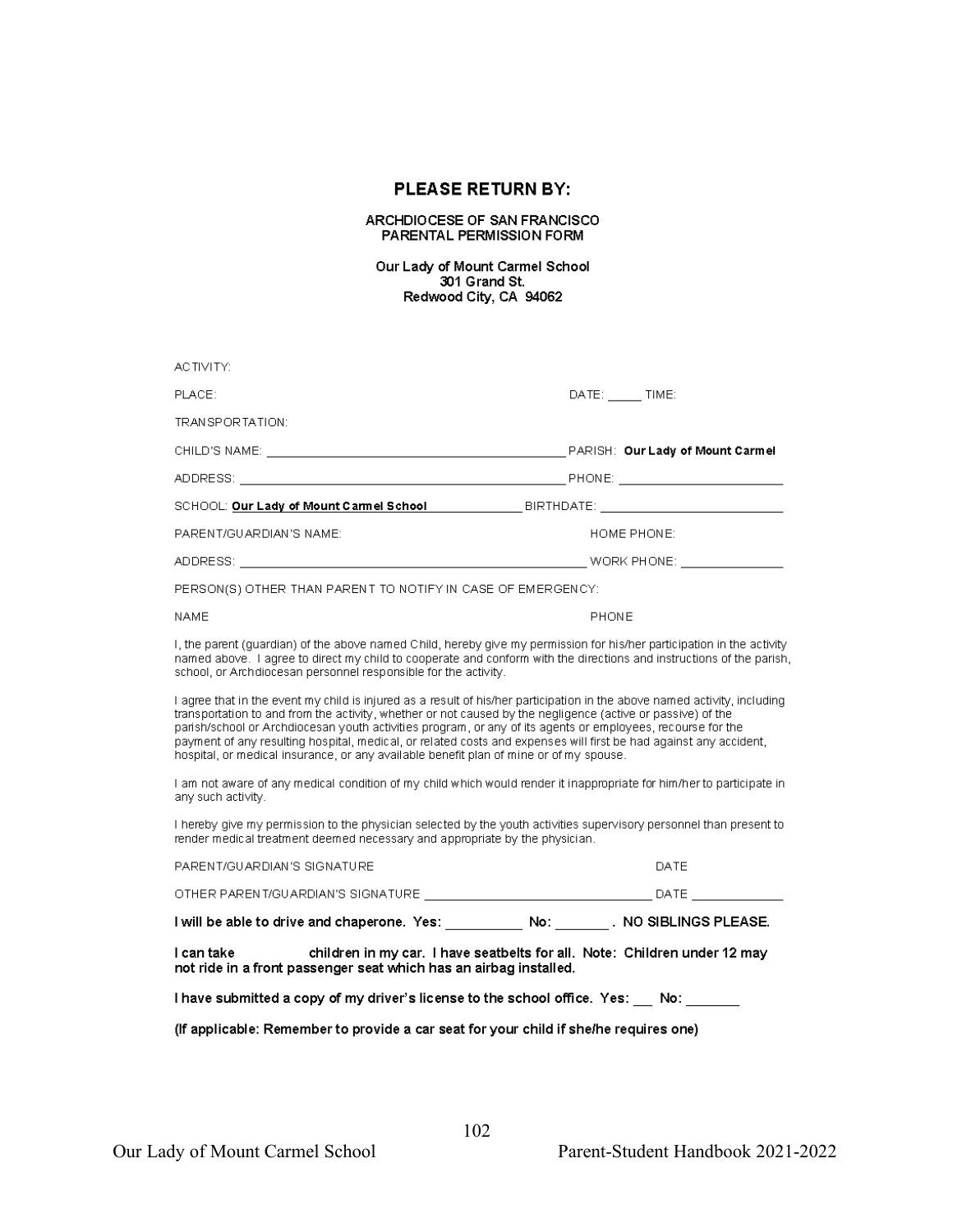## **Our Lady of Mount Carmel School** PARENTAL REQUEST **FOR TRANSPORTATION AND RELEASE**

Alternative Transportation, Taxis and Ride Sharing Services

| //we                    |  |  | am/are custodial parent(s)/guardian(s) of the |  |        |  |
|-------------------------|--|--|-----------------------------------------------|--|--------|--|
| following student(s) at |  |  |                                               |  | school |  |
| (the "school");         |  |  |                                               |  |        |  |

[Insert name of students, collectively referred to here as "my Child":]

I/we hereby request that my Child accept transportation from school grounds from the following:

finsert name of individual and relationship to student(s), or name of service (e.g., Uber, Lyft, Yellow Cab, Chariot, etc.)]

"Wednesday November 1", etc.]

I/we have read and agreed to all of the terms and conditions outlined above. I am aware of the risks inherent in allowing a child to use the above services and have knowingly accepted and assumed the risk of harm, including potential physical injury, on behalf of myself, any other parent/guardian of the listed child(ren) and on behalf of my child(ren), related to or arising from the use of this service.

I hereby give Child my permission to use of the above-described ride arrangement and I voluntarily request and give permission for School to allow Child to use this arrangement. In consideration of School's cooperation in this request, I further understand and agree to the following:

I understand and agree that the School is an operation of the Roman Catholic Archbishop of San Francisco, A Corporation Sole (the "Archdiocese"), and that the terms of this request, waiver and release extent to the Archdiocese and all of its affiliated entities, corporations, employees, agents, volunteers and assigns as well as the School.

 $- over -$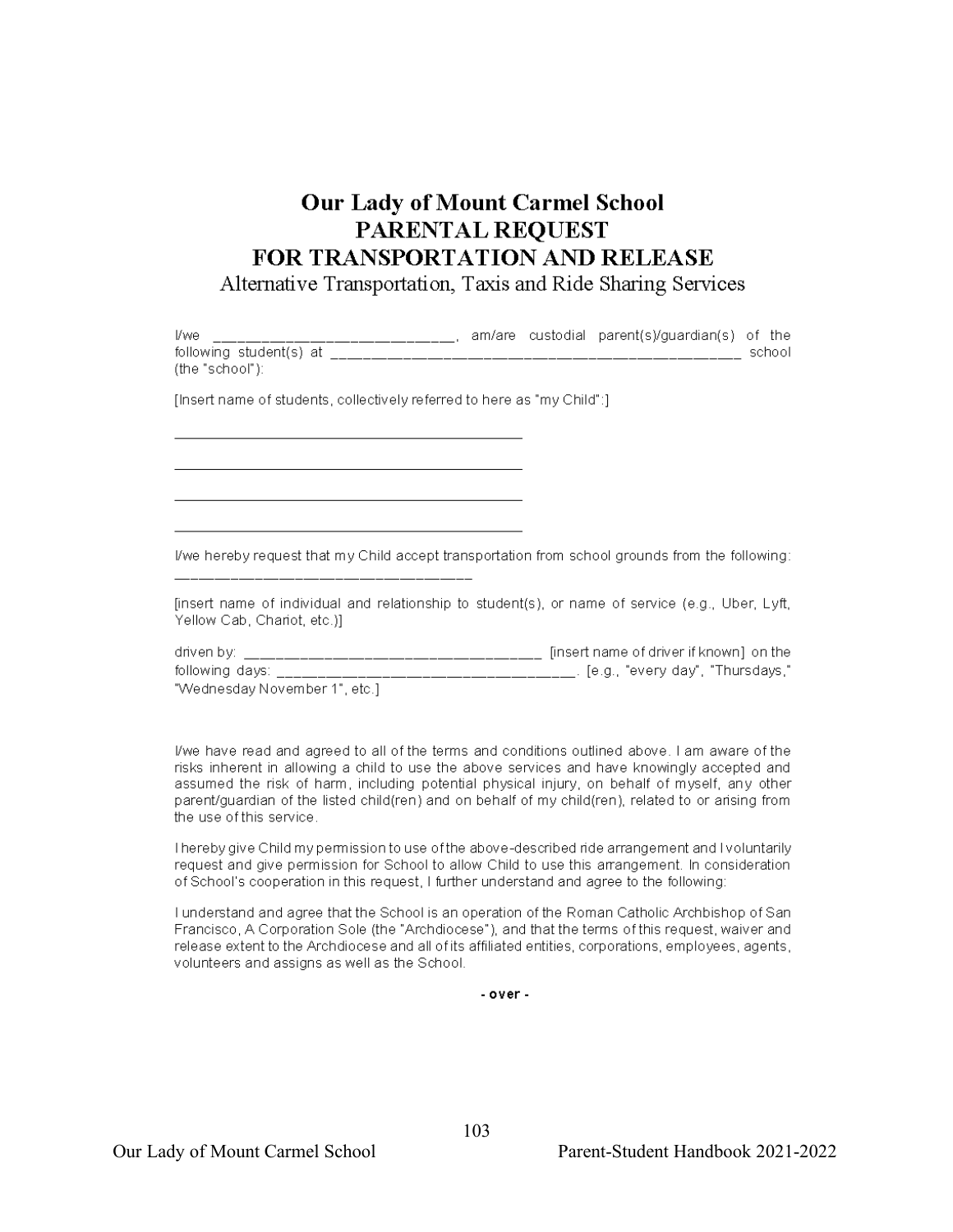#### Our Lady of Mount Carmel School PARENTAL REQUEST FOR TRANSPORTATION AND RELEASE Alternative Transportation, Taxis and Ride Sharing Services

Page 2

For myself and for Child, I agree to comply with any and all School or Archdiocesan rules and guidelines pertaining to this activity. I agree to direct Child, as well as any and all drivers to whom Child will be entrusted, to cooperate with and conform to the directions and instructions of the School or Archdiocesan personnel responsible for this activity.

I represent and warrant that I have authority to make, and am making, this request and enter into this waiver and release, on behalf of myself, my Child and any other parents/guardians of my Child

To the fullest extent permitted by law, on behalf of myself, Child and any and all parents/guardians of Child, I hereby waive, release and discharge, and agree to defend, indemnify and hold the School and Archdiocese hamiless from, any and all claims for damages for death, personal injury, loss or property damage which I or Child, or any other person, may have or which may hereafter accrue as a result in Child's participation in the activity described, whether or not caused by the negligence, (active or passive) of the Archdiocese or School. This waiver and release is intended to release and discharge in advance the promoters, sponsors, officials, leaders and The Roman Catholic Archbishop of San Francisco, A Corporation Sole, and all of its or their affiliated entities and missions, officers, agents, employees, volunteers, attorneys, insurers and assigns, from any and all liability, except for that attributable to willful misconduct, arising out of or connected in any way with this activity.

Lunderstand and agree that School personnel, in their sole discretion, may, but need not, refuse to allow a Child to enter a car if in their sole judgment, to do so would not be safe for Child. I further understand and agree that School reserves the right (but does not assume the obligation) not to allow a Child to enter any car or accept any transportation if all of the above terms and conditions have not been fulfilled to its satisfaction.

I understand and agree that this request, permission and waiver and release will remain in effect from the date signed until such time as it is revoked in a writing signed by a custodial parent/guardian, and delivered to School.

Dated: <u>Contract Contract Contract Contract Contract Contract Contract Contract Contract Contract Contract Contract Contract Contract Contract Contract Contract Contract Contract Contract Contract Contract Contract Contrac</u>

Parent/Guardian 1 and 200 million and 200 million and 200 million and 200 million and 200 million

Dated: Note of the Commission of the Commission of the Commission of the Commission of the Commission of the Commission of the Commission of the Commission of the Commission of the Commission of the Commission of the Commi

Parent/Guardian 2 \_\_\_\_\_\_\_\_\_\_\_\_

Signature of both parents should be obtained, if possible.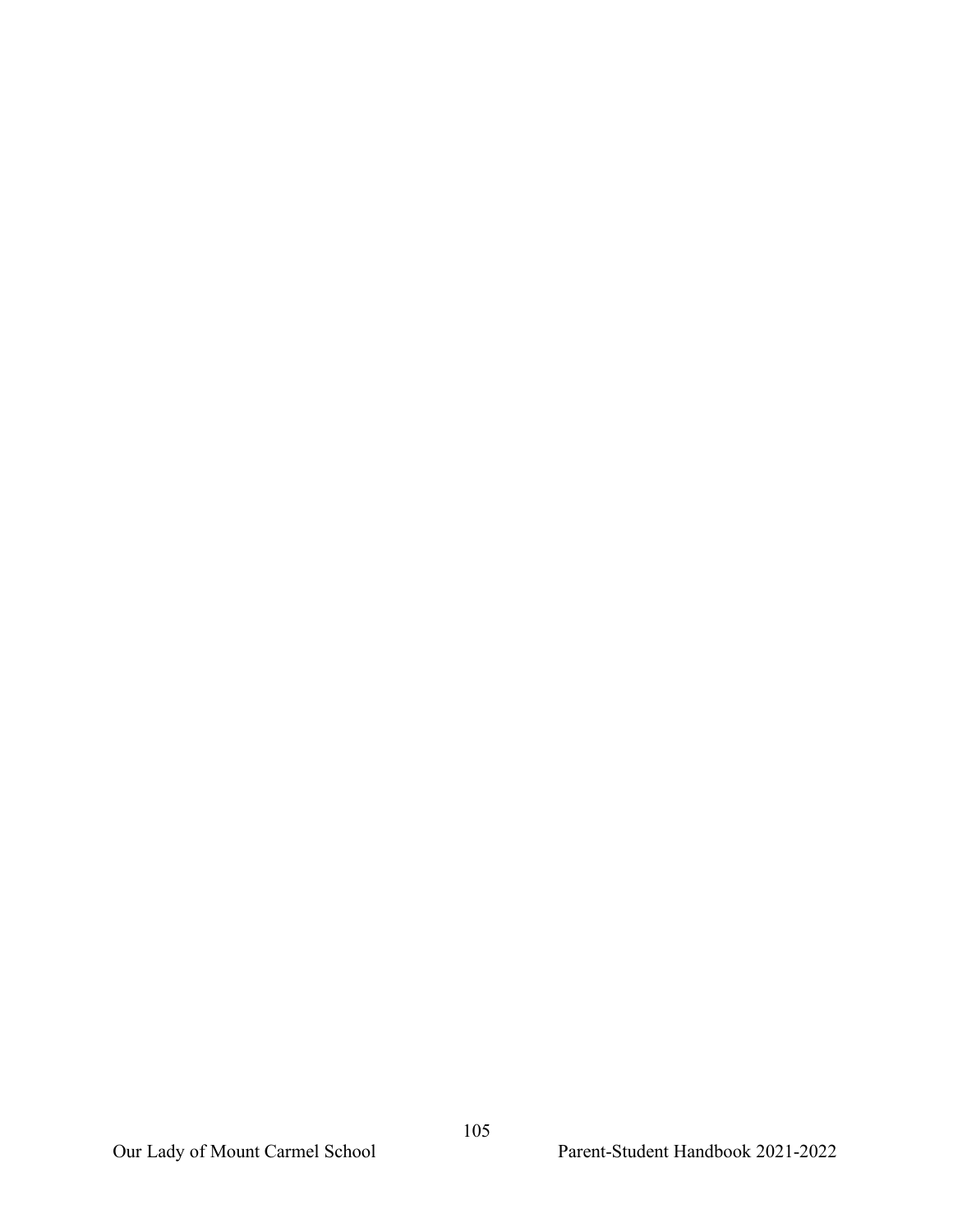#### **OUR LADY OF MOUNT CARMEL SCHOOL STUDENT TECHNOLOGY CONTRACT GRADES 3-8**

Our Lady of Mount Carmel School believes in using technology with students on a "guided- use" basis. "Guideduse" is defined as using technology in connection with teacher-directed activities.

The use of technology at this school is a privilege, not a right. The failure of any user to follow these procedures will result in the loss of privileges, disciplinary action, and/or appropriate legal action. The administration will make all decisions regarding whether or not a user has violated these procedures.

#### I AM RESPONSIBLE FOR MY COMPUTER ACCOUNT.

This includes but is not limited to:

- ∀ I will not give my password to anyone.
- ∀ I will only take my assigned numbered equipment and will be responsible for that numbered item at all times.
- ∀ I will log on to my school Google account whenever using a Chromebook.
- ∀ I will log off from my acocunt when I am finished and will return all equipment to its designated slot and connected chargers.
- ∀ If my assigned equipment is broken or unavailable, I will follow school procedure for using alternate equipment.
- ∀ I will only use my school-provided Google account during school hours.
- ∀ I understand my school Google account password must al ways be the original password provided by the school and that teachers and administrators have permission to access my school Google account if necessary.
- ∀ I will makemy computer's history availableto a teacher when requested; I understand that if my history is deared, a consequence may occur.

#### I AM RESPONSIBLE FOR HOW I INTERACT WITH OTHER PEOPLE ONLINE. This includes but is not limited to:

- ∀ I will not write anything mean or hurtful to or about another person.
- ∀ I will not be a bully or make fun of anyone.
- ∀ I will not "bother" any person online or by text message.
- ∀ I will tell a teacher if I see anything hurtful about another student online.
- ∀ I will only use language on the Internet and in my school email that I would use in the dassroom with my teacher.

#### **I AM RESPONSIBLE FOR MY USE OF**

#### This includes but is not limited to:

- ∀ I will not look for web pages with pictures, words, or sounds that are not appropriate.
- ∀ I will not look for web pages or documents about sex, violence, or weapons.
- ∀ I will not download any files, induding music and video files, unless a teacher gives me permission.
- Α I will visit only teacher-approved sites and use those sites appropriately when using the Internet.

#### I AM A RESPONSIBLE MEMBER OF MY SCHOOL WHEN I AM ONLINE. This includes but is not limited to:

- ∀ I will only use applications, software and programs required to complete assignments/projects, and will do so responsibly.
- ∀ I will not publish or post any media with a negative or offensive connotation (writing, photos, audio, video, etc.) online.

#### (OVER)

NETWORK.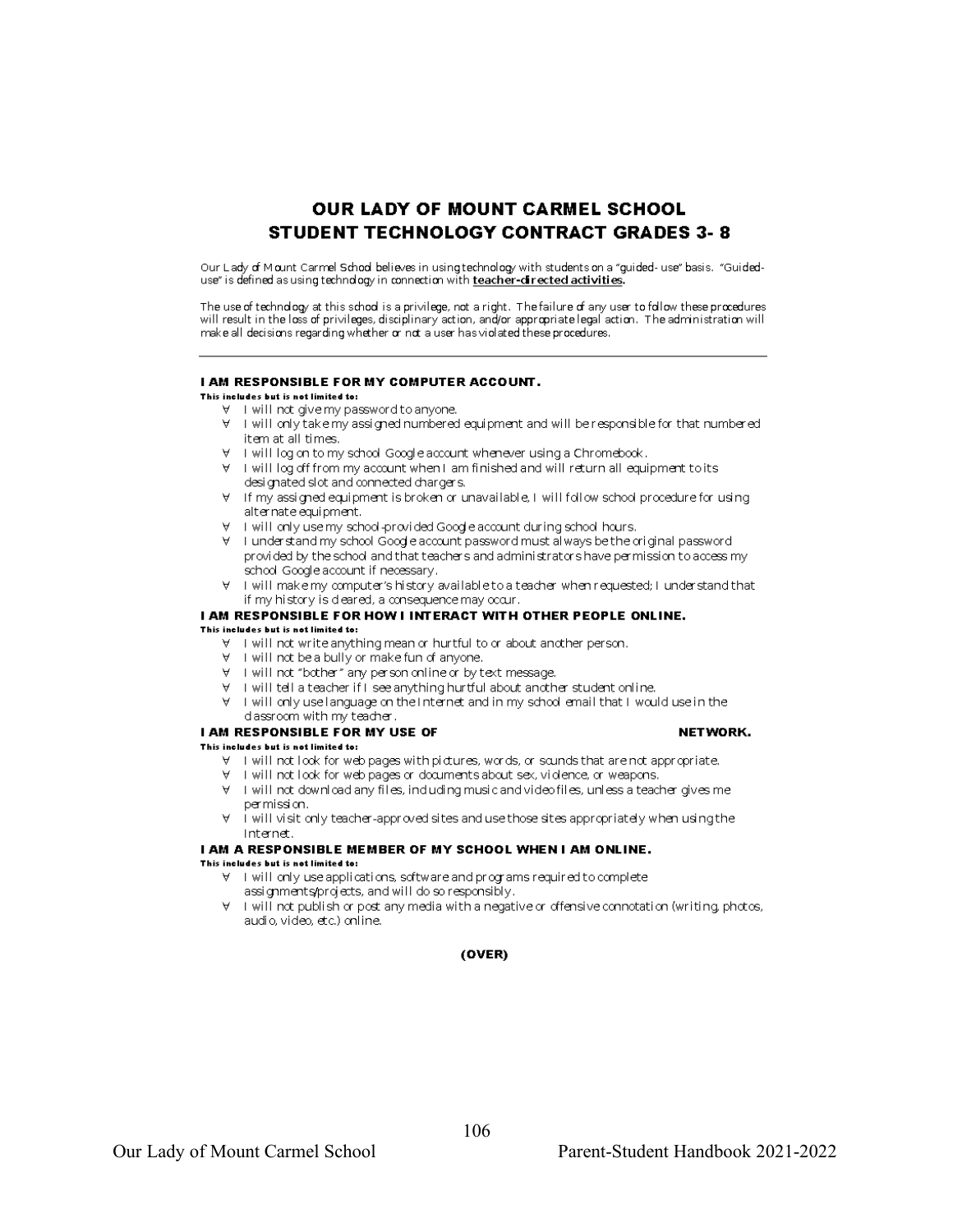#### **OUR LADY OF MOUNT CARMEL SCHOOL STUDENT TECHNOLOGY CONTRACT GRADES 3-8**

#### I AM RESPONSIBLE FOR BEING HONEST ABOUT WHO I AM ONLINE.

This includes but is not limited to:

- ∀ I will not pretend to be anyone else online.
- ∀ I will not send email, create an account, or post any words, pictures, or sounds using someone el se's name.
- ∀ I will not use another person's login name or password.

#### I AM RESPONSIBLE FOR PROTECTING THE SECURITY OF

#### NETWORK.

#### This includes but is not limited to:

- ∀ I will not change security settings or install any software on school computers without permission.
	- ∀ I will not use a phone, personal laptop, or any electronic device in school without a teacher's permission.

#### **I AM RESPONSIBLE FOR PROTECTING**

#### PROPERTY.

This includes but is not limited to:

- V I will not break or destroy any computer equipment on purpose.
- ∀ I will not modify the appearance or operation of any technology and/or equipment.
- ∀ I will show respect to all devices by using them with clean hands.

#### I AM RESPONSIBLE FOR PROTECTING OTHER PEOPLE'S PROPERTY ONLINE.

#### This includes but is not limited to:

- ∀ I will not "plagiarize."
- ∀ When I use information from a website, I need to let people know where I got the information.
- ∀ I will obey copyright laws and will not download words, pictures, video, or music that belongs to someone else.

I understand that I may use the Internet only when authorized and must abide by the conditions of the Archdi ocese of San Francisco Internet Acceptable Use Policy. I further understand that if I vidateany of the rules stated above or perform any other disruptive technology-related actions, I will besubject to loss of technology privileges, will receive a written note, and may besubject to further administrative discipline actions. Viclations may result in suspension. I also understand that I may befinancially responsiblefor the repair or replacement of stolen or abused hardware or materials.

#### **Student FULL name (print)**

Student Signature

Parent Name

**Parent Signature** 

DEVICE #(S)  $\_\$ 

Our Lady of Mount Carmel School accepts no responsibility for portable electronic devices lost or stolen on school property. Students who choose to carry such devices do so at their own risk.